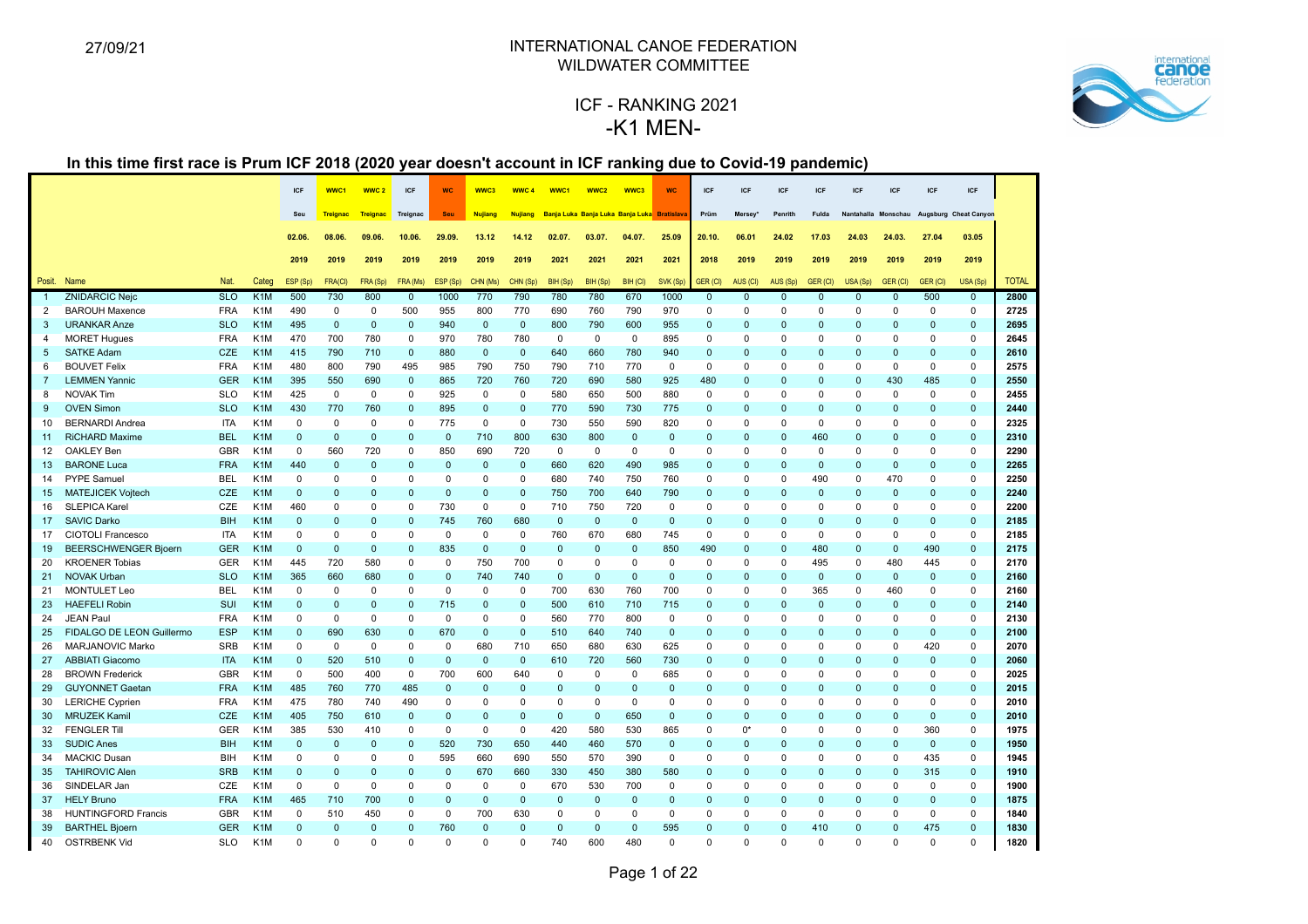

|        |                                          |            |                  | ICF            | WWC1            | <b>WWC2</b>  | ICF          | <b>WC</b>    | WWC3           | <b>WWC4</b>    | WWC1         | WWC2                                       | WWC3         | <b>WC</b>    | ICF            | <b>ICF</b>   | ICF          | <b>ICF</b>   | ICF            | <b>ICF</b>   | ICF             | ICF                                       |              |
|--------|------------------------------------------|------------|------------------|----------------|-----------------|--------------|--------------|--------------|----------------|----------------|--------------|--------------------------------------------|--------------|--------------|----------------|--------------|--------------|--------------|----------------|--------------|-----------------|-------------------------------------------|--------------|
|        |                                          |            |                  | Seu            | <b>Treignac</b> | Treignac     | Treignac     | Seu          | <b>Nujiang</b> | <b>Nujiang</b> |              | Banja Luka Banja Luka Banja Luka Bratislav |              |              | Prüm           | Mersey*      | Penrith      | Fulda        |                |              |                 | Nantahalla Monschau Augsburg Cheat Canyon |              |
|        |                                          |            |                  |                | 08.06.          |              |              |              | 13.12          |                | 02.07.       |                                            |              |              | 20.10          | 06.01        |              |              |                |              | 27.04           | 03.05                                     |              |
|        |                                          |            |                  | 02.06.         |                 | 09.06.       | 10.06        | 29.09.       |                | 14.12          |              | 03.07.                                     | 04.07.       | 25.09        |                |              | 24.02        | 17.03        | 24.03          | 24.03.       |                 |                                           |              |
|        |                                          |            |                  | 2019           | 2019            | 2019         | 2019         | 2019         | 2019           | 2019           | 2021         | 2021                                       | 2021         | 2021         | 2018           | 2019         | 2019         | 2019         | 2019           | 2019         | 2019            | 2019                                      |              |
| Posit. | Nat.<br>Name                             |            | Categ            | ESP (Sp)       | <b>FRA(CI)</b>  | FRA (Sp)     | FRA (Ms)     | ESP (Sp)     | CHN (Ms)       | CHN (Sp)       | BIH (Sp)     | BIH (Sp)                                   | BIH (CI)     | SVK (Sp)     | GER (CI)       | AUS (CI)     | AUS (Sp)     | GER (CI)     | USA (Sp)       | GER (CI)     | <b>GER (CI)</b> | USA (Sp)                                  | <b>TOTAL</b> |
| 41     | <b>HARTSTEIN Finn</b>                    | <b>GER</b> | K <sub>1</sub> M | 455            | $\mathbf{0}$    | $\mathbf{0}$ | $\mathbf{0}$ | 805          | $\mathbf{0}$   | $\mathbf{0}$   | $\mathbf{0}$ | $\mathbf{0}$                               | $\mathbf{0}$ | $\mathbf 0$  | 500            | $\mathbf{0}$ | $\mathbf{0}$ | 435          | $\mathbf{0}$   | $\mathbf{0}$ | 495             | $\mathbf{0}$                              | 1800         |
| 41     | <b>BLUM Marcel</b>                       | <b>GER</b> | K <sub>1</sub> M | 450            | $\mathsf 0$     | $\mathbf 0$  | 0            | 0            | $\mathbf 0$    | $\mathbf 0$    | 620          | 730                                        | 440          | $\mathbf 0$  | $\mathbf 0$    | 0            | $\mathbf 0$  | 385          | $\mathbf 0$    | 425          | 305             | $\mathsf 0$                               | 1800         |
| 43     | <b>ZIERIS Matyas</b>                     | <b>CZE</b> | K <sub>1</sub> M | 435            | 680             | 660          | $\mathbf 0$  | $\mathbf 0$  | $\Omega$       | $\overline{0}$ | $\mathbf 0$  | $\mathbf 0$                                | $\mathbf 0$  | $\mathbf 0$  | $\mathbf 0$    | 0            | $\mathbf{0}$ | $\Omega$     | $\mathbf{0}$   | $\mathbf 0$  | $\mathbf 0$     | $\mathbf 0$                               | 1775         |
| 44     | <b>BOLZERN Linus</b><br>SUI              |            | K <sub>1</sub> M | $\overline{0}$ | $\mathbf 0$     | $\mathbf 0$  | $\mathbf 0$  | 910          | $\Omega$       | $\mathbf 0$    | $\mathbf 0$  | $\mathbf 0$                                | $\Omega$     | 835          | $\mathbf 0$    | 0            | $\mathbf 0$  | $\mathbf 0$  | $\mathbf 0$    | $\mathbf 0$  | $\mathbf 0$     | $\mathbf 0$                               | 1745         |
| 45     | <b>MCINTYRE Alex</b>                     | <b>AUS</b> | K <sub>1</sub> M | 360            | 600             | 650          | $\mathbf 0$  | $\mathbf{0}$ | $\Omega$       | $\Omega$       | $\Omega$     | $\mathbf{0}$                               | $\Omega$     | $\mathbf{0}$ | $\overline{0}$ | $0^*$        | 490          | $\Omega$     | $\Omega$       | $\Omega$     | $\mathbf{0}$    | $\Omega$                                  | 1740         |
| 45     | DE MIRANDA Lionel                        | <b>POR</b> | K <sub>1</sub> M | $\mathbf 0$    | 580             | 550          | 455          | 610          | 0              | $\mathbf 0$    | $\mathbf 0$  | 0                                          | $\mathbf 0$  | 0            | $\mathbf 0$    | 0            | $\mathbf 0$  | $\mathbf 0$  | 0              | 0            | $\pmb{0}$       | 0                                         | 1740         |
| 47     | <b>JOHN Dennis</b>                       | <b>GER</b> | K <sub>1</sub> M | $\mathbf{0}$   | 650             | 600          | $\mathbf 0$  | $\mathbf 0$  | $\mathbf{0}$   | $\overline{0}$ | $\mathbf 0$  | $\mathbf 0$                                | $\Omega$     | $\Omega$     | 485            | $\mathbf 0$  | $\mathbf 0$  | 440          | $\mathbf 0$    | 465          | 390             | $\mathbf 0$                               | 1735         |
| 48     | <b>IRL</b><br><b>BRENNAN Tom</b>         |            | K <sub>1</sub> M | $\mathbf 0$    | 620             | 640          | 460          | 0            | $\Omega$       | $\mathbf 0$    | $\mathbf 0$  | $\mathbf 0$                                | $\Omega$     | $\mathbf 0$  | $\Omega$       | 0            | $\Omega$     | $\Omega$     | $\mathbf 0$    | $\mathbf 0$  | $\mathbf 0$     | $\Omega$                                  | 1720         |
| 48     | RAZETO Nicolo                            | <b>ITA</b> | K <sub>1</sub> M | $\pmb{0}$      | $\mathbf 0$     | $\mathbf 0$  | $\mathbf 0$  | $\mathbf 0$  | 0              | $\mathbf 0$    | 520          | 540                                        | 660          | $\mathbf 0$  | $\overline{0}$ | $\mathbf 0$  | $\mathbf 0$  | $\Omega$     | $\mathbf 0$    | $\Omega$     | $\pmb{0}$       | $\mathbf 0$                               | 1720         |
| 50     | <b>KASTNER Eric</b><br>AUT               |            | K <sub>1</sub> M | $\mathbf 0$    | $\Omega$        | 0            | 0            | 0            | $\Omega$       | $\mathbf 0$    | 540          | 520                                        | 400          | 640          | $\mathbf 0$    | 0            | $\Omega$     | $\Omega$     | 0              | $\Omega$     | $\mathbf 0$     | $\Omega$                                  | 1700         |
| 50     | <b>ZAPLETAL Voitech</b>                  | CZE        | K <sub>1</sub> M | $\mathbf{0}$   | $\Omega$        | $\mathbf{0}$ | $\mathbf 0$  | 790          | $\Omega$       | $\mathbf{0}$   | $\mathbf{0}$ | $\mathbf{0}$                               | $\Omega$     | 910          | $\overline{0}$ | $\mathbf{0}$ | $\Omega$     | $\Omega$     | $\Omega$       | $\Omega$     | $\mathbf{0}$    | $\Omega$                                  | 1700         |
| 52     | <b>ZLATAROV Aleksandar</b><br><b>MKD</b> |            | K <sub>1</sub> M | $\pmb{0}$      | $\Omega$        | $\mathbf 0$  | $\mathbf 0$  | 550          | 500            | 620            | $\mathbf 0$  | 0                                          | $\mathbf 0$  | $\Omega$     | $\mathbf 0$    | $\Omega$     | $\Omega$     | $\Omega$     | 0              | $\Omega$     | 395             | $\mathbf 0$                               | 1670         |
| 53     | SPASIKJ Ljubomir<br><b>MKD</b>           |            | K <sub>1</sub> M | 350            | $\mathbf 0$     | $\mathbf 0$  | $\mathbf 0$  | 625          | $\mathbf 0$    | $\mathbf 0$    | 600          | 430                                        | 420          | $\mathbf 0$  | $\mathbf 0$    | $\Omega$     | $\Omega$     | $\Omega$     | $\Omega$       | $\Omega$     | 400             | $\mathbf 0$                               | 1655         |
| 54     | <b>ESPOSITO Gabriele</b>                 | <b>ITA</b> | K <sub>1</sub> M | 375            | 430             | 620          | $\Omega$     | 0            | $\Omega$       | $\Omega$       | 570          | 440                                        | 460          | $\Omega$     | $\Omega$       | $\Omega$     | $\Omega$     | $\Omega$     | $\Omega$       | $\Omega$     | $\mathbf 0$     | $\mathbf 0$                               | 1650         |
| 54     | <b>BOGAERTS Joren</b><br><b>BEL</b>      |            | K <sub>1</sub> M | $\mathbf{0}$   | $\Omega$        | $\mathbf{0}$ | $\Omega$     | $\mathbf{0}$ | $\Omega$       | $\Omega$       | 400          | 560                                        | 690          | $\Omega$     | $\Omega$       | $\mathbf{0}$ | $\Omega$     | $\Omega$     | $\Omega$       | $\Omega$     | $\mathbf{0}$    | $\Omega$                                  | 1650         |
| 56     | <b>LONARDI Roberto</b>                   | <b>ITA</b> | K <sub>1</sub> M | 0              | $\Omega$        | 0            | 0            | 0            | $\Omega$       | $\mathbf 0$    | 590          | 490                                        | 550          | $\Omega$     | $\Omega$       | $0^*$        | $\Omega$     | 0            | $\Omega$       | 0            | 250             | $\mathbf 0$                               | 1630         |
| 57     | <b>LANGENBECK Ben</b>                    | <b>GER</b> | K <sub>1</sub> M | $\mathbf{0}$   | $\Omega$        | $\mathbf{0}$ | $\Omega$     | $\mathbf{0}$ | $\Omega$       | $\mathbf 0$    | 480          | 510                                        | 620          | $\Omega$     | $\overline{0}$ | $\mathbf{0}$ | $\Omega$     | 400          | $\mathbf 0$    | 450          | 410             | $\mathbf 0$                               | 1610         |
| 58     | <b>DUVIVIER Alban</b><br><b>BEL</b>      |            | K <sub>1</sub> M | $\mathbf 0$    | $\Omega$        | $\mathbf 0$  | $\mathbf 0$  | $\mathbf 0$  | $\Omega$       | $\mathbf 0$    | 490          | 390                                        | 610          | $\mathbf 0$  | $\Omega$       | 0            | $\Omega$     | 450          | $\mathbf 0$    | 435          | $\mathbf 0$     | $\mathbf 0$                               | 1550         |
| 59     | <b>KUPSCH Tjas Til</b><br><b>SLO</b>     |            | K <sub>1</sub> M | $\pmb{0}$      | $\mathbf 0$     | $\mathbf 0$  | $\mathbf 0$  | $\Omega$     | $\Omega$       | $\mathbf{0}$   | 530          | 480                                        | 510          | $\mathbf 0$  | $\overline{0}$ | $\mathbf 0$  | $\mathbf 0$  | $\mathbf{0}$ | $\Omega$       | $\mathbf 0$  | $\pmb{0}$       | $\mathbf 0$                               | 1520         |
| 60     | <b>HEBORT Samuel</b><br><b>SVK</b>       |            | K <sub>1</sub> M | 300            | 490             | 460          | $\mathbf 0$  | $\mathbf 0$  | $\Omega$       | $\mathbf 0$    | $\mathbf 0$  | 0                                          | $\Omega$     | 550          | $\mathbf 0$    | 0            | $\Omega$     | $\Omega$     | $\Omega$       | $\Omega$     | $\mathbf 0$     | $\mathbf 0$                               | 1500         |
| 61     | <b>AUT</b><br><b>SCHMID Gerhard</b>      |            | K <sub>1</sub> M | $\mathbf{0}$   | 740             | 730          | $\Omega$     | $\mathbf{0}$ | $\Omega$       | $\mathbf{0}$   | $\mathbf{0}$ | $\mathbf{0}$                               | $\Omega$     | $\mathbf{0}$ | $\Omega$       | $\mathbf{0}$ | $\Omega$     | $\Omega$     | $\Omega$       | $\mathbf{0}$ | $\mathbf{0}$    | $\Omega$                                  | 1470         |
| 61     | <b>GONZALEZ DIAZ Marcos</b>              | <b>ESP</b> | K <sub>1</sub> M | $\Omega$       | $\mathbf 0$     | $\mathbf 0$  | 0            | $\Omega$     | $\Omega$       | $\mathbf 0$    | 460          | 470                                        | 540          | $\Omega$     | $\mathbf 0$    | $\Omega$     | $\Omega$     | $\Omega$     | $\Omega$       | $\pmb{0}$    | $\Omega$        | $\Omega$                                  | 1470         |
| 63     | <b>HEILINGER Tim</b>                     | <b>GER</b> | K <sub>1</sub> M | $\mathbf{0}$   | $\Omega$        | $\mathbf{0}$ | $\Omega$     | $\Omega$     | $\Omega$       | $\mathbf 0$    | $\mathbf{0}$ | $\mathbf{0}$                               | $\Omega$     | $\Omega$     | 495            | $\mathbf{0}$ | $\mathbf 0$  | 465          | $\Omega$       | 490          | 415             | $\mathbf 0$                               | 1450         |
| 64     | <b>GABRLIK Jakub</b>                     | CZE        | K <sub>1</sub> M | $\Omega$       | $\mathbf 0$     | $\mathbf 0$  | $\mathbf 0$  | $\mathbf 0$  | $\Omega$       | $\mathbf 0$    | 390          | 500                                        | 520          | $\Omega$     | $\mathbf 0$    | 0            | $\Omega$     | $\Omega$     | $\Omega$       | $\mathbf 0$  | $\mathbf 0$     | $\mathbf 0$                               | 1410         |
| 65     | PONTAROLLO Leonardo                      | <b>ITA</b> | K <sub>1</sub> M | $\mathbf{0}$   | 610             | 750          | $\mathbf{0}$ | $\Omega$     | $\Omega$       | $\mathbf{0}$   | $\mathbf{0}$ | $\mathbf{0}$                               | $\Omega$     | $\Omega$     | $\Omega$       | $\Omega$     | $\Omega$     | $\Omega$     | $\Omega$       | $\mathbf{0}$ | $\Omega$        | $\Omega$                                  | 1360         |
| 66     | <b>HOELSCHER Thomas</b>                  | GER        | K <sub>1</sub> M | 0              | 0               | 0            | 0            | $\Omega$     | $\Omega$       | $\mathbf 0$    | $\Omega$     | 0                                          | $\Omega$     | $\Omega$     | 0              | 0            | $\mathbf 0$  | 425          | $\Omega$       | 475          | 455             | $\Omega$                                  | 1355         |
| 66     | <b>CHRISTOPHER Ruven</b>                 | <b>GER</b> | K <sub>1</sub> M | $\mathbf{0}$   | $\Omega$        | $\mathbf{0}$ | $\mathbf{0}$ | $\Omega$     | $\Omega$       | $\Omega$       | $\Omega$     | $\Omega$                                   | $\Omega$     | $\Omega$     | 480            | $\Omega$     | $\Omega$     | 430          | $\Omega$       | 445          | 355             | $\Omega$                                  | 1355         |
| 68     | <b>JPN</b><br><b>IWASE Shogo</b>         |            | K <sub>1</sub> M | $\mathbf 0$    | 460             | 440          | 445          | $\mathbf 0$  | $\mathbf 0$    | $\mathbf 0$    | $\mathbf 0$  | $\mathbf 0$                                | $\Omega$     | $\Omega$     | $\mathbf 0$    | 0            | $\Omega$     | $\Omega$     | $\Omega$       | $\mathbf 0$  | $\mathbf 0$     | $\Omega$                                  | 1345         |
| 69     | <b>SLO</b><br>SAVLI Erazem               |            | K <sub>1</sub> M | $\pmb{0}$      | $\mathbf 0$     | $\mathbf 0$  | $\mathbf 0$  | $\mathbf 0$  | 610            | 730            | $\mathbf 0$  | $\mathbf 0$                                | $\mathbf 0$  | $\mathbf 0$  | $\mathbf 0$    | $\mathbf 0$  | $\mathbf 0$  | $\Omega$     | $\mathbf 0$    | $\mathbf{0}$ | $\pmb{0}$       | $\mathbf 0$                               | 1340         |
| 70     | DIMITRIJEVIC Ognjen<br><b>SRB</b>        |            | K <sub>1</sub> M | $\mathbf 0$    | $\mathbf 0$     | $\mathbf 0$  | 0            | $\mathbf 0$  | $\mathbf 0$    | $\mathbf 0$    | 470          | 360                                        | 320          | 505          | $\mathbf 0$    | 0            | 0            | $\Omega$     | $\Omega$       | $\Omega$     | $\mathbf 0$     | $\Omega$                                  | 1335         |
| 71     | <b>MCNALLY Odhran</b><br><b>IRL</b>      |            | K <sub>1</sub> M | $\mathbf{0}$   | 640             | 670          | $\mathbf 0$  | $\mathbf{0}$ | $\Omega$       | $\mathbf 0$    | $\mathbf 0$  | $\mathbf{0}$                               | $\Omega$     | $\mathbf{0}$ | $\overline{0}$ | $\mathbf{0}$ | $\Omega$     | $\Omega$     | $\Omega$       | $\Omega$     | $\mathbf{0}$    | $\Omega$                                  | 1310         |
| 71     | <b>JPN</b><br>OTO Bungo                  |            | K <sub>1</sub> M | $\mathbf{0}$   | 440             | 420          | 450          | $\mathbf 0$  | $\Omega$       | $\mathbf 0$    | $\mathbf 0$  | $\mathbf 0$                                | $\Omega$     | $\Omega$     | $\Omega$       | 0            | $\Omega$     | $\Omega$     | $\Omega$       | $\Omega$     | $\mathbf 0$     | $\mathbf 0$                               | 1310         |
| 73     | <b>MIGLIOSI Alberto</b>                  | <b>ITA</b> | K <sub>1</sub> M | 325            | 470             | 500          | $\mathbf 0$  | $\mathbf 0$  | $\mathbf{0}$   | $\mathbf 0$    | $\mathbf{0}$ | $\mathbf 0$                                | $\mathbf 0$  | $\mathbf 0$  | $\mathbf 0$    | 0            | $\mathbf 0$  | $\mathbf{0}$ | $\mathbf 0$    | $\mathbf{0}$ | $\mathbf 0$     | $\mathbf 0$                               | 1295         |
| 74     | <b>MEIER Leano</b>                       | SUI        | K <sub>1</sub> M | 370            | $\mathbf 0$     | 530          | 0            | 0            | $\Omega$       | $\mathbf 0$    | $\mathsf 0$  | 0                                          | $\Omega$     | $\Omega$     | $\mathbf 0$    | 0            | $\mathbf 0$  | 390          | 0              | $\mathbf 0$  | $\mathbf 0$     | $\mathbf 0$                               | 1290         |
| 75     | <b>LAMMERS Ivo</b>                       | <b>NED</b> | K <sub>1</sub> M | $\mathbf{0}$   | $\mathbf 0$     | $\mathbf{0}$ | $\Omega$     | $\mathbf{0}$ | $\Omega$       | $\mathbf{0}$   | $\mathbf{0}$ | $\mathbf{0}$                               | $\Omega$     | $\Omega$     | $\overline{0}$ | $\mathbf{0}$ | $\mathbf 0$  | 380          | $\mathbf 0$    | 415          | 460             | $\Omega$                                  | 1255         |
| 76     | <b>STASSER Thomas</b><br><b>BEL</b>      |            | K <sub>1</sub> M | $\mathbf 0$    | $\mathbf 0$     | $\mathbf 0$  | 0            | 0            | $\mathbf 0$    | $\mathbf 0$    | 410          | 370                                        | 470          | $\mathbf 0$  | $\mathbf 0$    | 0            | 0            | $\mathbf 0$  | 0              | $\mathbf 0$  | $\pmb{0}$       | $\mathbf 0$                               | 1250         |
| 76     | <b>KANISCAK Kamil</b>                    | <b>SVK</b> | K <sub>1</sub> M | $\pmb{0}$      | $\Omega$        | $\mathbf{0}$ | $\mathbf 0$  | 580          | $\mathbf 0$    | $\mathbf 0$    | $\mathbf 0$  | $\mathbf{0}$                               | $\Omega$     | 670          | $\mathbf 0$    | $\mathbf{0}$ | $\Omega$     | $\Omega$     | $\mathbf 0$    | $\Omega$     | $\mathbf{0}$    | $\Omega$                                  | 1250         |
| 78     | <b>TAO Yuan</b>                          | <b>CHN</b> | K <sub>1</sub> M | $\Omega$       | $\Omega$        | $\mathbf 0$  | $\mathbf 0$  | $\mathbf 0$  | 640            | 600            | $\mathbf 0$  | $\mathbf 0$                                | $\Omega$     | $\mathbf 0$  | $\Omega$       | 0            | $\Omega$     | $\Omega$     | $\Omega$       | $\Omega$     | $\Omega$        | $\Omega$                                  | 1240         |
| 79     | <b>HAORAN Zhu</b>                        | <b>CHN</b> | K <sub>1</sub> M | $\pmb{0}$      | $\mathbf 0$     | $\mathbf{0}$ | $\mathbf 0$  | $\mathbf 0$  | 650            | 580            | $\mathbf 0$  | $\mathbf 0$                                | $\mathbf 0$  | $\mathbf 0$  | $\overline{0}$ | $\mathbf 0$  | $\mathbf 0$  | $\Omega$     | $\overline{0}$ | $\mathbf 0$  | $\Omega$        | $\mathbf 0$                               | 1230         |
| 79     | XIN Quan                                 | <b>CHN</b> | K <sub>1</sub> M | 0              | $\Omega$        | 0            | $\Omega$     | 0            | 620            | 610            | $\mathbf 0$  | 0                                          | $\Omega$     | $\Omega$     | $\Omega$       | $\Omega$     | $\Omega$     | $\Omega$     | $\Omega$       | $\Omega$     | $\mathbf 0$     | $\Omega$                                  | 1230         |
| 79     | ZIVANOVIC Andrija<br><b>SRB</b>          |            | K <sub>1</sub> M | $\mathbf{0}$   | $\Omega$        | $\Omega$     | $\Omega$     | $\mathbf{0}$ | $\Omega$       | $\Omega$       | 450          | 420                                        | 360          | $\Omega$     | $\Omega$       | $\Omega$     | $\Omega$     | $\Omega$     | $\Omega$       | $\Omega$     | $\Omega$        | $\Omega$                                  | 1230         |
| 82     | <b>HRIC Filip</b>                        | CZE        | K <sub>1</sub> M | 400            | $\Omega$        | $\Omega$     | $\Omega$     | 820          | $\Omega$       | $\Omega$       | $\Omega$     | $\Omega$                                   | $\Omega$     | $\Omega$     | $\Omega$       | $\Omega$     | $\Omega$     | $\Omega$     | $\Omega$       | $\Omega$     | $\Omega$        | $\Omega$                                  | 1220         |
|        |                                          |            |                  |                |                 |              |              |              |                |                |              |                                            |              |              |                |              |              |              |                |              |                 |                                           |              |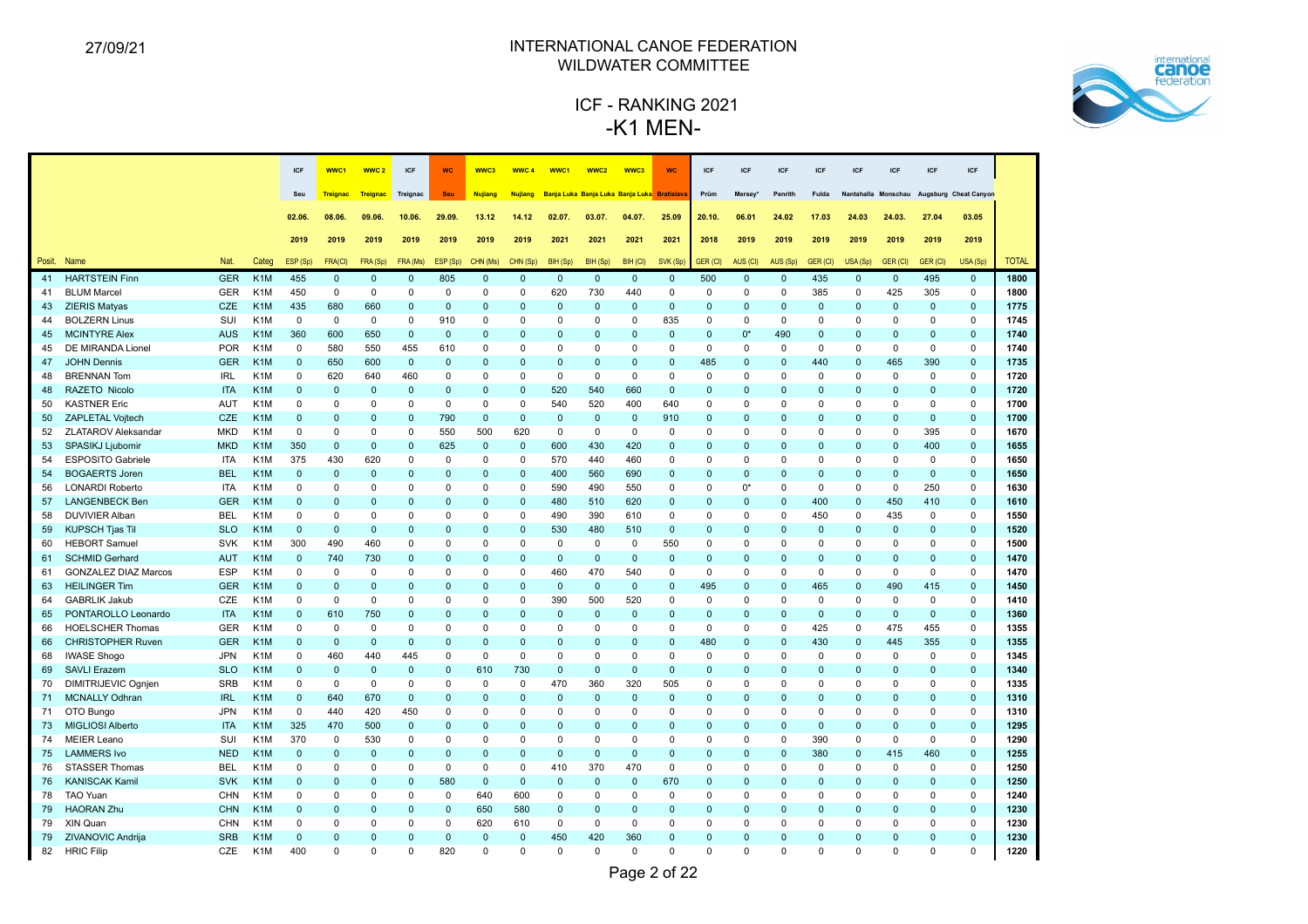

|        |                              |            |                  | <b>ICF</b>   | WWC1            | WWC <sub>2</sub> | ICF            | <b>WC</b>    | WWC3           | <b>WWC4</b>    | WWC1           | WWC <sub>2</sub>                            | WWC3         | <b>WC</b>    | <b>ICF</b>   | <b>ICF</b>   | ICF          | <b>ICF</b>   | <b>ICF</b>          | <b>ICF</b>   | <b>ICF</b>     | ICF                   |              |
|--------|------------------------------|------------|------------------|--------------|-----------------|------------------|----------------|--------------|----------------|----------------|----------------|---------------------------------------------|--------------|--------------|--------------|--------------|--------------|--------------|---------------------|--------------|----------------|-----------------------|--------------|
|        |                              |            |                  | Seu          | <b>Treignac</b> | Treignac         | Treignac       | Seu          | <b>Nujiang</b> | <b>Nujiang</b> |                | Banja Luka Banja Luka Banja Luka Bratislava |              |              | Prüm         | Mersey*      | Penrith      | <b>Fulda</b> | Nantahalla Monschau |              |                | Augsburg Cheat Canyon |              |
|        |                              |            |                  |              |                 |                  |                |              |                |                |                |                                             |              |              |              |              |              |              |                     |              |                |                       |              |
|        |                              |            |                  | 02.06        | 08.06.          | 09.06.           | 10.06.         | 29.09.       | 13.12          | 14.12          | 02.07.         | 03.07.                                      | 04.07.       | 25.09        | 20.10.       | 06.01        | 24.02        | 17.03        | 24.03               | 24.03.       | 27.04          | 03.05                 |              |
|        |                              |            |                  | 2019         | 2019            | 2019             | 2019           | 2019         | 2019           | 2019           | 2021           | 2021                                        | 2021         | 2021         | 2018         | 2019         | 2019         | 2019         | 2019                | 2019         | 2019           | 2019                  |              |
| Posit. | Name                         | Nat.       | Categ            | ESP (Sp)     | FRA(CI)         | FRA (Sp)         | FRA (Ms)       | ESP (Sp)     | CHN (Ms)       | CHN (Sp)       | BIH (Sp)       | BIH (Sp)                                    | BIH (CI)     | SVK (Sp)     | GER (CI)     | AUS (CI)     | AUS (Sp)     | GER (CI)     | USA (Sp)            | GER (CI)     | <b>GER (CI</b> | USA (Sp)              | <b>TOTAL</b> |
| 82     | <b>LIMAN Huang</b>           | <b>CHN</b> | K <sub>1</sub> M | $\Omega$     | $\mathbf 0$     | $\mathbf{0}$     | $\mathbf 0$    | $\mathbf{0}$ | 630            | 590            | $\mathbf 0$    | $\mathbf 0$                                 | $\mathbf 0$  | $\mathbf 0$  | $\mathbf 0$  | $\mathbf 0$  | $\mathbf 0$  | $\mathbf{0}$ | $\mathbf 0$         | $\mathbf{0}$ | $\mathbf 0$    | $\mathbf 0$           | 1220         |
| 84     | CARTELLIERI Benjamin         | AUT        | K <sub>1</sub> M | 0            | $\mathsf 0$     | 0                | $\Omega$       | 0            | 0              | 0              | 360            | 400                                         | 450          | 0            | 0            | 0            | 0            | 0            | $\mathbf 0$         | 0            | $\mathbf 0$    | $\mathbf 0$           | 1210         |
| 85     | <b>NOVAK Filip</b>           | <b>CZE</b> | K <sub>1</sub> M | $\Omega$     | 630             | 570              | $\mathbf 0$    | $\Omega$     | $\Omega$       | $\Omega$       | $\mathbf{0}$   | $\mathbf{0}$                                | $\Omega$     | $\mathbf{0}$ | $\mathbf 0$  | $\Omega$     | $\mathbf{0}$ | $\Omega$     | $\Omega$            | $\mathbf{0}$ | $\mathbf{0}$   | $\mathbf 0$           | 1200         |
| 85     | <b>NAGEL Carl</b>            | <b>GER</b> | K <sub>1</sub> M | $\Omega$     | $\mathbf 0$     | $\Omega$         | $\Omega$       | $\Omega$     | $\Omega$       | $\Omega$       | $\Omega$       | $\Omega$                                    | $\Omega$     | $\Omega$     | 470          | $\Omega$     | $\Omega$     | 355          | $\Omega$            | 375          | 340            | $\Omega$              | 1200         |
| 87     | <b>MINOLLI Riccardo</b>      | <b>ITA</b> | K <sub>1</sub> M | $\Omega$     | 670             | 520              | $\mathbf 0$    | $\Omega$     | $\Omega$       | $\Omega$       | $\mathbf 0$    | $\Omega$                                    | $\Omega$     | $\Omega$     | $\mathbf 0$  | $\Omega$     | $\mathbf{0}$ | $\Omega$     | $\mathbf 0$         | $\mathbf 0$  | $\mathbf{0}$   | $\mathbf 0$           | 1190         |
| 88     | <b>KIRCHNER David</b>        | CZE        | K <sub>1</sub> M | $\Omega$     | 590             | 590              | $\Omega$       | $\Omega$     | $\Omega$       | $\Omega$       | $\Omega$       | $\Omega$                                    | $\Omega$     | 0            | $\Omega$     | $\Omega$     | 0            | $\Omega$     | $\Omega$            | $\Omega$     | $\mathbf 0$    | $\Omega$              | 1180         |
| 89     | <b>HRADEC Matej</b>          | CZE        | K <sub>1</sub> M | $\Omega$     | 570             | 560              | $\overline{0}$ | $\Omega$     | $\mathbf{0}$   | $\Omega$       | $\Omega$       | $\Omega$                                    | $\Omega$     | $\Omega$     | $\mathbf{0}$ | $\Omega$     | $\mathbf{0}$ | $\Omega$     | $\Omega$            | $\Omega$     | $\mathbf{0}$   | $\Omega$              | 1130         |
| 89     | LIN Tang                     | <b>CHN</b> | K <sub>1</sub> M | $\Omega$     | $\mathbf 0$     | $\Omega$         | $\mathbf 0$    | $\Omega$     | 580            | 550            | $\mathbf 0$    | $\mathbf 0$                                 | $\mathbf 0$  | $\Omega$     | $\Omega$     | $\Omega$     | $\Omega$     | $\Omega$     | $\Omega$            | $\Omega$     | $\Omega$       | $\Omega$              | 1130         |
| 89     | <b>WINKLER Paul</b>          | <b>AUT</b> | K <sub>1</sub> M | $\mathbf 0$  | $\mathbf 0$     | $\mathbf{0}$     | $\mathbf 0$    | $\Omega$     | $\mathbf 0$    | $\overline{0}$ | 320            | 380                                         | 430          | $\Omega$     | $\mathbf 0$  | $\mathbf 0$  | $\mathbf 0$  | $\Omega$     | $\mathbf 0$         | $\mathbf 0$  | $\pmb{0}$      | $\mathbf 0$           | 1130         |
| 92     | <b>AMSTAD Janis</b>          | SUI        | K <sub>1</sub> M | 0            | $\Omega$        | 0                | $\mathbf 0$    | 0            | 0              | 0              | 370            | 340                                         | 410          | 0            | $\Omega$     | $\Omega$     | $\Omega$     | $\Omega$     | 0                   | 0            | $\mathbf 0$    | $\mathbf 0$           | 1120         |
| 93     | <b>TIANLU Chen</b>           | <b>CHN</b> | K <sub>1</sub> M | $\Omega$     | $\Omega$        | $\mathbf{0}$     | $\mathbf{0}$   | $\mathbf{0}$ | 590            | 520            | $\mathbf{0}$   | $\mathbf{0}$                                | $\mathbf{0}$ | $\Omega$     | $\mathbf 0$  | $\Omega$     | $\mathbf{0}$ | $\Omega$     | $\Omega$            | $\Omega$     | $\mathbf{0}$   | $\Omega$              | 1110         |
| 94     | <b>GURUNG Tak</b>            | <b>NEP</b> | K <sub>1</sub> M | $\mathbf 0$  | $\Omega$        | $\Omega$         | $\mathbf 0$    | 0            | 540            | 560            | $\mathbf 0$    | 0                                           | $\mathbf 0$  | $\Omega$     | $\mathbf 0$  | 0            | $\mathbf 0$  | $\Omega$     | $\mathbf 0$         | $\Omega$     | $\mathbf 0$    | $\mathbf 0$           | 1100         |
| 95     | <b>TAMANG Surjan</b>         | <b>NEP</b> | K <sub>1</sub> M | $\mathbf 0$  | $\mathbf 0$     | $\mathbf{0}$     | $\overline{0}$ | 0            | 520            | 570            | $\mathbf 0$    | $\mathbf 0$                                 | $\mathbf 0$  | $\Omega$     | $\mathbf 0$  | $\mathbf 0$  | $\mathbf 0$  | $\mathbf{0}$ | $\overline{0}$      | $\mathbf 0$  | $\pmb{0}$      | $\mathbf 0$           | 1090         |
| 96     | <b>ABDIHODZIC Emir</b>       | BIH        | K <sub>1</sub> M | 0            | $\mathbf 0$     | 0                | $\mathbf 0$    | 0            | 0              | 0              | 380            | 350                                         | 350          | 0            | 0            | 0            | $\mathbf 0$  | 0            | $\mathbf 0$         | 0            | $\mathbf 0$    | $\mathbf 0$           | 1080         |
| 97     | <b>WACHTLER Tilman</b>       | <b>GER</b> | K <sub>1</sub> M | 315          | $\mathbf 0$     | $\Omega$         | $\Omega$       | $\Omega$     | $\Omega$       | $\Omega$       | $\mathbf{0}$   | $\mathbf{0}$                                | $\Omega$     | $\Omega$     | $\mathbf 0$  | $\Omega$     | $\mathbf 0$  | 360          | $\Omega$            | 385          | 320            | $\mathbf 0$           | 1065         |
| 98     | <b>BASSET Kaylen</b>         | <b>AUS</b> | K <sub>1</sub> M | $\mathbf 0$  | $\mathbf 0$     | 540              | $\mathbf 0$    | $\Omega$     | $\Omega$       | $\Omega$       | $\Omega$       | 0                                           | $\Omega$     | $\Omega$     | $\Omega$     | $0^*$        | 495          | $\Omega$     | $\Omega$            | 0            | $\mathbf 0$    | $\mathbf 0$           | 1035         |
| 99     | <b>TONIOLO Giovanni</b>      | <b>ITA</b> | K <sub>1</sub> M | $\Omega$     | 540             | 490              | $\Omega$       | $\Omega$     | $\Omega$       | $\Omega$       | $\Omega$       | $\Omega$                                    | $\Omega$     | $\Omega$     | $\Omega$     | $\Omega$     | $\Omega$     | $\Omega$     | $\Omega$            | $\Omega$     | $\mathbf 0$    | $\Omega$              | 1030         |
| 100    | <b>GURUNG Suraj</b>          | <b>NEP</b> | K <sub>1</sub> M | 0            | 0               | 0                | 0              | $\Omega$     | 510            | 510            | $\Omega$       | $\Omega$                                    | $\Omega$     | 0            | 0            | $\Omega$     | 0            | $\Omega$     | 0                   | 0            | $\mathbf 0$    | $\mathbf 0$           | 1020         |
| 100    | <b>STROUSE Garet</b>         | <b>USA</b> | K <sub>1</sub> M | $\Omega$     | $\mathbf 0$     | $\mathbf{0}$     | $\Omega$       | $\Omega$     | $\Omega$       | $\Omega$       | $\Omega$       | $\mathbf{0}$                                | $\mathbf{0}$ | 535          | $\mathbf 0$  | $\Omega$     | $\mathbf{0}$ | $\mathbf{0}$ | 485                 | $\Omega$     | $\mathbf{0}$   | $\mathbf 0$           | 1020         |
| 102    | <b>BRKUSANIN Dusan</b>       | <b>CRO</b> | K <sub>1</sub> M | 0            | $\mathbf 0$     | $\Omega$         | $\mathbf 0$    | $\Omega$     | $\Omega$       | $\mathbf 0$    | 340            | 300                                         | 370          | $\Omega$     | $\mathbf 0$  | 0            | $\mathbf 0$  | $\mathbf 0$  | $\Omega$            | $\mathbf 0$  | $\Omega$       | $\mathbf 0$           | 1010         |
| 103    | <b>KROENER Yannick</b>       | <b>GER</b> | K <sub>1</sub> M | $\Omega$     | $\Omega$        | $\Omega$         | $\Omega$       | $\Omega$     | $\Omega$       | $\Omega$       | $\Omega$       | $\mathbf{0}$                                | $\Omega$     | $\Omega$     | $\Omega$     | $\Omega$     | $\mathbf{0}$ | 325          | $\Omega$            | 370          | 310            | $\Omega$              | 1005         |
| 104    | PAUFLER Nico                 | GER        | K <sub>1</sub> M | $\Omega$     | $\mathsf 0$     | 0                | 0              | $\Omega$     | $\Omega$       | 0              | $\Omega$       | 0                                           | $\Omega$     | $\Omega$     | 0            | $\Omega$     | 0            | 500          | $\Omega$            | 500          | $\mathbf 0$    | $\mathbf 0$           | 1000         |
| 105    | <b>STEIMER lan</b>           | <b>GER</b> | K <sub>1</sub> M | $\Omega$     | $\Omega$        | $\mathbf{0}$     | $\Omega$       | $\Omega$     | $\Omega$       | $\Omega$       | $\Omega$       | $\Omega$                                    | $\Omega$     | $\Omega$     | $\mathbf 0$  | $\Omega$     | $\mathbf{0}$ | 330          | $\Omega$            | 365          | 295            | $\Omega$              | 990          |
| 106    | <b>GABLER Fabian</b>         | <b>GER</b> | K <sub>1</sub> M | $\Omega$     | $\Omega$        | 0                | $\Omega$       | $\Omega$     | $\Omega$       | $\Omega$       | $\Omega$       | $\Omega$                                    | $\Omega$     | $\Omega$     | $\mathbf 0$  | $\Omega$     | $\mathbf 0$  | 350          | $\Omega$            | 395          | 235            | $\Omega$              | 980          |
| 107    | <b>HEILINGER Andreas</b>     | <b>GER</b> | K <sub>1</sub> M | $\Omega$     | $\Omega$        | $\Omega$         | $\Omega$       | $\Omega$     | $\Omega$       | $\Omega$       | $\Omega$       | $\Omega$                                    | $\Omega$     | $\Omega$     | $\Omega$     | $\Omega$     | $\mathbf{0}$ | 475          | $\Omega$            | 495          | $\mathbf{0}$   | $\Omega$              | 970          |
| 107    | <b>MORANCHO TARDA Arnau</b>  | <b>ESP</b> | K <sub>1</sub> M | 330          | $\mathsf 0$     | 0                | 0              | 640          | 0              | $\mathbf 0$    | 0              | 0                                           | 0            | 0            | 0            | 0            | 0            | $\Omega$     | $\mathbf 0$         | 0            | 0              | 0                     | 970          |
| 107    | <b>TAMANG Suman</b>          | <b>NEP</b> | K <sub>1</sub> M | $\mathbf 0$  | $\mathbf 0$     | $\mathbf{0}$     | $\mathbf 0$    | $\mathbf 0$  | 440            | 530            | $\mathbf 0$    | 0                                           | $\Omega$     | $\Omega$     | $\mathbf 0$  | $\Omega$     | $\mathbf 0$  | $\Omega$     | $\mathbf 0$         | $\mathbf{0}$ | $\mathbf 0$    | $\mathbf 0$           | 970          |
| 107    | <b>PUN Sanjay</b>            | <b>NEP</b> | K <sub>1</sub> M | 0            | $\mathsf 0$     | $\mathbf 0$      | $\mathbf 0$    | 0            | 430            | 540            | $\mathsf 0$    | 0                                           | $\mathbf 0$  | 0            | $\mathbf 0$  | 0            | $\mathbf 0$  | $\Omega$     | $\mathbf 0$         | 0            | $\mathbf 0$    | $\mathbf 0$           | 970          |
| 111    | <b>GURUNG Bikram</b>         | <b>NEP</b> | K <sub>1</sub> M | $\Omega$     | $\Omega$        | $\mathbf{0}$     | $\Omega$       | $\Omega$     | 460            | 500            | $\mathbf{0}$   | $\mathbf{0}$                                | $\Omega$     | $\mathbf{0}$ | $\mathbf 0$  | $\Omega$     | $\mathbf{0}$ | $\mathbf{0}$ | $\mathbf{0}$        | $\mathbf 0$  | $\mathbf{0}$   | $\Omega$              | 960          |
| 112    | <b>PAUFLER Marcel</b>        | <b>GER</b> | K <sub>1</sub> M | $\mathbf 0$  | $\mathsf 0$     | $\mathsf 0$      | $\mathsf 0$    | 0            | $\mathsf 0$    | $\pmb{0}$      | $\mathsf 0$    | 0                                           | $\mathsf 0$  | $\mathbf 0$  | $\mathbf 0$  | 0            | $\pmb{0}$    | 455          | $\mathbf 0$         | 485          | $\pmb{0}$      | $\mathbf 0$           | 940          |
| 112    | <b>VERHOEF Niels</b>         | <b>GER</b> | K <sub>1</sub> M | $\mathbf{0}$ | $\mathbf 0$     | $\mathbf{0}$     | $\overline{0}$ | $\mathbf 0$  | $\mathbf 0$    | $\overline{0}$ | $\overline{0}$ | $\mathbf{0}$                                | $\mathbf 0$  | $\mathbf{0}$ | 475          | $\mathbf{0}$ | $\mathbf 0$  | $\mathbf{0}$ | $\mathbf 0$         | $\mathbf 0$  | 465            | $\mathbf 0$           | 940          |
| 114    | <b>HIPGRACE Chris</b>        | <b>GBR</b> | K <sub>1</sub> M | 0            | $\mathsf 0$     | 0                | $\mathbf 0$    | 0            | $\Omega$       | $\Omega$       | $\mathbf 0$    | 0                                           | $\mathbf 0$  | 0            | $\mathbf 0$  | 0            | $\pmb{0}$    | $\mathbf 0$  | 500                 | 0            | $\mathbf 0$    | 430                   | 930          |
| 115    | <b>GIERENZ Lukas</b>         | <b>GER</b> | K <sub>1</sub> M | $\mathbf{0}$ | $\mathbf 0$     | $\mathbf{0}$     | $\Omega$       | $\Omega$     | $\Omega$       | $\Omega$       | $\Omega$       | $\Omega$                                    | $\mathbf{0}$ | $\Omega$     | $\mathbf 0$  | $\Omega$     | $\mathbf{0}$ | $\Omega$     | $\mathbf 0$         | 440          | 480            | $\mathbf 0$           | 920          |
| 115    | <b>MCMINN Richard</b>        | <b>AUS</b> | K <sub>1</sub> M | 0            | 450             | 470              | $\mathsf 0$    | 0            | $\Omega$       | $\Omega$       | $\mathbf 0$    | 0                                           | $\mathbf 0$  | $\mathbf 0$  | $\mathbf 0$  | 0            | $\pmb{0}$    | $\Omega$     | $\mathbf 0$         | $\mathbf 0$  | 0              | $\mathbf 0$           | 920          |
| 115    | <b>MIRALLES PRATS Xavier</b> | <b>ESP</b> | K <sub>1</sub> M | 355          | $\mathbf 0$     | $\mathbf{0}$     | $\overline{0}$ | 565          | $\mathbf 0$    | $\Omega$       | $\Omega$       | $\Omega$                                    | $\Omega$     | $\mathbf{0}$ | $\mathbf 0$  | $\Omega$     | $\mathbf 0$  | $\mathbf{0}$ | $\mathbf 0$         | $\mathbf 0$  | $\mathbf{0}$   | $\mathbf 0$           | 920          |
| 118    | <b>MEIER Nico</b>            | SUI        | K <sub>1</sub> M | $\mathbf 0$  | $\mathsf 0$     | 0                | $\Omega$       | $\Omega$     | $\Omega$       | $\Omega$       | $\Omega$       | $\Omega$                                    | $\Omega$     | 0            | $\mathbf 0$  | $\Omega$     | $\mathbf 0$  | 485          | $\Omega$            | $\Omega$     | 425            | $\mathbf 0$           | 910          |
| 118    | PIASKOWSKI Joshua            | <b>GER</b> | K <sub>1</sub> M | $\mathbf 0$  | $\Omega$        | $\Omega$         | $\Omega$       | $\Omega$     | $\Omega$       | $\Omega$       | $\Omega$       | $\Omega$                                    | $\Omega$     | $\Omega$     | $\Omega$     | $\Omega$     | $\mathbf{0}$ | 470          | $\Omega$            | $\mathbf{0}$ | 440            | $\mathbf{0}$          | 910          |
| 118    | <b>SAUER Felix</b>           | GER        | K <sub>1</sub> M | $\Omega$     | $\mathbf 0$     | $\Omega$         | $\Omega$       | $\Omega$     | $\Omega$       | $\Omega$       | $\Omega$       | $\Omega$                                    | $\Omega$     | $\Omega$     | $\mathbf 0$  | $\Omega$     | $\mathbf 0$  | 340          | $\mathbf 0$         | 380          | 190            | $\Omega$              | 910          |
| 118    | <b>MIKLUSICAK Simon</b>      | <b>SVK</b> | K <sub>1</sub> M | $\mathbf 0$  | 480             | 430              | $\mathbf 0$    | $\mathbf 0$  | $\Omega$       | $\mathbf 0$    | $\Omega$       | $\Omega$                                    | $\Omega$     | $\Omega$     | $\mathbf 0$  | $\Omega$     | $\mathbf 0$  | $\mathbf{0}$ | $\mathbf 0$         | $\mathbf 0$  | $\mathbf{0}$   | $\mathbf{0}$          | 910          |
| 122    | <b>GICKLER Markus</b>        | <b>GER</b> | K <sub>1</sub> M | $\Omega$     | $\mathbf 0$     | 0                | $\Omega$       | $\Omega$     | $\Omega$       | $\Omega$       | $\Omega$       | $\Omega$                                    | 0            | $\Omega$     | $\Omega$     | $\Omega$     | 0            | 445          | $\Omega$            | 455          | $\mathbf 0$    | $\Omega$              | 900          |
|        | 123 MASSINI Christopher      | <b>GER</b> | K <sub>1</sub> M | $\Omega$     | $\Omega$        | $\Omega$         | $\Omega$       | $\Omega$     | $\Omega$       | $\Omega$       | $\Omega$       | $\Omega$                                    | $\Omega$     | $\Omega$     | $\Omega$     | $\Omega$     | $\Omega$     | 405          | $\Omega$            | $\Omega$     | 470            | $\Omega$              | 875          |
|        | 124 MIKA Hynek               | CZE        | K <sub>1</sub> M | $\Omega$     | $\Omega$        | $\Omega$         | $\Omega$       | $\Omega$     | $\Omega$       | $\Omega$       | 430            | 410                                         | $\Omega$     | $\Omega$     | $\Omega$     | $\Omega$     | $\Omega$     | $\Omega$     | $\Omega$            | $\Omega$     | $\Omega$       | $\Omega$              | 840          |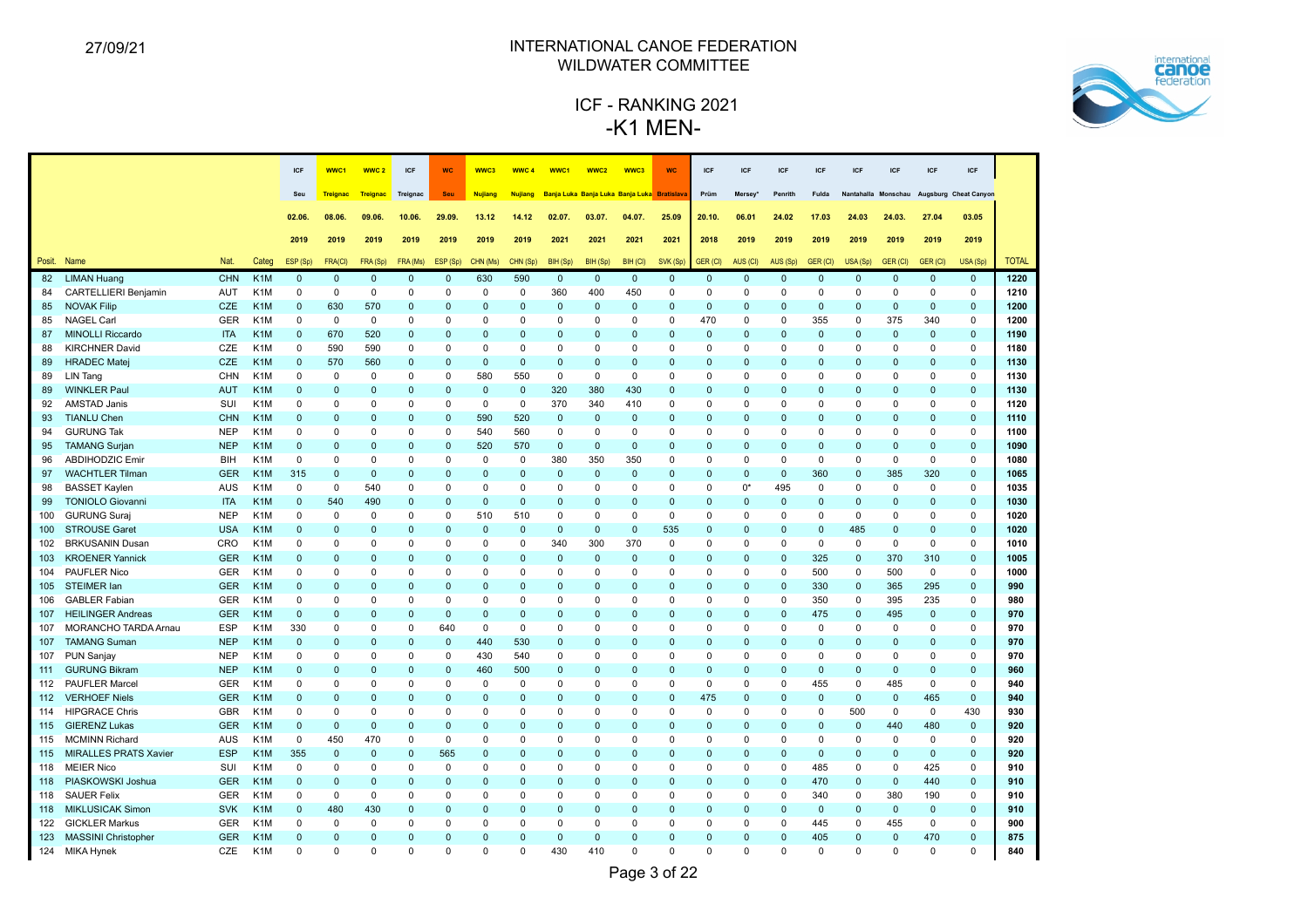

|     |                                        |                   |                                      | <b>ICF</b>              | WWC1                    | WWC <sub>2</sub>        | ICF                      | <b>WC</b>                | WWC3            | WWC <sub>4</sub>           | WWC <sub>1</sub>                            | WWC <sub>2</sub> | WWC3        | <b>WC</b>               | ICF                     | ICF                 | <b>ICF</b>      | <b>ICF</b>              | <b>ICF</b>   | <b>ICF</b>              | ICF                        | ICF                        |              |
|-----|----------------------------------------|-------------------|--------------------------------------|-------------------------|-------------------------|-------------------------|--------------------------|--------------------------|-----------------|----------------------------|---------------------------------------------|------------------|-------------|-------------------------|-------------------------|---------------------|-----------------|-------------------------|--------------|-------------------------|----------------------------|----------------------------|--------------|
|     |                                        |                   |                                      | Seu                     | <b>Treignac</b>         | <b>Treignac</b>         | Treignac                 | Seu                      | <b>Nujiang</b>  | <b>Nujiang</b>             | Banja Luka Banja Luka Banja Luka Bratislava |                  |             |                         | Prüm                    | Mersey <sup>®</sup> | Penrith         | Fulda                   |              | Nantahalla Monschau     |                            | Augsburg Cheat Canyon      |              |
|     |                                        |                   |                                      |                         |                         |                         |                          |                          |                 |                            |                                             |                  |             |                         |                         |                     |                 |                         |              |                         |                            |                            |              |
|     |                                        |                   |                                      | 02.06.                  | 08.06.                  | 09.06.                  | 10.06.                   | 29.09.                   | 13.12           | 14.12                      | 02.07.                                      | 03.07.           | 04.07.      | 25.09                   | 20.10.                  | 06.01               | 24.02           | 17.03                   | 24.03        | 24.03.                  | 27.04                      | 03.05                      |              |
|     |                                        |                   |                                      | 2019                    | 2019                    | 2019                    | 2019                     | 2019                     | 2019            | 2019                       | 2021                                        | 2021             | 2021        | 2021                    | 2018                    | 2019                | 2019            | 2019                    | 2019         | 2019                    | 2019                       | 2019                       |              |
|     | Posit. Name                            | Nat.              | Categ                                | ESP (Sp)                | FRA(CI)                 | FRA (Sp)                | FRA (Ms)                 | ESP (Sp)                 | CHN (Ms)        | CHN (Sp)                   | BIH (Sp)                                    | BIH (Sp)         | BIH (CI)    | SVK (Sp)                | GER (CI)                | AUS (CI)            | AUS (Sp)        | GER (CI)                | USA (Sp)     | GER (CI)                | GER (CI)                   | USA (Sp)                   | <b>TOTAL</b> |
| 125 | PIASKOSKI David                        | <b>GER</b>        | K <sub>1</sub> M                     | $\mathbf{0}$            | $\mathbf 0$             | $\mathbf 0$             | $\mathbf 0$              | $\pmb{0}$                | $\mathbf{0}$    | $\mathbf 0$                | $\mathbf 0$                                 | $\mathbf 0$      | $\mathbf 0$ | $\mathbf 0$             | $\mathbf 0$             | $\mathbf 0$         | $\mathbf 0$     | 420                     | $\mathbf 0$  | 410                     | $\mathbf 0$                | $\mathbf 0$                | 830          |
| 126 | <b>MALEVEZ Louis</b>                   | <b>BEL</b>        | K <sub>1</sub> M                     | $\mathsf 0$             | $\mathbf 0$             | $\mathbf 0$             | 0                        | 0                        | 0               | $\mathbf 0$                | 0                                           | 0                | 0           | $\mathbf 0$             | 0                       | 0                   | $\mathbf 0$     | 415                     | 0            | 405                     | $\mathbf 0$                | $\mathbf 0$                | 820          |
|     | 127 ZIMMER Tobias                      | <b>GER</b>        | K <sub>1</sub> M                     | $\mathbf{0}$            | $\Omega$                | $\mathbf 0$             | $\Omega$                 | $\Omega$                 | $\Omega$        | $\mathbf{0}$               | $\Omega$                                    | $\pmb{0}$        | $\Omega$    | $\Omega$                | $\mathbf 0$             | $\mathbf 0$         | $\mathbf 0$     | 395                     | $\mathbf{0}$ | 420                     | $\mathbf 0$                | $\mathbf{0}$               | 815          |
| 128 | <b>ZAPLETAL Mikulas</b>                | CZE               | K <sub>1</sub> M                     | $\mathbf 0$             | $\Omega$                | $\Omega$                | $\mathbf 0$              | $\mathbf 0$              | $\Omega$        | $\mathbf 0$                | $\mathbf 0$                                 | $\mathbf 0$      | $\Omega$    | 805                     | $\Omega$                | $\mathbf 0$         | $\mathbf 0$     | $\mathbf 0$             | $\mathbf 0$  | $\mathbf 0$             | $\Omega$                   | $\mathbf 0$                | 805          |
| 129 | JEFFERIES Robert                       | <b>GBR</b>        | K <sub>1</sub> M                     | $\mathbf{0}$            | $\Omega$                | $\mathbf 0$             | $\mathbf 0$              | 685                      | $\mathbf 0$     | $\mathbf 0$                | $\mathbf 0$                                 | $\mathbf 0$      | $\mathbf 0$ | $\mathbf 0$             | $\mathbf 0$             | $\mathbf 0$         | $\mathbf 0$     | $\mathbf{0}$            | 0            | $\mathbf 0$             | $\mathbf 0$                | $\mathbf 0$                | 685          |
| 130 | ROZMARIC David                         | CRO               | K <sub>1</sub> M                     | 0                       | $\Omega$                | $\Omega$                | $\Omega$                 | 0                        | $\mathbf 0$     | $\mathbf 0$                | 350                                         | 330              | $\Omega$    | $\mathbf 0$             | 0                       | $\mathbf 0$         | $\Omega$        | $\mathbf 0$             | 0            | $\mathbf 0$             | $\Omega$                   | $\mathbf 0$                | 680          |
| 131 | <b>BILJIC Sreten</b>                   | <b>SRB</b>        | K <sub>1</sub> M                     | $\Omega$                | $\Omega$                | $\Omega$                | $\Omega$                 | $\Omega$                 | $\Omega$        | 670                        | $\mathbf 0$                                 | $\pmb{0}$        | $\Omega$    | $\Omega$                | $\Omega$                | $\mathbf{0}$        | $\Omega$        | $\mathbf 0$             | $\Omega$     | $\mathbf{0}$            | $\Omega$                   | $\mathbf{0}$               | 670          |
| 131 | <b>KLAUS Tobias</b>                    | <b>GER</b>        | K <sub>1</sub> M                     | $\Omega$                | $\Omega$                | $\Omega$                | $\Omega$                 | $\mathbf 0$              | $\Omega$        | $\mathbf 0$                | $\mathbf 0$                                 | $\Omega$         | $\Omega$    | $\Omega$                | $\Omega$                | $\Omega$            | $\Omega$        | 315                     | $\Omega$     | 355                     | $\Omega$                   | $\mathbf 0$                | 670          |
| 133 | <b>MACCAGNAN Davide</b>                | <b>ITA</b>        | K <sub>1</sub> M                     | $\Omega$                | $\Omega$                | $\mathbf 0$             | $\pmb{0}$                | 655                      | $\Omega$        | $\mathbf 0$                | $\Omega$                                    | $\pmb{0}$        | $\Omega$    | $\mathbf 0$             | $\mathbf 0$             | $\mathbf{0}$        | $\Omega$        | $\mathbf 0$             | $\Omega$     | $\pmb{0}$               | $\Omega$                   | $\mathbf 0$                | 655          |
| 133 | <b>HOLMES Jacob</b>                    | <b>GBR</b>        | K <sub>1</sub> M                     | 0                       | $\Omega$                | $\Omega$                | $\Omega$                 | $\Omega$                 | $\Omega$        | $\Omega$                   | $\mathbf 0$                                 | 0                | $\Omega$    | 655                     | $\Omega$                | $\mathbf 0$         | $\Omega$        | $\mathbf 0$             | 0            | $\Omega$                | $\Omega$                   | $\mathbf 0$                | 655          |
| 135 | PETRIC Zeljko                          | CRO               | K <sub>1</sub> M                     | $\Omega$                | $\Omega$                | $\Omega$                | $\Omega$                 | $\Omega$                 | $\Omega$        | $\mathbf{0}$               | $\mathbf{0}$                                | 310              | 340         | $\Omega$                | $\Omega$                | $\mathbf{0}$        | $\Omega$        | $\mathbf 0$             | $\Omega$     | $\Omega$                | $\Omega$                   | $\mathbf{0}$               | 650          |
| 136 | <b>SKEELS Matthew</b>                  | <b>USA</b>        | K <sub>1</sub> M                     | $\mathbf 0$             | $\Omega$                | $\Omega$                | $\Omega$                 | $\Omega$                 | $\Omega$        | $\mathbf 0$                | 310                                         | $\mathbf 0$      | 330         | $\mathbf 0$             | $\Omega$                | $\mathbf 0$         | $\Omega$        | $\Omega$                | 0            | $\Omega$                | $\Omega$                   | $\mathbf 0$                | 640          |
| 137 | <b>VALENTIC Goran</b>                  | <b>BIH</b>        | K <sub>1</sub> M                     | $\mathbf{0}$            | $\overline{0}$          | $\mathbf 0$             | $\mathbf{0}$             | $\mathbf{0}$             | $\Omega$        | $\mathbf 0$                | $\pmb{0}$                                   | 320              | 310         | $\mathbf 0$             | 0                       | $\pmb{0}$           | $\mathbf 0$     | $\mathbf 0$             | $\mathbf 0$  | $\mathbf 0$             | $\mathbf 0$                | $\mathbf 0$                | 630          |
| 138 | <b>MACUS Ondrej</b>                    | <b>SVK</b>        | K <sub>1</sub> M                     | $\Omega$                | $\Omega$                | $\Omega$                | $\Omega$                 | $\mathbf 0$              | 0               | 0                          | $\Omega$                                    | 0                | $\Omega$    | 610                     | 0                       | $\mathbf 0$         | $\Omega$        | $\mathbf 0$             | 0            | $\Omega$                | $\Omega$                   | $\mathbf 0$                | 610          |
| 139 | <b>PINGJIE Mu</b>                      | <b>CHN</b>        | K <sub>1</sub> M                     | $\Omega$                | $\Omega$                | $\Omega$                | $\Omega$                 | $\mathbf{0}$             | 570             | $\mathbf 0$                | $\Omega$                                    | $\mathbf{0}$     | $\Omega$    | $\mathbf 0$             | $\Omega$                | $\mathbf{0}$        | $\Omega$        | $\mathbf 0$             | $\Omega$     | $\Omega$                | $\Omega$                   | $\mathbf{0}$               | 570          |
| 140 | <b>BLODER Marcel</b>                   | AUT               | K <sub>1</sub> M                     | 0                       | $\Omega$                | $\Omega$                | 0                        | $\mathbf 0$              | $\mathbf 0$     | $\mathbf 0$                | $\Omega$                                    | $\mathbf 0$      | $\Omega$    | 565                     | $\Omega$                | $\mathbf 0$         | $\Omega$        | $\mathbf 0$             | 0            | $\mathbf 0$             | $\Omega$                   | $\mathbf 0$                | 565          |
| 141 | <b>GURUNG Sabin</b>                    | <b>NEP</b>        | K <sub>1</sub> M                     | $\Omega$                | $\overline{0}$          | $\mathbf 0$             | $\mathbf{0}$             | $\pmb{0}$                | 560             | $\mathbf 0$                | $\mathbf 0$                                 | $\pmb{0}$        | $\Omega$    | $\Omega$                | $\overline{0}$          | $\pmb{0}$           | $\Omega$        | $\mathbf{0}$            | $\mathbf 0$  | $\mathbf 0$             | $\mathbf 0$                | $\mathbf 0$                | 560          |
| 142 | SHUAIPENG Yang                         | <b>CHN</b>        | K <sub>1</sub> M                     | 0                       | $\Omega$                | $\Omega$                | 0                        | 0                        | 550             | 0                          | $\Omega$                                    | 0                | $\Omega$    | $\Omega$                | 0                       | 0                   | $\mathbf 0$     | $\mathbf 0$             | 0            | 0                       | $\Omega$                   | $\mathbf 0$                | 550          |
| 143 | <b>ANDRES Guillermo</b>                | <b>ESP</b>        | K <sub>1</sub> M                     | $\Omega$                | $\Omega$                | $\Omega$                | $\mathbf{0}$             | 535                      | $\mathbf{0}$    | $\mathbf 0$                | $\Omega$                                    | $\mathbf{0}$     | $\Omega$    | $\Omega$                | $\Omega$                | $\mathbf{0}$        | $\Omega$        | $\mathbf 0$             | $\Omega$     | $\Omega$                | $\Omega$                   | $\mathbf{0}$               | 535          |
|     | 144 YONGQI Gong                        | <b>CHN</b>        | K <sub>1</sub> M                     | 0                       | $\Omega$                | $\Omega$                | 0                        | $\mathbf 0$              | 530             | $\mathbf 0$                | $\Omega$                                    | $\mathbf 0$      | $\Omega$    | $\mathbf 0$             | $\Omega$                | $\mathbf 0$         | $\Omega$        | $\Omega$                | $\Omega$     | $\mathbf 0$             | $\Omega$                   | $\mathbf 0$                | 530          |
| 145 | <b>RAGHAVAN</b>                        | <b>USA</b>        | K <sub>1</sub> M                     | $\mathbf{0}$            | $\Omega$                | $\Omega$                | $\Omega$                 | $\Omega$                 | $\Omega$        | $\mathbf{0}$               | $\Omega$                                    | $\mathbf{0}$     | $\Omega$    | 520                     | $\Omega$                | $\mathbf{0}$        | $\Omega$        | $\Omega$                | $\Omega$     | $\Omega$                | $\mathbf{0}$               | $\mathbf{0}$               | 520          |
| 146 | <b>SCHULZ Eric</b>                     | <b>GER</b>        | K <sub>1</sub> M                     | 290                     | $\Omega$                | $\Omega$                | 0                        | $\mathbf 0$              | $\Omega$        | 0                          | 0                                           | 0                | $\Omega$    | $\Omega$                | 0                       | $0^*$               | $\mathbf 0$     | $\Omega$                | 0            | $\Omega$                | 220                        | $\mathbf 0$                | 510          |
| 147 | <b>RAJNIAK Boris</b>                   | <b>SVK</b>        | K <sub>1</sub> M                     | $\mathbf{0}$            | $\Omega$                | $\Omega$                | $\mathbf{0}$             | 505                      | $\Omega$        | $\mathbf{0}$               | $\Omega$                                    | $\mathbf{0}$     | $\Omega$    | $\Omega$                | 0                       | $\mathbf{0}$        | $\Omega$        | $\Omega$                | $\Omega$     | $\Omega$                | $\mathbf{0}$               | $\mathbf{0}$               | 505          |
| 148 | <b>DEBELJAK Vid</b>                    | <b>SLO</b>        | K <sub>1</sub> M                     | $\mathbf 0$             | $\Omega$                | $\Omega$                | $\mathbf 0$              | $\mathbf 0$              | $\Omega$        | $\mathbf 0$                | $\Omega$                                    | $\mathbf 0$      | $\Omega$    | $\Omega$                | $\Omega$                | $\mathbf 0$         | 500             | $\mathbf 0$             | $\Omega$     | $\mathbf 0$             | $\mathbf 0$                | $\mathbf 0$                | 500          |
| 148 | <b>CALHOUN Geoffrey</b>                | <b>USA</b>        | K <sub>1</sub> M                     | $\Omega$                | $\Omega$                | $\Omega$                | $\Omega$                 | $\Omega$                 | $\Omega$        | $\mathbf{0}$               | $\Omega$                                    | $\Omega$         | $\Omega$    | $\Omega$                | $\Omega$                | $0^*$               | $\Omega$        | $\Omega$                | $\Omega$     | $\Omega$                | $\Omega$                   | 500                        | 500          |
| 150 | <b>LEWIS Franklin</b>                  | <b>USA</b>        | K <sub>1</sub> M                     | $\Omega$                | $\Omega$                | $\Omega$                | 0                        | $\Omega$                 | $\Omega$        | 0                          | $\Omega$                                    | 0                | $\Omega$    | $\Omega$                | $\Omega$                | $\mathbf 0$         | $\mathbf 0$     | $\mathbf 0$             | 495          | $\mathbf 0$             | $\mathbf 0$                | $\mathbf 0$                | 495          |
| 150 | PRITCHARD Hugh                         | <b>USA</b>        | K <sub>1</sub> M                     | $\Omega$                | $\Omega$                | $\Omega$                | $\Omega$                 | $\Omega$                 | $\Omega$        | $\mathbf 0$                | $\Omega$                                    | $\mathbf{0}$     | $\Omega$    | $\Omega$                | $\Omega$                | $0^*$               | $\Omega$        | $\mathbf 0$             | $\Omega$     | $\Omega$                | $\Omega$                   | 495                        | 495          |
| 152 | <b>THACKER Cameron</b>                 | <b>USA</b>        | K <sub>1</sub> M                     | 0                       | $\Omega$                | $\Omega$                | $\Omega$                 | $\mathbf 0$              | $\Omega$        | $\mathbf 0$                | $\Omega$                                    | $\mathbf 0$      | $\Omega$    | $\Omega$                | $\Omega$                | $\mathbf 0$         | $\mathbf 0$     | $\mathbf 0$             | 490          | $\Omega$                | $\Omega$                   | $\mathbf 0$                | 490          |
| 152 | <b>KHAGHANI Patrick</b>                | <b>USA</b>        | K <sub>1</sub> M                     | $\Omega$                | $\Omega$                | $\Omega$                | $\Omega$                 | $\mathbf{0}$             | $\Omega$        | $\mathbf{0}$               | $\Omega$                                    | $\mathbf{0}$     | $\Omega$    | $\Omega$                | $\Omega$                | $0^*$               | $\Omega$        | $\mathbf 0$             | $\Omega$     | $\Omega$                | $\Omega$                   | 490                        | 490          |
| 152 | <b>GURUNG Nishan</b>                   | <b>NEP</b>        | K <sub>1</sub> M                     | $\mathbf 0$             | $\mathbf 0$             | $\mathbf 0$             | 0                        | 0                        | 490             | $\mathbf 0$                | 0                                           | 0                | $\Omega$    | $\mathbf 0$             | $\mathbf 0$             | 0                   | 0               | $\mathbf 0$             | 0            | $\mathbf 0$             | $\mathbf 0$                | $\pmb{0}$                  | 490          |
| 152 | WU Jung-Cheng                          | <b>TPE</b>        | K <sub>1</sub> M                     | $\mathbf{0}$            | $\Omega$                | $\mathbf 0$             | $\mathbf{0}$             | $\pmb{0}$                | $\Omega$        | 490                        | $\mathbf{0}$                                | $\mathbf 0$      | $\Omega$    | $\mathbf 0$             | $\mathbf 0$             | $\mathbf 0$         | $\mathbf 0$     | $\mathbf 0$             | 0            | $\mathbf 0$             | $\mathbf 0$                | $\mathbf 0$                | 490          |
| 156 | SIMPSON Keiran                         | <b>AUS</b>        | K <sub>1</sub> M                     | 0                       | $\Omega$                | 0                       | $\Omega$                 | $\mathbf 0$              | $\Omega$        | $\mathbf 0$                | 0                                           | $\mathbf 0$      | $\Omega$    | $\Omega$                | $\Omega$                | $0^*$               | 485             | $\mathbf 0$             | 0            | $\mathbf 0$             | $\mathbf 0$                | $\mathbf 0$                | 485          |
| 156 | <b>VESEY Alex</b>                      | <b>USA</b>        | K <sub>1</sub> M                     | $\mathbf{0}$            | $\Omega$                | $\Omega$                | $\mathbf{0}$             | $\mathbf{0}$             | $\Omega$        | $\mathbf 0$                | $\Omega$                                    | $\mathbf{0}$     | $\Omega$    | $\Omega$                | $\Omega$                | $0^*$               | $\mathbf{0}$    | $\mathbf 0$             | $\Omega$     | $\mathbf{0}$            | $\Omega$                   | 485                        | 485          |
| 158 | <b>GRATON Paul</b>                     | <b>FRA</b>        | K <sub>1</sub> M                     | $\mathsf 0$             | $\mathbf 0$             | $\mathbf 0$             | 480                      | 0                        | 0               | $\mathbf 0$                | 0                                           | 0                | $\mathbf 0$ | $\mathbf 0$             | $\mathbf 0$             | 0                   | $\mathsf 0$     | $\mathbf 0$             | 0            | 0                       | $\pmb{0}$                  | $\pmb{0}$                  | 480          |
| 158 | <b>ELMS Warren</b>                     | <b>AUS</b>        | K <sub>1</sub> M                     | $\mathbf 0$             | $\overline{0}$          | $\mathbf 0$             | $\mathbf{0}$             | $\pmb{0}$                | $\Omega$        | $\mathbf 0$                | $\mathbf 0$                                 | $\pmb{0}$        | $\Omega$    | $\mathbf 0$             | $\mathbf 0$             | $0^*$               | 480             | $\mathbf 0$             | $\mathbf{0}$ | $\mathbf 0$             | $\mathbf 0$                | $\mathbf 0$                | 480          |
|     | <b>JONSSON Sven</b>                    | <b>RSA</b>        | K <sub>1</sub> M                     | 0                       | $\Omega$                | $\mathbf 0$             | 0                        | 0                        | 0               | $\mathbf 0$                | 0                                           | 0                | $\Omega$    | $\mathbf 0$             | $\mathbf 0$             | 0                   | $\mathbf 0$     | $\mathbf 0$             | 480          | 0                       | $\mathbf 0$                | $\mathbf 0$                | 480          |
| 158 |                                        | <b>USA</b>        |                                      |                         | $\Omega$                | $\mathbf{0}$            | $\Omega$                 | $\mathbf{0}$             | $\Omega$        | $\mathbf{0}$               | $\Omega$                                    | $\mathbf{0}$     | $\Omega$    | $\Omega$                |                         | $0^*$               | $\Omega$        | $\mathbf 0$             | $\mathbf 0$  |                         | $\Omega$                   | 480                        | 480          |
| 158 | <b>BROWN</b> lan                       | <b>JPN</b>        | K <sub>1</sub> M<br>K <sub>1</sub> M | $\mathbf 0$<br>$\Omega$ | $\Omega$                |                         | 0                        | 0                        | 0               | $\mathbf 0$                | 0                                           | 0                | $\Omega$    | $\Omega$                | $\mathbf 0$<br>$\Omega$ | 0                   | 0               | $\mathbf 0$             | $\Omega$     | $\mathbf 0$<br>0        | $\mathbf 0$                | $\pmb{0}$                  | 480          |
| 158 | OKUDA Shogo                            |                   |                                      |                         |                         | 480                     |                          |                          |                 |                            |                                             |                  | $\Omega$    |                         |                         | $\mathbf{0}$        |                 |                         |              |                         |                            |                            |              |
| 158 | <b>XINGZHOU Ming</b>                   | <b>CHN</b>        | K <sub>1</sub> M                     | $\mathbf 0$<br>$\Omega$ | $\mathbf 0$<br>$\Omega$ | $\mathbf 0$<br>$\Omega$ | $\mathbf{0}$<br>$\Omega$ | $\pmb{0}$<br>$\mathbf 0$ | 480<br>$\Omega$ | $\mathbf 0$<br>$\mathbf 0$ | $\mathbf 0$                                 | $\mathbf 0$      | $\Omega$    | $\mathbf 0$<br>$\Omega$ | $\mathbf 0$<br>$\Omega$ | $0^*$               | $\mathbf 0$     | $\mathbf{0}$            | 0            | $\mathbf 0$<br>$\Omega$ | $\mathbf 0$<br>$\mathbf 0$ | $\mathbf 0$<br>$\mathbf 0$ | 480          |
| 164 | <b>HUGHES Ryan</b><br><b>OGLE Will</b> | AUS<br><b>USA</b> | K <sub>1</sub> M<br>K <sub>1</sub> M | $\Omega$                | $\Omega$                | $\Omega$                | $\Omega$                 | $\Omega$                 | $\Omega$        | $\Omega$                   | $\mathbf 0$<br>$\Omega$                     | 0<br>$\Omega$    | $\Omega$    | $\Omega$                | $\Omega$                | $\mathbf{0}$        | 475<br>$\Omega$ | $\mathbf 0$<br>$\Omega$ | 0<br>475     | $\Omega$                | $\Omega$                   | $\mathbf{0}$               | 475<br>475   |
| 164 | 164 BLUM Anand                         |                   | K <sub>1</sub> M                     | $\Omega$                | $\Omega$                | $\Omega$                | $\Omega$                 | $\Omega$                 | $\Omega$        | $\Omega$                   | $\Omega$                                    | $\Omega$         | $\Omega$    | $\Omega$                | $\Omega$                | $^{\bullet}$        | $\Omega$        | $\Omega$                | $\Omega$     | $\Omega$                | $\Omega$                   | 475                        | 475          |
|     |                                        | <b>USA</b>        |                                      |                         |                         |                         |                          |                          |                 |                            |                                             |                  |             |                         |                         |                     |                 |                         |              |                         |                            |                            |              |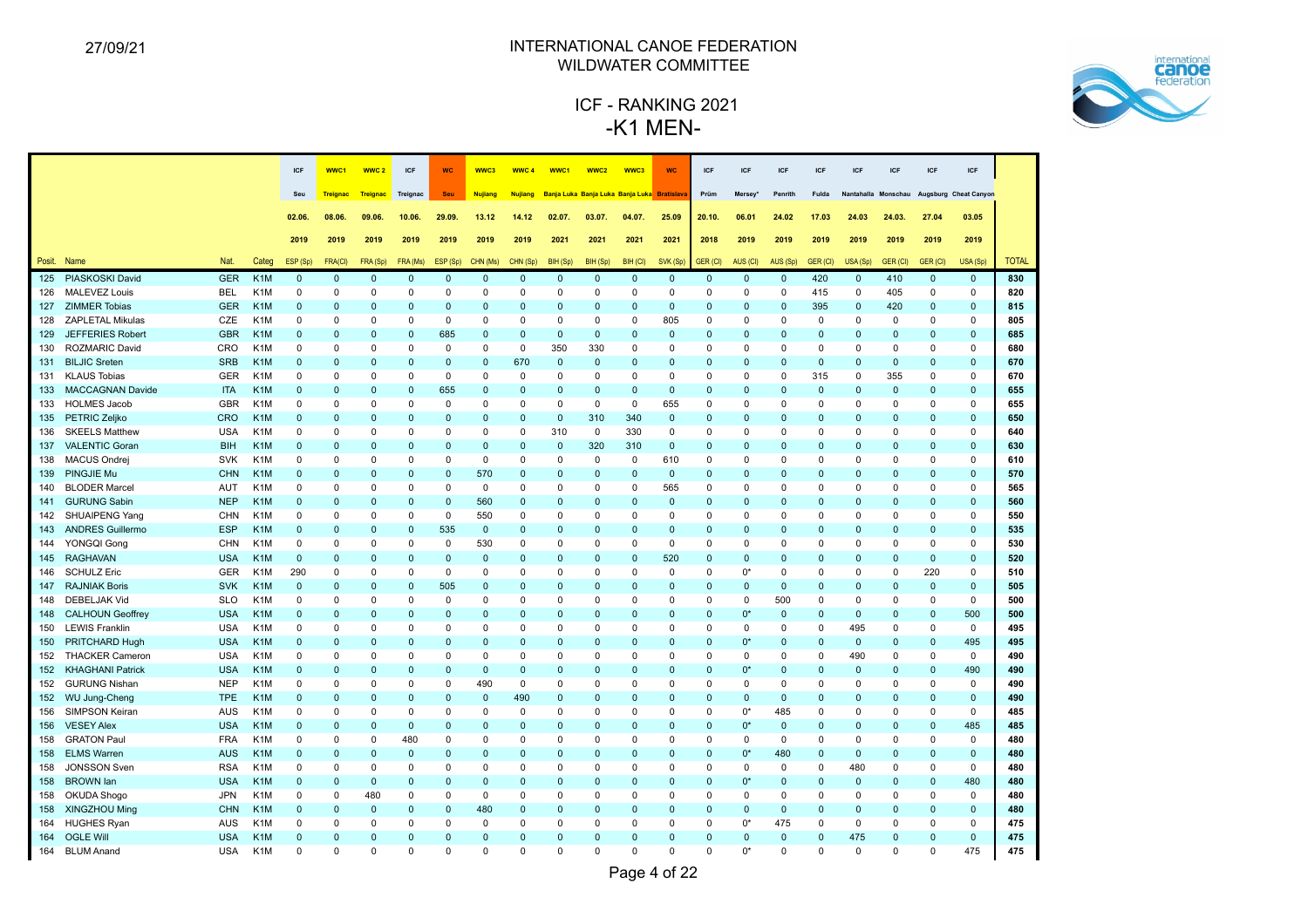

|        |                            |            |                  | ICF          | WWC1            | WWC <sub>2</sub> | ICF          | <b>WC</b>    | WWC3           | WWC <sub>4</sub> | WWC1        | WWC <sub>2</sub>                            | WWC3        | <b>WC</b>   | ICF         | <b>ICF</b>          | ICF          | <b>ICF</b>   | ICF                 | <b>ICF</b>   | <b>ICF</b>   | ICF                   |              |
|--------|----------------------------|------------|------------------|--------------|-----------------|------------------|--------------|--------------|----------------|------------------|-------------|---------------------------------------------|-------------|-------------|-------------|---------------------|--------------|--------------|---------------------|--------------|--------------|-----------------------|--------------|
|        |                            |            |                  | Seu          | <b>Treignac</b> | <b>Treignac</b>  | Treignac     | <b>Seu</b>   | <b>Nujiang</b> | <b>Nujiang</b>   |             | Banja Luka Banja Luka Banja Luka Bratislava |             |             | Prüm        | Mersey <sup>®</sup> | Penrith      | <b>Fulda</b> | Nantahalla Monschau |              |              | Augsburg Cheat Canyon |              |
|        |                            |            |                  |              |                 |                  |              |              |                |                  |             |                                             |             |             |             |                     |              |              |                     |              |              |                       |              |
|        |                            |            |                  | 02.06.       | 08.06.          | 09.06.           | 10.06.       | 29.09.       | 13.12          | 14.12            | 02.07.      | 03.07.                                      | 04.07.      | 25.09       | 20.10.      | 06.01               | 24.02        | 17.03        | 24.03               | 24.03.       | 27.04        | 03.05                 |              |
|        |                            |            |                  | 2019         | 2019            | 2019             | 2019         | 2019         | 2019           | 2019             | 2021        | 2021                                        | 2021        | 2021        | 2018        | 2019                | 2019         | 2019         | 2019                | 2019         | 2019         | 2019                  |              |
| Posit. | Name                       | Nat.       | Categ            | ESP (Sp)     | FRA(CI)         | FRA (Sp)         | FRA (Ms)     | ESP (Sp)     | CHN (Ms)       | CHN (Sp)         | BIH (Sp)    | BIH (Sp)                                    | BIH (CI)    | SVK (Sp)    | GER (CI)    | AUS (CI)            | AUS (Sp)     | GER (CI)     | USA (Sp)            | GER (CI)     | GER (CI)     | USA (Sp)              | <b>TOTAL</b> |
| 164    | <b>MOURASSE Olivier</b>    | <b>FRA</b> | K <sub>1</sub> M | $\mathbf 0$  | $\mathbf 0$     | $\mathbf 0$      | 475          | $\pmb{0}$    | $\pmb{0}$      | $\mathbf 0$      | $\mathbf 0$ | $\pmb{0}$                                   | $\mathsf 0$ | $\mathbf 0$ | $\mathbf 0$ | $\mathbf 0$         | $\mathbf 0$  | $\mathbf 0$  | $\overline{0}$      | $\mathbf 0$  | $\mathbf 0$  | $\mathbf 0$           | 475          |
| 168    | <b>ELMS Thomas</b>         | <b>AUS</b> | K <sub>1</sub> M | 0            | 0               | 0                | 0            | 0            | 0              | 0                | 0           | 0                                           | 0           | 0           | 0           | $0^*$               | 470          | 0            | 0                   | 0            | 0            | $\mathbf 0$           | 470          |
| 168    | <b>BEAKES Jason</b>        | <b>USA</b> | K <sub>1</sub> M | $\mathbf{0}$ | $\Omega$        | $\Omega$         | $\mathbf{0}$ | $\Omega$     | $\Omega$       | $\mathbf 0$      | $\mathbf 0$ | $\mathbf 0$                                 | $\Omega$    | $\Omega$    | $\mathbf 0$ | $0^*$               | $\mathbf 0$  | $\mathbf{0}$ | 0                   | $\mathbf 0$  | $\mathbf 0$  | 470                   | 470          |
| 168    | <b>LEMENU Cedric</b>       | <b>FRA</b> | K <sub>1</sub> M | $\mathbf 0$  | $\Omega$        | $\mathbf 0$      | 470          | $\mathbf 0$  | 0              | $\mathbf 0$      | $\Omega$    | $\mathbf 0$                                 | $\Omega$    | $\Omega$    | $\Omega$    | $\mathbf 0$         | $\mathbf 0$  | $\Omega$     | $\Omega$            | $\mathbf 0$  | $\mathbf 0$  | $\mathbf 0$           | 470          |
| 168    | <b>RANA Mohan</b>          | <b>NEP</b> | K <sub>1</sub> M | $\mathbf{0}$ | $\Omega$        | $\Omega$         | $\mathbf{0}$ | $\Omega$     | 470            | $\mathbf{0}$     | $\Omega$    | $\mathbf{0}$                                | $\Omega$    | $\Omega$    | $\Omega$    | $\mathbf{0}$        | $\Omega$     | $\mathbf 0$  | $\Omega$            | $\Omega$     | $\mathbf{0}$ | $\mathbf{0}$          | 470          |
| 172    | <b>STRMECKI Ben</b>        | <b>AUS</b> | K <sub>1</sub> M | $\mathbf 0$  | $\Omega$        | $\Omega$         | $\Omega$     | $\mathbf 0$  | $\Omega$       | $\mathbf 0$      | $\Omega$    | $\mathbf 0$                                 | $\Omega$    | $\mathbf 0$ | $\Omega$    | $0^*$               | 465          | $\mathbf 0$  | 0                   | $\Omega$     | $\mathbf 0$  | $\pmb{0}$             | 465          |
| 172    | <b>HASTINGS Warren</b>     | CAN        | K <sub>1</sub> M | $\Omega$     | $\Omega$        | $\Omega$         | $\Omega$     | $\Omega$     | $\Omega$       | $\mathbf 0$      | $\Omega$    | $\Omega$                                    | $\Omega$    | $\Omega$    | 0           | $0^*$               | $\Omega$     | $\mathbf{0}$ | 0                   | $\mathbf 0$  | $\Omega$     | 465                   | 465          |
| 172    | <b>GUYONNET Damien</b>     | <b>FRA</b> | K <sub>1</sub> M | 0            | $\Omega$        | $\Omega$         | 465          | 0            | $\Omega$       | 0                | $\Omega$    | 0                                           | $\Omega$    | $\Omega$    | $\Omega$    | $\mathbf 0$         | $\mathbf 0$  | $\mathbf 0$  | 0                   | $\Omega$     | $\Omega$     | $\mathbf 0$           | 465          |
| 175    | <b>GREED Christopher</b>   | <b>AUS</b> | K <sub>1</sub> M | $\mathbf{0}$ | $\Omega$        | $\Omega$         | $\mathbf{0}$ | $\mathbf{0}$ | $\Omega$       | $\mathbf{0}$     | $\Omega$    | $\mathbf{0}$                                | $\Omega$    | $\Omega$    | $\Omega$    | $0^*$               | 460          | $\mathbf{0}$ | $\Omega$            | $\Omega$     | $\Omega$     | $\mathbf{0}$          | 460          |
| 175    | <b>HUFFMAN Tate</b>        | <b>USA</b> | K <sub>1</sub> M | 0            | $\Omega$        | $\Omega$         | $\Omega$     | $\Omega$     | $\Omega$       | $\mathbf 0$      | $\Omega$    | $\Omega$                                    | $\Omega$    | $\Omega$    | $\Omega$    | $0^*$               | $\mathbf 0$  | $\Omega$     | 0                   | $\Omega$     | $\Omega$     | 460                   | 460          |
| 177    | <b>LADSON Thomas</b>       | <b>AUS</b> | K <sub>1</sub> M | $\Omega$     | $\Omega$        | $\mathbf 0$      | 0            | $\mathbf{0}$ | $\Omega$       | $\mathbf 0$      | $\mathbf 0$ | $\mathbf 0$                                 | $\Omega$    | $\mathbf 0$ | 0           | $0^*$               | 455          | $\mathbf 0$  | 0                   | $\mathbf 0$  | $\mathbf 0$  | $\mathbf 0$           | 455          |
| 177    | SIPE Zach                  | <b>USA</b> | K <sub>1</sub> M | 0            | $\Omega$        | $\mathbf 0$      | $\Omega$     | 0            | $\Omega$       | 0                | $\Omega$    | 0                                           | $\Omega$    | $\Omega$    | $\Omega$    | $0^*$               | $\mathbf 0$  | $\mathbf 0$  | 0                   | $\mathbf 0$  | 0            | 455                   | 455          |
| 179    | <b>GODEL Robin</b>         | <b>FRA</b> | K <sub>1</sub> M | $\Omega$     | $\Omega$        | $\Omega$         | $\Omega$     | $\mathbf{0}$ | $\Omega$       | $\mathbf 0$      | $\Omega$    | $\mathbf{0}$                                | $\Omega$    | $\Omega$    | $\Omega$    | $\mathbf{0}$        | $\Omega$     | $\mathbf 0$  | $\Omega$            | $\Omega$     | 450          | $\mathbf{0}$          | 450          |
| 179    | <b>FLOWERS Caleb</b>       | <b>AUS</b> | K <sub>1</sub> M | 0            | $\Omega$        | $\Omega$         | $\Omega$     | $\mathbf 0$  | $\Omega$       | $\mathbf 0$      | $\Omega$    | $\mathbf 0$                                 | $\Omega$    | $\Omega$    | $\Omega$    | $0^*$               | 450          | $\mathbf 0$  | 0                   | $\mathbf 0$  | $\mathbf 0$  | $\mathbf 0$           | 450          |
| 179    | <b>PASCAL Matt</b>         | <b>USA</b> | K <sub>1</sub> M | $\mathbf{0}$ | $\overline{0}$  | $\mathbf 0$      | $\mathbf{0}$ | $\mathbf{0}$ | $\Omega$       | $\mathbf 0$      | $\mathbf 0$ | $\pmb{0}$                                   | $\Omega$    | $\mathbf 0$ | $\mathbf 0$ | $0*$                | $\pmb{0}$    | $\mathbf 0$  | $\mathbf 0$         | $\mathbf 0$  | $\mathbf 0$  | 450                   | 450          |
| 179    | RAI Shaurav                | <b>NEP</b> | K <sub>1</sub> M | 0            | $\Omega$        | $\Omega$         | $\Omega$     | 0            | 450            | 0                | 0           | 0                                           | $\Omega$    | $\Omega$    | $\Omega$    | 0                   | $\mathbf 0$  | $\mathbf 0$  | 0                   | 0            | 0            | $\mathbf 0$           | 450          |
| 183    | <b>BARKET Art</b>          | <b>USA</b> | K <sub>1</sub> M | $\mathbf{0}$ | $\Omega$        | $\Omega$         | $\Omega$     | $\mathbf{0}$ | $\Omega$       | $\mathbf 0$      | $\Omega$    | $\mathbf{0}$                                | $\Omega$    | $\Omega$    | 0           | $0^*$               | $\Omega$     | $\mathbf 0$  | $\Omega$            | $\Omega$     | $\Omega$     | 445                   | 445          |
| 184    | <b>HUBER Blake</b>         | <b>USA</b> | K <sub>1</sub> M | 0            | $\Omega$        | $\Omega$         | $\Omega$     | $\Omega$     | $\Omega$       | $\mathbf 0$      | $\Omega$    | $\mathbf 0$                                 | $\Omega$    | $\Omega$    | $\Omega$    | $0^*$               | $\Omega$     | $\Omega$     | $\Omega$            | $\mathbf 0$  | $\mathbf 0$  | 440                   | 440          |
| 185    | <b>WARBLE Bill</b>         | <b>USA</b> | K <sub>1</sub> M | $\Omega$     | $\Omega$        | $\Omega$         | $\Omega$     | $\Omega$     | $\Omega$       | $\mathbf{0}$     | $\Omega$    | $\mathbf{0}$                                | $\Omega$    | $\Omega$    | $\Omega$    | $0^*$               | $\Omega$     | $\Omega$     | $\Omega$            | $\Omega$     | $\mathbf{0}$ | 435                   | 435          |
| 186    | <b>PUTTKAMMER Simon</b>    | GER        | K <sub>1</sub> M | 0            | $\Omega$        | $\Omega$         | 0            | 0            | $\Omega$       | 0                | 0           | 0                                           | $\Omega$    | $\Omega$    | 0           | $0^*$               | $\mathbf 0$  | $\mathbf 0$  | 0                   | 0            | 430          | 0                     | 430          |
| 187    | <b>MOORE Mike</b>          | <b>USA</b> | K <sub>1</sub> M | $\mathbf{0}$ | $\Omega$        | $\Omega$         | $\Omega$     | $\Omega$     | $\Omega$       | $\mathbf 0$      | $\mathbf 0$ | $\mathbf{0}$                                | $\Omega$    | $\Omega$    | 0           | $0^*$               | $\Omega$     | $\mathbf{0}$ | 0                   | $\Omega$     | $\Omega$     | 425                   | 425          |
| 188    | <b>BROOKS</b> Eric         | <b>USA</b> | K <sub>1</sub> M | $\mathbf 0$  | $\Omega$        | $\Omega$         | $\Omega$     | $\Omega$     | $\Omega$       | 0                | $\Omega$    | 0                                           | $\Omega$    | $\Omega$    | $\Omega$    | $0^*$               | $\Omega$     | $\Omega$     | $\Omega$            | $\mathbf 0$  | $\mathbf 0$  | 420                   | 420          |
| 188    | <b>ZOUGGARI Leo</b>        | <b>FRA</b> | K <sub>1</sub> M | 420          | $\Omega$        | $\Omega$         | $\Omega$     | $\Omega$     | $\Omega$       | $\mathbf{0}$     | $\Omega$    | $\mathbf{0}$                                | $\Omega$    | $\Omega$    | $\Omega$    | $\mathbf{0}$        | $\Omega$     | $\Omega$     | $\Omega$            | $\Omega$     | $\Omega$     | $\mathbf{0}$          | 420          |
| 190    | PIROS Tommy                | <b>USA</b> | K <sub>1</sub> M | $\mathbf 0$  | $\mathbf 0$     | $\Omega$         | $\mathbf 0$  | $\mathbf 0$  | $\Omega$       | $\mathbf 0$      | $\mathbf 0$ | $\mathbf 0$                                 | $\Omega$    | $\Omega$    | $\mathbf 0$ | $0^*$               | $\mathbf 0$  | $\mathbf 0$  | $\Omega$            | 0            | $\mathbf 0$  | 415                   | 415          |
| 191    | <b>GARDO</b> Jordan        | <b>USA</b> | K <sub>1</sub> M | $\mathbf 0$  | $\Omega$        | $\Omega$         | $\Omega$     | $\Omega$     | $\Omega$       | $\mathbf 0$      | $\Omega$    | $\mathbf{0}$                                | $\Omega$    | $\Omega$    | $\mathbf 0$ | $0^*$               | $\Omega$     | $\mathbf{0}$ | $\Omega$            | $\mathbf 0$  | $\Omega$     | 410                   | 410          |
| 191    | <b>MACCAGAN Davide</b>     | <b>ITA</b> | K <sub>1</sub> M | 410          | 0               | $\Omega$         | 0            | 0            | $\Omega$       | 0                | $\mathbf 0$ | 0                                           | $\Omega$    | $\Omega$    | $\Omega$    | $\mathbf 0$         | $\mathbf 0$  | $\mathbf 0$  | 0                   | $\Omega$     | $\mathbf 0$  | $\mathbf 0$           | 410          |
| 193    | <b>ZENTGRAF Michel</b>     | <b>GER</b> | K <sub>1</sub> M | $\mathbf{0}$ | $\Omega$        | $\Omega$         | $\Omega$     | $\Omega$     | $\Omega$       | $\mathbf{0}$     | $\Omega$    | $\mathbf{0}$                                | $\Omega$    | $\Omega$    | $\Omega$    | $0^*$               | $\Omega$     | $\mathbf 0$  | $\Omega$            | $\Omega$     | 405          | $\mathbf{0}$          | 405          |
| 193    | WINGERT lan                | <b>USA</b> | K <sub>1</sub> M | $\mathbf 0$  | $\Omega$        | $\Omega$         | $\Omega$     | $\mathbf 0$  | $\Omega$       | $\mathbf 0$      | $\Omega$    | $\mathbf 0$                                 | $\Omega$    | $\Omega$    | $\Omega$    | $0^*$               | $\mathbf 0$  | $\mathbf 0$  | 0                   | $\mathbf 0$  | $\mathbf 0$  | 405                   | 405          |
| 195    | <b>MAZY Quentin</b>        | <b>BEL</b> | K <sub>1</sub> M | $\mathbf 0$  | $\mathbf 0$     | $\mathbf 0$      | 0            | $\mathbf 0$  | $\Omega$       | $\mathbf 0$      | $\mathbf 0$ | $\mathbf 0$                                 | $\Omega$    | $\mathbf 0$ | 0           | $\mathbf 0$         | $\mathbf 0$  | $\mathbf 0$  | 0                   | 400          | $\mathbf 0$  | $\mathbf 0$           | 400          |
| 195    | <b>MILLER Bobby</b>        | <b>USA</b> | K <sub>1</sub> M | 0            | $\Omega$        | $\mathbf 0$      | 0            | $\mathbf 0$  | $\Omega$       | 0                | 0           | 0                                           | $\Omega$    | $\Omega$    | $\mathbf 0$ | 0*                  | $\mathbf 0$  | $\mathbf 0$  | 0                   | 0            | 0            | 400                   | 400          |
| 197    | <b>WAGNER Trevor</b>       | <b>USA</b> | K <sub>1</sub> M | $\mathbf 0$  | $\Omega$        | $\mathbf 0$      | $\Omega$     | $\mathbf{0}$ | $\Omega$       | $\mathbf 0$      | $\Omega$    | $\mathbf{0}$                                | $\Omega$    | $\mathbf 0$ | $\mathbf 0$ | $0^*$               | $\mathbf{0}$ | $\mathbf 0$  | $\mathbf 0$         | $\mathbf 0$  | $\mathbf 0$  | 395                   | 395          |
| 198    | <b>YDOUX Tom</b>           | <b>FRA</b> | K <sub>1</sub> M | 390          | $\Omega$        | $\Omega$         | $\Omega$     | $\mathbf 0$  | 0              | $\mathbf 0$      | $\mathbf 0$ | $\mathbf 0$                                 | $\Omega$    | $\Omega$    | $\Omega$    | $\mathbf 0$         | $\mathbf 0$  | $\mathbf 0$  | 0                   | 0            | $\mathbf 0$  | $\mathbf 0$           | 390          |
| 198    | <b>CAUWENBERGH Olivier</b> | <b>BEL</b> | K <sub>1</sub> M | $\mathbf{0}$ | $\Omega$        | $\Omega$         | $\Omega$     | $\mathbf{0}$ | $\Omega$       | $\mathbf{0}$     | $\Omega$    | $\mathbf{0}$                                | $\Omega$    | $\Omega$    | $\Omega$    | $\mathbf{0}$        | $\Omega$     | $\mathbf 0$  | $\Omega$            | 390          | $\mathbf{0}$ | $\mathbf{0}$          | 390          |
| 198    | <b>FRANGENBERG Ethan</b>   | <b>USA</b> | K <sub>1</sub> M | 0            | $\mathbf 0$     | 0                | 0            | 0            | 0              | 0                | 0           | 0                                           | $\mathbf 0$ | $\mathbf 0$ | 0           | $0^*$               | 0            | $\mathbf 0$  | 0                   | $\mathbf 0$  | $\mathbf 0$  | 390                   | 390          |
| 201    | <b>KERSTEN Tom</b>         | <b>GER</b> | K <sub>1</sub> M | $\mathbf 0$  | $\Omega$        | $\mathbf 0$      | $\mathbf{0}$ | $\pmb{0}$    | $\Omega$       | $\mathbf 0$      | $\mathbf 0$ | $\pmb{0}$                                   | $\Omega$    | $\mathbf 0$ | $\mathbf 0$ | $0^*$               | $\mathbf 0$  | $\mathbf 0$  | $\mathbf{0}$        | $\mathbf 0$  | 385          | $\mathbf 0$           | 385          |
| 201    | <b>HENRY Todd</b>          | <b>USA</b> | K <sub>1</sub> M | $\mathbf 0$  | $\Omega$        | $\mathbf 0$      | 0            | $\mathbf 0$  | 0              | $\mathbf 0$      | 0           | 0                                           | $\Omega$    | $\Omega$    | 0           | $0^*$               | 0            | $\mathbf 0$  | 0                   | 0            | $\mathbf 0$  | 385                   | 385          |
| 203    | <b>MASSINI Viktor</b>      | <b>GER</b> | K <sub>1</sub> M | $\mathbf 0$  | $\Omega$        | $\Omega$         | $\Omega$     | $\mathbf{0}$ | $\Omega$       | $\mathbf{0}$     | $\Omega$    | $\mathbf{0}$                                | $\Omega$    | $\Omega$    | $\mathbf 0$ | $0^*$               | $\Omega$     | $\Omega$     | $\mathbf{0}$        | $\mathbf{0}$ | 380          | $\mathbf{0}$          | 380          |
| 203    | <b>MCEWAN Tom</b>          | <b>USA</b> | K <sub>1</sub> M | $\mathsf 0$  | $\mathsf 0$     | $\mathbf 0$      | 0            | 0            | $\Omega$       | $\mathbf 0$      | 0           | 0                                           | $\Omega$    | $\mathbf 0$ | $\mathbf 0$ | $0^*$               | 0            | $\mathbf 0$  | 0                   | 0            | $\mathbf 0$  | 380                   | 380          |
| 203    | <b>LESCORCE Raphael</b>    | <b>FRA</b> | K <sub>1</sub> M | 380          | $\mathbf 0$     | $\Omega$         | $\mathbf{0}$ | $\mathbf{0}$ | $\Omega$       | $\mathbf 0$      | $\mathbf 0$ | $\mathbf 0$                                 | $\Omega$    | $\mathbf 0$ | $\mathbf 0$ | $\mathbf{0}$        | $\mathbf 0$  | $\mathbf 0$  | 0                   | $\mathbf 0$  | $\mathbf 0$  | $\mathbf 0$           | 380          |
| 206    | <b>ZENTGRAF Moritz</b>     | <b>GER</b> | K <sub>1</sub> M | $\mathbf 0$  | $\Omega$        | $\Omega$         | $\Omega$     | 0            | $\Omega$       | 0                | $\mathbf 0$ | 0                                           | $\Omega$    | $\Omega$    | $\Omega$    | $\mathbf 0$         | $\mathbf 0$  | 375          | $\mathbf 0$         | $\Omega$     | $\mathbf 0$  | $\mathbf 0$           | 375          |
| 206    | <b>BRODICKY Stephan</b>    | <b>AUT</b> | K <sub>1</sub> M | $\mathbf{0}$ | $\Omega$        | $\Omega$         | $\Omega$     | $\Omega$     | $\Omega$       | $\mathbf{0}$     | $\Omega$    | $\Omega$                                    | $\Omega$    | $\Omega$    | $\Omega$    | $0^*$               | $\Omega$     | $\Omega$     | $\Omega$            | $\Omega$     | 375          | $\mathbf{0}$          | 375          |
|        | 206 HOMBERG Adam           | <b>USA</b> | K <sub>1</sub> M | $\Omega$     | $\Omega$        | $\Omega$         | $\Omega$     | $\Omega$     | $\Omega$       | $\Omega$         | $\Omega$    | $\Omega$                                    | $\Omega$    | $\Omega$    | $\Omega$    | $0^*$               | $\Omega$     | $\Omega$     | $\Omega$            | $\Omega$     | $\Omega$     | 375                   | 375          |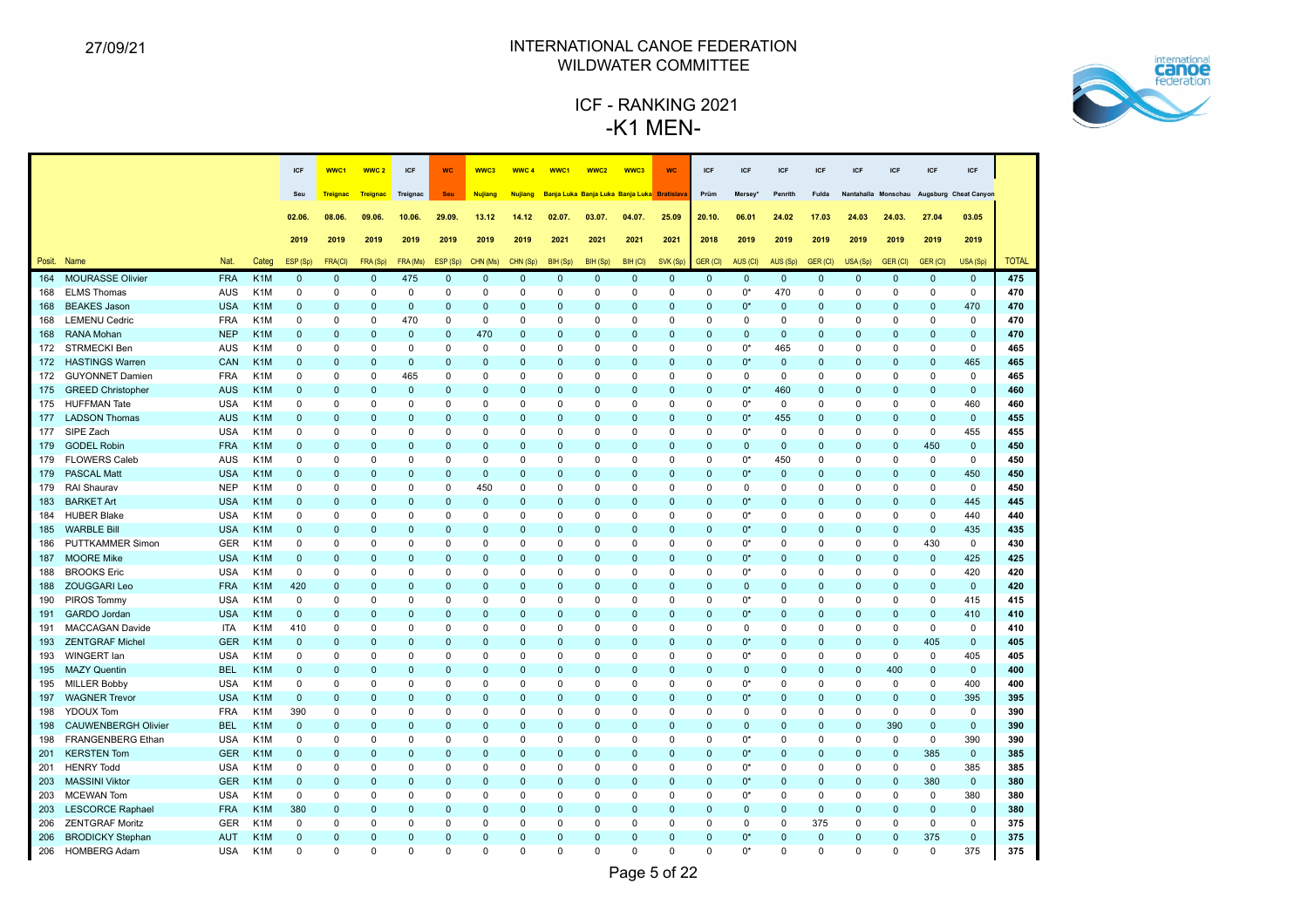

|        |                         |            |                  | <b>ICF</b>   | WWC <sub>1</sub> | WWC <sub>2</sub> | ICF          | <b>WC</b>    | WWC3           | WWC <sub>4</sub> | WWC1        | WWC <sub>2</sub>                            | WWC3        | <b>WC</b>   | ICF             | <b>ICF</b>          | <b>ICF</b>  | <b>ICF</b>   | ICF                 | <b>ICF</b>  | <b>ICF</b>   | ICF                   |              |
|--------|-------------------------|------------|------------------|--------------|------------------|------------------|--------------|--------------|----------------|------------------|-------------|---------------------------------------------|-------------|-------------|-----------------|---------------------|-------------|--------------|---------------------|-------------|--------------|-----------------------|--------------|
|        |                         |            |                  | Seu          | <b>Treignac</b>  | <b>Treignac</b>  | Treignac     | <b>Seu</b>   | <b>Nujiang</b> | <b>Nujiang</b>   |             | Banja Luka Banja Luka Banja Luka Bratislava |             |             | Prüm            | Mersey <sup>®</sup> | Penrith     | <b>Fulda</b> | Nantahalla Monschau |             |              | Augsburg Cheat Canyon |              |
|        |                         |            |                  |              |                  |                  |              |              |                |                  |             |                                             |             |             |                 |                     |             |              |                     |             |              |                       |              |
|        |                         |            |                  | 02.06.       | 08.06.           | 09.06.           | 10.06.       | 29.09.       | 13.12          | 14.12            | 02.07.      | 03.07.                                      | 04.07.      | 25.09       | 20.10.          | 06.01               | 24.02       | 17.03        | 24.03               | 24.03.      | 27.04        | 03.05                 |              |
|        |                         |            |                  | 2019         | 2019             | 2019             | 2019         | 2019         | 2019           | 2019             | 2021        | 2021                                        | 2021        | 2021        | 2018            | 2019                | 2019        | 2019         | 2019                | 2019        | 2019         | 2019                  |              |
| Posit. | Name                    | Nat.       | Categ            | ESP (Sp)     | <b>FRA(CI)</b>   | FRA (Sp)         | FRA (Ms)     | ESP (Sp)     | CHN (Ms)       | CHN (Sp)         | BIH (Sp)    | BIH (Sp)                                    | BIH (CI)    | SVK (Sp)    | <b>GER (CI)</b> | AUS (CI)            | AUS (Sp)    | GER (CI)     | USA (Sp)            | GER (CI)    | GER (CI)     | USA (Sp)              | <b>TOTAL</b> |
| 209    | <b>JOVIC Marko</b>      | <b>SRB</b> | K <sub>1</sub> M | $\mathbf{0}$ | $\overline{0}$   | $\mathbf 0$      | $\mathbf 0$  | $\mathbf{0}$ | $\Omega$       | $\mathbf 0$      | $\mathbf 0$ | $\pmb{0}$                                   | $\mathbf 0$ | $\mathbf 0$ | $\mathbf 0$     | $\mathbf 0$         | $\mathbf 0$ | $\mathbf 0$  | $\mathbf{0}$        | $\mathbf 0$ | 370          | $\mathbf 0$           | 370          |
| 209    | <b>AKAMP Mathias</b>    | <b>GER</b> | K <sub>1</sub> M | 0            | 0                | $\mathbf 0$      | 0            | 0            | 0              | 0                | 0           | 0                                           | 0           | 0           | 0               | $\mathbf 0$         | $\mathbf 0$ | 370          | 0                   | $\mathbf 0$ | $\mathbf 0$  | $\mathbf 0$           | 370          |
| 209    | <b>MCELLIGOTT Ryan</b>  | <b>AUS</b> | K <sub>1</sub> M | $\mathbf{0}$ | $\Omega$         | $\Omega$         | $\Omega$     | $\Omega$     | $\Omega$       | $\mathbf 0$      | $\Omega$    | $\mathbf{0}$                                | $\Omega$    | $\Omega$    | $\mathbf 0$     | $0^*$               | $\Omega$    | $\mathbf{0}$ | 0                   | $\Omega$    | $\mathbf{0}$ | 370                   | 370          |
|        | 212 QUANZ Finn          | <b>GER</b> | K <sub>1</sub> M | $\Omega$     | $\Omega$         | $\Omega$         | $\Omega$     | $\Omega$     | $\Omega$       | $\mathbf 0$      | $\Omega$    | $\Omega$                                    | $\Omega$    | $\Omega$    | $\Omega$        | $0^*$               | $\Omega$    | $\Omega$     | $\Omega$            | $\Omega$    | 365          | $\mathbf 0$           | 365          |
| 212    | <b>HOLLAND Kerem</b>    | <b>GBR</b> | K <sub>1</sub> M | $\mathbf{0}$ | $\Omega$         | $\mathbf 0$      | $\Omega$     | $\Omega$     | $\Omega$       | $\mathbf 0$      | $\Omega$    | $\mathbf{0}$                                | $\Omega$    | $\mathbf 0$ | $\mathbf 0$     | $0^*$               | $\Omega$    | $\mathbf{0}$ | 0                   | $\mathbf 0$ | $\mathbf 0$  | 365                   | 365          |
| 214    | <b>EICKENBERG Simon</b> | <b>GER</b> | K <sub>1</sub> M | 0            | $\Omega$         | $\Omega$         | $\Omega$     | $\Omega$     | $\Omega$       | 0                | $\Omega$    | $\Omega$                                    | $\Omega$    | $\Omega$    | $\Omega$        | $\mathbf 0$         | $\Omega$    | $\mathbf 0$  | 0                   | 360         | 0            | $\mathbf 0$           | 360          |
| 214    | <b>COWLES Travis</b>    | <b>USA</b> | K <sub>1</sub> M | $\Omega$     | $\Omega$         | $\Omega$         | $\Omega$     | $\Omega$     | $\Omega$       | $\Omega$         | $\Omega$    | $\Omega$                                    | $\Omega$    | $\Omega$    | $\Omega$        | $0^*$               | $\Omega$    | $\mathbf 0$  | $\Omega$            | $\Omega$    | $\Omega$     | 360                   | 360          |
| 216    | <b>MILLER Charlie</b>   | <b>USA</b> | K <sub>1</sub> M | $\mathbf 0$  | $\Omega$         | $\Omega$         | $\Omega$     | $\mathbf 0$  | $\Omega$       | $\Omega$         | $\Omega$    | $\mathbf 0$                                 | $\Omega$    | $\Omega$    | $\Omega$        | $0^*$               | $\Omega$    | $\Omega$     | 0                   | $\Omega$    | $\mathbf 0$  | 355                   | 355          |
| 217    | <b>LEWALD Tobias</b>    | <b>GER</b> | K <sub>1</sub> M | $\mathbf{0}$ | $\overline{0}$   | $\mathbf 0$      | $\mathbf 0$  | $\pmb{0}$    | $\Omega$       | $\mathbf 0$      | $\mathbf 0$ | $\pmb{0}$                                   | $\Omega$    | $\mathbf 0$ | $\mathbf 0$     | $0^*$               | $\mathbf 0$ | $\mathbf 0$  | 0                   | $\mathbf 0$ | 350          | $\mathbf 0$           | 350          |
| 217    | MARKOFF alex            | <b>USA</b> | K <sub>1</sub> M | 0            | $\Omega$         | $\Omega$         | $\Omega$     | 0            | $\Omega$       | 0                | $\Omega$    | 0                                           | $\Omega$    | $\Omega$    | 0               | $0^*$               | $\Omega$    | $\mathbf 0$  | 0                   | $\Omega$    | 0            | 350                   | 350          |
| 219    | <b>VERDUYCKT Nick</b>   | <b>BEL</b> | K <sub>1</sub> M | $\Omega$     | $\Omega$         | $\Omega$         | $\Omega$     | $\mathbf{0}$ | $\Omega$       | $\mathbf 0$      | $\Omega$    | $\mathbf{0}$                                | $\Omega$    | $\Omega$    | 0               | $\mathbf{0}$        | $\Omega$    | 345          | $\Omega$            | $\Omega$    | $\mathbf{0}$ | $\mathbf{0}$          | 345          |
| 219    | STEPHAN Carl            | <b>GER</b> | K <sub>1</sub> M | 0            | $\Omega$         | $\Omega$         | $\Omega$     | $\mathbf 0$  | $\Omega$       | $\mathbf 0$      | $\Omega$    | $\mathbf 0$                                 | $\Omega$    | $\Omega$    | $\Omega$        | $0^*$               | $\mathbf 0$ | $\mathbf 0$  | 0                   | $\mathbf 0$ | 345          | $\mathbf 0$           | 345          |
| 219    | <b>CRAIG Nathan</b>     | <b>USA</b> | K <sub>1</sub> M | $\mathbf 0$  | $\overline{0}$   | $\mathbf 0$      | $\mathbf 0$  | $\mathbf{0}$ | $\Omega$       | $\mathbf 0$      | $\mathbf 0$ | $\pmb{0}$                                   | $\Omega$    | $\mathbf 0$ | $\mathbf 0$     | $0*$                | $\mathbf 0$ | $\mathbf 0$  | $\mathbf 0$         | $\mathbf 0$ | $\mathbf 0$  | 345                   | 345          |
| 219    | <b>MEHEUST Axel</b>     | <b>FRA</b> | K <sub>1</sub> M | 345          | $\Omega$         | $\Omega$         | $\Omega$     | 0            | $\Omega$       | 0                | $\Omega$    | 0                                           | $\Omega$    | $\mathbf 0$ | 0               | 0                   | $\Omega$    | $\mathbf 0$  | 0                   | 0           | $\mathbf 0$  | $\mathbf 0$           | 345          |
| 223    | <b>RODRIGUEZ Jesus</b>  | <b>ESP</b> | K <sub>1</sub> M | 340          | $\Omega$         | $\Omega$         | $\Omega$     | $\mathbf{0}$ | $\Omega$       | $\mathbf 0$      | $\Omega$    | $\mathbf{0}$                                | $\Omega$    | $\Omega$    | 0               | $\mathbf{0}$        | $\Omega$    | $\mathbf 0$  | $\Omega$            | $\Omega$    | $\Omega$     | $\mathbf{0}$          | 340          |
| 223    | <b>HALON Matthew</b>    | <b>USA</b> | K <sub>1</sub> M | $\mathbf 0$  | $\Omega$         | $\Omega$         | $\Omega$     | $\mathbf 0$  | $\Omega$       | 0                | $\Omega$    | $\mathbf 0$                                 | $\Omega$    | $\Omega$    | $\Omega$        | $0^*$               | $\Omega$    | $\Omega$     | $\Omega$            | $\Omega$    | $\mathbf 0$  | 340                   | 340          |
| 225    | PEROVANOVIC Ognjen      | <b>SRB</b> | K <sub>1</sub> M | $\mathbf 0$  | $\Omega$         | $\Omega$         | $\Omega$     | $\Omega$     | $\Omega$       | $\mathbf 0$      | $\Omega$    | $\Omega$                                    | $\Omega$    | $\Omega$    | 0               | $\mathbf 0$         | $\Omega$    | $\Omega$     | $\Omega$            | $\Omega$    | 335          | $\mathbf 0$           | 335          |
| 225    | <b>GONZALES Marcos</b>  | <b>ESP</b> | K <sub>1</sub> M | 335          | $\Omega$         | $\Omega$         | $\Omega$     | 0            | $\Omega$       | 0                | 0           | 0                                           | $\Omega$    | $\Omega$    | 0               | $\mathbf 0$         | $\mathbf 0$ | $\mathbf 0$  | 0                   | $\mathbf 0$ | 0            | 0                     | 335          |
| 225    | PLAS Jan                | <b>BEL</b> | K <sub>1</sub> M | $\mathbf{0}$ | $\Omega$         | $\Omega$         | $\Omega$     | $\Omega$     | $\Omega$       | $\mathbf 0$      | $\Omega$    | $\mathbf{0}$                                | $\Omega$    | $\Omega$    | 0               | $\mathbf{0}$        | $\Omega$    | 335          | 0                   | $\Omega$    | $\mathbf{0}$ | $\mathbf{0}$          | 335          |
| 225    | <b>MITCHELL Liev</b>    | <b>USA</b> | K <sub>1</sub> M | $\mathbf 0$  | 0                | $\Omega$         | 0            | $\Omega$     | $\Omega$       | 0                | $\Omega$    | 0                                           | $\Omega$    | $\Omega$    | $\Omega$        | $0^*$               | $\Omega$    | $\mathbf 0$  | $\Omega$            | $\mathbf 0$ | $\mathbf 0$  | 335                   | 335          |
| 229    | <b>HANSEN Finn</b>      | <b>GER</b> | K <sub>1</sub> M | $\Omega$     | $\Omega$         | $\Omega$         | $\Omega$     | $\Omega$     | $\Omega$       | $\mathbf{0}$     | $\Omega$    | $\Omega$                                    | $\Omega$    | $\Omega$    | $\Omega$        | $0^*$               | $\Omega$    | $\Omega$     | $\Omega$            | $\Omega$    | 330          | $\mathbf{0}$          | 330          |
| 229    | <b>HOOD Matthew</b>     | <b>USA</b> | K <sub>1</sub> M | 0            | 0                | $\Omega$         | 0            | $\Omega$     | $\Omega$       | 0                | $\Omega$    | 0                                           | $\Omega$    | $\Omega$    | 0               | $0^*$               | $\Omega$    | $\mathbf 0$  | 0                   | $\Omega$    | $\mathbf 0$  | 330                   | 330          |
| 231    | <b>DAJEK Christian</b>  | <b>GER</b> | K <sub>1</sub> M | $\Omega$     | $\Omega$         | $\Omega$         | $\Omega$     | $\Omega$     | $\Omega$       | $\mathbf 0$      | $\Omega$    | $\Omega$                                    | $\Omega$    | $\Omega$    | $\mathbf 0$     | $0^*$               | $\Omega$    | $\mathbf{0}$ | $\Omega$            | $\Omega$    | 325          | $\mathbf{0}$          | 325          |
| 231    | <b>FRANGENBERG Jim</b>  | <b>USA</b> | K <sub>1</sub> M | 0            | $\Omega$         | $\Omega$         | $\Omega$     | 0            | $\Omega$       | 0                | $\Omega$    | 0                                           | $\Omega$    | $\Omega$    | $\Omega$        | $0^*$               | $\Omega$    | $\mathbf 0$  | 0                   | $\Omega$    | $\mathbf 0$  | 325                   | 325          |
| 233    | <b>REITH Aaron</b>      | <b>GER</b> | K <sub>1</sub> M | $\mathbf{0}$ | $\Omega$         | $\Omega$         | $\Omega$     | $\Omega$     | $\Omega$       | $\mathbf{0}$     | $\Omega$    | $\Omega$                                    | $\Omega$    | $\Omega$    | $\Omega$        | $\mathbf{0}$        | $\Omega$    | 320          | $\Omega$            | $\Omega$    | $\Omega$     | $\mathbf{0}$          | 320          |
| 233    | <b>WILLIAMSON Sam</b>   | <b>USA</b> | K <sub>1</sub> M | 0            | $\mathbf 0$      | 0                | 0            | 0            | $\Omega$       | 0                | 0           | 0                                           | $\Omega$    | $\mathbf 0$ | 0               | 0*                  | 0           | 0            | 0                   | $\mathbf 0$ | 0            | 320                   | 320          |
| 233    | <b>TUDEL Eduardo</b>    | <b>ESP</b> | K <sub>1</sub> M | 320          | $\mathbf 0$      | $\mathbf 0$      | 0            | $\pmb{0}$    | $\Omega$       | $\mathbf 0$      | $\mathbf 0$ | $\mathbf 0$                                 | $\Omega$    | $\mathbf 0$ | 0               | $\mathbf 0$         | $\Omega$    | $\mathbf{0}$ | 0                   | $\mathbf 0$ | $\mathbf 0$  | $\mathbf 0$           | 320          |
| 236    | <b>RUSNAK Milan</b>     | <b>USA</b> | K <sub>1</sub> M | $\mathbf 0$  | $\Omega$         | 0                | $\Omega$     | 0            | $\Omega$       | 0                | 0           | 0                                           | $\Omega$    | $\Omega$    | $\Omega$        | $0^*$               | $\mathbf 0$ | $\mathbf 0$  | 0                   | $\mathbf 0$ | $\mathbf 0$  | 315                   | 315          |
| 237    | <b>VERDUYCKT Ruben</b>  | <b>BEL</b> | K <sub>1</sub> M | $\mathbf{0}$ | $\Omega$         | $\Omega$         | $\Omega$     | $\mathbf{0}$ | $\Omega$       | $\mathbf 0$      | $\Omega$    | $\mathbf{0}$                                | $\Omega$    | $\Omega$    | $\Omega$        | $\mathbf{0}$        | $\Omega$    | 310          | $\Omega$            | $\Omega$    | $\Omega$     | $\mathbf{0}$          | 310          |
| 237    | <b>JONES Oliver</b>     | <b>USA</b> | K <sub>1</sub> M | $\mathsf 0$  | $\mathbf 0$      | $\mathbf 0$      | 0            | 0            | $\Omega$       | $\mathbf 0$      | 0           | 0                                           | $\mathbf 0$ | $\mathbf 0$ | $\mathbf 0$     | $0^*$               | 0           | $\mathbf 0$  | 0                   | 0           | $\mathbf 0$  | 310                   | 310          |
| 237    | JIMENEZ German          | <b>ESP</b> | K <sub>1</sub> M | 310          | $\overline{0}$   | $\mathbf 0$      | $\mathbf{0}$ | $\pmb{0}$    | $\mathbf 0$    | $\mathbf 0$      | $\mathbf 0$ | $\mathbf 0$                                 | $\Omega$    | $\mathbf 0$ | 0               | $\mathbf 0$         | $\mathbf 0$ | $\mathbf 0$  | 0                   | $\mathbf 0$ | $\mathbf 0$  | $\mathbf 0$           | 310          |
| 240    | <b>WYPCHOL Bjorn</b>    | GER        | K <sub>1</sub> M | $\mathbf 0$  | $\Omega$         | 0                | 0            | 0            | $\Omega$       | 0                | $\mathbf 0$ | 0                                           | $\Omega$    | $\mathbf 0$ | $\mathbf 0$     | 0                   | 0           | 305          | 0                   | $\mathbf 0$ | $\mathbf 0$  | $\mathbf 0$           | 305          |
| 240    | <b>BLAND Micah</b>      | <b>USA</b> | K <sub>1</sub> M | $\mathbf 0$  | $\Omega$         | $\Omega$         | $\Omega$     | $\mathbf{0}$ | $\Omega$       | $\mathbf{0}$     | $\Omega$    | $\mathbf{0}$                                | $\Omega$    | $\Omega$    | $\mathbf 0$     | $0^*$               | $\Omega$    | $\mathbf 0$  | $\mathbf 0$         | $\mathbf 0$ | $\Omega$     | 305                   | 305          |
| 240    | <b>IRIBARREN Jon</b>    | <b>ESP</b> | K <sub>1</sub> M | 305          | $\mathsf 0$      | $\mathbf 0$      | 0            | 0            | $\Omega$       | $\mathbf 0$      | 0           | 0                                           | $\Omega$    | $\mathbf 0$ | $\mathbf 0$     | 0                   | 0           | $\mathbf 0$  | 0                   | $\mathbf 0$ | $\mathbf 0$  | $\mathbf 0$           | 305          |
| 243    | <b>GARECHT Jakob</b>    | <b>GER</b> | K <sub>1</sub> M | $\mathbf 0$  | $\Omega$         | $\Omega$         | $\Omega$     | $\mathbf{0}$ | $\Omega$       | $\mathbf 0$      | $\mathbf 0$ | $\mathbf 0$                                 | $\Omega$    | $\mathbf 0$ | $\mathbf 0$     | $\mathbf{0}$        | $\mathbf 0$ | 300          | 0                   | $\mathbf 0$ | $\mathbf 0$  | $\mathbf 0$           | 300          |
| 243    | <b>WAITZ Tobias</b>     | GER        | K <sub>1</sub> M | 0            | $\Omega$         | 0                | 0            | 0            | $\Omega$       | 0                | 0           | 0                                           | $\Omega$    | $\Omega$    | 0               | $0^*$               | $\mathbf 0$ | $\mathbf 0$  | 0                   | $\Omega$    | 300          | $\mathbf 0$           | 300          |
| 243    | <b>HUNGAR Tom</b>       | <b>USA</b> | K <sub>1</sub> M | $\mathbf{0}$ | $\Omega$         | $\Omega$         | $\Omega$     | $\mathbf{0}$ | $\Omega$       | $\mathbf{0}$     | $\Omega$    | $\mathbf{0}$                                | $\Omega$    | $\Omega$    | $\mathbf 0$     | $0^*$               | $\Omega$    | $\mathbf 0$  | $\mathbf 0$         | $\Omega$    | $\mathbf{0}$ | 300                   | 300          |
| 243    | <b>PETRIC Mladen</b>    | CRO        | K <sub>1</sub> M | $\Omega$     | $\Omega$         | $\Omega$         | $\Omega$     | $\Omega$     | $\Omega$       | $\mathbf 0$      | $\Omega$    | $\mathbf 0$                                 | 300         | $\Omega$    | $\Omega$        | $\Omega$            | $\Omega$    | $\Omega$     | $\Omega$            | $\Omega$    | $\Omega$     | $\mathbf 0$           | 300          |
| 247    | <b>KALAT Hunter</b>     | <b>USA</b> | K <sub>1</sub> M | $\mathbf 0$  | $\Omega$         | $\Omega$         | $\Omega$     | $\mathbf{0}$ | $\Omega$       | $\mathbf 0$      | $\Omega$    | $\mathbf{0}$                                | $\Omega$    | $\mathbf 0$ | $\mathbf 0$     | $0^*$               | $\Omega$    | $\mathbf{0}$ | 0                   | $\mathbf 0$ | $\mathbf{0}$ | 295                   | 295          |
| 247    | <b>WALLIS Jim</b>       | <b>GBR</b> | K <sub>1</sub> M | 295          | $\Omega$         | $\Omega$         | $\Omega$     | 0            | $\Omega$       | 0                | $\Omega$    | $\Omega$                                    | $\Omega$    | $\Omega$    | $\Omega$        | $\mathbf 0$         | $\Omega$    | $\mathbf 0$  | 0                   | $\Omega$    | 0            | 0                     | 295          |
| 249    | <b>BONNMANN Leo</b>     | <b>GER</b> | K <sub>1</sub> M | $\Omega$     | $\Omega$         | $\Omega$         | $\Omega$     | $\Omega$     | $\Omega$       | $\Omega$         | $\Omega$    | $\Omega$                                    | $\Omega$    | $\Omega$    | $\Omega$        | $0^*$               | $\Omega$    | $\Omega$     | $\Omega$            | $\Omega$    | 290          | $\mathbf{0}$          | 290          |
|        | 249 MURRAY Patrick      | <b>USA</b> | K <sub>1</sub> M | $\Omega$     | $\Omega$         | $\Omega$         | $\Omega$     | $\Omega$     | $\Omega$       | $\Omega$         | $\Omega$    | $\Omega$                                    | $\Omega$    | $\Omega$    | $\Omega$        | $0^*$               | $\Omega$    | $\Omega$     | $\Omega$            | $\Omega$    | $\Omega$     | 290                   | 290          |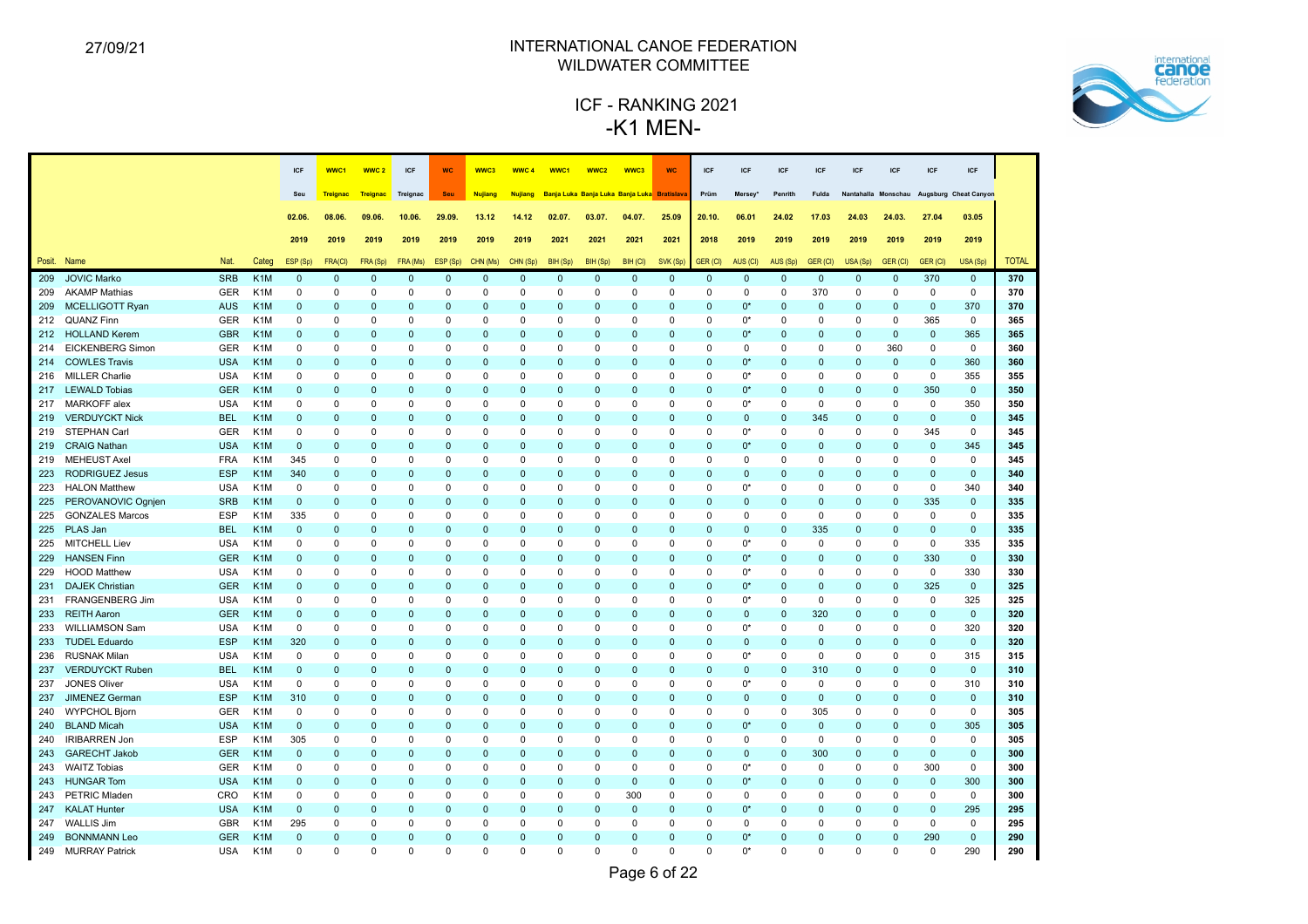

|     |                           |            |                  | ICF          | WWC1            | WWC <sub>2</sub> | ICF          | <b>WC</b> | WWC3           | <b>WWC4</b>    | WWC1         | WWC2                                        | WWC3         | <b>WC</b>   | ICF          | ICF          | ICF          | ICF          | <b>ICF</b>          | ICF          | ICF          | <b>ICF</b>            |              |
|-----|---------------------------|------------|------------------|--------------|-----------------|------------------|--------------|-----------|----------------|----------------|--------------|---------------------------------------------|--------------|-------------|--------------|--------------|--------------|--------------|---------------------|--------------|--------------|-----------------------|--------------|
|     |                           |            |                  |              |                 |                  |              |           |                |                |              |                                             |              |             |              |              |              |              |                     |              |              |                       |              |
|     |                           |            |                  | Seu          | <b>Treignac</b> | <b>Treignac</b>  | Treignac     | Seu       | <b>Nujiang</b> | <b>Nujiang</b> |              | Banja Luka Banja Luka Banja Luka Bratislava |              |             | Prüm         | Mersey'      | Penrith      | Fulda        | Nantahalla Monschau |              |              | Augsburg Cheat Canyon |              |
|     |                           |            |                  | 02.06.       | 08.06.          | 09.06.           | 10.06.       | 29.09.    | 13.12          | 14.12          | 02.07.       | 03.07.                                      | 04.07.       | 25.09       | 20.10.       | 06.01        | 24.02        | 17.03        | 24.03               | 24.03.       | 27.04        | 03.05                 |              |
|     |                           |            |                  | 2019         | 2019            | 2019             | 2019         | 2019      | 2019           | 2019           | 2021         | 2021                                        | 2021         | 2021        | 2018         | 2019         | 2019         | 2019         | 2019                | 2019         | 2019         | 2019                  |              |
|     | Posit. Name               | Nat.       | Categ            | ESP (Sp)     | FRA(CI)         | FRA (Sp)         | FRA (Ms)     | ESP (Sp)  | CHN (Ms)       | CHN (Sp)       | BIH (Sp)     | BIH (Sp)                                    | BIH (CI)     | SVK (Sp)    | GER (CI)     | AUS (CI)     | AUS (Sp)     | GER (CI)     | USA (Sp)            | GER (CI)     | GER (CI)     | USA (Sp)              | <b>TOTAL</b> |
| 251 | <b>SPERI Nicola</b>       | <b>ITA</b> | K <sub>1</sub> M | $\mathbf{0}$ | $\mathbf 0$     | $\mathbf{0}$     | $\mathbf{0}$ | $\Omega$  | $\mathbf{0}$   | $\mathbf 0$    | $\mathbf{0}$ | $\mathbf{0}$                                | $\mathbf{0}$ | $\mathbf 0$ | $\mathbf{0}$ | $0^*$        | $\mathbf{0}$ | $\mathbf 0$  | $\mathbf 0$         | $\mathbf{0}$ | 285          | $\mathbf 0$           | 285          |
| 251 | <b>STANTON JT</b>         | <b>USA</b> | K <sub>1</sub> M | $\Omega$     | $\mathbf 0$     | $\Omega$         | 0            | $\Omega$  | $\Omega$       | $\Omega$       | 0            | $\mathbf 0$                                 | $\Omega$     | $\Omega$    | 0            | $0^*$        | $\Omega$     | $\mathbf 0$  | $\Omega$            | $\mathbf 0$  | $\mathbf 0$  | 285                   | 285          |
| 253 | <b>HECKER Julian</b>      | <b>GER</b> | K <sub>1</sub> M | $\Omega$     | $\mathbf 0$     | $\mathbf{0}$     | $\mathbf 0$  | $\Omega$  | $\mathbf 0$    | $\mathbf 0$    | $\mathbf 0$  | $\mathbf 0$                                 | $\Omega$     | 0           | $\mathbf{0}$ | $0^*$        | $\mathbf{0}$ | $\mathbf 0$  | $\Omega$            | $\mathbf{0}$ | 280          | $\mathbf 0$           | 280          |
| 253 | <b>ONISHI Nori</b>        | <b>JPN</b> | K <sub>1</sub> M | $\Omega$     | 0               | $\Omega$         | $\Omega$     | $\Omega$  | $\mathbf 0$    | $\Omega$       | 0            | $\Omega$                                    | $\Omega$     | 0           | 0            | $0^*$        | $\Omega$     | $\Omega$     | $\Omega$            | $\Omega$     | $\mathbf 0$  | 280                   | 280          |
| 255 | <b>HUCHEL Emil</b>        | <b>GER</b> | K <sub>1</sub> M | $\mathbf{0}$ | $\mathbf 0$     | $\mathbf{0}$     | $\mathbf 0$  | $\Omega$  | $\mathbf{0}$   | $\mathbf 0$    | $\mathbf 0$  | $\mathbf{0}$                                | $\Omega$     | 0           | 0            | $0^*$        | $\mathbf{0}$ | $\mathbf{0}$ | $\mathbf{0}$        | $\mathbf 0$  | 275          | $\mathbf 0$           | 275          |
| 255 | PADEROFSKY Rob            | <b>USA</b> | K <sub>1</sub> M | $\mathbf 0$  | $\mathbf 0$     | 0                | 0            | $\Omega$  | $\mathbf 0$    | $\mathbf 0$    | 0            | 0                                           | $\Omega$     | 0           | 0            | $0^*$        | $\mathbf 0$  | $\mathbf 0$  | 0                   | $\mathbf 0$  | $\mathbf 0$  | 275                   | 275          |
| 257 | <b>HEIM Niklas</b>        | <b>GER</b> | K <sub>1</sub> M | $\mathbf{0}$ | $\mathbf{0}$    | $\mathbf 0$      | $\mathbf{0}$ | $\Omega$  | $\Omega$       | 0              | $\Omega$     | $\Omega$                                    | $\Omega$     | $\Omega$    | 0            | $0^*$        | $\mathbf{0}$ | $\Omega$     | $\Omega$            | $\Omega$     | 270          | $\mathbf{0}$          | 270          |
| 257 | <b>KONOPKA Michael</b>    | <b>USA</b> | K <sub>1</sub> M | $\mathbf 0$  | $\mathbf 0$     | $\Omega$         | $\mathbf 0$  | $\Omega$  | $\mathbf 0$    | $\mathbf 0$    | 0            | $\mathbf 0$                                 | $\Omega$     | 0           | 0            | $0^*$        | $\mathbf 0$  | $\mathbf 0$  | $\Omega$            | $\mathbf 0$  | $\mathbf 0$  | 270                   | 270          |
| 259 | <b>FEDRIGHI Nicolo</b>    | <b>ITA</b> | K <sub>1</sub> M | $\mathbf{0}$ | $\mathbf{0}$    | $\Omega$         | $\mathbf{0}$ | $\Omega$  | $\Omega$       | $\Omega$       | $\mathbf{0}$ | $\Omega$                                    | $\Omega$     | $\Omega$    | $\Omega$     | $0^*$        | $\mathbf{0}$ | $\mathbf{0}$ | $\Omega$            | $\Omega$     | 265          | $\mathbf{0}$          | 265          |
| 259 | SIROVATKA Jono            | <b>USA</b> | K <sub>1</sub> M | 0            | 0               | $\Omega$         | 0            | $\Omega$  | $\mathbf 0$    | $\mathbf 0$    | 0            | $\Omega$                                    | $\Omega$     | 0           | 0            | 0*           | 0            | $\Omega$     | $\Omega$            | $\Omega$     | 0            | 265                   | 265          |
| 261 | <b>EVERLING Henrik</b>    | <b>GER</b> | K <sub>1</sub> M | $\mathbf{0}$ | $\mathbf{0}$    | $\Omega$         | $\mathbf{0}$ | $\Omega$  | $\mathbf{0}$   | $\Omega$       | $\mathbf{0}$ | $\mathbf{0}$                                | $\Omega$     | $\Omega$    | $\Omega$     | $0^*$        | $\mathbf{0}$ | $\mathbf{0}$ | $\Omega$            | $\mathbf{0}$ | 260          | $\mathbf{0}$          | 260          |
| 261 | <b>GERHOLDT Rhys</b>      | <b>USA</b> | K <sub>1</sub> M | 0            | 0               | $\Omega$         | 0            | $\Omega$  | $\Omega$       | $\mathbf 0$    | 0            | $\Omega$                                    | $\Omega$     | 0           | 0            | $0^*$        | 0            | $\mathbf 0$  | $\Omega$            | $\Omega$     | 0            | 260                   | 260          |
| 263 | <b>WEHNER Andreas</b>     | <b>GER</b> | K <sub>1</sub> M | $\mathbf{0}$ | $\mathbf 0$     | $\mathbf 0$      | $\mathbf{0}$ | $\Omega$  | $\Omega$       | $\mathbf 0$    | $\mathbf 0$  | $\Omega$                                    | $\Omega$     | 0           | $\mathbf{0}$ | $0^*$        | $\mathbf{0}$ | $\Omega$     | $\mathbf{0}$        | $\mathbf{0}$ | 255          | $\mathbf 0$           | 255          |
| 263 | <b>HIRREL Marc</b>        | <b>USA</b> | K <sub>1</sub> M | 0            | 0               | $\Omega$         | $\mathbf 0$  | $\Omega$  | $\mathbf 0$    | $\Omega$       | $\mathbf 0$  | $\Omega$                                    | $\Omega$     | 0           | 0            | $0^*$        | $\Omega$     | $\mathbf 0$  | $\Omega$            | $\mathbf 0$  | 0            | 255                   | 255          |
| 265 | <b>BROWNING Adam</b>      | <b>USA</b> | K <sub>1</sub> M | $\Omega$     | $\mathbf 0$     | $\Omega$         | $\mathbf{0}$ | $\Omega$  | $\Omega$       | $\mathbf 0$    | $\mathbf{0}$ | $\Omega$                                    | $\Omega$     | $\Omega$    | $\Omega$     | $0^*$        | $\mathbf{0}$ | $\mathbf{0}$ | $\Omega$            | $\Omega$     | $\mathbf{0}$ | 250                   | 250          |
| 266 | SCHYMETZKO Jakub          | <b>GER</b> | K <sub>1</sub> M | $\Omega$     | 0               | 0                | 0            | $\Omega$  | $\mathbf 0$    | $\Omega$       | 0            | 0                                           | $\Omega$     | $\Omega$    | $\Omega$     | $0^*$        | $\Omega$     | $\Omega$     | 0                   | $\mathbf 0$  | 245          | $\mathbf 0$           | 245          |
| 266 | <b>SYLVAIN Nathan</b>     | <b>USA</b> | K <sub>1</sub> M | $\mathbf{0}$ | $\mathbf 0$     | $\mathbf 0$      | $\mathbf 0$  | $\Omega$  | 0              | 0              | $\mathbf 0$  | $\mathbf 0$                                 | $\Omega$     | 0           | 0            | $0^*$        | $\mathbf{0}$ | $\mathbf 0$  | 0                   | $\mathbf 0$  | $\mathbf 0$  | 245                   | 245          |
| 268 | <b>LIEWALD Mark</b>       | <b>GER</b> | K <sub>1</sub> M | 0            | $\mathbf 0$     | $\Omega$         | $\mathbf 0$  | $\Omega$  | $\Omega$       | $\mathbf 0$    | $\mathbf 0$  | $\Omega$                                    | $\Omega$     | $\Omega$    | $\Omega$     | 0*           | 0            | $\mathbf 0$  | $\Omega$            | $\mathbf 0$  | 240          | $\mathbf 0$           | 240          |
| 268 | <b>PEPPER Turner</b>      | <b>USA</b> | K <sub>1</sub> M | $\Omega$     | $\mathbf 0$     | $\Omega$         | $\mathbf{0}$ | $\Omega$  | $\Omega$       | 0              | $\mathbf 0$  | $\Omega$                                    | $\Omega$     | $\Omega$    | 0            | $0^*$        | $\mathbf{0}$ | $\Omega$     | $\mathbf{0}$        | $\mathbf{0}$ | $\mathbf{0}$ | 240                   | 240          |
| 270 | <b>DURAND Hank</b>        | <b>USA</b> | K <sub>1</sub> M | $\mathbf 0$  | $\mathbf 0$     | $\Omega$         | $\mathbf 0$  | $\Omega$  | $\mathbf 0$    | $\mathbf 0$    | $\mathbf 0$  | $\mathbf 0$                                 | $\mathbf 0$  | $\Omega$    | $\Omega$     | $0^*$        | $\mathbf 0$  | $\mathbf 0$  | 0                   | $\Omega$     | $\mathbf 0$  | 235                   | 235          |
| 271 | <b>VEIZOVIC Matija</b>    | <b>SRB</b> | K <sub>1</sub> M | $\mathbf{0}$ | $\mathbf{0}$    | $\Omega$         | $\mathbf{0}$ | $\Omega$  | $\mathbf{0}$   | $\mathbf 0$    | $\mathbf{0}$ | $\Omega$                                    | $\Omega$     | $\Omega$    | $\Omega$     | $\mathbf{0}$ | $\mathbf{0}$ | $\Omega$     | $\Omega$            | $\Omega$     | 230          | $\mathbf{0}$          | 230          |
| 271 | JOLY brian                | <b>USA</b> | K <sub>1</sub> M | 0            | 0               | 0                | 0            | $\Omega$  | 0              | 0              | 0            | 0                                           | 0            | 0           | 0            | 0*           | 0            | $\mathbf 0$  | 0                   | $\mathbf 0$  | 0            | 230                   | 230          |
| 273 | <b>LIEWALD Tom</b>        | <b>GER</b> | K <sub>1</sub> M | $\mathbf{0}$ | $\mathbf{0}$    | $\Omega$         | $\mathbf{0}$ | $\Omega$  | $\Omega$       | $\Omega$       | $\Omega$     | $\Omega$                                    | $\Omega$     | $\Omega$    | $\Omega$     | $0^*$        | $\mathbf{0}$ | $\Omega$     | $\Omega$            | $\mathbf{0}$ | 225          | $\mathbf{0}$          | 225          |
| 273 | SU John                   | <b>USA</b> | K <sub>1</sub> M | 0            | 0               | $\Omega$         | 0            | $\Omega$  | $\Omega$       | $\mathbf 0$    | 0            | $\Omega$                                    | $\Omega$     | 0           | 0            | 0*           | 0            | $\Omega$     | $\Omega$            | $\mathbf 0$  | $\mathbf 0$  | 225                   | 225          |
| 275 | <b>LONG Steven</b>        | <b>USA</b> | K <sub>1</sub> M | $\mathbf{0}$ | $\mathbf 0$     | $\mathbf{0}$     | $\pmb{0}$    | $\Omega$  | $\mathbf 0$    | $\mathbf 0$    | $\mathbf 0$  | $\mathbf{0}$                                | $\Omega$     | $\mathbf 0$ | $\mathbf 0$  | $0^*$        | $\mathbf{0}$ | $\mathbf 0$  | $\mathbf 0$         | $\mathbf 0$  | $\mathbf 0$  | 220                   | 220          |
| 276 | <b>KLEUT Nevan</b>        | <b>SRB</b> | K <sub>1</sub> M | 0            | $\mathbf 0$     | $\Omega$         | 0            | $\Omega$  | $\Omega$       | $\Omega$       | 0            | $\Omega$                                    | $\Omega$     | 0           | 0            | $0^*$        | 0            | $\Omega$     | $\Omega$            | $\Omega$     | 215          | $\mathbf 0$           | 215          |
| 276 | <b>THOMPSON Brandon</b>   | <b>USA</b> | K <sub>1</sub> M | $\Omega$     | $\mathbf 0$     | $\mathbf{0}$     | $\pmb{0}$    | $\Omega$  | $\mathbf{0}$   | $\overline{0}$ | $\mathbf 0$  | $\mathbf 0$                                 | $\Omega$     | $\mathbf 0$ | $\mathbf 0$  | $0^*$        | $\mathbf{0}$ | $\mathbf 0$  | $\mathbf{0}$        | $\mathbf 0$  | $\mathbf 0$  | 215                   | 215          |
| 278 | <b>EICHENBERG Konrad</b>  | <b>GER</b> | K <sub>1</sub> M | $\mathbf 0$  | 0               | $\mathbf 0$      | $\mathbf 0$  | $\Omega$  | $\mathbf 0$    | $\Omega$       | $\mathbf 0$  | $\mathbf 0$                                 | $\Omega$     | 0           | 0            | $0^*$        | $\mathbf 0$  | $\mathbf 0$  | 0                   | $\mathbf 0$  | 210          | $\mathbf 0$           | 210          |
| 278 | <b>HREN Christopher</b>   | <b>USA</b> | K <sub>1</sub> M | $\mathbf{0}$ | $\mathbf 0$     | $\Omega$         | $\mathbf{0}$ | $\Omega$  | $\Omega$       | 0              | $\mathbf{0}$ | $\Omega$                                    | $\Omega$     | 0           | $\Omega$     | $0^*$        | $\mathbf{0}$ | $\Omega$     | $\Omega$            | $\Omega$     | $\mathbf{0}$ | 210                   | 210          |
| 280 | <b>BRUEGGEMANN Joscha</b> | <b>GER</b> | K <sub>1</sub> M | $\mathbf 0$  | $\mathbf 0$     | 0                | $\mathbf 0$  | $\Omega$  | $\Omega$       | $\mathbf 0$    | $\mathbf 0$  | $\mathbf 0$                                 | $\Omega$     | $\Omega$    | 0            | $0^*$        | $\mathbf 0$  | $\Omega$     | 0                   | $\mathbf 0$  | 205          | $\mathbf 0$           | 205          |
| 280 | <b>KINNEY Mike</b>        | <b>USA</b> | K <sub>1</sub> M | $\mathbf{0}$ | $\mathbf 0$     | $\Omega$         | $\mathbf 0$  | $\Omega$  | $\mathbf{0}$   | 0              | $\mathbf 0$  | $\Omega$                                    | $\mathbf{0}$ | 0           | 0            | $0^*$        | $\mathbf{0}$ | $\mathbf{0}$ | $\Omega$            | $\mathbf 0$  | $\mathbf{0}$ | 205                   | 205          |
| 282 | LANGELOTZ Lenny           | <b>GER</b> | K <sub>1</sub> M | 0            | $\mathbf 0$     | $\Omega$         | 0            | $\Omega$  | $\mathbf 0$    | $\mathbf 0$    | 0            | $\Omega$                                    | $\Omega$     | $\Omega$    | $\Omega$     | $0^*$        | 0            | $\mathbf 0$  | $\Omega$            | $\Omega$     | 200          | $\mathsf 0$           | 200          |
| 282 | <b>STAUFFER Scott</b>     | <b>USA</b> | K <sub>1</sub> M | $\mathbf{0}$ | $\mathbf{0}$    | $\Omega$         | $\mathbf{0}$ | $\Omega$  | $\mathbf{0}$   | $\mathbf 0$    | $\mathbf{0}$ | $\Omega$                                    | $\Omega$     | 0           | $\Omega$     | $0^*$        | $\Omega$     | $\mathbf{0}$ | $\mathbf{0}$        | $\mathbf{0}$ | $\mathbf{0}$ | 200                   | 200          |
| 284 | STOPPENBACH Nick          | <b>GER</b> | K <sub>1</sub> M | 0            | 0               | 0                | 0            | $\Omega$  | $\Omega$       | $\mathbf 0$    | 0            | 0                                           | $\Omega$     | 0           | $\Omega$     | 0*           | $\mathbf 0$  | $\mathbf 0$  | $\Omega$            | $\Omega$     | 195          | $\mathbf 0$           | 195          |
| 284 | <b>SCHRIEB Mark</b>       | <b>USA</b> | K <sub>1</sub> M | $\Omega$     | $\mathbf{0}$    | $\Omega$         | $\mathbf{0}$ | $\Omega$  | $\Omega$       | $\Omega$       | $\Omega$     | $\Omega$                                    | $\Omega$     | $\Omega$    | $\Omega$     | $0^*$        | $\Omega$     | $\Omega$     | $\Omega$            | $\Omega$     | $\Omega$     | 195                   | 195          |
| 286 | <b>SWANICKE Steve</b>     | <b>USA</b> | K <sub>1</sub> M | $\Omega$     | 0               | $\Omega$         | 0            | $\Omega$  | $\Omega$       | $\Omega$       | 0            | $\Omega$                                    | $\Omega$     | 0           | 0            | 0*           | $\Omega$     | $\Omega$     | $\Omega$            | $\mathbf 0$  | $\mathbf 0$  | 190                   | 190          |
| 287 | <b>GRENGS Jonathan</b>    | <b>GER</b> | K <sub>1</sub> M | $\Omega$     | $\mathbf 0$     | $\mathbf 0$      | $\mathbf 0$  | $\Omega$  | $\mathbf{0}$   | $\mathbf 0$    | $\mathbf 0$  | $\mathbf{0}$                                | $\Omega$     | 0           | 0            | $0^*$        | $\mathbf{0}$ | $\mathbf 0$  | $\mathbf{0}$        | $\Omega$     | 185          | $\mathbf 0$           | 185          |
| 287 | JACOBY Jeremy             | <b>USA</b> | K <sub>1</sub> M | $\Omega$     | $\Omega$        | $\Omega$         | $\Omega$     | $\Omega$  | $\Omega$       | $\Omega$       | $\Omega$     | $\Omega$                                    | $\Omega$     | 0           | O            | 0*           | $\Omega$     | $\Omega$     | $\Omega$            | $\Omega$     | $\Omega$     | 185                   | 185          |
|     | 289 HEHNEN Alexander      | <b>GER</b> | K <sub>1</sub> M | $\Omega$     | $\Omega$        | $\Omega$         | $\Omega$     | $\Omega$  | $\Omega$       | n              | $\Omega$     | $\Omega$                                    | $\Omega$     | $\Omega$    | $\Omega$     | $^{\bullet}$ | $\Omega$     | $\Omega$     | $\Omega$            | $\Omega$     | 180          | $\Omega$              | 180          |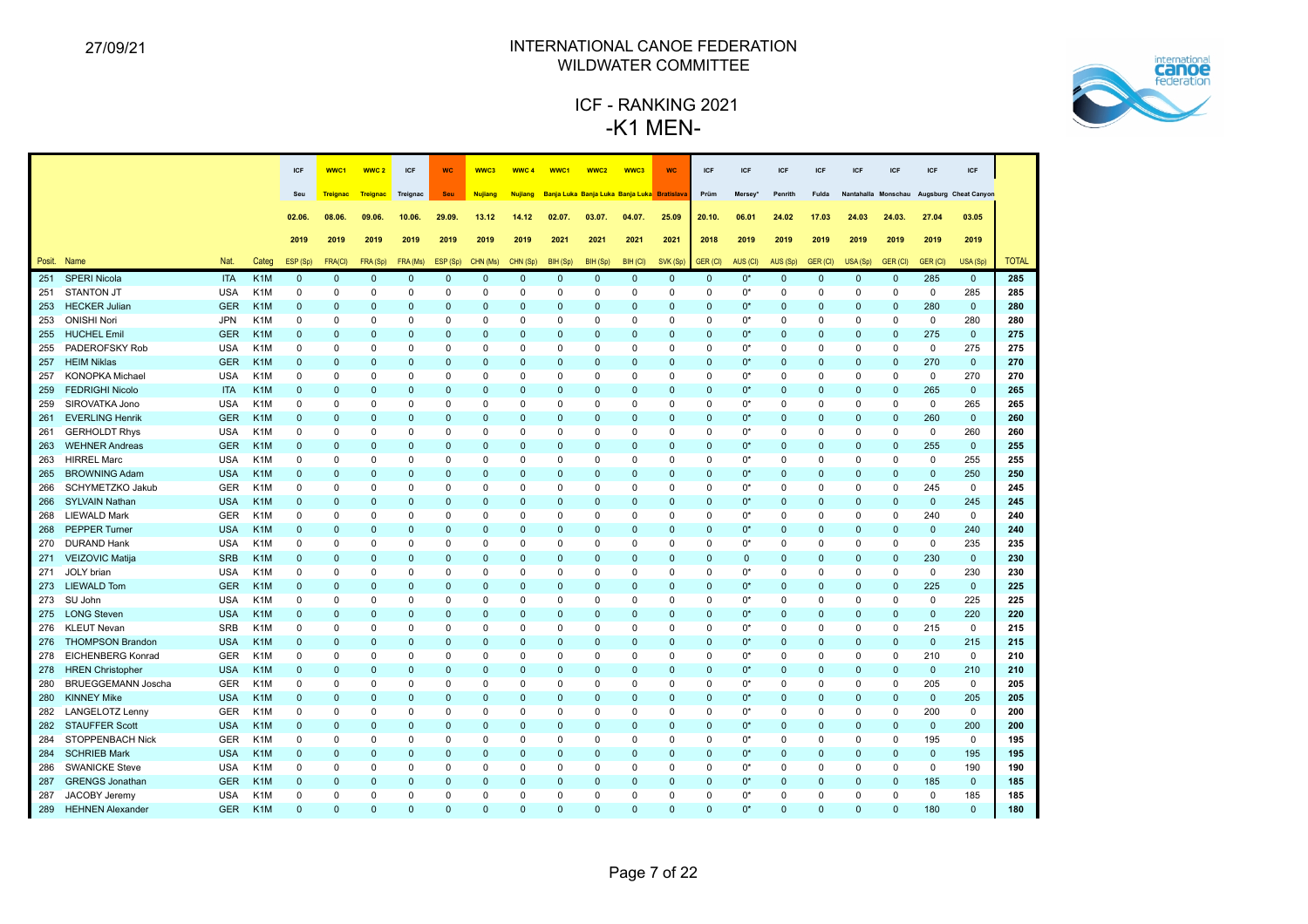

# ICF - RANKING 2021 - K1 Women -

| Banja Luka Banja Luka Banja Luka Bratislava<br>Treignac<br>Treignac<br><b>Seu</b><br><b>Nujiang</b><br><b>Nujiang</b><br>Prüm<br>Mersey*<br>Penrith<br>Fulda<br>Nantahalla Monschau<br>Augsburg Cheat Canyor<br>Seu<br><b>Trejanac</b><br>08.06.<br>09.06.<br>10.06.<br>29.09.<br>02.07.<br>03.07.<br>25.09<br>06.01<br>24.02<br>24.03.<br>27.04<br>03.05<br>02.06.<br>13.12<br>14.12<br>04.07.<br>20.10.<br>17.03<br>24.03<br>2019<br>2019<br>2019<br>2019<br>2019<br>2021<br>2021<br>2021<br>2021<br>2018<br>2019<br>2019<br>2019<br>2019<br>2019<br>2019<br>2019<br>2019<br>2019<br><b>TOTAL</b><br>Posit. Name<br>Nat.<br>Categ<br>ESP (Sp)<br>FRA(CI)<br>FRA (Sp)<br>FRA (Ms)<br>ESP (Sp)<br>CHN (Ms)<br>CHN (Sp)<br>BIH (Sp)<br>BIH (Sp)<br>BIH (CI)<br>SVK (Sp)<br>GER (CI)<br>AUS (CI)<br>AUS (Sp)<br>GER (CI)<br>USA (Sp)<br>GER (CI)<br>GER (CI)<br>USA (Sp)<br><b>DUPRAS Phenicia</b><br>K <sub>1</sub> W<br>500<br>790<br>770<br>730<br>750<br>925<br>$\mathbf{0}$<br>2715<br><b>FRA</b><br>$\mathbf{0}$<br>$\mathbf{0}$<br>$\mathbf{0}$<br>1000<br>710<br>$\mathbf{0}$<br>$\mathbf{0}$<br>$\mathbf{0}$<br>$\mathbf{0}$<br>$\Omega$<br>$\mathbf{0}$<br>$\mathbf{0}$<br>$\mathbf{1}$<br><b>FRA</b><br>780<br>2700<br>VINET Lise<br>K <sub>1</sub> W<br>440<br>760<br>780<br>$\Omega$<br>910<br>$\mathbf 0$<br>0<br>770<br>790<br>1000<br>0<br>0<br>0<br>0<br>$\Omega$<br>0<br>0<br>2<br>$\Omega$<br><b>ECKERT Jil-Sophie</b><br><b>GER</b><br>485<br>740<br>770<br>790<br>$\mathbf{0}$<br>970<br>480<br>$\mathbf{0}$<br>2625<br>K <sub>1</sub> W<br>710<br>$\Omega$<br>865<br>$\mathbf{0}$<br>$\mathbf{0}$<br>$\mathbf{0}$<br>$\mathbf{0}$<br>$\mathbf{0}$<br>$\Omega$<br>$\Omega$<br>$\Omega$<br>3<br>2535<br><b>BROWN Hannah</b><br><b>GBR</b><br>K <sub>1</sub> W<br>$\mathbf 0$<br>$\Omega$<br>955<br>780<br>800<br>$\mathbf 0$<br>$\mathbf 0$<br>$\mathbf 0$<br>0<br>$\mathbf 0$<br>$\Omega$<br>$\mathbf 0$<br>$\mathbf 0$<br>4<br>$\Omega$<br>0<br>0<br>$\Omega$<br>0<br>0<br>2500<br><b>MUELLER Hannah</b><br><b>SUI</b><br>K <sub>1</sub> W<br>$\mathbf{0}$<br>835<br>500<br>$\Omega$<br>$\mathbf{0}$<br>$\mathbf{0}$<br>$\Omega$<br>$\Omega$<br>$\Omega$<br>$\Omega$<br>895<br>$\mathbf{0}$<br>720<br>710<br>770<br>$\Omega$<br>$\mathbf{0}$<br>$\Omega$<br>5<br>$\Omega$<br>PANATO Cecilia<br><b>ITA</b><br>K <sub>1</sub> W<br>$\mathbf 0$<br>0<br>0<br>$\mathbf 0$<br>$\mathbf 0$<br>$\mathbf 0$<br>$\mathbf 0$<br>610<br>780<br>780<br>940<br>0<br>0<br>$\mathbf 0$<br>$\mathbf 0$<br>$\mathbf 0$<br>450<br>$\mathbf 0$<br>2500<br>5<br>0<br><b>VALDENAIRE Mathilde</b><br><b>FRA</b><br>K <sub>1</sub> W<br>495<br>$\mathbf 0$<br>$\mathbf 0$<br>$\mathbf{0}$<br>895<br>$\mathbf 0$<br>$\mathbf 0$<br>$\mathbf{0}$<br>2485<br>750<br>770<br>$\mathbf{0}$<br>820<br>$\mathbf{0}$<br>$\mathbf{0}$<br>$\mathbf{0}$<br>$\mathbf{0}$<br>$\mathbf{0}$<br>$\mathbf{0}$<br>$\mathbf{0}$<br>6<br>$\overline{7}$<br>ROSA Mathilde<br><b>ITA</b><br>K <sub>1</sub> W<br>$\mathbf 0$<br>800<br>800<br>$\mathbf 0$<br>880<br>800<br>750<br>$\mathbf 0$<br>$\mathbf 0$<br>$\mathbf 0$<br>730<br>0<br>0<br>$\mathbf 0$<br>$\mathbf 0$<br>$\mathbf 0$<br>0<br>$\mathbf 0$<br>2480<br>0<br>475<br>$\mathbf 0$<br>2470<br><b>FRESLON Pauline</b><br><b>FRA</b><br>K <sub>1</sub> W<br>$\mathbf 0$<br>$\mathbf{0}$<br>$\mathbf{0}$<br>$\mathbf 0$<br>$\mathbf{0}$<br>750<br>800<br>760<br>910<br>$\mathbf 0$<br>$\mathbf{0}$<br>$\mathbf 0$<br>$\Omega$<br>$\mathbf 0$<br>$\mathbf 0$<br>$\mathbf{0}$<br>8<br>$\mathbf 0$<br><b>DREIER Valentina</b><br>465<br>720<br>700<br>835<br>760<br>780<br>770<br>720<br>660<br>$\mathbf 0$<br>$\mathbf 0$<br>2465<br>9<br>AUT<br>K <sub>1</sub> W<br>$\mathbf 0$<br>850<br>0<br>0<br>0<br>445<br>$\mathbf 0$<br>$\mathbf 0$<br>10 STEBLAJ Ana<br>K <sub>1</sub> W<br>$\mathbf{0}$<br>$\mathbf{0}$<br>800<br>790<br>670<br>820<br>$\mathbf{0}$<br>2410<br><b>SLO</b><br>$\Omega$<br>$\mathbf{0}$<br>$\mathbf{0}$<br>$\mathbf 0$<br>$\mathbf{0}$<br>$\mathbf 0$<br>$\mathbf{0}$<br>$\mathbf{0}$<br>$\mathbf 0$<br>$\mathbf 0$<br>$\mathbf 0$<br>$\mathbf 0$<br><b>FUESSER Sabine</b><br><b>GER</b><br>850<br>$\mathbf 0$<br>$\mathbf 0$<br>$\mathbf 0$<br>2330<br>K <sub>1</sub> W<br>455<br>0<br>$\Omega$<br>$\mathbf 0$<br>740<br>740<br>680<br>$\mathbf 0$<br>0<br>0<br>$\mathbf 0$<br>$\mathbf 0$<br>11<br>0<br>$\mathbf 0$<br>$\Omega$<br><b>GBR</b><br>K <sub>1</sub> W<br>445<br>$\mathbf 0$<br>$\mathbf{0}$<br>2270<br>12 MILNE Laura<br>$\mathbf{0}$<br>660<br>$\Omega$<br>745<br>$\mathbf{0}$<br>$\mathbf{0}$<br>$\mathbf{0}$<br>$\mathbf{0}$<br>$\mathbf 0$<br>865<br>$\Omega$<br>$\mathbf{0}$<br>$\mathbf{0}$<br>$\Omega$<br>$\Omega$<br>$\mathbf 0$<br>490<br>790<br>940<br>$\Omega$<br>$\mathsf 0$<br>495<br>500<br>2230<br>13 MATHYS Melanie<br>SUI<br>K <sub>1</sub> W<br>0<br>$\Omega$<br>$\mathbf 0$<br>$\mathbf 0$<br>$\mathbf 0$<br>$\Omega$<br>$\mathbf 0$<br>0<br>0<br>$\mathbf 0$<br>$\Omega$<br>$\mathbf 0$<br>14 DZIADKOVA Zuzana<br><b>CZE</b><br>K <sub>1</sub> W<br>$\mathbf{0}$<br>$\mathbf{0}$<br>$\mathbf{0}$<br>$\mathbf{0}$<br>$\mathbf{0}$<br>790<br>700<br>730<br>$\overline{0}$<br>$\mathbf{0}$<br>$\mathbf{0}$<br>2220<br>$\Omega$<br>$\Omega$<br>$\Omega$<br>$\mathbf{0}$<br>$\mathbf{0}$<br>$\Omega$<br>$\mathbf{0}$<br>$\mathbf{0}$<br>15 OXTOBY Lydia<br><b>GBR</b><br>$\mathbf 0$<br>700<br>750<br>760<br>$\mathbf 0$<br>$\mathbf 0$<br>$\mathbf 0$<br>$\Omega$<br>$\Omega$<br>$\Omega$<br>$\mathbf 0$<br>$\mathbf 0$<br>2210<br>K <sub>1</sub> W<br>$\Omega$<br>$\Omega$<br>0<br>$\mathbf 0$<br>$\mathbf 0$<br>$\Omega$<br>$\Omega$<br>15 VANKOVA Klara<br><b>CZE</b><br>K <sub>1</sub> W<br>$\mathbf{0}$<br>$\mathbf{0}$<br>760<br>730<br>720<br>$\Omega$<br>$\mathbf{0}$<br>2210<br>$\mathbf{0}$<br>$\mathbf{0}$<br>$\Omega$<br>$\Omega$<br>$\mathbf{0}$<br>$\Omega$<br>$\Omega$<br>$\mathbf{0}$<br>$\mathbf{0}$<br>$\mathbf{0}$<br>$\mathbf{0}$<br>$\Omega$<br>16 DEINERT Rosa<br>GER<br>$\mathbf 0$<br>2170<br>K <sub>1</sub> W<br>$\mathbf 0$<br>$\Omega$<br>$\Omega$<br>$\Omega$<br>0<br>$\mathbf 0$<br>$\mathbf 0$<br>710<br>760<br>700<br>0<br>0<br>0<br>0<br>0<br>0<br>0<br>0<br><b>GER</b><br>K <sub>1</sub> W<br>660<br>690<br>800<br>500<br>490<br>490<br>2150<br>17 SCHMIDT Sophia<br>$\mathbf{0}$<br>$\mathbf{0}$<br>$\mathbf{0}$<br>$\Omega$<br>$\mathbf{0}$<br>$\mathbf{0}$<br>$\mathbf{0}$<br>$\mathbf{0}$<br>$\mathbf{0}$<br>$\mathbf{0}$<br>$\mathbf{0}$<br>495<br>$\mathbf{0}$<br><b>DONATELLI Valeria</b><br><b>ITA</b><br>K <sub>1</sub> W<br>$\mathbf 0$<br>700<br>690<br>$\mathbf 0$<br>$\mathbf 0$<br>$\mathbf 0$<br>$\mathbf 0$<br>670<br>600<br>630<br>760<br>0<br>0<br>$\mathbf 0$<br>$\mathbf 0$<br>$\mathbf 0$<br>$\mathbf 0$<br>$\mathbf 0$<br>2150<br>17<br>$\mathbf 0$<br>430<br>18 COLLIN Georgina<br>K <sub>1</sub> W<br>690<br>680<br>715<br>690<br>570<br>$\Omega$<br>$0^*$<br>455<br>$\mathbf{0}$<br>2095<br><b>AUS</b><br>$\Omega$<br>$\mathbf{0}$<br>$\mathbf{0}$<br>$\mathbf{0}$<br>$\mathbf{0}$<br>$\mathbf{0}$<br>$\mathbf{0}$<br>$\mathbf{0}$<br>$\mathbf{0}$<br>2040<br>19 NOVOSADOVA Kristina<br>CZE<br>$\Omega$<br>475<br>$\mathbf 0$<br>$\mathbf 0$<br>K <sub>1</sub> W<br>0<br>0<br>$\Omega$<br>0<br>$\Omega$<br>$\mathbf 0$<br>650<br>650<br>740<br>0<br>495<br>0<br>0<br>440<br>0<br>20 LE CORVAISIER Charlene<br><b>FRA</b><br>K <sub>1</sub> W<br>480<br>790<br>760<br>$\mathbf{0}$<br>$\Omega$<br>$\Omega$<br>$\mathbf{0}$<br>$\mathbf{0}$<br>$\mathbf{0}$<br>$\Omega$<br>$\mathbf{0}$<br>$\Omega$<br>$\Omega$<br>$\mathbf{0}$<br>$\mathbf{0}$<br>2030<br>$\Omega$<br>$\Omega$<br>$\mathbf{0}$<br>$\Omega$<br>CZE<br>K <sub>1</sub> W<br>$\mathbf 0$<br>$\mathbf 0$<br>$\Omega$<br>700<br>640<br>690<br>$\Omega$<br>0<br>$\mathbf 0$<br>$\Omega$<br>$\mathbf 0$<br>$\mathbf 0$<br>2030<br>20 KOLIHOVA Hana<br>$\Omega$<br>$\Omega$<br>$\Omega$<br>$\mathbf 0$<br>$\Omega$<br>0<br>0<br>21 WESSELING Marlene<br><b>GER</b><br>K <sub>1</sub> W<br>$\mathbf{0}$<br>$\mathbf{0}$<br>$\mathbf{0}$<br>$\mathbf{0}$<br>$\Omega$<br>$\mathbf{0}$<br>590<br>680<br>750<br>$\Omega$<br>$\mathbf{0}$<br>$\Omega$<br>$\mathbf{0}$<br>$\Omega$<br>$\Omega$<br>470<br>$\mathbf{0}$<br>2020<br>$\Omega$<br>$\Omega$<br><b>FRA</b><br>K <sub>1</sub> W |    |                  |  | <b>ICF</b> | WWC1 | WWC <sub>2</sub> | ICF      | <b>WC</b>   | WWC3     | WWC 4       | WWC <sub>1</sub> | WWC <sub>2</sub> | WWC3        | <b>WC</b> | ICF      | <b>ICF</b> | <b>ICF</b> | <b>ICF</b>  | <b>ICF</b>  | <b>ICF</b>  | <b>ICF</b>  | <b>ICF</b>  |      |
|--------------------------------------------------------------------------------------------------------------------------------------------------------------------------------------------------------------------------------------------------------------------------------------------------------------------------------------------------------------------------------------------------------------------------------------------------------------------------------------------------------------------------------------------------------------------------------------------------------------------------------------------------------------------------------------------------------------------------------------------------------------------------------------------------------------------------------------------------------------------------------------------------------------------------------------------------------------------------------------------------------------------------------------------------------------------------------------------------------------------------------------------------------------------------------------------------------------------------------------------------------------------------------------------------------------------------------------------------------------------------------------------------------------------------------------------------------------------------------------------------------------------------------------------------------------------------------------------------------------------------------------------------------------------------------------------------------------------------------------------------------------------------------------------------------------------------------------------------------------------------------------------------------------------------------------------------------------------------------------------------------------------------------------------------------------------------------------------------------------------------------------------------------------------------------------------------------------------------------------------------------------------------------------------------------------------------------------------------------------------------------------------------------------------------------------------------------------------------------------------------------------------------------------------------------------------------------------------------------------------------------------------------------------------------------------------------------------------------------------------------------------------------------------------------------------------------------------------------------------------------------------------------------------------------------------------------------------------------------------------------------------------------------------------------------------------------------------------------------------------------------------------------------------------------------------------------------------------------------------------------------------------------------------------------------------------------------------------------------------------------------------------------------------------------------------------------------------------------------------------------------------------------------------------------------------------------------------------------------------------------------------------------------------------------------------------------------------------------------------------------------------------------------------------------------------------------------------------------------------------------------------------------------------------------------------------------------------------------------------------------------------------------------------------------------------------------------------------------------------------------------------------------------------------------------------------------------------------------------------------------------------------------------------------------------------------------------------------------------------------------------------------------------------------------------------------------------------------------------------------------------------------------------------------------------------------------------------------------------------------------------------------------------------------------------------------------------------------------------------------------------------------------------------------------------------------------------------------------------------------------------------------------------------------------------------------------------------------------------------------------------------------------------------------------------------------------------------------------------------------------------------------------------------------------------------------------------------------------------------------------------------------------------------------------------------------------------------------------------------------------------------------------------------------------------------------------------------------------------------------------------------------------------------------------------------------------------------------------------------------------------------------------------------------------------------------------------------------------------------------------------------------------------------------------------------------------------------------------------------------------------------------------------------------------------------------------------------------------------------------------------------------------------------------------------------------------------------------------------------------------------------------------------------------------------------------------------------------------------------------------------------------------------------------------------------------------------------------------------------------------------------------------------------------------------------------------------------------------------------------------------------------------------------------------------------------------------------------------------------------------------------------------------------------------------------------------------------------------------------------------------------------------------------------------------------------------------------------------------------------------------------------------------------------------------------------------------------------------------------------------------------------------------------------------------------------------------------------------------------------------------------------------------------------------------------------------------------------------------------------------------------------------------------------------------------------------------------------------------------------------------------------------------------------------------------------------------------------------------------------------------------------------------------------------------------------------------------------------------------------------------------------------------------------------------------------------------------------------------------------------------------------------------------------------------------------------------------------------------------------------------------------------------------------------------------------------------------------------------------------------------------------------------------------------------------------------------------------------------------------------------------------------------------------------------------------------------------------------------------------------------------------------------------|----|------------------|--|------------|------|------------------|----------|-------------|----------|-------------|------------------|------------------|-------------|-----------|----------|------------|------------|-------------|-------------|-------------|-------------|-------------|------|
|                                                                                                                                                                                                                                                                                                                                                                                                                                                                                                                                                                                                                                                                                                                                                                                                                                                                                                                                                                                                                                                                                                                                                                                                                                                                                                                                                                                                                                                                                                                                                                                                                                                                                                                                                                                                                                                                                                                                                                                                                                                                                                                                                                                                                                                                                                                                                                                                                                                                                                                                                                                                                                                                                                                                                                                                                                                                                                                                                                                                                                                                                                                                                                                                                                                                                                                                                                                                                                                                                                                                                                                                                                                                                                                                                                                                                                                                                                                                                                                                                                                                                                                                                                                                                                                                                                                                                                                                                                                                                                                                                                                                                                                                                                                                                                                                                                                                                                                                                                                                                                                                                                                                                                                                                                                                                                                                                                                                                                                                                                                                                                                                                                                                                                                                                                                                                                                                                                                                                                                                                                                                                                                                                                                                                                                                                                                                                                                                                                                                                                                                                                                                                                                                                                                                                                                                                                                                                                                                                                                                                                                                                                                                                                                                                                                                                                                                                                                                                                                                                                                                                                                                                                                                                                                                                                                                                                                                                                                                                                                                                                                                                                                                                                                                                                                                                      |    |                  |  |            |      |                  |          |             |          |             |                  |                  |             |           |          |            |            |             |             |             |             |             |      |
|                                                                                                                                                                                                                                                                                                                                                                                                                                                                                                                                                                                                                                                                                                                                                                                                                                                                                                                                                                                                                                                                                                                                                                                                                                                                                                                                                                                                                                                                                                                                                                                                                                                                                                                                                                                                                                                                                                                                                                                                                                                                                                                                                                                                                                                                                                                                                                                                                                                                                                                                                                                                                                                                                                                                                                                                                                                                                                                                                                                                                                                                                                                                                                                                                                                                                                                                                                                                                                                                                                                                                                                                                                                                                                                                                                                                                                                                                                                                                                                                                                                                                                                                                                                                                                                                                                                                                                                                                                                                                                                                                                                                                                                                                                                                                                                                                                                                                                                                                                                                                                                                                                                                                                                                                                                                                                                                                                                                                                                                                                                                                                                                                                                                                                                                                                                                                                                                                                                                                                                                                                                                                                                                                                                                                                                                                                                                                                                                                                                                                                                                                                                                                                                                                                                                                                                                                                                                                                                                                                                                                                                                                                                                                                                                                                                                                                                                                                                                                                                                                                                                                                                                                                                                                                                                                                                                                                                                                                                                                                                                                                                                                                                                                                                                                                                                                      |    |                  |  |            |      |                  |          |             |          |             |                  |                  |             |           |          |            |            |             |             |             |             |             |      |
|                                                                                                                                                                                                                                                                                                                                                                                                                                                                                                                                                                                                                                                                                                                                                                                                                                                                                                                                                                                                                                                                                                                                                                                                                                                                                                                                                                                                                                                                                                                                                                                                                                                                                                                                                                                                                                                                                                                                                                                                                                                                                                                                                                                                                                                                                                                                                                                                                                                                                                                                                                                                                                                                                                                                                                                                                                                                                                                                                                                                                                                                                                                                                                                                                                                                                                                                                                                                                                                                                                                                                                                                                                                                                                                                                                                                                                                                                                                                                                                                                                                                                                                                                                                                                                                                                                                                                                                                                                                                                                                                                                                                                                                                                                                                                                                                                                                                                                                                                                                                                                                                                                                                                                                                                                                                                                                                                                                                                                                                                                                                                                                                                                                                                                                                                                                                                                                                                                                                                                                                                                                                                                                                                                                                                                                                                                                                                                                                                                                                                                                                                                                                                                                                                                                                                                                                                                                                                                                                                                                                                                                                                                                                                                                                                                                                                                                                                                                                                                                                                                                                                                                                                                                                                                                                                                                                                                                                                                                                                                                                                                                                                                                                                                                                                                                                                      |    |                  |  |            |      |                  |          |             |          |             |                  |                  |             |           |          |            |            |             |             |             |             |             |      |
|                                                                                                                                                                                                                                                                                                                                                                                                                                                                                                                                                                                                                                                                                                                                                                                                                                                                                                                                                                                                                                                                                                                                                                                                                                                                                                                                                                                                                                                                                                                                                                                                                                                                                                                                                                                                                                                                                                                                                                                                                                                                                                                                                                                                                                                                                                                                                                                                                                                                                                                                                                                                                                                                                                                                                                                                                                                                                                                                                                                                                                                                                                                                                                                                                                                                                                                                                                                                                                                                                                                                                                                                                                                                                                                                                                                                                                                                                                                                                                                                                                                                                                                                                                                                                                                                                                                                                                                                                                                                                                                                                                                                                                                                                                                                                                                                                                                                                                                                                                                                                                                                                                                                                                                                                                                                                                                                                                                                                                                                                                                                                                                                                                                                                                                                                                                                                                                                                                                                                                                                                                                                                                                                                                                                                                                                                                                                                                                                                                                                                                                                                                                                                                                                                                                                                                                                                                                                                                                                                                                                                                                                                                                                                                                                                                                                                                                                                                                                                                                                                                                                                                                                                                                                                                                                                                                                                                                                                                                                                                                                                                                                                                                                                                                                                                                                                      |    |                  |  |            |      |                  |          |             |          |             |                  |                  |             |           |          |            |            |             |             |             |             |             |      |
|                                                                                                                                                                                                                                                                                                                                                                                                                                                                                                                                                                                                                                                                                                                                                                                                                                                                                                                                                                                                                                                                                                                                                                                                                                                                                                                                                                                                                                                                                                                                                                                                                                                                                                                                                                                                                                                                                                                                                                                                                                                                                                                                                                                                                                                                                                                                                                                                                                                                                                                                                                                                                                                                                                                                                                                                                                                                                                                                                                                                                                                                                                                                                                                                                                                                                                                                                                                                                                                                                                                                                                                                                                                                                                                                                                                                                                                                                                                                                                                                                                                                                                                                                                                                                                                                                                                                                                                                                                                                                                                                                                                                                                                                                                                                                                                                                                                                                                                                                                                                                                                                                                                                                                                                                                                                                                                                                                                                                                                                                                                                                                                                                                                                                                                                                                                                                                                                                                                                                                                                                                                                                                                                                                                                                                                                                                                                                                                                                                                                                                                                                                                                                                                                                                                                                                                                                                                                                                                                                                                                                                                                                                                                                                                                                                                                                                                                                                                                                                                                                                                                                                                                                                                                                                                                                                                                                                                                                                                                                                                                                                                                                                                                                                                                                                                                                      |    |                  |  |            |      |                  |          |             |          |             |                  |                  |             |           |          |            |            |             |             |             |             |             |      |
|                                                                                                                                                                                                                                                                                                                                                                                                                                                                                                                                                                                                                                                                                                                                                                                                                                                                                                                                                                                                                                                                                                                                                                                                                                                                                                                                                                                                                                                                                                                                                                                                                                                                                                                                                                                                                                                                                                                                                                                                                                                                                                                                                                                                                                                                                                                                                                                                                                                                                                                                                                                                                                                                                                                                                                                                                                                                                                                                                                                                                                                                                                                                                                                                                                                                                                                                                                                                                                                                                                                                                                                                                                                                                                                                                                                                                                                                                                                                                                                                                                                                                                                                                                                                                                                                                                                                                                                                                                                                                                                                                                                                                                                                                                                                                                                                                                                                                                                                                                                                                                                                                                                                                                                                                                                                                                                                                                                                                                                                                                                                                                                                                                                                                                                                                                                                                                                                                                                                                                                                                                                                                                                                                                                                                                                                                                                                                                                                                                                                                                                                                                                                                                                                                                                                                                                                                                                                                                                                                                                                                                                                                                                                                                                                                                                                                                                                                                                                                                                                                                                                                                                                                                                                                                                                                                                                                                                                                                                                                                                                                                                                                                                                                                                                                                                                                      |    |                  |  |            |      |                  |          |             |          |             |                  |                  |             |           |          |            |            |             |             |             |             |             |      |
|                                                                                                                                                                                                                                                                                                                                                                                                                                                                                                                                                                                                                                                                                                                                                                                                                                                                                                                                                                                                                                                                                                                                                                                                                                                                                                                                                                                                                                                                                                                                                                                                                                                                                                                                                                                                                                                                                                                                                                                                                                                                                                                                                                                                                                                                                                                                                                                                                                                                                                                                                                                                                                                                                                                                                                                                                                                                                                                                                                                                                                                                                                                                                                                                                                                                                                                                                                                                                                                                                                                                                                                                                                                                                                                                                                                                                                                                                                                                                                                                                                                                                                                                                                                                                                                                                                                                                                                                                                                                                                                                                                                                                                                                                                                                                                                                                                                                                                                                                                                                                                                                                                                                                                                                                                                                                                                                                                                                                                                                                                                                                                                                                                                                                                                                                                                                                                                                                                                                                                                                                                                                                                                                                                                                                                                                                                                                                                                                                                                                                                                                                                                                                                                                                                                                                                                                                                                                                                                                                                                                                                                                                                                                                                                                                                                                                                                                                                                                                                                                                                                                                                                                                                                                                                                                                                                                                                                                                                                                                                                                                                                                                                                                                                                                                                                                                      |    |                  |  |            |      |                  |          |             |          |             |                  |                  |             |           |          |            |            |             |             |             |             |             |      |
|                                                                                                                                                                                                                                                                                                                                                                                                                                                                                                                                                                                                                                                                                                                                                                                                                                                                                                                                                                                                                                                                                                                                                                                                                                                                                                                                                                                                                                                                                                                                                                                                                                                                                                                                                                                                                                                                                                                                                                                                                                                                                                                                                                                                                                                                                                                                                                                                                                                                                                                                                                                                                                                                                                                                                                                                                                                                                                                                                                                                                                                                                                                                                                                                                                                                                                                                                                                                                                                                                                                                                                                                                                                                                                                                                                                                                                                                                                                                                                                                                                                                                                                                                                                                                                                                                                                                                                                                                                                                                                                                                                                                                                                                                                                                                                                                                                                                                                                                                                                                                                                                                                                                                                                                                                                                                                                                                                                                                                                                                                                                                                                                                                                                                                                                                                                                                                                                                                                                                                                                                                                                                                                                                                                                                                                                                                                                                                                                                                                                                                                                                                                                                                                                                                                                                                                                                                                                                                                                                                                                                                                                                                                                                                                                                                                                                                                                                                                                                                                                                                                                                                                                                                                                                                                                                                                                                                                                                                                                                                                                                                                                                                                                                                                                                                                                                      |    |                  |  |            |      |                  |          |             |          |             |                  |                  |             |           |          |            |            |             |             |             |             |             |      |
|                                                                                                                                                                                                                                                                                                                                                                                                                                                                                                                                                                                                                                                                                                                                                                                                                                                                                                                                                                                                                                                                                                                                                                                                                                                                                                                                                                                                                                                                                                                                                                                                                                                                                                                                                                                                                                                                                                                                                                                                                                                                                                                                                                                                                                                                                                                                                                                                                                                                                                                                                                                                                                                                                                                                                                                                                                                                                                                                                                                                                                                                                                                                                                                                                                                                                                                                                                                                                                                                                                                                                                                                                                                                                                                                                                                                                                                                                                                                                                                                                                                                                                                                                                                                                                                                                                                                                                                                                                                                                                                                                                                                                                                                                                                                                                                                                                                                                                                                                                                                                                                                                                                                                                                                                                                                                                                                                                                                                                                                                                                                                                                                                                                                                                                                                                                                                                                                                                                                                                                                                                                                                                                                                                                                                                                                                                                                                                                                                                                                                                                                                                                                                                                                                                                                                                                                                                                                                                                                                                                                                                                                                                                                                                                                                                                                                                                                                                                                                                                                                                                                                                                                                                                                                                                                                                                                                                                                                                                                                                                                                                                                                                                                                                                                                                                                                      |    |                  |  |            |      |                  |          |             |          |             |                  |                  |             |           |          |            |            |             |             |             |             |             |      |
|                                                                                                                                                                                                                                                                                                                                                                                                                                                                                                                                                                                                                                                                                                                                                                                                                                                                                                                                                                                                                                                                                                                                                                                                                                                                                                                                                                                                                                                                                                                                                                                                                                                                                                                                                                                                                                                                                                                                                                                                                                                                                                                                                                                                                                                                                                                                                                                                                                                                                                                                                                                                                                                                                                                                                                                                                                                                                                                                                                                                                                                                                                                                                                                                                                                                                                                                                                                                                                                                                                                                                                                                                                                                                                                                                                                                                                                                                                                                                                                                                                                                                                                                                                                                                                                                                                                                                                                                                                                                                                                                                                                                                                                                                                                                                                                                                                                                                                                                                                                                                                                                                                                                                                                                                                                                                                                                                                                                                                                                                                                                                                                                                                                                                                                                                                                                                                                                                                                                                                                                                                                                                                                                                                                                                                                                                                                                                                                                                                                                                                                                                                                                                                                                                                                                                                                                                                                                                                                                                                                                                                                                                                                                                                                                                                                                                                                                                                                                                                                                                                                                                                                                                                                                                                                                                                                                                                                                                                                                                                                                                                                                                                                                                                                                                                                                                      |    |                  |  |            |      |                  |          |             |          |             |                  |                  |             |           |          |            |            |             |             |             |             |             |      |
|                                                                                                                                                                                                                                                                                                                                                                                                                                                                                                                                                                                                                                                                                                                                                                                                                                                                                                                                                                                                                                                                                                                                                                                                                                                                                                                                                                                                                                                                                                                                                                                                                                                                                                                                                                                                                                                                                                                                                                                                                                                                                                                                                                                                                                                                                                                                                                                                                                                                                                                                                                                                                                                                                                                                                                                                                                                                                                                                                                                                                                                                                                                                                                                                                                                                                                                                                                                                                                                                                                                                                                                                                                                                                                                                                                                                                                                                                                                                                                                                                                                                                                                                                                                                                                                                                                                                                                                                                                                                                                                                                                                                                                                                                                                                                                                                                                                                                                                                                                                                                                                                                                                                                                                                                                                                                                                                                                                                                                                                                                                                                                                                                                                                                                                                                                                                                                                                                                                                                                                                                                                                                                                                                                                                                                                                                                                                                                                                                                                                                                                                                                                                                                                                                                                                                                                                                                                                                                                                                                                                                                                                                                                                                                                                                                                                                                                                                                                                                                                                                                                                                                                                                                                                                                                                                                                                                                                                                                                                                                                                                                                                                                                                                                                                                                                                                      |    |                  |  |            |      |                  |          |             |          |             |                  |                  |             |           |          |            |            |             |             |             |             |             |      |
|                                                                                                                                                                                                                                                                                                                                                                                                                                                                                                                                                                                                                                                                                                                                                                                                                                                                                                                                                                                                                                                                                                                                                                                                                                                                                                                                                                                                                                                                                                                                                                                                                                                                                                                                                                                                                                                                                                                                                                                                                                                                                                                                                                                                                                                                                                                                                                                                                                                                                                                                                                                                                                                                                                                                                                                                                                                                                                                                                                                                                                                                                                                                                                                                                                                                                                                                                                                                                                                                                                                                                                                                                                                                                                                                                                                                                                                                                                                                                                                                                                                                                                                                                                                                                                                                                                                                                                                                                                                                                                                                                                                                                                                                                                                                                                                                                                                                                                                                                                                                                                                                                                                                                                                                                                                                                                                                                                                                                                                                                                                                                                                                                                                                                                                                                                                                                                                                                                                                                                                                                                                                                                                                                                                                                                                                                                                                                                                                                                                                                                                                                                                                                                                                                                                                                                                                                                                                                                                                                                                                                                                                                                                                                                                                                                                                                                                                                                                                                                                                                                                                                                                                                                                                                                                                                                                                                                                                                                                                                                                                                                                                                                                                                                                                                                                                                      |    |                  |  |            |      |                  |          |             |          |             |                  |                  |             |           |          |            |            |             |             |             |             |             |      |
|                                                                                                                                                                                                                                                                                                                                                                                                                                                                                                                                                                                                                                                                                                                                                                                                                                                                                                                                                                                                                                                                                                                                                                                                                                                                                                                                                                                                                                                                                                                                                                                                                                                                                                                                                                                                                                                                                                                                                                                                                                                                                                                                                                                                                                                                                                                                                                                                                                                                                                                                                                                                                                                                                                                                                                                                                                                                                                                                                                                                                                                                                                                                                                                                                                                                                                                                                                                                                                                                                                                                                                                                                                                                                                                                                                                                                                                                                                                                                                                                                                                                                                                                                                                                                                                                                                                                                                                                                                                                                                                                                                                                                                                                                                                                                                                                                                                                                                                                                                                                                                                                                                                                                                                                                                                                                                                                                                                                                                                                                                                                                                                                                                                                                                                                                                                                                                                                                                                                                                                                                                                                                                                                                                                                                                                                                                                                                                                                                                                                                                                                                                                                                                                                                                                                                                                                                                                                                                                                                                                                                                                                                                                                                                                                                                                                                                                                                                                                                                                                                                                                                                                                                                                                                                                                                                                                                                                                                                                                                                                                                                                                                                                                                                                                                                                                                      |    |                  |  |            |      |                  |          |             |          |             |                  |                  |             |           |          |            |            |             |             |             |             |             |      |
|                                                                                                                                                                                                                                                                                                                                                                                                                                                                                                                                                                                                                                                                                                                                                                                                                                                                                                                                                                                                                                                                                                                                                                                                                                                                                                                                                                                                                                                                                                                                                                                                                                                                                                                                                                                                                                                                                                                                                                                                                                                                                                                                                                                                                                                                                                                                                                                                                                                                                                                                                                                                                                                                                                                                                                                                                                                                                                                                                                                                                                                                                                                                                                                                                                                                                                                                                                                                                                                                                                                                                                                                                                                                                                                                                                                                                                                                                                                                                                                                                                                                                                                                                                                                                                                                                                                                                                                                                                                                                                                                                                                                                                                                                                                                                                                                                                                                                                                                                                                                                                                                                                                                                                                                                                                                                                                                                                                                                                                                                                                                                                                                                                                                                                                                                                                                                                                                                                                                                                                                                                                                                                                                                                                                                                                                                                                                                                                                                                                                                                                                                                                                                                                                                                                                                                                                                                                                                                                                                                                                                                                                                                                                                                                                                                                                                                                                                                                                                                                                                                                                                                                                                                                                                                                                                                                                                                                                                                                                                                                                                                                                                                                                                                                                                                                                                      |    |                  |  |            |      |                  |          |             |          |             |                  |                  |             |           |          |            |            |             |             |             |             |             |      |
|                                                                                                                                                                                                                                                                                                                                                                                                                                                                                                                                                                                                                                                                                                                                                                                                                                                                                                                                                                                                                                                                                                                                                                                                                                                                                                                                                                                                                                                                                                                                                                                                                                                                                                                                                                                                                                                                                                                                                                                                                                                                                                                                                                                                                                                                                                                                                                                                                                                                                                                                                                                                                                                                                                                                                                                                                                                                                                                                                                                                                                                                                                                                                                                                                                                                                                                                                                                                                                                                                                                                                                                                                                                                                                                                                                                                                                                                                                                                                                                                                                                                                                                                                                                                                                                                                                                                                                                                                                                                                                                                                                                                                                                                                                                                                                                                                                                                                                                                                                                                                                                                                                                                                                                                                                                                                                                                                                                                                                                                                                                                                                                                                                                                                                                                                                                                                                                                                                                                                                                                                                                                                                                                                                                                                                                                                                                                                                                                                                                                                                                                                                                                                                                                                                                                                                                                                                                                                                                                                                                                                                                                                                                                                                                                                                                                                                                                                                                                                                                                                                                                                                                                                                                                                                                                                                                                                                                                                                                                                                                                                                                                                                                                                                                                                                                                                      |    |                  |  |            |      |                  |          |             |          |             |                  |                  |             |           |          |            |            |             |             |             |             |             |      |
|                                                                                                                                                                                                                                                                                                                                                                                                                                                                                                                                                                                                                                                                                                                                                                                                                                                                                                                                                                                                                                                                                                                                                                                                                                                                                                                                                                                                                                                                                                                                                                                                                                                                                                                                                                                                                                                                                                                                                                                                                                                                                                                                                                                                                                                                                                                                                                                                                                                                                                                                                                                                                                                                                                                                                                                                                                                                                                                                                                                                                                                                                                                                                                                                                                                                                                                                                                                                                                                                                                                                                                                                                                                                                                                                                                                                                                                                                                                                                                                                                                                                                                                                                                                                                                                                                                                                                                                                                                                                                                                                                                                                                                                                                                                                                                                                                                                                                                                                                                                                                                                                                                                                                                                                                                                                                                                                                                                                                                                                                                                                                                                                                                                                                                                                                                                                                                                                                                                                                                                                                                                                                                                                                                                                                                                                                                                                                                                                                                                                                                                                                                                                                                                                                                                                                                                                                                                                                                                                                                                                                                                                                                                                                                                                                                                                                                                                                                                                                                                                                                                                                                                                                                                                                                                                                                                                                                                                                                                                                                                                                                                                                                                                                                                                                                                                                      |    |                  |  |            |      |                  |          |             |          |             |                  |                  |             |           |          |            |            |             |             |             |             |             |      |
|                                                                                                                                                                                                                                                                                                                                                                                                                                                                                                                                                                                                                                                                                                                                                                                                                                                                                                                                                                                                                                                                                                                                                                                                                                                                                                                                                                                                                                                                                                                                                                                                                                                                                                                                                                                                                                                                                                                                                                                                                                                                                                                                                                                                                                                                                                                                                                                                                                                                                                                                                                                                                                                                                                                                                                                                                                                                                                                                                                                                                                                                                                                                                                                                                                                                                                                                                                                                                                                                                                                                                                                                                                                                                                                                                                                                                                                                                                                                                                                                                                                                                                                                                                                                                                                                                                                                                                                                                                                                                                                                                                                                                                                                                                                                                                                                                                                                                                                                                                                                                                                                                                                                                                                                                                                                                                                                                                                                                                                                                                                                                                                                                                                                                                                                                                                                                                                                                                                                                                                                                                                                                                                                                                                                                                                                                                                                                                                                                                                                                                                                                                                                                                                                                                                                                                                                                                                                                                                                                                                                                                                                                                                                                                                                                                                                                                                                                                                                                                                                                                                                                                                                                                                                                                                                                                                                                                                                                                                                                                                                                                                                                                                                                                                                                                                                                      |    |                  |  |            |      |                  |          |             |          |             |                  |                  |             |           |          |            |            |             |             |             |             |             |      |
|                                                                                                                                                                                                                                                                                                                                                                                                                                                                                                                                                                                                                                                                                                                                                                                                                                                                                                                                                                                                                                                                                                                                                                                                                                                                                                                                                                                                                                                                                                                                                                                                                                                                                                                                                                                                                                                                                                                                                                                                                                                                                                                                                                                                                                                                                                                                                                                                                                                                                                                                                                                                                                                                                                                                                                                                                                                                                                                                                                                                                                                                                                                                                                                                                                                                                                                                                                                                                                                                                                                                                                                                                                                                                                                                                                                                                                                                                                                                                                                                                                                                                                                                                                                                                                                                                                                                                                                                                                                                                                                                                                                                                                                                                                                                                                                                                                                                                                                                                                                                                                                                                                                                                                                                                                                                                                                                                                                                                                                                                                                                                                                                                                                                                                                                                                                                                                                                                                                                                                                                                                                                                                                                                                                                                                                                                                                                                                                                                                                                                                                                                                                                                                                                                                                                                                                                                                                                                                                                                                                                                                                                                                                                                                                                                                                                                                                                                                                                                                                                                                                                                                                                                                                                                                                                                                                                                                                                                                                                                                                                                                                                                                                                                                                                                                                                                      |    |                  |  |            |      |                  |          |             |          |             |                  |                  |             |           |          |            |            |             |             |             |             |             |      |
|                                                                                                                                                                                                                                                                                                                                                                                                                                                                                                                                                                                                                                                                                                                                                                                                                                                                                                                                                                                                                                                                                                                                                                                                                                                                                                                                                                                                                                                                                                                                                                                                                                                                                                                                                                                                                                                                                                                                                                                                                                                                                                                                                                                                                                                                                                                                                                                                                                                                                                                                                                                                                                                                                                                                                                                                                                                                                                                                                                                                                                                                                                                                                                                                                                                                                                                                                                                                                                                                                                                                                                                                                                                                                                                                                                                                                                                                                                                                                                                                                                                                                                                                                                                                                                                                                                                                                                                                                                                                                                                                                                                                                                                                                                                                                                                                                                                                                                                                                                                                                                                                                                                                                                                                                                                                                                                                                                                                                                                                                                                                                                                                                                                                                                                                                                                                                                                                                                                                                                                                                                                                                                                                                                                                                                                                                                                                                                                                                                                                                                                                                                                                                                                                                                                                                                                                                                                                                                                                                                                                                                                                                                                                                                                                                                                                                                                                                                                                                                                                                                                                                                                                                                                                                                                                                                                                                                                                                                                                                                                                                                                                                                                                                                                                                                                                                      |    |                  |  |            |      |                  |          |             |          |             |                  |                  |             |           |          |            |            |             |             |             |             |             |      |
|                                                                                                                                                                                                                                                                                                                                                                                                                                                                                                                                                                                                                                                                                                                                                                                                                                                                                                                                                                                                                                                                                                                                                                                                                                                                                                                                                                                                                                                                                                                                                                                                                                                                                                                                                                                                                                                                                                                                                                                                                                                                                                                                                                                                                                                                                                                                                                                                                                                                                                                                                                                                                                                                                                                                                                                                                                                                                                                                                                                                                                                                                                                                                                                                                                                                                                                                                                                                                                                                                                                                                                                                                                                                                                                                                                                                                                                                                                                                                                                                                                                                                                                                                                                                                                                                                                                                                                                                                                                                                                                                                                                                                                                                                                                                                                                                                                                                                                                                                                                                                                                                                                                                                                                                                                                                                                                                                                                                                                                                                                                                                                                                                                                                                                                                                                                                                                                                                                                                                                                                                                                                                                                                                                                                                                                                                                                                                                                                                                                                                                                                                                                                                                                                                                                                                                                                                                                                                                                                                                                                                                                                                                                                                                                                                                                                                                                                                                                                                                                                                                                                                                                                                                                                                                                                                                                                                                                                                                                                                                                                                                                                                                                                                                                                                                                                                      |    |                  |  |            |      |                  |          |             |          |             |                  |                  |             |           |          |            |            |             |             |             |             |             |      |
|                                                                                                                                                                                                                                                                                                                                                                                                                                                                                                                                                                                                                                                                                                                                                                                                                                                                                                                                                                                                                                                                                                                                                                                                                                                                                                                                                                                                                                                                                                                                                                                                                                                                                                                                                                                                                                                                                                                                                                                                                                                                                                                                                                                                                                                                                                                                                                                                                                                                                                                                                                                                                                                                                                                                                                                                                                                                                                                                                                                                                                                                                                                                                                                                                                                                                                                                                                                                                                                                                                                                                                                                                                                                                                                                                                                                                                                                                                                                                                                                                                                                                                                                                                                                                                                                                                                                                                                                                                                                                                                                                                                                                                                                                                                                                                                                                                                                                                                                                                                                                                                                                                                                                                                                                                                                                                                                                                                                                                                                                                                                                                                                                                                                                                                                                                                                                                                                                                                                                                                                                                                                                                                                                                                                                                                                                                                                                                                                                                                                                                                                                                                                                                                                                                                                                                                                                                                                                                                                                                                                                                                                                                                                                                                                                                                                                                                                                                                                                                                                                                                                                                                                                                                                                                                                                                                                                                                                                                                                                                                                                                                                                                                                                                                                                                                                                      |    |                  |  |            |      |                  |          |             |          |             |                  |                  |             |           |          |            |            |             |             |             |             |             |      |
|                                                                                                                                                                                                                                                                                                                                                                                                                                                                                                                                                                                                                                                                                                                                                                                                                                                                                                                                                                                                                                                                                                                                                                                                                                                                                                                                                                                                                                                                                                                                                                                                                                                                                                                                                                                                                                                                                                                                                                                                                                                                                                                                                                                                                                                                                                                                                                                                                                                                                                                                                                                                                                                                                                                                                                                                                                                                                                                                                                                                                                                                                                                                                                                                                                                                                                                                                                                                                                                                                                                                                                                                                                                                                                                                                                                                                                                                                                                                                                                                                                                                                                                                                                                                                                                                                                                                                                                                                                                                                                                                                                                                                                                                                                                                                                                                                                                                                                                                                                                                                                                                                                                                                                                                                                                                                                                                                                                                                                                                                                                                                                                                                                                                                                                                                                                                                                                                                                                                                                                                                                                                                                                                                                                                                                                                                                                                                                                                                                                                                                                                                                                                                                                                                                                                                                                                                                                                                                                                                                                                                                                                                                                                                                                                                                                                                                                                                                                                                                                                                                                                                                                                                                                                                                                                                                                                                                                                                                                                                                                                                                                                                                                                                                                                                                                                                      |    |                  |  |            |      |                  |          |             |          |             |                  |                  |             |           |          |            |            |             |             |             |             |             |      |
|                                                                                                                                                                                                                                                                                                                                                                                                                                                                                                                                                                                                                                                                                                                                                                                                                                                                                                                                                                                                                                                                                                                                                                                                                                                                                                                                                                                                                                                                                                                                                                                                                                                                                                                                                                                                                                                                                                                                                                                                                                                                                                                                                                                                                                                                                                                                                                                                                                                                                                                                                                                                                                                                                                                                                                                                                                                                                                                                                                                                                                                                                                                                                                                                                                                                                                                                                                                                                                                                                                                                                                                                                                                                                                                                                                                                                                                                                                                                                                                                                                                                                                                                                                                                                                                                                                                                                                                                                                                                                                                                                                                                                                                                                                                                                                                                                                                                                                                                                                                                                                                                                                                                                                                                                                                                                                                                                                                                                                                                                                                                                                                                                                                                                                                                                                                                                                                                                                                                                                                                                                                                                                                                                                                                                                                                                                                                                                                                                                                                                                                                                                                                                                                                                                                                                                                                                                                                                                                                                                                                                                                                                                                                                                                                                                                                                                                                                                                                                                                                                                                                                                                                                                                                                                                                                                                                                                                                                                                                                                                                                                                                                                                                                                                                                                                                                      |    |                  |  |            |      |                  |          |             |          |             |                  |                  |             |           |          |            |            |             |             |             |             |             |      |
|                                                                                                                                                                                                                                                                                                                                                                                                                                                                                                                                                                                                                                                                                                                                                                                                                                                                                                                                                                                                                                                                                                                                                                                                                                                                                                                                                                                                                                                                                                                                                                                                                                                                                                                                                                                                                                                                                                                                                                                                                                                                                                                                                                                                                                                                                                                                                                                                                                                                                                                                                                                                                                                                                                                                                                                                                                                                                                                                                                                                                                                                                                                                                                                                                                                                                                                                                                                                                                                                                                                                                                                                                                                                                                                                                                                                                                                                                                                                                                                                                                                                                                                                                                                                                                                                                                                                                                                                                                                                                                                                                                                                                                                                                                                                                                                                                                                                                                                                                                                                                                                                                                                                                                                                                                                                                                                                                                                                                                                                                                                                                                                                                                                                                                                                                                                                                                                                                                                                                                                                                                                                                                                                                                                                                                                                                                                                                                                                                                                                                                                                                                                                                                                                                                                                                                                                                                                                                                                                                                                                                                                                                                                                                                                                                                                                                                                                                                                                                                                                                                                                                                                                                                                                                                                                                                                                                                                                                                                                                                                                                                                                                                                                                                                                                                                                                      |    |                  |  |            |      |                  |          |             |          |             |                  |                  |             |           |          |            |            |             |             |             |             |             |      |
|                                                                                                                                                                                                                                                                                                                                                                                                                                                                                                                                                                                                                                                                                                                                                                                                                                                                                                                                                                                                                                                                                                                                                                                                                                                                                                                                                                                                                                                                                                                                                                                                                                                                                                                                                                                                                                                                                                                                                                                                                                                                                                                                                                                                                                                                                                                                                                                                                                                                                                                                                                                                                                                                                                                                                                                                                                                                                                                                                                                                                                                                                                                                                                                                                                                                                                                                                                                                                                                                                                                                                                                                                                                                                                                                                                                                                                                                                                                                                                                                                                                                                                                                                                                                                                                                                                                                                                                                                                                                                                                                                                                                                                                                                                                                                                                                                                                                                                                                                                                                                                                                                                                                                                                                                                                                                                                                                                                                                                                                                                                                                                                                                                                                                                                                                                                                                                                                                                                                                                                                                                                                                                                                                                                                                                                                                                                                                                                                                                                                                                                                                                                                                                                                                                                                                                                                                                                                                                                                                                                                                                                                                                                                                                                                                                                                                                                                                                                                                                                                                                                                                                                                                                                                                                                                                                                                                                                                                                                                                                                                                                                                                                                                                                                                                                                                                      |    |                  |  |            |      |                  |          |             |          |             |                  |                  |             |           |          |            |            |             |             |             |             |             |      |
|                                                                                                                                                                                                                                                                                                                                                                                                                                                                                                                                                                                                                                                                                                                                                                                                                                                                                                                                                                                                                                                                                                                                                                                                                                                                                                                                                                                                                                                                                                                                                                                                                                                                                                                                                                                                                                                                                                                                                                                                                                                                                                                                                                                                                                                                                                                                                                                                                                                                                                                                                                                                                                                                                                                                                                                                                                                                                                                                                                                                                                                                                                                                                                                                                                                                                                                                                                                                                                                                                                                                                                                                                                                                                                                                                                                                                                                                                                                                                                                                                                                                                                                                                                                                                                                                                                                                                                                                                                                                                                                                                                                                                                                                                                                                                                                                                                                                                                                                                                                                                                                                                                                                                                                                                                                                                                                                                                                                                                                                                                                                                                                                                                                                                                                                                                                                                                                                                                                                                                                                                                                                                                                                                                                                                                                                                                                                                                                                                                                                                                                                                                                                                                                                                                                                                                                                                                                                                                                                                                                                                                                                                                                                                                                                                                                                                                                                                                                                                                                                                                                                                                                                                                                                                                                                                                                                                                                                                                                                                                                                                                                                                                                                                                                                                                                                                      |    |                  |  |            |      |                  |          |             |          |             |                  |                  |             |           |          |            |            |             |             |             |             |             |      |
|                                                                                                                                                                                                                                                                                                                                                                                                                                                                                                                                                                                                                                                                                                                                                                                                                                                                                                                                                                                                                                                                                                                                                                                                                                                                                                                                                                                                                                                                                                                                                                                                                                                                                                                                                                                                                                                                                                                                                                                                                                                                                                                                                                                                                                                                                                                                                                                                                                                                                                                                                                                                                                                                                                                                                                                                                                                                                                                                                                                                                                                                                                                                                                                                                                                                                                                                                                                                                                                                                                                                                                                                                                                                                                                                                                                                                                                                                                                                                                                                                                                                                                                                                                                                                                                                                                                                                                                                                                                                                                                                                                                                                                                                                                                                                                                                                                                                                                                                                                                                                                                                                                                                                                                                                                                                                                                                                                                                                                                                                                                                                                                                                                                                                                                                                                                                                                                                                                                                                                                                                                                                                                                                                                                                                                                                                                                                                                                                                                                                                                                                                                                                                                                                                                                                                                                                                                                                                                                                                                                                                                                                                                                                                                                                                                                                                                                                                                                                                                                                                                                                                                                                                                                                                                                                                                                                                                                                                                                                                                                                                                                                                                                                                                                                                                                                                      |    |                  |  |            |      |                  |          |             |          |             |                  |                  |             |           |          |            |            |             |             |             |             |             |      |
|                                                                                                                                                                                                                                                                                                                                                                                                                                                                                                                                                                                                                                                                                                                                                                                                                                                                                                                                                                                                                                                                                                                                                                                                                                                                                                                                                                                                                                                                                                                                                                                                                                                                                                                                                                                                                                                                                                                                                                                                                                                                                                                                                                                                                                                                                                                                                                                                                                                                                                                                                                                                                                                                                                                                                                                                                                                                                                                                                                                                                                                                                                                                                                                                                                                                                                                                                                                                                                                                                                                                                                                                                                                                                                                                                                                                                                                                                                                                                                                                                                                                                                                                                                                                                                                                                                                                                                                                                                                                                                                                                                                                                                                                                                                                                                                                                                                                                                                                                                                                                                                                                                                                                                                                                                                                                                                                                                                                                                                                                                                                                                                                                                                                                                                                                                                                                                                                                                                                                                                                                                                                                                                                                                                                                                                                                                                                                                                                                                                                                                                                                                                                                                                                                                                                                                                                                                                                                                                                                                                                                                                                                                                                                                                                                                                                                                                                                                                                                                                                                                                                                                                                                                                                                                                                                                                                                                                                                                                                                                                                                                                                                                                                                                                                                                                                                      |    |                  |  |            |      |                  |          |             |          |             |                  |                  |             |           |          |            |            |             |             |             |             |             |      |
|                                                                                                                                                                                                                                                                                                                                                                                                                                                                                                                                                                                                                                                                                                                                                                                                                                                                                                                                                                                                                                                                                                                                                                                                                                                                                                                                                                                                                                                                                                                                                                                                                                                                                                                                                                                                                                                                                                                                                                                                                                                                                                                                                                                                                                                                                                                                                                                                                                                                                                                                                                                                                                                                                                                                                                                                                                                                                                                                                                                                                                                                                                                                                                                                                                                                                                                                                                                                                                                                                                                                                                                                                                                                                                                                                                                                                                                                                                                                                                                                                                                                                                                                                                                                                                                                                                                                                                                                                                                                                                                                                                                                                                                                                                                                                                                                                                                                                                                                                                                                                                                                                                                                                                                                                                                                                                                                                                                                                                                                                                                                                                                                                                                                                                                                                                                                                                                                                                                                                                                                                                                                                                                                                                                                                                                                                                                                                                                                                                                                                                                                                                                                                                                                                                                                                                                                                                                                                                                                                                                                                                                                                                                                                                                                                                                                                                                                                                                                                                                                                                                                                                                                                                                                                                                                                                                                                                                                                                                                                                                                                                                                                                                                                                                                                                                                                      |    |                  |  |            |      |                  |          |             |          |             |                  |                  |             |           |          |            |            |             |             |             |             |             |      |
|                                                                                                                                                                                                                                                                                                                                                                                                                                                                                                                                                                                                                                                                                                                                                                                                                                                                                                                                                                                                                                                                                                                                                                                                                                                                                                                                                                                                                                                                                                                                                                                                                                                                                                                                                                                                                                                                                                                                                                                                                                                                                                                                                                                                                                                                                                                                                                                                                                                                                                                                                                                                                                                                                                                                                                                                                                                                                                                                                                                                                                                                                                                                                                                                                                                                                                                                                                                                                                                                                                                                                                                                                                                                                                                                                                                                                                                                                                                                                                                                                                                                                                                                                                                                                                                                                                                                                                                                                                                                                                                                                                                                                                                                                                                                                                                                                                                                                                                                                                                                                                                                                                                                                                                                                                                                                                                                                                                                                                                                                                                                                                                                                                                                                                                                                                                                                                                                                                                                                                                                                                                                                                                                                                                                                                                                                                                                                                                                                                                                                                                                                                                                                                                                                                                                                                                                                                                                                                                                                                                                                                                                                                                                                                                                                                                                                                                                                                                                                                                                                                                                                                                                                                                                                                                                                                                                                                                                                                                                                                                                                                                                                                                                                                                                                                                                                      | 22 | <b>INCE Tara</b> |  | 450        | 780  | 750              | $\Omega$ | $\mathbf 0$ | $\Omega$ | $\mathbf 0$ | $\mathbf 0$      | $\mathbf 0$      | $\mathbf 0$ | $\Omega$  | $\Omega$ | 0          | 0          | $\mathbf 0$ | $\mathbf 0$ | $\mathbf 0$ | $\mathbf 0$ | $\mathbf 0$ | 1980 |
| 22 FAVERIO Alessia<br><b>USA</b><br>K <sub>1</sub> W<br>$\Omega$<br>$\mathbf{0}$<br>740<br>$\mathbf{0}$<br>500<br>$\mathbf{0}$<br>$\mathbf{0}$<br>1980<br>$\Omega$<br>$\Omega$<br>$\Omega$<br>740<br>$\mathbf{0}$<br>$\mathbf{0}$<br>$\mathbf{0}$<br>$\Omega$<br>$\Omega$<br>$\Omega$<br>$\mathbf{0}$<br>$\Omega$                                                                                                                                                                                                                                                                                                                                                                                                                                                                                                                                                                                                                                                                                                                                                                                                                                                                                                                                                                                                                                                                                                                                                                                                                                                                                                                                                                                                                                                                                                                                                                                                                                                                                                                                                                                                                                                                                                                                                                                                                                                                                                                                                                                                                                                                                                                                                                                                                                                                                                                                                                                                                                                                                                                                                                                                                                                                                                                                                                                                                                                                                                                                                                                                                                                                                                                                                                                                                                                                                                                                                                                                                                                                                                                                                                                                                                                                                                                                                                                                                                                                                                                                                                                                                                                                                                                                                                                                                                                                                                                                                                                                                                                                                                                                                                                                                                                                                                                                                                                                                                                                                                                                                                                                                                                                                                                                                                                                                                                                                                                                                                                                                                                                                                                                                                                                                                                                                                                                                                                                                                                                                                                                                                                                                                                                                                                                                                                                                                                                                                                                                                                                                                                                                                                                                                                                                                                                                                                                                                                                                                                                                                                                                                                                                                                                                                                                                                                                                                                                                                                                                                                                                                                                                                                                                                                                                                                                                                                                                                    |    |                  |  |            |      |                  |          |             |          |             |                  |                  |             |           |          |            |            |             |             |             |             |             |      |
| 23 MASSINI Christina<br>GER<br>K <sub>1</sub> W<br>$\Omega$<br>925<br>$\mathbf 0$<br>$\mathbf 0$<br>$\mathbf 0$<br>$\Omega$<br>$\mathbf 0$<br>550<br>$0^*$<br>0<br>$\mathbf 0$<br>$\Omega$<br>$\mathbf 0$<br>495<br>$\mathbf 0$<br>1970<br>$\Omega$<br>$\Omega$<br>$\Omega$<br>$\Omega$                                                                                                                                                                                                                                                                                                                                                                                                                                                                                                                                                                                                                                                                                                                                                                                                                                                                                                                                                                                                                                                                                                                                                                                                                                                                                                                                                                                                                                                                                                                                                                                                                                                                                                                                                                                                                                                                                                                                                                                                                                                                                                                                                                                                                                                                                                                                                                                                                                                                                                                                                                                                                                                                                                                                                                                                                                                                                                                                                                                                                                                                                                                                                                                                                                                                                                                                                                                                                                                                                                                                                                                                                                                                                                                                                                                                                                                                                                                                                                                                                                                                                                                                                                                                                                                                                                                                                                                                                                                                                                                                                                                                                                                                                                                                                                                                                                                                                                                                                                                                                                                                                                                                                                                                                                                                                                                                                                                                                                                                                                                                                                                                                                                                                                                                                                                                                                                                                                                                                                                                                                                                                                                                                                                                                                                                                                                                                                                                                                                                                                                                                                                                                                                                                                                                                                                                                                                                                                                                                                                                                                                                                                                                                                                                                                                                                                                                                                                                                                                                                                                                                                                                                                                                                                                                                                                                                                                                                                                                                                                              |    |                  |  |            |      |                  |          |             |          |             |                  |                  |             |           |          |            |            |             |             |             |             |             |      |
| 24 JANCAR Ziva<br><b>SLO</b><br>K <sub>1</sub> W<br>$\mathbf{0}$<br>$\mathbf{0}$<br>$\mathbf{0}$<br>680<br>630<br>600<br>655<br>$\mathbf{0}$<br>$\mathbf{0}$<br>$\mathbf{0}$<br>$\mathbf 0$<br>$\mathbf{0}$<br>$\mathbf{0}$<br>1965<br>$\mathbf{0}$<br>$\Omega$<br>$\mathbf 0$<br>$\mathbf{0}$<br>$\mathbf 0$<br>$\Omega$                                                                                                                                                                                                                                                                                                                                                                                                                                                                                                                                                                                                                                                                                                                                                                                                                                                                                                                                                                                                                                                                                                                                                                                                                                                                                                                                                                                                                                                                                                                                                                                                                                                                                                                                                                                                                                                                                                                                                                                                                                                                                                                                                                                                                                                                                                                                                                                                                                                                                                                                                                                                                                                                                                                                                                                                                                                                                                                                                                                                                                                                                                                                                                                                                                                                                                                                                                                                                                                                                                                                                                                                                                                                                                                                                                                                                                                                                                                                                                                                                                                                                                                                                                                                                                                                                                                                                                                                                                                                                                                                                                                                                                                                                                                                                                                                                                                                                                                                                                                                                                                                                                                                                                                                                                                                                                                                                                                                                                                                                                                                                                                                                                                                                                                                                                                                                                                                                                                                                                                                                                                                                                                                                                                                                                                                                                                                                                                                                                                                                                                                                                                                                                                                                                                                                                                                                                                                                                                                                                                                                                                                                                                                                                                                                                                                                                                                                                                                                                                                                                                                                                                                                                                                                                                                                                                                                                                                                                                                                            |    |                  |  |            |      |                  |          |             |          |             |                  |                  |             |           |          |            |            |             |             |             |             |             |      |
| 25 HULPIAU Clemence<br><b>BEL</b><br>$\mathbf 0$<br>670<br>1960<br>K <sub>1</sub> W<br>0<br>$\mathbf 0$<br>$\mathbf 0$<br>$\mathbf 0$<br>$\mathbf 0$<br>$\mathbf 0$<br>640<br>650<br>$\mathbf 0$<br>0<br>0<br>0<br>0<br>$\mathbf 0$<br>$\mathbf 0$<br>0<br>$\mathbf 0$                                                                                                                                                                                                                                                                                                                                                                                                                                                                                                                                                                                                                                                                                                                                                                                                                                                                                                                                                                                                                                                                                                                                                                                                                                                                                                                                                                                                                                                                                                                                                                                                                                                                                                                                                                                                                                                                                                                                                                                                                                                                                                                                                                                                                                                                                                                                                                                                                                                                                                                                                                                                                                                                                                                                                                                                                                                                                                                                                                                                                                                                                                                                                                                                                                                                                                                                                                                                                                                                                                                                                                                                                                                                                                                                                                                                                                                                                                                                                                                                                                                                                                                                                                                                                                                                                                                                                                                                                                                                                                                                                                                                                                                                                                                                                                                                                                                                                                                                                                                                                                                                                                                                                                                                                                                                                                                                                                                                                                                                                                                                                                                                                                                                                                                                                                                                                                                                                                                                                                                                                                                                                                                                                                                                                                                                                                                                                                                                                                                                                                                                                                                                                                                                                                                                                                                                                                                                                                                                                                                                                                                                                                                                                                                                                                                                                                                                                                                                                                                                                                                                                                                                                                                                                                                                                                                                                                                                                                                                                                                                               |    |                  |  |            |      |                  |          |             |          |             |                  |                  |             |           |          |            |            |             |             |             |             |             |      |
| <b>CZE</b><br>460<br>1940<br>26 PALOUDOVA Karolina<br>K <sub>1</sub> W<br>770<br>710<br>$\mathbf 0$<br>$\mathbf{0}$<br>$\mathbf{0}$<br>$\mathbf 0$<br>$\mathbf{0}$<br>$\mathbf 0$<br>$\mathbf{0}$<br>$\mathbf{0}$<br>$\mathbf 0$<br>$\mathbf 0$<br>$\mathbf 0$<br>$\mathbf{0}$<br>$\mathbf{0}$<br>$\mathbf 0$<br>$\mathbf{0}$<br>$\mathbf{0}$                                                                                                                                                                                                                                                                                                                                                                                                                                                                                                                                                                                                                                                                                                                                                                                                                                                                                                                                                                                                                                                                                                                                                                                                                                                                                                                                                                                                                                                                                                                                                                                                                                                                                                                                                                                                                                                                                                                                                                                                                                                                                                                                                                                                                                                                                                                                                                                                                                                                                                                                                                                                                                                                                                                                                                                                                                                                                                                                                                                                                                                                                                                                                                                                                                                                                                                                                                                                                                                                                                                                                                                                                                                                                                                                                                                                                                                                                                                                                                                                                                                                                                                                                                                                                                                                                                                                                                                                                                                                                                                                                                                                                                                                                                                                                                                                                                                                                                                                                                                                                                                                                                                                                                                                                                                                                                                                                                                                                                                                                                                                                                                                                                                                                                                                                                                                                                                                                                                                                                                                                                                                                                                                                                                                                                                                                                                                                                                                                                                                                                                                                                                                                                                                                                                                                                                                                                                                                                                                                                                                                                                                                                                                                                                                                                                                                                                                                                                                                                                                                                                                                                                                                                                                                                                                                                                                                                                                                                                                        |    |                  |  |            |      |                  |          |             |          |             |                  |                  |             |           |          |            |            |             |             |             |             |             |      |
| $0^*$<br>395<br>1870<br>27 RETKOVA Anna<br>CZE<br>K <sub>1</sub> W<br>$\mathbf 0$<br>$\Omega$<br>$\mathbf 0$<br>$\mathbf 0$<br>630<br>620<br>620<br>$\Omega$<br>0<br>$\mathbf 0$<br>$\mathbf 0$<br>$\mathbf 0$<br>0<br>0<br>0<br>$\Omega$<br>0                                                                                                                                                                                                                                                                                                                                                                                                                                                                                                                                                                                                                                                                                                                                                                                                                                                                                                                                                                                                                                                                                                                                                                                                                                                                                                                                                                                                                                                                                                                                                                                                                                                                                                                                                                                                                                                                                                                                                                                                                                                                                                                                                                                                                                                                                                                                                                                                                                                                                                                                                                                                                                                                                                                                                                                                                                                                                                                                                                                                                                                                                                                                                                                                                                                                                                                                                                                                                                                                                                                                                                                                                                                                                                                                                                                                                                                                                                                                                                                                                                                                                                                                                                                                                                                                                                                                                                                                                                                                                                                                                                                                                                                                                                                                                                                                                                                                                                                                                                                                                                                                                                                                                                                                                                                                                                                                                                                                                                                                                                                                                                                                                                                                                                                                                                                                                                                                                                                                                                                                                                                                                                                                                                                                                                                                                                                                                                                                                                                                                                                                                                                                                                                                                                                                                                                                                                                                                                                                                                                                                                                                                                                                                                                                                                                                                                                                                                                                                                                                                                                                                                                                                                                                                                                                                                                                                                                                                                                                                                                                                                       |    |                  |  |            |      |                  |          |             |          |             |                  |                  |             |           |          |            |            |             |             |             |             |             |      |
| $\mathbf 0$<br>28 LEVAQUE Luisiane<br><b>BEL</b><br>K <sub>1</sub> W<br>$\mathbf{0}$<br>$\mathbf{0}$<br>$\mathbf{0}$<br>$\Omega$<br>600<br>610<br>640<br>$\mathbf 0$<br>$\mathbf 0$<br>$\Omega$<br>$\Omega$<br>$\mathbf{0}$<br>1850<br>$\mathbf{0}$<br>$\Omega$<br>$\Omega$<br>$\mathbf{0}$<br>$\mathbf 0$<br>$\mathbf{0}$                                                                                                                                                                                                                                                                                                                                                                                                                                                                                                                                                                                                                                                                                                                                                                                                                                                                                                                                                                                                                                                                                                                                                                                                                                                                                                                                                                                                                                                                                                                                                                                                                                                                                                                                                                                                                                                                                                                                                                                                                                                                                                                                                                                                                                                                                                                                                                                                                                                                                                                                                                                                                                                                                                                                                                                                                                                                                                                                                                                                                                                                                                                                                                                                                                                                                                                                                                                                                                                                                                                                                                                                                                                                                                                                                                                                                                                                                                                                                                                                                                                                                                                                                                                                                                                                                                                                                                                                                                                                                                                                                                                                                                                                                                                                                                                                                                                                                                                                                                                                                                                                                                                                                                                                                                                                                                                                                                                                                                                                                                                                                                                                                                                                                                                                                                                                                                                                                                                                                                                                                                                                                                                                                                                                                                                                                                                                                                                                                                                                                                                                                                                                                                                                                                                                                                                                                                                                                                                                                                                                                                                                                                                                                                                                                                                                                                                                                                                                                                                                                                                                                                                                                                                                                                                                                                                                                                                                                                                                                           |    |                  |  |            |      |                  |          |             |          |             |                  |                  |             |           |          |            |            |             |             |             |             |             |      |
| 1840<br>29 BOHN Anna<br>GER<br>K <sub>1</sub> W<br>$\mathbf 0$<br>680<br>670<br>$\Omega$<br>$\mathbf 0$<br>$\mathbf 0$<br>$\mathbf 0$<br>$\mathbf 0$<br>$\mathbf 0$<br>0<br>$\Omega$<br>490<br>$\mathbf 0$<br>0<br>0<br>$\mathbf 0$<br>465<br>445<br>$\mathbf 0$                                                                                                                                                                                                                                                                                                                                                                                                                                                                                                                                                                                                                                                                                                                                                                                                                                                                                                                                                                                                                                                                                                                                                                                                                                                                                                                                                                                                                                                                                                                                                                                                                                                                                                                                                                                                                                                                                                                                                                                                                                                                                                                                                                                                                                                                                                                                                                                                                                                                                                                                                                                                                                                                                                                                                                                                                                                                                                                                                                                                                                                                                                                                                                                                                                                                                                                                                                                                                                                                                                                                                                                                                                                                                                                                                                                                                                                                                                                                                                                                                                                                                                                                                                                                                                                                                                                                                                                                                                                                                                                                                                                                                                                                                                                                                                                                                                                                                                                                                                                                                                                                                                                                                                                                                                                                                                                                                                                                                                                                                                                                                                                                                                                                                                                                                                                                                                                                                                                                                                                                                                                                                                                                                                                                                                                                                                                                                                                                                                                                                                                                                                                                                                                                                                                                                                                                                                                                                                                                                                                                                                                                                                                                                                                                                                                                                                                                                                                                                                                                                                                                                                                                                                                                                                                                                                                                                                                                                                                                                                                                                     |    |                  |  |            |      |                  |          |             |          |             |                  |                  |             |           |          |            |            |             |             |             |             |             |      |
| 30 OZIMC Nika<br>$\Omega$<br>$\Omega$<br>$\mathbf{0}$<br>580<br>660<br>580<br>$\Omega$<br>$\mathbf{0}$<br>$\Omega$<br>$\Omega$<br>$\Omega$<br>1820<br><b>SLO</b><br>K <sub>1</sub> W<br>$\Omega$<br>$\Omega$<br>$\Omega$<br>$\Omega$<br>$\Omega$<br>$\Omega$<br>$\mathbf{0}$<br>$\Omega$                                                                                                                                                                                                                                                                                                                                                                                                                                                                                                                                                                                                                                                                                                                                                                                                                                                                                                                                                                                                                                                                                                                                                                                                                                                                                                                                                                                                                                                                                                                                                                                                                                                                                                                                                                                                                                                                                                                                                                                                                                                                                                                                                                                                                                                                                                                                                                                                                                                                                                                                                                                                                                                                                                                                                                                                                                                                                                                                                                                                                                                                                                                                                                                                                                                                                                                                                                                                                                                                                                                                                                                                                                                                                                                                                                                                                                                                                                                                                                                                                                                                                                                                                                                                                                                                                                                                                                                                                                                                                                                                                                                                                                                                                                                                                                                                                                                                                                                                                                                                                                                                                                                                                                                                                                                                                                                                                                                                                                                                                                                                                                                                                                                                                                                                                                                                                                                                                                                                                                                                                                                                                                                                                                                                                                                                                                                                                                                                                                                                                                                                                                                                                                                                                                                                                                                                                                                                                                                                                                                                                                                                                                                                                                                                                                                                                                                                                                                                                                                                                                                                                                                                                                                                                                                                                                                                                                                                                                                                                                                             |    |                  |  |            |      |                  |          |             |          |             |                  |                  |             |           |          |            |            |             |             |             |             |             |      |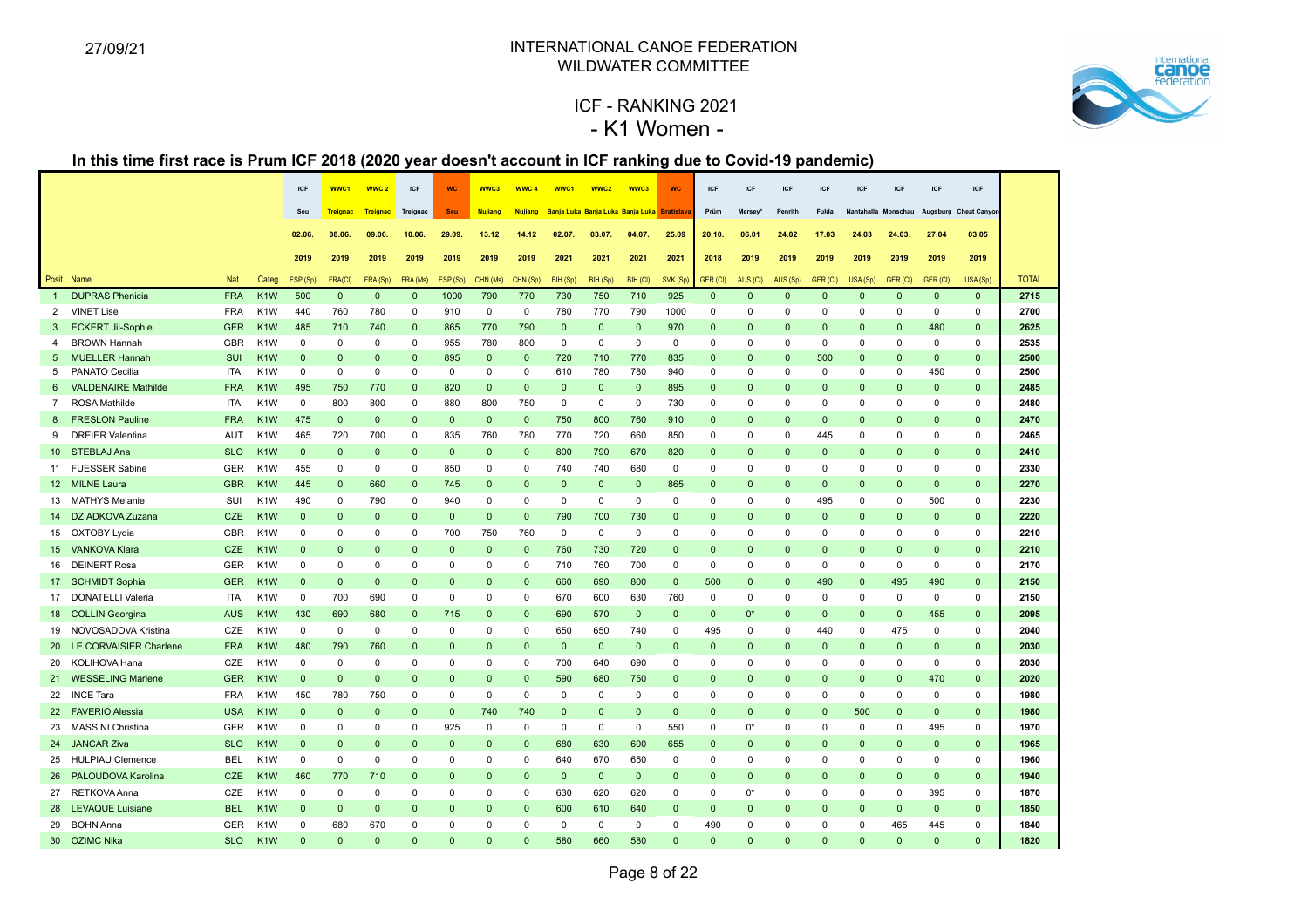

# ICF - RANKING 2021 - K1 Women -

|    |                            |            |                  | <b>ICF</b>   | WWC1            | WWC <sub>2</sub> | ICF          | <b>WC</b>    | WWC3           | WWC 4          | WWC1                                        | WWC2         | WWC3         | <b>WC</b>    | ICF          | <b>ICF</b>          | ICF          | <b>ICF</b>   | <b>ICF</b>   | <b>ICF</b>   | ICF          | ICF                                       |              |
|----|----------------------------|------------|------------------|--------------|-----------------|------------------|--------------|--------------|----------------|----------------|---------------------------------------------|--------------|--------------|--------------|--------------|---------------------|--------------|--------------|--------------|--------------|--------------|-------------------------------------------|--------------|
|    |                            |            |                  | Seu          | <b>Treignac</b> | Treignac         | Treignac     | Seu          | <b>Nujiang</b> | <b>Nujiang</b> | Banja Luka Banja Luka Banja Luka Bratislava |              |              |              | Prüm         | Mersey <sup>®</sup> | Penrith      | Fulda        |              |              |              | Nantahalla Monschau Augsburg Cheat Canyon |              |
|    |                            |            |                  | 02.06.       | 08.06.          | 09.06.           | 10.06.       | 29.09.       | 13.12          | 14.12          | 02.07                                       | 03.07.       | 04.07.       | 25.09        | 20.10.       | 06.01               | 24.02        | 17.03        | 24.03        | 24.03.       | 27.04        | 03.05                                     |              |
|    |                            |            |                  |              |                 |                  |              |              |                |                |                                             |              |              |              |              |                     |              |              |              |              |              |                                           |              |
|    |                            |            |                  | 2019         | 2019            | 2019             | 2019         | 2019         | 2019           | 2019           | 2021                                        | 2021         | 2021         | 2021         | 2018         | 2019                | 2019         | 2019         | 2019         | 2019         | 2019         | 2019                                      |              |
|    | Posit. Name                | <b>Nat</b> | Categ            | ESP (Sp)     | FRA(CI)         | FRA (Sp)         | FRA (Ms)     | ESP (Sp)     | CHN (Ms)       | CHN (Sp)       | BIH (Sp)                                    | BIH (Sp)     | BIH (CI)     | SVK (Sp)     | GER (CI)     | AUS (CI)            | AUS (Sp)     | GER (CI)     | USA (Sp)     | GER (CI)     | GER (CI)     | USA (Sp)                                  | <b>TOTAL</b> |
|    | 31 RETKOVA Marie           | CZE        | K <sub>1</sub> W | $\mathbf 0$  | $\mathbf 0$     | 0                | $\mathbf 0$  | $\mathbf 0$  | $\mathbf 0$    | $\mathbf 0$    | 620                                         | 580          | 610          | $\mathbf 0$  | $\mathbf 0$  | $\mathbf 0$         | $\mathbf 0$  | $\mathbf 0$  | $\mathbf 0$  | $\mathbf 0$  | $\mathbf 0$  | $\mathbf 0$                               | 1810         |
|    | 32 SATKOVA Martina         | <b>CZE</b> | K <sub>1</sub> W | $\mathbf{0}$ | $\mathbf{0}$    | $\Omega$         | $\mathbf 0$  | 805          | $\Omega$       | $\Omega$       | $\mathbf 0$                                 | $\mathbf{0}$ | $\mathbf 0$  | 955          | $\Omega$     | $\Omega$            | $\mathbf 0$  | $\mathbf 0$  | $\Omega$     | $\Omega$     | $\mathbf{0}$ | $\mathbf 0$                               | 1760         |
| 33 | <b>KROENER Nia</b>         | <b>GER</b> | K <sub>1</sub> W | $\mathbf 0$  | 0               | 0                | $\mathbf 0$  | $\mathbf 0$  | $\mathbf 0$    | $\mathbf 0$    | 570                                         | 590          | 590          | $\mathbf 0$  | $\mathbf 0$  | $\mathbf 0$         | $\mathbf 0$  | $\mathbf 0$  | 0            | 0            | $\mathbf 0$  | $\mathbf 0$                               | 1750         |
|    | 34 DVORSKI Klara           | <b>CRO</b> | K <sub>1</sub> W | $\mathbf{0}$ | $\Omega$        | $\Omega$         | $\mathbf{0}$ | $\mathbf{0}$ | $\mathbf{0}$   | $\mathbf{0}$   | 560                                         | 560          | 570          | $\mathbf{0}$ | $\mathbf{0}$ | $\Omega$            | $\mathbf{0}$ | $\mathbf{0}$ | $\Omega$     | $\mathbf{0}$ | $\mathbf{0}$ | $\mathbf{0}$                              | 1690         |
| 35 | JAEDICKE Meghan            | <b>GER</b> | K <sub>1</sub> W | $\Omega$     | $\mathbf 0$     | 0                | $\mathbf 0$  | 760          | $\Omega$       | $\mathbf 0$    | $\mathbf 0$                                 | $\mathbf 0$  | $\mathbf 0$  | $\mathbf 0$  | 475          | $\mathbf 0$         | $\mathbf 0$  | 435          | $\mathbf 0$  | 450          | 440          | $\mathbf 0$                               | 1685         |
|    | 36 DIMOVOVA Barbora        | <b>CZE</b> | K <sub>1</sub> W | $\mathbf 0$  | $\mathbf{0}$    | $\mathbf{0}$     | $\mathbf 0$  | 970          | $\mathbf 0$    | $\mathbf{0}$   | $\mathbf 0$                                 | $\mathbf 0$  | $\mathbf 0$  | 700          | $\mathbf{0}$ | $\mathbf{0}$        | $\mathbf 0$  | $\mathbf 0$  | $\mathbf{0}$ | $\mathbf{0}$ | $\mathbf 0$  | $\mathbf 0$                               | 1670         |
|    | 37 DVORAKOVA Dominika      | CZE        | K <sub>1</sub> W | $\mathbf 0$  | 740             | 730              | $\mathbf 0$  | 0            | 0              | $\mathbf 0$    | $\mathbf 0$                                 | $\mathbf 0$  | $\mathbf 0$  | 0            | $\mathbf 0$  | 0                   | $\mathbf 0$  | 0            | 0            | $\mathbf 0$  | $\mathbf 0$  | 0                                         | 1470         |
| 38 | <b>BENEDETTI Marta</b>     | <b>ITA</b> | K <sub>1</sub> W | $\mathbf{0}$ | 730             | 720              | $\mathbf 0$  | $\mathbf 0$  | $\Omega$       | $\mathbf 0$    | $\mathbf 0$                                 | $\mathbf{0}$ | $\mathbf{0}$ | $\mathbf{0}$ | $\mathbf 0$  | $\Omega$            | $\mathbf{0}$ | $\mathbf{0}$ | $\mathbf{0}$ | $\mathbf 0$  | $\mathbf 0$  | $\mathbf{0}$                              | 1450         |
|    | 38 PIASKOWSKI Janina       | <b>GER</b> | K <sub>1</sub> W | 435          | $\Omega$        | 0                | $\mathbf 0$  | $\mathbf 0$  | $\Omega$       | $\mathbf 0$    | $\mathbf 0$                                 | $\mathbf 0$  | 0            | 0            | 480          | 0                   | $\mathbf 0$  | 465          | $\Omega$     | 485          | 485          | $\mathbf 0$                               | 1450         |
| 38 | <b>TONG Li</b>             | <b>CHN</b> | K <sub>1</sub> W | $\Omega$     | $\Omega$        | $\Omega$         | $\mathbf{0}$ | $\mathbf{0}$ | 730            | 720            | $\Omega$                                    | $\Omega$     | $\Omega$     | $\Omega$     | $\Omega$     | $\Omega$            | $\Omega$     | $\mathbf 0$  | $\Omega$     | $\Omega$     | $\mathbf{0}$ | $\mathbf{0}$                              | 1450         |
| 39 | SUELZER Verena             | <b>GER</b> | K <sub>1</sub> W | $\Omega$     | $\Omega$        | $\Omega$         | $\Omega$     | $\Omega$     | $\Omega$       | $\mathbf 0$    | $\Omega$                                    | $\Omega$     | $\Omega$     | $\Omega$     | $\Omega$     | $\Omega$            | $\Omega$     | 485          | $\Omega$     | 480          | 475          | $\mathbf 0$                               | 1440         |
| 40 | YANRU Xu                   | <b>CHN</b> | K <sub>1</sub> W | $\mathbf 0$  | $\mathbf{0}$    | $\mathbf 0$      | $\mathbf 0$  | $\mathbf 0$  | 720            | 710            | $\mathbf 0$                                 | $\mathbf{0}$ | $\mathbf{0}$ | $\mathbf{0}$ | $\mathbf 0$  | $\mathbf 0$         | $\mathbf{0}$ | $\mathbf 0$  | $\mathbf{0}$ | $\mathbf{0}$ | $\mathbf 0$  | $\mathbf 0$                               | 1430         |
|    | 41 WEITING Lin             | CHN        | K <sub>1</sub> W | $\mathbf 0$  | $\Omega$        | $\Omega$         | 0            | $\mathbf 0$  | 690            | 730            | $\mathbf 0$                                 | $\Omega$     | 0            | $\mathbf 0$  | $\Omega$     | $\Omega$            | $\mathbf 0$  | $\mathbf 0$  | $\Omega$     | $\Omega$     | 0            | $\mathbf 0$                               | 1420         |
|    | 42 YUYAO Shui              | <b>CHN</b> | K <sub>1</sub> W | $\mathbf{0}$ | $\mathbf{0}$    | $\Omega$         | $\mathbf 0$  | $\mathbf 0$  | 710            | 690            | $\mathbf 0$                                 | $\mathbf{0}$ | $\mathbf{0}$ | $\mathbf{0}$ | $\Omega$     | $\Omega$            | $\mathbf{0}$ | $\mathbf 0$  | $\Omega$     | $\Omega$     | $\mathbf{0}$ | $\mathbf{0}$                              | 1400         |
|    | 42 XINGWEN Peng            | <b>CHN</b> | K <sub>1</sub> W | $\mathbf 0$  | $\mathbf 0$     | $\Omega$         | $\mathbf 0$  | $\mathbf 0$  | 700            | 700            | $\mathbf 0$                                 | $\mathbf 0$  | 0            | $\mathbf 0$  | $\mathbf 0$  | $\Omega$            | $\mathbf 0$  | $\mathbf 0$  | $\mathbf 0$  | $\mathbf 0$  | $\mathbf 0$  | $\mathbf 0$                               | 1400         |
| 43 | <b>BAEUERLE Ines</b>       | <b>GER</b> | K <sub>1</sub> W | $\mathbf{0}$ | $\Omega$        | $\Omega$         | $\mathbf{0}$ | $\mathbf{0}$ | $\mathbf{0}$   | $\mathbf{0}$   | $\mathbf{0}$                                | $\mathbf{0}$ | $\mathbf{0}$ | $\mathbf{0}$ | 485          | $\Omega$            | $\mathbf{0}$ | 430          | $\Omega$     | 445          | 415          | $\mathbf{0}$                              | 1360         |
|    | 43 YUHAN Zou               | <b>CHN</b> | K <sub>1</sub> W | $\mathbf 0$  | $\Omega$        | $\Omega$         | $\mathbf 0$  | $\mathbf 0$  | 680            | 680            | $\mathbf 0$                                 | $\mathbf 0$  | 0            | $\mathbf 0$  | $\mathbf 0$  | $\Omega$            | $\mathbf 0$  | $\mathbf 0$  | $\mathbf 0$  | $\mathbf 0$  | $\mathbf 0$  | $\mathbf 0$                               | 1360         |
|    | 44 WEBER Maria             | <b>GER</b> | K <sub>1</sub> W | $\mathbf{0}$ | $\Omega$        | $\mathbf{0}$     | $\mathbf 0$  | $\mathbf 0$  | $\mathbf{0}$   | $\mathbf{0}$   | $\mathbf 0$                                 | $\mathbf 0$  | $\mathbf 0$  | $\mathbf{0}$ | $\Omega$     | $\Omega$            | $\mathbf{0}$ | 475          | $\mathbf{0}$ | 470          | 405          | $\mathbf{0}$                              | 1350         |
|    | 45 MAENPAA Lisa            | <b>FIN</b> | K <sub>1</sub> W | $\mathbf 0$  | 0               | $\mathbf 0$      | 0            | 610          | 0              | 0              | 0                                           | 0            | 0            | 640          | 0            | $\Omega$            | $\mathbf 0$  | 0            | 0            | $\mathbf 0$  | 0            | $\mathbf 0$                               | 1250         |
|    | <b>46 FORMENTON Giulia</b> | <b>ITA</b> | K <sub>1</sub> W | 470          | $\mathbf{0}$    | $\mathbf{0}$     | $\mathbf{0}$ | 775          | $\mathbf{0}$   | $\mathbf{0}$   | $\Omega$                                    | $\Omega$     | $\mathbf{0}$ | $\mathbf{0}$ | $\Omega$     | $\Omega$            | $\mathbf{0}$ | $\mathbf{0}$ | $\mathbf 0$  | $\Omega$     | $\mathbf{0}$ | $\Omega$                                  | 1245         |
|    | 47 O'BRIEN Demi            | <b>AUS</b> | K <sub>1</sub> W | $\mathbf 0$  | 0               | 650              | $\mathbf 0$  | $\mathbf 0$  | $\Omega$       | $\mathbf 0$    | $\mathbf 0$                                 | $\mathbf 0$  | 0            | $\mathbf 0$  | 0            | $0^*$               | $\mathbf 0$  | $\mathbf 0$  | 490          | $\Omega$     | $\mathbf 0$  | $\mathbf 0$                               | 1140         |
|    | 48 SLIPIC Lejla            | <b>BIH</b> | K <sub>1</sub> W | $\Omega$     | $\Omega$        | $\Omega$         | $\mathbf{0}$ | $\Omega$     | $\Omega$       | $\Omega$       | $\mathbf{0}$                                | 550          | 560          | $\mathbf{0}$ | $\Omega$     | $\Omega$            | $\mathbf{0}$ | $\mathbf{0}$ | $\Omega$     | $\Omega$     | $\mathbf{0}$ | $\Omega$                                  | 1110         |
|    | 48 DEGLIN Sandrine         | <b>USA</b> | K <sub>1</sub> W | $\Omega$     | $\mathbf 0$     | $\Omega$         | $\mathbf 0$  | $\mathbf 0$  | $\Omega$       | $\mathbf 0$    | $\mathbf 0$                                 | $\mathbf 0$  | $\mathbf 0$  | 610          | $\Omega$     | $0^*$               | $\Omega$     | $\mathbf 0$  | $\mathbf 0$  | $\Omega$     | $\mathbf 0$  | 500                                       | 1110         |
| 49 | <b>CREEK Amanda</b>        | <b>USA</b> | K <sub>1</sub> W | $\Omega$     | $\mathbf{0}$    | $\mathbf{0}$     | $\mathbf 0$  | $\mathbf 0$  | $\Omega$       | $\mathbf{0}$   | $\mathbf{0}$                                | $\mathbf 0$  | $\mathbf 0$  | 580          | $\Omega$     | $\Omega$            | $\mathbf 0$  | $\mathbf 0$  | 485          | $\mathbf{0}$ | $\mathbf 0$  | $\Omega$                                  | 1065         |
| 50 | PALOUDOVA Anezka           | CZE        | K <sub>1</sub> W | $\mathbf 0$  | 0               | 0                | 0            | 985          | 0              | 0              | $\mathbf 0$                                 | $\mathsf 0$  | 0            | 0            | 0            | 0                   | $\mathbf 0$  | $\mathbf 0$  | 0            | 0            | 0            | 0                                         | 985          |
| 50 | <b>KNEBLOVA Tereza</b>     | <b>CZE</b> | K <sub>1</sub> W | $\mathbf{0}$ | $\mathbf{0}$    | $\mathbf 0$      | $\mathbf 0$  | $\mathbf 0$  | $\Omega$       | $\mathbf{0}$   | $\mathbf{0}$                                | $\mathbf 0$  | $\mathbf{0}$ | 985          | $\mathbf{0}$ | $\mathbf{0}$        | $\mathbf 0$  | $\mathbf 0$  | $\Omega$     | $\mathbf 0$  | $\mathbf 0$  | $\Omega$                                  | 985          |
|    | 51 SINNESAEL Lauranne      | <b>BEL</b> | K <sub>1</sub> W | $\mathbf 0$  | 0               | 0                | $\mathbf 0$  | $\mathbf 0$  | 0              | $\mathbf 0$    | $\mathbf 0$                                 | $\mathbf 0$  | 0            | 0            | 0            | $\mathbf 0$         | $\mathbf 0$  | 470          | 0            | 500          | $\mathbf 0$  | $\mathbf 0$                               | 970          |
|    | 52 OVERBECK Alke           | <b>GER</b> | K <sub>1</sub> W | $\mathbf{0}$ | $\mathbf{0}$    | $\Omega$         | $\mathbf{0}$ | $\mathbf{0}$ | $\mathbf{0}$   | $\Omega$       | $\mathbf{0}$                                | $\mathbf{0}$ | $\mathbf 0$  | $\mathbf{0}$ | $\mathbf{0}$ | $\Omega$            | $\mathbf{0}$ | 460          | $\Omega$     | 490          | $\mathbf 0$  | $\mathbf{0}$                              | 950          |
| 53 | <b>KOESTLE Lisa</b>        | <b>GER</b> | K <sub>1</sub> W | $\mathbf 0$  | $\mathbf 0$     | 0                | $\mathbf 0$  | $\mathbf 0$  | $\Omega$       | $\mathbf 0$    | $\mathbf 0$                                 | $\mathbf 0$  | 0            | $\mathbf 0$  | $\mathbf 0$  | $\mathbf 0$         | $\mathbf 0$  | 480          | $\mathbf 0$  | $\mathbf 0$  | 465          | $\mathbf 0$                               | 945          |
| 54 | <b>HAAG Nina</b>           | <b>GER</b> | K <sub>1</sub> W | $\mathbf 0$  | $\mathbf 0$     | $\Omega$         | $\mathbf 0$  | $\mathbf{0}$ | $\Omega$       | $\mathbf 0$    | $\mathbf{0}$                                | $\mathbf 0$  | $\mathbf{0}$ | $\mathbf 0$  | 470          | $\Omega$            | $\mathbf 0$  | $\mathbf 0$  | $\Omega$     | 440          | $\mathbf 0$  | $\mathbf 0$                               | 910          |
| 54 | LOMELINO Janna             | BEL        | K <sub>1</sub> W | $\mathbf 0$  | 0               | $\mathbf 0$      | 0            | 0            | 0              | 0              | 0                                           | 0            | 0            | $\mathbf 0$  | 0            | 0                   | 0            | 450          | 0            | 460          | 0            | 0                                         | 910          |
|    | 55 NEMCOVA Marie           | <b>CZE</b> | K <sub>1</sub> W | $\mathbf 0$  | $\mathbf{0}$    | $\Omega$         | $\mathbf 0$  | $\mathbf{0}$ | $\Omega$       | $\Omega$       | $\mathbf{0}$                                | $\mathbf 0$  | $\mathbf 0$  | 880          | $\Omega$     | $\Omega$            | $\mathbf{0}$ | $\mathbf 0$  | $\mathbf{0}$ | $\mathbf{0}$ | $\mathbf 0$  | $\mathbf{0}$                              | 880          |
| 56 | JAGER Anne-Sophie          | <b>GER</b> | K <sub>1</sub> W | 425          | 0               | 0                | $\mathbf 0$  | $\mathbf 0$  | $\Omega$       | $\mathbf 0$    | $\mathbf 0$                                 | $\mathbf 0$  | 0            | $\mathbf 0$  | $\mathbf 0$  | $0^*$               | $\mathbf 0$  | 0            | $\mathbf 0$  | 0            | 430          | $\mathbf 0$                               | 855          |
|    | 57 KOSTLE Elisabeth        | <b>GER</b> | K <sub>1</sub> W | $\mathbf{0}$ | $\mathbf{0}$    | $\Omega$         | $\mathbf{0}$ | $\mathbf{0}$ | $\Omega$       | $\mathbf{0}$   | $\mathbf{0}$                                | $\Omega$     | $\mathbf{0}$ | 805          | $\mathbf{0}$ | $\Omega$            | $\Omega$     | $\Omega$     | $\mathbf{0}$ | $\Omega$     | $\mathbf{0}$ | $\mathbf{0}$                              | 805          |
|    | 58 MURRAY Victoria         | <b>GBR</b> | K <sub>1</sub> W | $\Omega$     | $\Omega$        | $\Omega$         | $\Omega$     | 790          | $\Omega$       | $\Omega$       | $\Omega$                                    | $\Omega$     | $\Omega$     | $\Omega$     | $\Omega$     | $\Omega$            | $\Omega$     | $\Omega$     | $\Omega$     | $\Omega$     | $\Omega$     | $\Omega$                                  | 790          |
|    | 58 DOMAJNKO Helena         | <b>SLO</b> | K <sub>1</sub> W | $\Omega$     | $\Omega$        | $\Omega$         | $\Omega$     | $\Omega$     | $\Omega$       | $\Omega$       | $\Omega$                                    | $\Omega$     | $\Omega$     | 790          | $\Omega$     | $\Omega$            | $\Omega$     | $\Omega$     | $\Omega$     | $\Omega$     | $\Omega$     | $\Omega$                                  | 790          |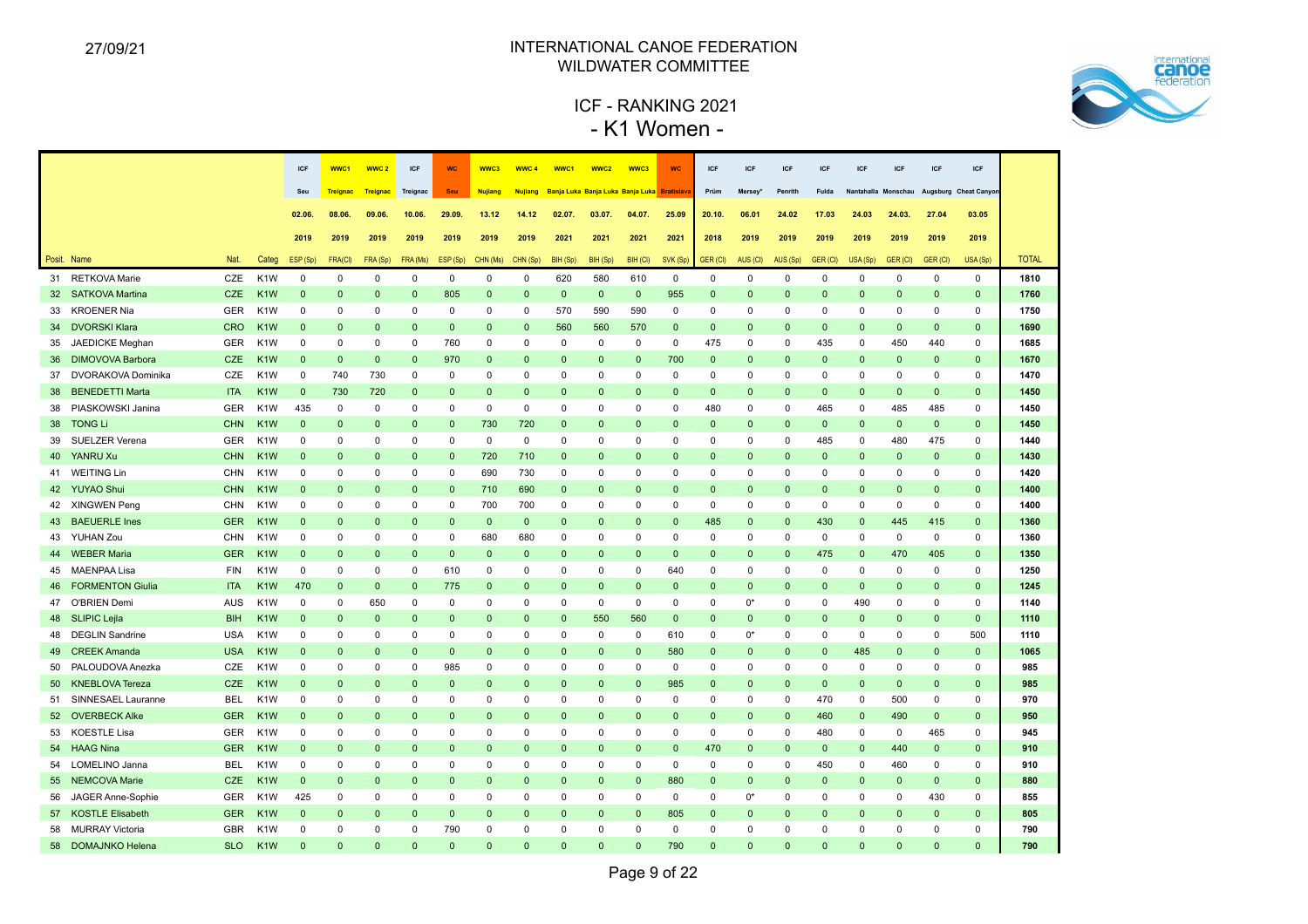

# ICF - RANKING 2021 - K1 Women -

|    |                                |            |                  | <b>ICF</b>   | WWC1            | WWC <sub>2</sub> | ICF          | <b>WC</b>    | WWC3           | WWC <sub>4</sub> | WWC1                                        | WWC2         | WWC3         | <b>WC</b>    | ICF          | ICF          | <b>ICF</b>   | <b>ICF</b>   | <b>ICF</b>   | ICF          | <b>ICF</b>   | ICF                                       |              |
|----|--------------------------------|------------|------------------|--------------|-----------------|------------------|--------------|--------------|----------------|------------------|---------------------------------------------|--------------|--------------|--------------|--------------|--------------|--------------|--------------|--------------|--------------|--------------|-------------------------------------------|--------------|
|    |                                |            |                  | Seu          | <b>Treignac</b> | Treignac         | Treignac     | Seu          | <b>Nujiang</b> | <b>Nujiang</b>   | Banja Luka Banja Luka Banja Luka Bratislava |              |              |              | Prüm         | Mersey*      | Penrith      | Fulda        |              |              |              | Nantahalla Monschau Augsburg Cheat Canyor |              |
|    |                                |            |                  | 02.06.       | 08.06.          | 09.06            | 10.06.       | 29.09.       | 13.12          | 14.12            | 02.07                                       | 03.07.       | 04.07.       | 25.09        | 20.10.       | 06.01        | 24.02        | 17.03        | 24.03        | 24.03.       | 27.04        | 03.05                                     |              |
|    |                                |            |                  |              |                 |                  |              |              |                |                  |                                             |              |              |              |              |              |              |              |              |              |              |                                           |              |
|    |                                |            |                  | 2019         | 2019            | 2019             | 2019         | 2019         | 2019           | 2019             | 2021                                        | 2021         | 2021         | 2021         | 2018         | 2019         | 2019         | 2019         | 2019         | 2019         | 2019         | 2019                                      |              |
|    | Posit. Name                    | Nat.       | Categ            | ESP (Sp)     | FRA(CI)         | FRA (Sp)         | FRA (Ms)     | ESP (Sp)     | CHN (Ms)       | CHN (Sp)         | BIH (Sp)                                    | BIH (Sp)     | BIH (CI)     | SVK (Sp)     | GER (CI)     | AUS (CI)     | AUS (Sp)     | GER (CI)     | USA (Sp)     | GER (CI)     | GER (CI)     | USA (Sp)                                  | <b>TOTAL</b> |
|    | 59 FEINE Constanze             | <b>GER</b> | K <sub>1</sub> W | $\mathbf 0$  | $\mathbf 0$     | $\mathbf 0$      | $\mathbf 0$  | $\mathbf 0$  | $\mathbf 0$    | $\mathbf 0$      | $\mathbf 0$                                 | $\mathbf 0$  | $\mathbf 0$  | 775          | $\mathbf 0$  | $\mathbf 0$  | $\mathbf 0$  | $\mathbf 0$  | $\mathbf 0$  | $\mathbf 0$  | $\mathbf 0$  | $\mathbf 0$                               | 775          |
|    | 60 KOPUNOVA Katarina           | <b>SVK</b> | K <sub>1</sub> W | $\mathbf{0}$ | $\mathbf{0}$    | $\Omega$         | $\mathbf{0}$ | $\mathbf{0}$ | $\Omega$       | $\mathbf{0}$     | $\mathbf{0}$                                | $\mathbf 0$  | $\mathbf{0}$ | 745          | $\mathbf{0}$ | $\Omega$     | $\mathbf{0}$ | $\mathbf 0$  | $\Omega$     | $\Omega$     | $\mathbf{0}$ | $\Omega$                                  | 745          |
| 61 | <b>BAYEROVA Barbora</b>        | CZE        | K <sub>1</sub> W | $\mathbf 0$  | 0               | $\mathbf 0$      | 0            | 730          | $\mathbf 0$    | $\mathbf 0$      | $\mathbf 0$                                 | $\mathbf 0$  | $\mathbf 0$  | 0            | $\mathbf 0$  | $\mathbf 0$  | $\mathbf 0$  | $\mathbf 0$  | $\mathbf 0$  | $\mathbf 0$  | $\mathbf 0$  | $\mathbf 0$                               | 730          |
|    | 62 POLONYOVA Tereza            | <b>SVK</b> | K <sub>1</sub> W | $\mathbf 0$  | $\mathbf{0}$    | $\mathbf{0}$     | $\mathbf{0}$ | $\mathbf 0$  | $\mathsf 0$    | $\mathbf 0$      | $\mathbf 0$                                 | $\mathbf 0$  | $\mathbf{0}$ | 715          | $\mathbf 0$  | $\mathbf 0$  | $\mathbf 0$  | $\mathbf 0$  | $\mathbf{0}$ | $\mathbf 0$  | $\mathbf{0}$ | $\mathbf 0$                               | 715          |
|    | 63 HAMANA Toshie               | <b>JPN</b> | K <sub>1</sub> W | 0            | 0               | 0                | 0            | 685          | 0              | 0                | 0                                           | 0            | 0            | 0            | 0            | 0            | 0*           | 0            | $\Omega$     | 0            | 0            | 0                                         | 685          |
|    | 63 SEPRENYI Sara Timea         | <b>HUN</b> | K <sub>1</sub> W | $\mathbf{0}$ | $\mathbf{0}$    | $\Omega$         | $\mathbf{0}$ | $\mathbf 0$  | $\mathbf{0}$   | $\mathbf{0}$     | $\mathbf{0}$                                | $\mathbf{0}$ | $\mathbf{0}$ | 685          | $\mathbf{0}$ | $\mathbf 0$  | $\mathbf{0}$ | $\mathbf 0$  | $\Omega$     | $\mathbf{0}$ | $\mathbf{0}$ | $\mathbf 0$                               | 685          |
| 64 | <b>COGGAN Joslin</b>           | <b>USA</b> | K <sub>1</sub> W | $\Omega$     | 0               | 0                | 0            | 670          | $\mathbf 0$    | 0                | $\mathbf 0$                                 | $\mathbf 0$  | $\mathbf 0$  | 0            | $\mathbf 0$  | $\mathbf 0$  | $\Omega$     | $\mathbf 0$  | $\Omega$     | 0            | 0            | $\mathbf 0$                               | 670          |
|    | 64 MACEKOVA Simona             | <b>SVK</b> | K <sub>1</sub> W | $\mathbf{0}$ | $\mathbf{0}$    | $\Omega$         | $\mathbf{0}$ | $\mathbf{0}$ | $\Omega$       | $\mathbf{0}$     | $\mathbf{0}$                                | $\Omega$     | $\mathbf{0}$ | 670          | $\mathbf{0}$ | $\mathbf{0}$ | $\Omega$     | $\mathbf{0}$ | $\Omega$     | $\Omega$     | $\mathbf{0}$ | $\mathbf{0}$                              | 670          |
|    | 65 INZUNZA Maria               | CHI        | K <sub>1</sub> W | $\Omega$     | $\Omega$        | 0                | 0            | 655          | $\Omega$       | $\Omega$         | $\mathbf 0$                                 | $\Omega$     | $\mathbf 0$  | 0            | $\Omega$     | $\mathbf 0$  | $\Omega$     | $\mathbf 0$  | $\Omega$     | $\Omega$     | 0            | $\Omega$                                  | 655          |
|    | 66 YAMADA Mami                 | <b>JPN</b> | K <sub>1</sub> W | $\mathbf{0}$ | $\Omega$        | 640              | $\mathbf{0}$ | $\mathbf 0$  | $\Omega$       | $\mathbf{0}$     | $\Omega$                                    | $\Omega$     | $\Omega$     | $\Omega$     | $\Omega$     | $\Omega$     | $\Omega$     | $\mathbf 0$  | $\Omega$     | $\Omega$     | $\mathbf{0}$ | $\Omega$                                  | 640          |
| 66 | <b>MOUHOUB Anais</b>           | <b>ALG</b> | K <sub>1</sub> W | $\mathbf 0$  | $\Omega$        | 0                | 0            | 640          | $\Omega$       | 0                | $\mathbf 0$                                 | $\Omega$     | 0            | $\Omega$     | 0            | $\mathbf 0$  | 0            | $\mathbf 0$  | $\Omega$     | $\Omega$     | 0            | $\mathbf 0$                               | 640          |
| 67 | <b>IDO Natsumi</b>             | <b>JPN</b> | K <sub>1</sub> W | $\mathbf{0}$ | $\mathbf{0}$    | 630              | $\mathbf 0$  | $\mathbf 0$  | $\Omega$       | $\mathbf{0}$     | $\mathbf 0$                                 | $\Omega$     | $\mathbf 0$  | $\mathbf{0}$ | $\mathbf 0$  | $\mathbf 0$  | $\Omega$     | $\mathbf 0$  | $\Omega$     | $\mathbf 0$  | $\mathbf{0}$ | $\mathbf{0}$                              | 630          |
| 68 | <b>TORRES BRICENO Marianna</b> | <b>VEN</b> | K <sub>1</sub> W | $\mathbf 0$  | $\Omega$        | $\mathbf 0$      | 0            | 625          | $\Omega$       | $\mathbf 0$      | $\mathbf 0$                                 | $\mathbf 0$  | $\mathbf 0$  | 0            | 0            | $\mathbf 0$  | $\mathbf 0$  | $\mathbf 0$  | $\Omega$     | $\Omega$     | 0            | $\mathbf 0$                               | 625          |
| 68 | <b>NOBIS Constanza</b>         | CHI        | K <sub>1</sub> W | $\mathbf{0}$ | $\mathbf{0}$    | $\Omega$         | $\mathbf{0}$ | $\mathbf{0}$ | $\Omega$       | $\Omega$         | $\mathbf{0}$                                | $\mathbf{0}$ | $\mathbf{0}$ | 625          | $\mathbf{0}$ | $\mathbf{0}$ | $\Omega$     | $\mathbf{0}$ | $\mathbf{0}$ | $\Omega$     | $\mathbf{0}$ | $\mathbf{0}$                              | 625          |
| 69 | RAZEGHIAN Roxana               | <b>IRI</b> | K <sub>1</sub> W | $\pmb{0}$    | 0               | 0                | 0            | $\pmb{0}$    | 0              | 0                | $\mathbf 0$                                 | $\mathsf 0$  | 0            | 595          | 0            | $\mathsf 0$  | $\mathbf 0$  | 0            | $\mathbf 0$  | $^{\circ}$   | 0            | $\mathsf 0$                               | 595          |
|    | 70 SOMMERNES Iris              | <b>NOR</b> | K <sub>1</sub> W | $\mathbf{0}$ | $\Omega$        | 0                | $\mathbf{0}$ | $\mathbf 0$  | $\mathbf{0}$   | $\mathbf{0}$     | $\mathbf 0$                                 | $\mathbf 0$  | $\mathbf 0$  | 565          | $\mathbf 0$  | $\mathbf 0$  | $\mathbf{0}$ | $\mathbf 0$  | $\mathbf 0$  | 0            | $\mathbf{0}$ | $\mathbf{0}$                              | 565          |
|    | 71 VALENTIC Ivana              | BIH        | K <sub>1</sub> W | $\mathbf 0$  | $\mathbf 0$     | 0                | 0            | 0            | $\mathbf 0$    | 0                | $\mathbf 0$                                 | 540          | $\mathbf 0$  | 0            | 0            | $\mathbf 0$  | $\mathbf 0$  | $\mathbf 0$  | $\mathbf 0$  | $\mathbf 0$  | 0            | $\mathbf 0$                               | 540          |
|    | 72 NEE Ashley                  | <b>USA</b> | K <sub>1</sub> W | $\mathbf{0}$ | $\Omega$        | $\Omega$         | $\mathbf{0}$ | $\mathbf{0}$ | $\Omega$       | $\mathbf{0}$     | $\mathbf{0}$                                | $\mathbf{0}$ | $\mathbf{0}$ | $\mathbf{0}$ | $\mathbf{0}$ | $0^*$        | $\Omega$     | $\mathbf{0}$ | $\mathbf{0}$ | $\mathbf{0}$ | $\mathbf{0}$ | 495                                       | 495          |
|    | 72 COGGIN Jocelyn              | <b>USA</b> | K <sub>1</sub> W | $\Omega$     | 0               | $\Omega$         | 0            | $\mathbf 0$  | $\Omega$       | 0                | $\mathbf 0$                                 | $\mathbf 0$  | $\mathbf 0$  | 0            | $\mathbf 0$  | $\mathbf 0$  | $\Omega$     | $\mathbf 0$  | 495          | $\mathbf 0$  | $\mathbf 0$  | $\Omega$                                  | 495          |
|    | 73 HATCHER MacKenzie           | <b>USA</b> | K <sub>1</sub> W | $\mathbf{0}$ | $\mathbf{0}$    | $\mathbf 0$      | $\mathbf 0$  | $\mathbf 0$  | $\Omega$       | $\mathbf 0$      | $\mathbf 0$                                 | $\mathbf 0$  | $\mathbf 0$  | $\mathbf{0}$ | $\mathbf 0$  | $0^*$        | $\mathbf{0}$ | $\mathbf 0$  | $\mathbf 0$  | $\mathbf{0}$ | $\mathbf 0$  | 490                                       | 490          |
|    | 74 MARKOFF Ali                 | <b>USA</b> | K <sub>1</sub> W | 0            | 0               | $\Omega$         | 0            | 0            | $\Omega$       | 0                | $\mathbf 0$                                 | 0            | 0            | 0            | 0            | $0^*$        | 0            | $\mathbf 0$  | 0            | $\mathbf 0$  | $\mathbf 0$  | 485                                       | 485          |
|    | 75 HOOD Carrie                 | <b>USA</b> | K <sub>1</sub> W | $\mathbf{0}$ | $\Omega$        | $\mathbf 0$      | $\mathbf{0}$ | $\Omega$     | $\Omega$       | $\mathbf{0}$     | $\mathbf 0$                                 | $\mathbf{0}$ | $\mathbf{0}$ | $\Omega$     | $\mathbf 0$  | $0^*$        | $\mathbf{0}$ | $\Omega$     | $\Omega$     | $\mathbf{0}$ | $\mathbf{0}$ | 480                                       | 480          |
|    | 76 BELCHER Samantha            | <b>USA</b> | K <sub>1</sub> W | $\mathbf 0$  | 0               | $\Omega$         | 0            | $\mathbf 0$  | $\Omega$       | 0                | $\mathbf 0$                                 | $\mathbf 0$  | 0            | 0            | 0            | $0^*$        | 0            | $\mathbf 0$  | 0            | $\mathbf 0$  | 0            | 475                                       | 475          |
|    | 77 KOSSIS Christina            | <b>USA</b> | K <sub>1</sub> W | $\mathbf{0}$ | $\Omega$        | $\Omega$         | $\Omega$     | $\mathbf{0}$ | $\Omega$       | $\mathbf{0}$     | $\Omega$                                    | $\Omega$     | $\Omega$     | $\Omega$     | $\Omega$     | $0^*$        | $\mathbf{0}$ | $\mathbf{0}$ | $\Omega$     | $\Omega$     | $\Omega$     | 470                                       | 470          |
| 78 | <b>RICE Jessie</b>             | <b>USA</b> | K <sub>1</sub> W | $\mathbf 0$  | $\mathbf 0$     | $\mathbf 0$      | $\mathbf 0$  | $\mathbf 0$  | $\mathbf 0$    | $\mathbf 0$      | $\mathbf 0$                                 | $\mathbf 0$  | $\mathbf 0$  | 0            | $\mathbf 0$  | $0^*$        | $\mathbf 0$  | $\mathbf 0$  | $\mathbf 0$  | $\mathbf{0}$ | $\mathbf 0$  | 465                                       | 465          |
| 78 | <b>SCHAEPER Saskia</b>         | <b>GER</b> | K <sub>1</sub> W | $\mathbf 0$  | $\mathbf{0}$    | $\mathbf 0$      | $\mathbf{0}$ | $\mathbf 0$  | $\mathbf{0}$   | $\mathbf 0$      | $\mathbf 0$                                 | $\mathbf 0$  | $\mathbf 0$  | $\mathbf{0}$ | 465          | $\mathbf 0$  | $\mathbf 0$  | $\mathbf 0$  | $\mathbf{0}$ | $\mathbf 0$  | $\mathbf{0}$ | $\mathbf 0$                               | 465          |
| 79 | <b>MACNEICE Jill</b>           | <b>USA</b> | K <sub>1</sub> W | $\mathbf 0$  | 0               | 0                | 0            | 0            | 0              | 0                | 0                                           | 0            | 0            | 0            | 0            | 0*           | 0            | $\mathbf 0$  | 0            | 0            | 0            | 460                                       | 460          |
|    | 79 HAAG Maike                  | <b>GER</b> | K <sub>1</sub> W | $\mathbf{0}$ | $\mathbf{0}$    | $\Omega$         | $\mathbf{0}$ | $\mathbf 0$  | $\mathbf{0}$   | $\mathbf{0}$     | $\mathbf 0$                                 | $\mathbf 0$  | $\mathbf 0$  | $\mathbf{0}$ | 460          | $\mathbf 0$  | $\mathbf{0}$ | $\mathbf 0$  | $\Omega$     | $\mathbf 0$  | $\mathbf 0$  | $\mathbf 0$                               | 460          |
| 79 | <b>BACH Birgit</b>             | <b>GER</b> | K <sub>1</sub> W | $\mathbf 0$  | 0               | 0                | 0            | $\mathbf 0$  | $\mathbf 0$    | $\Omega$         | $\mathbf 0$                                 | $\mathbf 0$  | $\mathbf 0$  | 0            | $\mathbf 0$  | $0^*$        | $\Omega$     | $\mathbf 0$  | $\mathbf 0$  | $\mathbf{0}$ | 460          | $\mathbf 0$                               | 460          |
|    | 80 VANDERZYPEN Jorinde         | <b>BEL</b> | K <sub>1</sub> W | $\mathbf{0}$ | $\mathbf{0}$    | $\Omega$         | $\mathbf 0$  | $\mathbf{0}$ | $\Omega$       | $\mathbf{0}$     | $\mathbf{0}$                                | $\mathbf{0}$ | $\mathbf{0}$ | $\mathbf{0}$ | $\mathbf{0}$ | $\mathbf 0$  | $\mathbf{0}$ | $\mathbf{0}$ | $\Omega$     | 455          | $\mathbf 0$  | $\mathbf{0}$                              | 455          |
|    | 80 MCEWAN Ashley               | <b>USA</b> | K <sub>1</sub> W | $\mathbf 0$  | $\mathbf 0$     | $\mathbf 0$      | 0            | 0            | $\Omega$       | 0                | $\mathbf 0$                                 | $\mathbf 0$  | 0            | 0            | $\mathbf 0$  | 0*           | $\mathbf 0$  | $\mathbf 0$  | $\Omega$     | $\mathbf 0$  | 0            | 455                                       | 455          |
|    | 80 HEHNEN Sophia               | <b>GER</b> | K <sub>1</sub> W | $\mathbf{0}$ | $\Omega$        | $\Omega$         | $\mathbf{0}$ | $\mathbf{0}$ | $\Omega$       | $\mathbf{0}$     | $\mathbf{0}$                                | $\Omega$     | $\Omega$     | $\mathbf{0}$ | 455          | $\mathbf{0}$ | $\Omega$     | $\mathbf 0$  | $\Omega$     | $\Omega$     | $\mathbf{0}$ | $\Omega$                                  | 455          |
|    | 80 GRUBER Sophia               | <b>GER</b> | K <sub>1</sub> W | 0            | $\Omega$        | $\Omega$         | 0            | 0            | $\Omega$       | 0                | $\mathbf 0$                                 | 0            | 0            | $\Omega$     | 0            | $\mathbf 0$  | 0            | 455          | $\Omega$     | $\mathbf 0$  | $\mathbf 0$  | $\mathbf 0$                               | 455          |
|    | 81 RAYMOND Sarah               | <b>USA</b> | K <sub>1</sub> W | $\mathbf{0}$ | $\Omega$        | $\Omega$         | $\Omega$     | $\mathbf{0}$ | $\Omega$       | $\mathbf{0}$     | $\mathbf{0}$                                | $\Omega$     | $\Omega$     | $\Omega$     | $\mathbf{0}$ | $0^*$        | $\Omega$     | $\mathbf{0}$ | $\Omega$     | $\Omega$     | $\Omega$     | 450                                       | 450          |
|    | 81 SCHOTTE Katharina           | <b>GER</b> | K <sub>1</sub> W | $\Omega$     | $\Omega$        | $\Omega$         | 0            | $\mathbf 0$  | $\Omega$       | $\Omega$         | $\mathbf 0$                                 | $\Omega$     | $\Omega$     | $\Omega$     | 450          | $\mathbf 0$  | $\Omega$     | $\mathbf 0$  | $\Omega$     | $\Omega$     | $\Omega$     | $\mathbf 0$                               | 450          |
|    | 82 COTTRELL Kim                | <b>USA</b> | K <sub>1</sub> W | $\Omega$     | $\Omega$        | $\Omega$         | $\Omega$     | $\Omega$     | $\Omega$       | $\Omega$         | $\Omega$                                    | $\Omega$     | $\Omega$     | $\Omega$     | $\Omega$     | $0^*$        | $\Omega$     | $\Omega$     | $\Omega$     | $\Omega$     | $\Omega$     | 445                                       | 445          |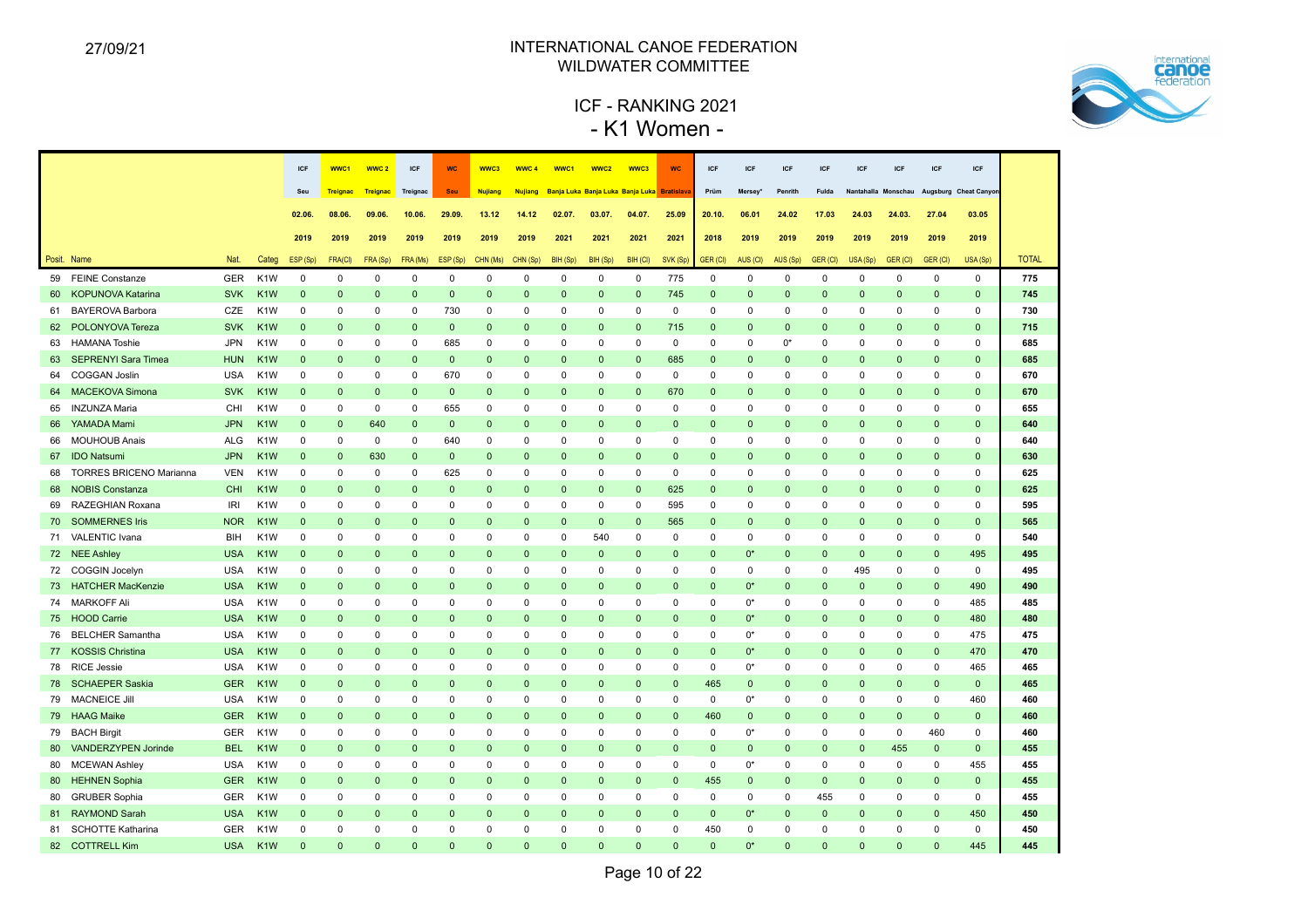

# ICF - RANKING 2021 - K1 Women -

|    |                          |            |                  | <b>ICF</b>   | WWC1            | WWC <sub>2</sub> | ICF          | <b>WC</b>    | WWC3           | WWC <sub>4</sub> | WWC1                                               | WWC <sub>2</sub> | WWC3         | <b>WC</b>    | <b>ICF</b>   | <b>ICF</b>          | <b>ICF</b>   | <b>ICF</b>   | <b>ICF</b>   | <b>ICF</b>   | <b>ICF</b>   | ICF                                       |              |
|----|--------------------------|------------|------------------|--------------|-----------------|------------------|--------------|--------------|----------------|------------------|----------------------------------------------------|------------------|--------------|--------------|--------------|---------------------|--------------|--------------|--------------|--------------|--------------|-------------------------------------------|--------------|
|    |                          |            |                  | Seu          | <b>Treignac</b> | Treignac         | Treignac     | <b>Seu</b>   | <b>Nujiang</b> | <b>Nujiang</b>   | <b>Banja Luka Banja Luka Banja Luka Bratislava</b> |                  |              |              | Prüm         | Mersey <sup>®</sup> | Penrith      | Fulda        |              |              |              | Nantahalla Monschau Augsburg Cheat Canyon |              |
|    |                          |            |                  | 02.06.       | 08.06.          | 09.06.           | 10.06.       | 29.09.       | 13.12          | 14.12            | 02.07.                                             | 03.07.           | 04.07.       | 25.09        | 20.10.       | 06.01               | 24.02        | 17.03        | 24.03        | 24.03.       | 27.04        | 03.05                                     |              |
|    |                          |            |                  | 2019         | 2019            | 2019             | 2019         | 2019         | 2019           | 2019             | 2021                                               | 2021             | 2021         | 2021         | 2018         | 2019                | 2019         | 2019         | 2019         | 2019         | 2019         | 2019                                      |              |
|    | Posit. Name              | Nat.       | Categ            | ESP (Sp)     | FRA(CI)         | FRA (Sp)         | FRA (Ms)     | ESP (Sp)     | CHN (Ms)       | CHN (Sp)         | BIH (Sp)                                           | BIH (Sp)         | BIH (CI)     | SVK (Sp)     | GER (CI)     | AUS (CI)            | AUS (Sp)     | GER (CI)     | USA (Sp)     | GER (CI)     | GER (CI)     | USA (Sp)                                  | <b>TOTAL</b> |
|    | 83 ZEGRE Sera            | <b>USA</b> | K <sub>1</sub> W | 0            | $\Omega$        | $\Omega$         | $\Omega$     | $\mathbf 0$  | $\mathbf 0$    | 0                | $\Omega$                                           | 0                | 0            | 0            | $\Omega$     | 0*                  | $\mathbf 0$  | $\mathbf 0$  | 0            | 0            | 0            | 440                                       | 440          |
| 84 | <b>MARHEFKA Tanya</b>    | <b>USA</b> | K <sub>1</sub> W | $\Omega$     | $\Omega$        |                  | $\Omega$     | $\mathbf 0$  | $\mathbf 0$    | $\mathbf{0}$     | $\Omega$                                           | $\mathbf{0}$     | $\mathbf{0}$ | $\Omega$     | $\Omega$     | $0^*$               | $\mathbf{0}$ | $\mathbf{0}$ |              | $\mathbf{0}$ | $\mathbf{0}$ | 435                                       | 435          |
| 84 | <b>MOEBIUS Lena</b>      | <b>GER</b> | K <sub>1</sub> W | 0            | $\mathbf 0$     | 0                | $\Omega$     | 0            | $\mathbf 0$    | 0                | 0                                                  | 0                | $\mathbf 0$  | $\mathbf 0$  | $\Omega$     | 0*                  | $\mathbf 0$  | $\mathbf 0$  | 0            | 0            | 435          | $\mathbf 0$                               | 435          |
| 85 | <b>JACOBSON Kia</b>      | <b>USA</b> | K <sub>1</sub> W | $\mathbf{0}$ | $\mathbf{0}$    | $\Omega$         | $\mathbf{0}$ | $\mathbf{0}$ | $\mathbf{0}$   | $\mathbf{0}$     | $\mathbf{0}$                                       | $\mathbf 0$      | $\mathbf{0}$ | $\mathbf{0}$ | $\mathbf{0}$ | $0^*$               | $\mathbf{0}$ | $\mathbf{0}$ | $\mathbf{0}$ | $\mathbf{0}$ | $\mathbf{0}$ | 430                                       | 430          |
| 86 | REINOSO Sofia            | <b>MEX</b> | K <sub>1</sub> W | 0            | 0               | $\Omega$         | $\Omega$     | $\mathbf 0$  | $\mathbf 0$    | 0                | $\Omega$                                           | 0                | 0            | 0            | $\Omega$     | $0^*$               | $\mathbf 0$  | 0            |              | 0            | 0            | 425                                       | 425          |
|    | 86 KULOW Frederike       | <b>GER</b> | K <sub>1</sub> W | $\Omega$     | $\mathbf{0}$    | $\Omega$         | $\Omega$     | $\mathbf{0}$ | $\mathbf{0}$   | $\mathbf{0}$     | $\Omega$                                           | $\mathbf{0}$     | $\mathbf{0}$ | $\mathbf{0}$ | $\mathbf{0}$ | $\mathbf{0}$        | $\mathbf{0}$ | 425          | 0            | $\mathbf{0}$ | $\mathbf{0}$ | $\mathbf{0}$                              | 425          |
| 86 | <b>BRUEGGEMANN Hanna</b> | <b>GER</b> | K <sub>1</sub> W | 0            | $\Omega$        |                  | $\Omega$     | $\mathbf 0$  | $\mathbf 0$    | 0                | 0                                                  | 0                | $\mathbf 0$  | $\Omega$     |              | 0*                  | $\mathbf 0$  | $\mathbf 0$  |              | $\Omega$     | 425          | $\Omega$                                  | 425          |
|    | 87 ORR Katie             | <b>USA</b> | K <sub>1</sub> W | $\Omega$     | $\mathbf{0}$    | $\Omega$         | $\Omega$     | $\mathbf{0}$ | $\mathbf{0}$   | $\mathbf{0}$     | $\mathbf{0}$                                       | $\mathbf{0}$     | $\mathbf{0}$ | $\mathbf{0}$ | $\mathbf{0}$ | $0^*$               | $\mathbf{0}$ | $\mathbf{0}$ | 0            | $\mathbf{0}$ | $\mathbf{0}$ | 420                                       | 420          |
|    | 87 LEBOY Myrthe          | <b>BEL</b> | K <sub>1</sub> W | $\Omega$     | $\mathbf 0$     | 0                | $\Omega$     | $\mathbf 0$  | $\mathbf 0$    | 0                | $\Omega$                                           | 0                | 0            | 0            | 0            | $\Omega$            | 0            | 420          | 0            | $\mathbf 0$  | 0            | $\mathbf 0$                               | 420          |
| 87 | <b>KAMBIC Sarah</b>      | <b>FRA</b> | K <sub>1</sub> W | $\Omega$     | $\Omega$        | $\Omega$         | $\Omega$     | $\mathbf{0}$ | $\mathbf{0}$   | $\mathbf{0}$     | $\Omega$                                           | $\mathbf{0}$     | $\mathbf{0}$ | $\mathbf{0}$ | $\Omega$     | $0^*$               | $\mathbf{0}$ | $\mathbf 0$  |              | $\Omega$     | 420          | $\mathbf{0}$                              | 420          |
| 88 | <b>ABRAMS</b> Fern       | <b>USA</b> | K <sub>1</sub> W | 0            | $\mathbf 0$     | $\Omega$         | $\Omega$     | $\mathbf 0$  | $\mathbf 0$    | 0                | 0                                                  | 0                | 0            | $\mathbf 0$  | $\Omega$     | $0^*$               | $\mathbf 0$  | $\mathbf 0$  |              | 0            | 0            | 415                                       | 415          |
| 88 | VAN BROEKHOVEN Amber     | <b>BEL</b> | K <sub>1</sub> W | $\Omega$     | $\Omega$        | $\Omega$         | $\Omega$     | $\mathbf{0}$ | $\mathbf 0$    | $\mathbf{0}$     | $\mathbf{0}$                                       | $\mathbf 0$      | $\mathbf{0}$ | $\mathbf{0}$ | $\mathbf{0}$ | $\mathbf{0}$        | $\mathbf 0$  | 415          | $\mathbf{0}$ | $\mathbf{0}$ | $\mathbf{0}$ | $\Omega$                                  | 415          |
|    | 89 BUCKINGHAM Kelly      | <b>USA</b> | K <sub>1</sub> W | $\Omega$     | $\Omega$        | <sup>0</sup>     | $\Omega$     | $\mathbf 0$  | $\mathbf 0$    | 0                | $\Omega$                                           | 0                | 0            | $\Omega$     | <sup>0</sup> | 0*                  | $\mathbf 0$  | 0            |              | 0            | 0            | 410                                       | 410          |
|    | 89 PLAS Karolien         | <b>BEL</b> | K <sub>1</sub> W | $\Omega$     | $\mathbf{0}$    | $\Omega$         | $\Omega$     | $\mathbf{0}$ | $\mathbf{0}$   | $\mathbf{0}$     | $\Omega$                                           | $\mathbf{0}$     | $\mathbf{0}$ | $\mathbf{0}$ | $\mathbf{0}$ | $\mathbf{0}$        | $\mathbf{0}$ | 410          | 0            | $\mathbf{0}$ | $\mathbf{0}$ | $\mathbf{0}$                              | 410          |
| 89 | <b>DOERFLER Jana</b>     | <b>GER</b> | K <sub>1</sub> W | 0            | $\Omega$        | $\Omega$         | $\Omega$     | $\mathbf 0$  | $\mathbf 0$    | 0                | $\Omega$                                           | 0                | 0            | $\Omega$     | $\Omega$     | $0^*$               | $\mathbf 0$  | $\mathbf 0$  |              | 0            | 410          | $\mathbf 0$                               | 410          |
|    | 90 PETERSON Lisa         | <b>USA</b> | K <sub>1</sub> W | $\Omega$     | $\Omega$        |                  | $\Omega$     | $\Omega$     | $\Omega$       | $\Omega$         |                                                    | $\mathbf{0}$     | $\Omega$     | $\Omega$     |              | $0^*$               | $\Omega$     | $\Omega$     |              | $\Omega$     | $\mathbf{0}$ | 405                                       | 405          |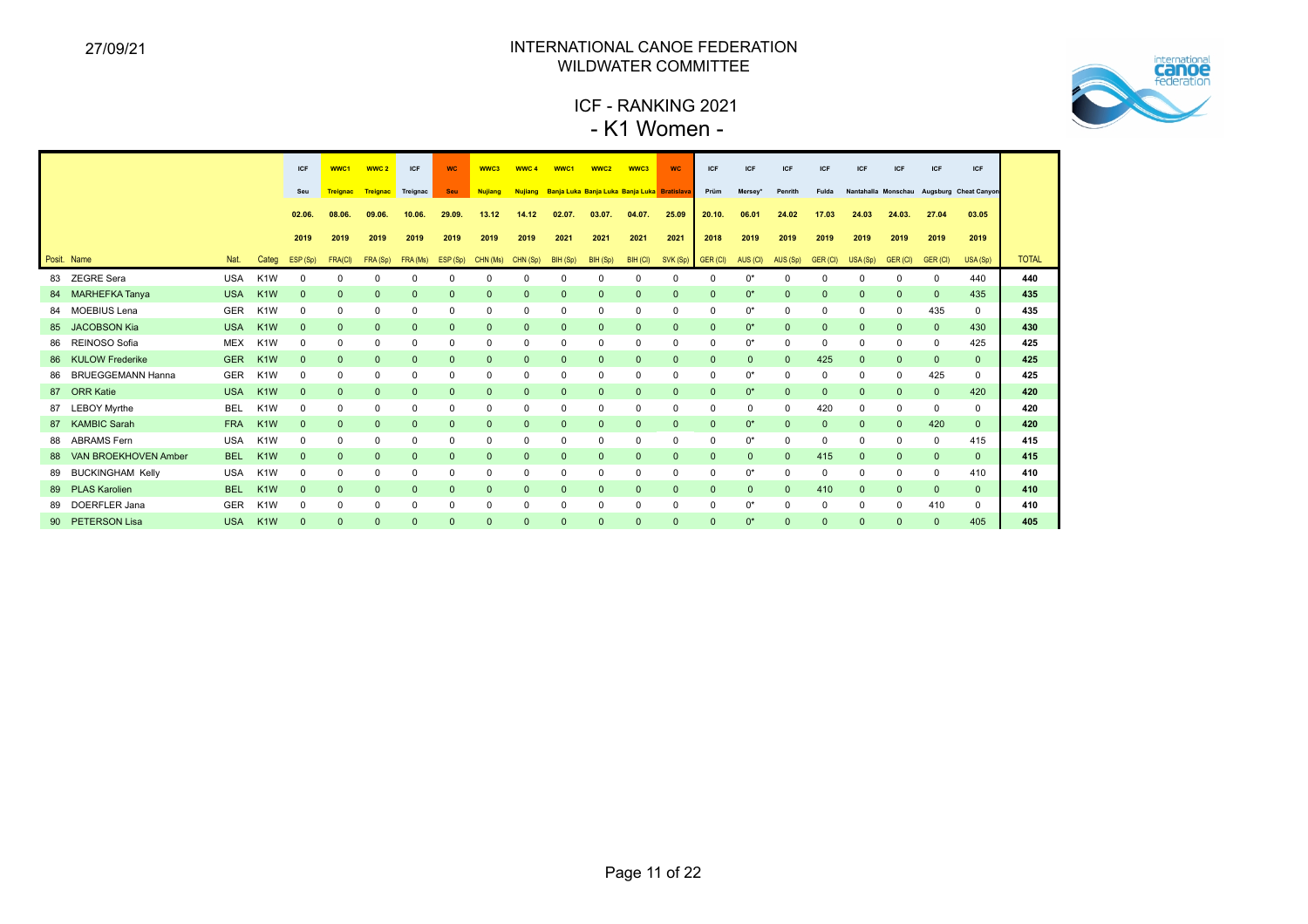

# ICF - RANKING 2021 - C1 Men -

|                                  |                                               |                          |                                      | ICF                         | WWC1                     | WWC <sub>2</sub>     | ICF                         | <b>WC</b>           | WWC3                        | WWC 4                   | WWC1            | WWC2                                        | WWC3               | <b>WC</b>    | <b>ICF</b>              | <b>ICF</b>           | <b>ICF</b>           | <b>ICF</b>                  | <b>ICF</b>                  | <b>ICF</b>                   | <b>ICF</b>                  | <b>ICF</b>           |                      |
|----------------------------------|-----------------------------------------------|--------------------------|--------------------------------------|-----------------------------|--------------------------|----------------------|-----------------------------|---------------------|-----------------------------|-------------------------|-----------------|---------------------------------------------|--------------------|--------------|-------------------------|----------------------|----------------------|-----------------------------|-----------------------------|------------------------------|-----------------------------|----------------------|----------------------|
|                                  |                                               |                          |                                      | Seu                         | <b>Treignac</b>          | Treignac             | Treignac                    | Seu                 | <b>Nujiang</b>              | <b>Nujiang</b>          |                 | Banja Luka Banja Luka Banja Luka Bratislava |                    |              | Prüm                    | Mersey*              | Penrith              | Fulda                       |                             | Nantahalla Monschau Augsburg |                             | <b>Cheat Canyon</b>  |                      |
|                                  |                                               |                          |                                      | 02.06.                      | 08.06                    | 09.06.               | 10.06.                      | 29.09.              | 13.12                       | 14.12                   | 02.07.          | 03.07.                                      | 04.07.             | 25.09        | 20.10.                  | 06.01                | 24.02                | 17.03                       | 24.03                       | 24.03.                       | 27.04                       | 03.05                |                      |
|                                  |                                               |                          |                                      | 2019                        | 2019                     | 2019                 | 2019                        | 2019                | 2019                        | 2019                    | 2021            | 2021                                        | 2021               | 2021         | 2018                    | 2019                 | 2019                 | 2019                        | 2019                        | 2019                         | 2019                        | 2019                 |                      |
|                                  |                                               |                          |                                      |                             |                          |                      |                             |                     |                             |                         |                 |                                             |                    |              |                         |                      |                      |                             |                             |                              |                             |                      |                      |
| Posit.                           | Name                                          | Nat.                     | Categ                                | ESP (Sp)                    | FRA(CI)                  | FRA (Sp)<br>$\Omega$ | FRA (Ms)<br>$\Omega$        | ESP (Sp)            | CHN (Ms)                    | CHN (Sp)<br>$\Omega$    | BIH (Sp)<br>790 | BIH (Sp)<br>790                             | BIH (CI)<br>800    | SVK (Sp)     | GER (CI)                | AUS (CI)<br>$\Omega$ | AUS (Sp)<br>$\Omega$ | <b>GER (CI)</b><br>$\Omega$ | USA (Sp)                    | GER (CI)                     | <b>GER (CI)</b><br>$\Omega$ | USA (Sp)<br>$\Omega$ | <b>TOTAL</b><br>2740 |
| $\overline{1}$<br>$\overline{2}$ | <b>DAZEUR Quentin</b><br>SLANINA Vladimír     | <b>FRA</b><br>CZE        | C <sub>1</sub> M<br>C <sub>1</sub> M | 475<br>$\mathbf 0$          | $\Omega$<br>$\mathbf{0}$ | $\mathbf 0$          | $\mathbf 0$                 | 955<br>970          | $\Omega$<br>$\mathbf 0$     | $\mathbf{0}$            | 800             | 780                                         | 790                | 985<br>895   | $\Omega$<br>$\mathbf 0$ | $\mathbf 0$          | $\Omega$             | $\mathbf 0$                 | $\Omega$<br>$\mathbf 0$     | $\Omega$<br>$\mathbf{0}$     | $\Omega$                    | $\mathbf 0$          | 2665                 |
| $\mathbf{3}$                     | <b>LAPOINTE Louis</b>                         | <b>FRA</b>               | C <sub>1</sub> M                     | 500                         | 800                      | 790                  | $\mathbf 0$                 | 1000                | $\mathbf 0$                 | $\mathbf 0$             | $\mathbf 0$     | $\mathbf 0$                                 | $\mathbf 0$        | $\mathbf 0$  | $\mathbf 0$             | $\mathbf 0$          | $\mathbf 0$          | $\mathbf 0$                 | $\mathbf 0$                 | $\Omega$                     | $\mathbf 0$                 | $\mathbf 0$          | 2590                 |
| $\overline{4}$                   | <b>FERRION Charles</b>                        | <b>FRA</b>               | C <sub>1</sub> M                     | 415                         | $\mathbf{0}$             | $\mathbf{0}$         | $\mathbf{0}$                | $\mathbf{0}$        | $\mathbf{0}$                | $\mathbf{0}$            | 750             | 770                                         | 740                | 985          | $\mathbf{0}$            | $\Omega$             | $\Omega$             | $\mathbf{0}$                | $\mathbf{0}$                | $\Omega$                     | $\Omega$                    | $\mathbf{0}$         | 2505                 |
| 5                                | <b>DEBRAY Tony</b>                            | <b>FRA</b>               | C <sub>1</sub> M                     | 480                         | $\Omega$                 | 0                    | $\mathbf 0$                 | 940                 | 750                         | 800                     | $\Omega$        | $\mathbf 0$                                 | $\mathbf 0$        | $\mathbf 0$  | $\Omega$                | $\Omega$             | 0                    | $\mathbf 0$                 | $\Omega$                    | $\Omega$                     | $\Omega$                    | 0                    | 2490                 |
| 6                                | <b>ROLENC Ondrej</b>                          | <b>CZE</b>               | C <sub>1</sub> M                     | 495                         | $\mathbf{0}$             | $\mathbf{0}$         | $\mathbf{0}$                | 985                 | $\mathbf{0}$                | $\mathbf{0}$            | $\mathbf{0}$    | $\mathbf{0}$                                | $\mathbf{0}$       | 1000         | $\mathbf{0}$            | $\mathbf{0}$         | $\mathbf 0$          | $\mathbf{0}$                | $\mathbf{0}$                | $\mathbf{0}$                 | $\Omega$                    | $\mathbf{0}$         | 2480                 |
| $\overline{7}$                   | <b>SAUTEUR Nicolas</b>                        | <b>FRA</b>               | C <sub>1</sub> M                     | 450                         | 760                      | 780                  | $\mathbf 0$                 | $\mathsf 0$         | $\mathsf 0$                 | $\mathbf 0$             | 690             | 800                                         | 780                | 865          | 0                       | $\mathbf 0$          | 0                    | $\mathsf 0$                 | $\mathbf 0$                 | $\mathbf 0$                  | $\mathbf 0$                 | 0                    | 2445                 |
| 8                                | <b>MAPELLI Tommaso</b>                        | <b>ITA</b>               | C <sub>1</sub> M                     | $\mathbf 0$                 | $\mathbf{0}$             | $\mathbf 0$          | $\mathbf{0}$                | $\mathbf{0}$        | $\mathbf 0$                 | $\mathbf{0}$            | 780             | 710                                         | 720                | 940          | $\mathbf{0}$            | $\mathbf{0}$         | $\Omega$             | $\mathbf{0}$                | $\mathbf{0}$                | $\mathbf{0}$                 | $\Omega$                    | $\mathbf{0}$         | 2440                 |
| 9                                | <b>KRISTEK Vaclav</b>                         | CZE                      | C <sub>1</sub> M                     | $\mathbf 0$                 | $\Omega$                 | $\mathbf 0$          | $\mathbf 0$                 | 895                 | $\mathbf 0$                 | $\mathbf 0$             | 660             | 760                                         | 770                | $\mathbf 0$  | $\mathbf 0$             | $\Omega$             | $\mathbf 0$          | $\mathbf 0$                 | $\Omega$                    | $\Omega$                     | $\Omega$                    | $\mathbf 0$          | 2425                 |
| 10                               | <b>KLATT Etienne</b>                          | <b>FRA</b>               | C <sub>1</sub> M                     | 470                         | 770                      | 750                  | $\mathbf{0}$                | $\mathbf{0}$        | 770                         | 780                     | 770             | 750                                         | 760                | 850          | $\Omega$                | $\Omega$             | $\Omega$             | $\mathbf{0}$                | $\Omega$                    | $\Omega$                     | $\Omega$                    | $\mathbf{0}$         | 2400                 |
| 11                               | <b>BIANCHETTI Giacomo</b>                     | ITA                      | C <sub>1</sub> M                     | 445                         | $\Omega$                 | $\mathbf 0$          | $\mathbf 0$                 | 745                 | $\mathbf 0$                 | $\mathbf 0$             | 710             | 660                                         | 640                | 925          | 0                       | $\mathbf 0$          | $\Omega$             | $\mathbf 0$                 | $\mathbf 0$                 | $\Omega$                     | $\Omega$                    | $\mathbf 0$          | 2380                 |
| 12                               | <b>VIENS Theo</b>                             | <b>FRA</b>               | C <sub>1</sub> M                     | 465                         | 780                      | 770                  | $\mathbf{0}$                | $\mathbf{0}$        | 800                         | 790                     | $\mathbf 0$     | $\mathsf{O}\xspace$                         | $\mathbf 0$        | $\mathbf 0$  | $\mathbf{0}$            | $\Omega$             | $\Omega$             | $\mathbf{0}$                | $\Omega$                    | $\Omega$                     | $\Omega$                    | $\Omega$             | 2370                 |
| 12                               | <b>VANEK Matej</b>                            | CZE                      | C <sub>1</sub> M                     | $\mathbf 0$                 | $\Omega$                 | $\mathbf 0$          | $\mathbf 0$                 | $\mathbf 0$         | $\mathbf 0$                 | $\mathbf 0$             | 720             | 740                                         | 700                | 910          | $\mathbf 0$             | $\mathbf 0$          | $\mathbf 0$          | $\mathbf 0$                 | $\mathbf 0$                 | $\Omega$                     | $\Omega$                    | $\mathbf 0$          | 2370                 |
| 14                               | <b>GOURJAULT Ancelin</b>                      | <b>FRA</b>               | C <sub>1</sub> M                     | 485                         | 750                      | 800                  | $\mathbf{0}$                | $\mathbf{0}$        | 790                         | 760                     | $\mathbf{0}$    | $\mathbf{0}$                                | $\mathbf{0}$       | $\mathbf{0}$ | $\mathbf{0}$            | $\Omega$             | $\Omega$             | $\mathbf{0}$                | $\Omega$                    | $\Omega$                     | $\mathbf{0}$                | $\mathbf{0}$         | 2350                 |
| 15                               | <b>OBADIC Luka</b>                            | CRO                      | C <sub>1</sub> M                     | 460                         | $\Omega$                 | 730                  | $\mathbf 0$                 | 865                 | $\mathbf 0$                 | 730                     | $\mathbf 0$     | $\mathbf 0$                                 | $\mathbf 0$        | 730          | $\mathbf 0$             | $\Omega$             | $\Omega$             | $\Omega$                    | $\Omega$                    | $\Omega$                     | 490                         | $\mathbf 0$          | 2325                 |
| 16                               | SUELZER Janosch                               | <b>GER</b>               | C <sub>1</sub> M                     | $\mathbf 0$                 | $\mathbf{0}$             | $\mathbf 0$          | $\mathbf 0$                 | 775                 | 760                         | 770                     | $\mathbf 0$     | $\mathsf 0$                                 | $\mathbf 0$        | $\mathbf 0$  | $\mathbf{0}$            | $\Omega$             | $\mathbf{0}$         | $\mathbf 0$                 | $\mathbf{0}$                | $\mathbf{0}$                 | $\mathbf{0}$                | $\mathbf 0$          | 2305                 |
| 17                               | <b>RYGEL Marek</b>                            | CZE                      | C <sub>1</sub> M                     | $\mathsf 0$                 | $\mathbf 0$              | $\mathbf 0$          | $\mathbf 0$                 | 910                 | $\mathbf 0$                 | $\mathbf 0$             | 640             | 730                                         | $\mathbf 0$        | 0            | $\mathbf 0$             | $\mathbf 0$          | $\Omega$             | $\mathbf 0$                 | $\mathbf 0$                 | $\mathbf 0$                  | $\mathbf 0$                 | 0                    | 2280                 |
| 18                               | <b>SALAJ Frantisek</b>                        | <b>CZE</b>               | C <sub>1</sub> M                     | $\mathbf 0$                 | $\mathbf{0}$             | $\mathbf 0$          | $\mathbf 0$                 | $\mathbf{0}$        | $\mathbf{0}$                | $\mathbf{0}$            | 740             | 720                                         | 750                | $\mathbf 0$  | $\mathbf{0}$            | $\mathbf{0}$         | $\Omega$             | $\mathbf 0$                 | $\mathbf{0}$                | $\mathbf{0}$                 | $\mathbf{0}$                | $\mathbf 0$          | 2210                 |
| 19                               | <b>TOLIC</b> Ivan                             | CRO                      | C <sub>1</sub> M                     | $\mathbf 0$                 | $\mathbf 0$              | 0                    | $\mathbf 0$                 | 760                 | $\mathbf 0$                 | 740                     | $\mathbf 0$     | $\mathbf 0$                                 | $\mathbf 0$        | 700          | 0                       | $\mathbf 0$          | $\Omega$             | $\mathbf 0$                 | $\mathbf 0$                 | $\mathbf 0$                  | 475                         | 0                    | 2200                 |
| 20                               | <b>MUELLER Jonah</b>                          | <b>SUI</b>               | C <sub>1</sub> M                     | $\mathbf{0}$                | 720                      | 710                  | $\mathbf{0}$                | $\mathbf{0}$        | $\mathbf{0}$                | $\mathbf{0}$            | 730             | 700                                         | 710                | $\mathbf{0}$ | $\Omega$                | $\Omega$             | $\Omega$             | $\mathbf{0}$                | $\mathbf{0}$                | $\mathbf{0}$                 | $\mathbf{0}$                | $\mathbf{0}$         | 2160                 |
| 21                               | <b>GRADISEK Nejc</b>                          | <b>SLO</b>               | C <sub>1</sub> M                     | 0                           | $\mathbf 0$              | $\mathbf 0$          | $\mathbf 0$                 | $\mathbf 0$         | $\mathbf 0$                 | $\mathbf 0$<br>$\Omega$ | 680             | 670                                         | 680                | 775          | $\mathbf 0$             | $\Omega$<br>$\Omega$ | $\Omega$<br>$\Omega$ | $\mathbf 0$                 | $\mathbf 0$                 | $\mathbf 0$<br>$\Omega$      | $\mathbf 0$                 | $\mathbf{0}$         | 2135                 |
| 22<br>23                         | <b>ZDRAVKOVIC Pavle</b><br><b>SCHWARZ Ole</b> | <b>SRB</b><br><b>GER</b> | C <sub>1</sub> M<br>C <sub>1</sub> M | $\mathbf{0}$<br>$\mathbf 0$ | $\Omega$<br>$\Omega$     | $\mathbf{0}$<br>0    | $\mathbf{0}$<br>$\mathbf 0$ | $\mathbf{0}$<br>835 | $\mathbf{0}$<br>$\mathbf 0$ | $\Omega$                | 760<br>$\Omega$ | 640<br>$\mathbf 0$                          | 650<br>$\mathbf 0$ | 715<br>760   | $\mathbf{0}$<br>0       | $\Omega$             | 0                    | $\mathbf{0}$<br>$\mathbf 0$ | $\mathbf{0}$<br>$\mathbf 0$ | $\Omega$                     | 465<br>470                  | $\mathbf{0}$<br>0    | 2125<br>2065         |
| 24                               | SINICALCHI Daniele                            | <b>ITA</b>               | C <sub>1</sub> M                     | $\mathbf{0}$                | $\Omega$                 | $\Omega$             | $\mathbf{0}$                | $\mathbf{0}$        | $\mathbf{0}$                | $\Omega$                | 700             | 690                                         | 670                | $\mathbf{0}$ | $\mathbf{0}$            | $\Omega$             | $\Omega$             | $\mathbf{0}$                | $\Omega$                    | $\Omega$                     | $\mathbf{0}$                | $\mathbf{0}$         | 2060                 |
| 25                               | SCAPINI Cesare Lorenzo                        | <b>ITA</b>               | C <sub>1</sub> M                     | 0                           | $\mathbf 0$              | 0                    | $\Omega$                    | $\mathbf 0$         | $\mathbf 0$                 | $\mathbf 0$             | 650             | 680                                         | 690                | 0            | 0                       | $\mathbf 0$          | $\Omega$             | $\mathbf 0$                 | $0^*$                       | $\mathbf 0$                  | 425                         | 0                    | 2020                 |
| 26                               | <b>BEIER Matous</b>                           | CZE                      | C <sub>1</sub> M                     | $\mathbf 0$                 | $\mathbf{0}$             | $\mathsf 0$          | $\mathbf{0}$                | $\mathbf{0}$        | $\mathbf 0$                 | $\Omega$                | 630             | 650                                         | 730                | $\Omega$     | $\mathbf{0}$            | $\Omega$             | $\overline{0}$       | $\mathbf{0}$                | $\mathbf{0}$                | $\mathbf{0}$                 | $\mathbf{0}$                | $\mathbf 0$          | 2010                 |
| 27                               | SULZER Janosch                                | <b>GER</b>               | C <sub>1</sub> M                     | 430                         | 740                      | 740                  | $\mathbf 0$                 | $\mathbf 0$         | $\mathbf 0$                 | $\mathbf 0$             | $\mathbf 0$     | $\mathbf 0$                                 | $\mathbf 0$        | $\mathbf 0$  | $\mathbf 0$             | $\mathbf 0$          | $\mathbf 0$          | $\mathbf 0$                 | $\mathbf 0$                 | $\Omega$                     | 495                         | 0                    | 1975                 |
| 28                               | <b>TONIOLO Pietro</b>                         | <b>ITA</b>               | C <sub>1</sub> M                     | $\mathbf{0}$                | $\mathbf{0}$             | $\mathbf{0}$         | $\mathbf{0}$                | $\mathbf{0}$        | $\mathbf{0}$                | $\mathbf{0}$            | 670             | 630                                         | 660                | $\mathbf{0}$ | $\mathbf{0}$            | $\Omega$             | $\Omega$             | $\mathbf{0}$                | $\mathbf{0}$                | $\mathbf{0}$                 | $\mathbf{0}$                | $\mathbf{0}$         | 1960                 |
| 29                               | <b>SMADILO Maks</b>                           | CRO                      | C <sub>1</sub> M                     | $\mathbf 0$                 | $\Omega$                 | $\mathbf 0$          | $\mathbf 0$                 | $\Omega$            | $\Omega$                    | $\Omega$                | 620             | 620                                         | 630                | $\Omega$     | 0                       | $\Omega$             | $\Omega$             | $\mathbf 0$                 | $\Omega$                    | $\Omega$                     | $\Omega$                    | $\mathbf 0$          | 1870                 |
| 30                               | <b>COF Blaz</b>                               | <b>SLO</b>               | C <sub>1</sub> M                     | 490                         | $\Omega$                 | $\Omega$             | $\mathbf{0}$                | 880                 | $\mathbf{0}$                | $\mathbf{0}$            | $\mathbf{0}$    | $\mathsf{O}\xspace$                         | $\mathbf 0$        | $\Omega$     | $\Omega$                | $\Omega$             | $\Omega$             | $\mathbf{0}$                | $\Omega$                    | $\mathbf{0}$                 | 485                         | $\mathbf{0}$         | 1855                 |
| 31                               | PRESECKI Janko                                | CRO                      | C <sub>1</sub> M                     | $\mathbf 0$                 | $\Omega$                 | $\mathbf 0$          | $\mathbf 0$                 | $\Omega$            | $\mathbf 0$                 | $\Omega$                | 610             | 610                                         | 620                | $\mathbf 0$  | $\mathbf 0$             | $\Omega$             | $\Omega$             | $\mathbf 0$                 | $\Omega$                    | $\Omega$                     | $\Omega$                    | $\mathbf 0$          | 1840                 |
| 32                               | <b>QUINTARELLI Mattia</b>                     | <b>ITA</b>               | C <sub>1</sub> M                     | $\mathbf{0}$                | $\Omega$                 | $\Omega$             | $\mathbf{0}$                | 925                 | $\mathbf{0}$                | $\Omega$                | $\Omega$        | $\mathbf{0}$                                | $\mathbf{0}$       | 880          | $\mathbf{0}$            | $\Omega$             | $\Omega$             | $\mathbf{0}$                | $\Omega$                    | $\Omega$                     | $\Omega$                    | $\mathbf{0}$         | 1805                 |
| 33                               | <b>DANIK Ladislav</b>                         | SVK                      | C <sub>1</sub> M                     | $\mathbf 0$                 | $\Omega$                 | $\mathbf 0$          | $\mathbf 0$                 | 805                 | $\Omega$                    | $\Omega$                | $\mathbf 0$     | 0                                           | $\mathbf 0$        | 955          | $\mathbf 0$             | $\Omega$             | $\Omega$             | $\mathbf 0$                 | $\Omega$                    | $\Omega$                     | $\Omega$                    | $\mathbf 0$          | 1760                 |
| 34                               | <b>SANTAMARIA Stephane</b>                    | <b>FRA</b>               | C <sub>1</sub> M                     | $\mathbf 0$                 | 790                      | 760                  | $\mathbf 0$                 | $\mathbf{0}$        | $\mathbf 0$                 | $\mathbf{0}$            | $\mathbf{0}$    | $\mathsf 0$                                 | $\mathbf 0$        | $\mathbf 0$  | $\mathbf{0}$            | $\mathbf{0}$         | $\mathbf{0}$         | $\mathbf 0$                 | $\mathbf{0}$                | $\mathbf{0}$                 | $\Omega$                    | $\mathbf 0$          | 1550                 |
| 35                               | <b>PAZAT Lucas</b>                            | <b>FRA</b>               | C <sub>1</sub> M                     | $\mathbf 0$                 | $\mathbf 0$              | $\mathbf 0$          | $\mathbf 0$                 | $\mathbf 0$         | 780                         | 750                     | $\Omega$        | $\mathbf 0$                                 | $\mathbf 0$        | $\Omega$     | 0                       | $\Omega$             | $\mathbf 0$          | $\mathbf 0$                 | $\mathbf 0$                 | $\mathbf 0$                  | $\Omega$                    | $\mathbf 0$          | 1530                 |
| 36                               | <b>JIANMING Shu</b>                           | <b>CHN</b>               | C <sub>1</sub> M                     | $\mathbf 0$                 | $\mathbf{0}$             | $\mathbf 0$          | $\mathbf{0}$                | $\mathbf{0}$        | 740                         | 720                     | $\Omega$        | $\Omega$                                    | $\Omega$           | $\mathbf{0}$ | $\mathbf{0}$            | $\Omega$             | $\Omega$             | $\mathbf{0}$                | $\mathbf{0}$                | $\Omega$                     | $\Omega$                    | $\mathbf 0$          | 1460                 |
| 37                               | <b>JANU Filip</b>                             | CZE                      | C <sub>1</sub> M                     | $\mathbf 0$                 | 730                      | 720                  | $\mathbf 0$                 | $\mathbf 0$         | $\mathbf 0$                 | $\mathbf 0$             | $\Omega$        | 0                                           | $\mathbf 0$        | 0            | 0                       | $\Omega$             | $\Omega$             | $\mathbf 0$                 | $\mathbf 0$                 | $\Omega$                     | $\Omega$                    | $\mathbf 0$          | 1450                 |
| 38                               | YONGZHAO Xu                                   | <b>CHN</b>               | C <sub>1</sub> M                     | $\mathbf{0}$                | $\mathbf{0}$             | $\mathbf{0}$         | $\mathbf{0}$                | $\mathbf{0}$        | 730                         | 710                     | $\Omega$        | $\mathbf{0}$                                | $\mathbf{0}$       | $\mathbf{0}$ | $\mathbf{0}$            | $\mathbf{0}$         | $\mathbf{0}$         | $\mathbf{0}$                | $\mathbf{0}$                | $\Omega$                     | $\mathbf{0}$                | $\mathbf{0}$         | 1440                 |
| 39                               | FA Huang                                      | <b>CHN</b>               | C <sub>1</sub> M                     | 0                           | 0                        | $\Omega$             | $\mathbf 0$                 | $\mathbf 0$         | 720                         | 690                     | $\Omega$        | $\mathbf 0$                                 | $\mathbf 0$        | 0            | $\mathbf 0$             | $\mathbf 0$          | $\mathbf 0$          | $\mathbf 0$                 | $\mathbf 0$                 | $\mathbf 0$                  | $\mathbf 0$                 | 0                    | 1410                 |
| 39                               | <b>XIAOXU Shi</b>                             | <b>CHN</b>               | C <sub>1</sub> M                     | $\mathbf{0}$                | $\Omega$                 | $\Omega$             | $\Omega$                    | $\mathbf{0}$        | 710                         | 700                     | $\Omega$        | $\Omega$                                    | $\Omega$           | $\Omega$     | $\Omega$                | $\Omega$             | $\Omega$             | $\mathbf{0}$                | $\Omega$                    | $\Omega$                     | $\Omega$                    | $\mathbf{0}$         | 1410                 |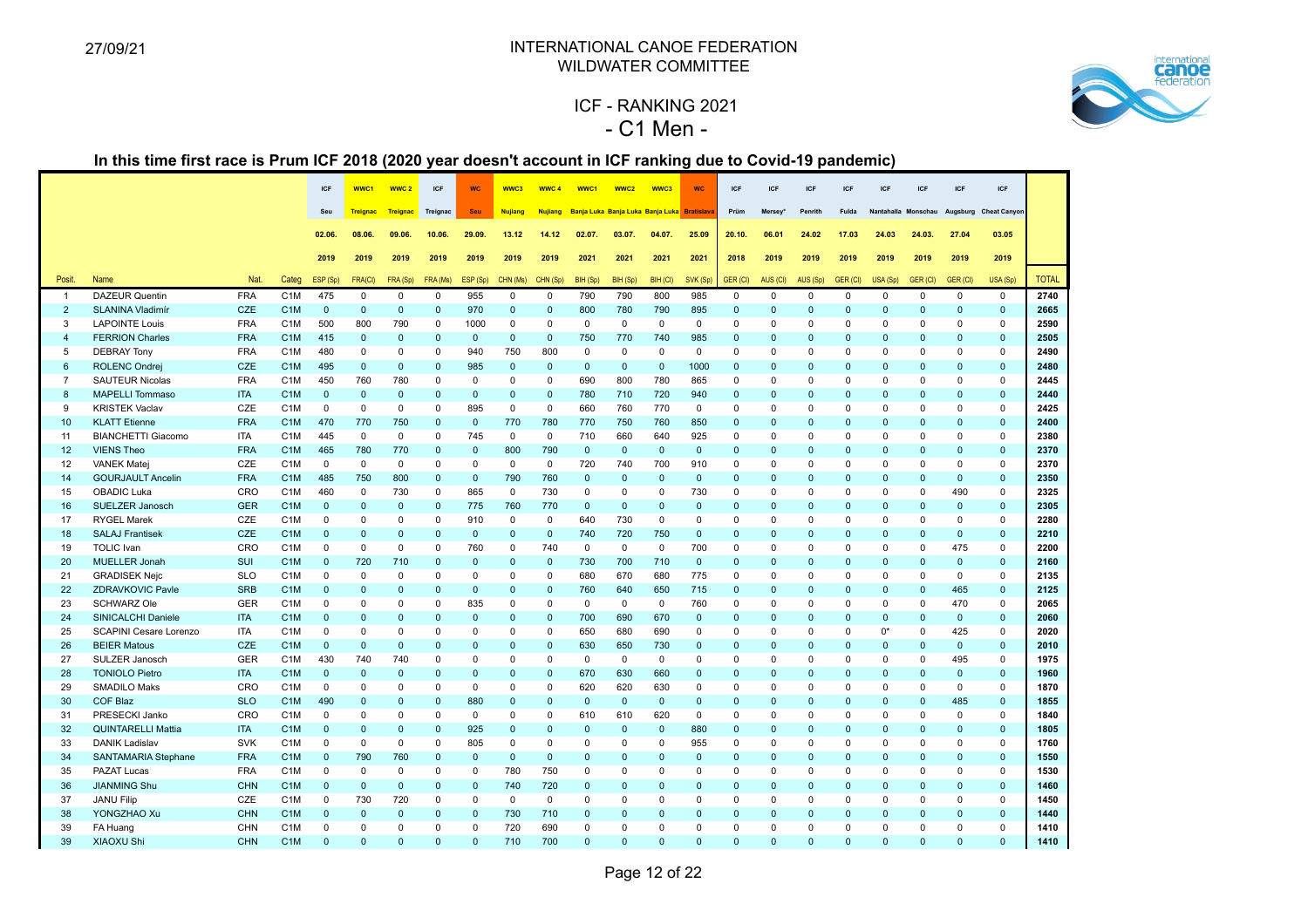

 ICF - RANKING 2021 - C1 Men -

|                |                              |            |                  | ICF          | WWC1            | WWC <sub>2</sub> | ICF            | <b>WC</b>    | WWC3           | WWC <sub>4</sub> | WWC <sub>1</sub>                            | WWC <sub>2</sub> | WWC3         | <b>WC</b>    | <b>ICF</b>   | <b>ICF</b>   | <b>ICF</b>   | ICF          | <b>ICF</b>   | <b>ICF</b>                   | <b>ICF</b>   | <b>ICF</b>          |              |
|----------------|------------------------------|------------|------------------|--------------|-----------------|------------------|----------------|--------------|----------------|------------------|---------------------------------------------|------------------|--------------|--------------|--------------|--------------|--------------|--------------|--------------|------------------------------|--------------|---------------------|--------------|
|                |                              |            |                  | Seu          | <b>Treignac</b> | Treignac         | Treignac       | <b>Seu</b>   | <b>Nujiang</b> | <b>Nujiang</b>   | Banja Luka Banja Luka Banja Luka Bratislava |                  |              |              | Prüm         | Mersey*      | Penrith      | Fulda        |              | Nantahalla Monschau Augsburg |              | <b>Cheat Canyon</b> |              |
|                |                              |            |                  |              |                 |                  |                |              |                |                  |                                             |                  |              |              |              |              |              |              |              |                              |              |                     |              |
|                |                              |            |                  | 02.06.       | 08.06.          | 09.06.           | 10.06.         | 29.09.       | 13.12          | 14.12            | 02.07.                                      | 03.07.           | 04.07.       | 25.09        | 20.10.       | 06.01        | 24.02        | 17.03        | 24.03        | 24.03.                       | 27.04        | 03.05               |              |
|                |                              |            |                  | 2019         | 2019            | 2019             | 2019           | 2019         | 2019           | 2019             | 2021                                        | 2021             | 2021         | 2021         | 2018         | 2019         | 2019         | 2019         | 2019         | 2019                         | 2019         | 2019                |              |
| Posit.         | <b>Name</b>                  | Nat.       | Categ            | ESP (Sp)     | FRA(CI)         | FRA (Sp)         | FRA (Ms)       | ESP (Sp)     | CHN (Ms)       | CHN (Sp)         | BIH (Sp)                                    | BIH (Sp)         | BIH (CI)     | SVK (Sp)     | GER (CI)     | AUS (CI)     | AUS (Sp)     | GER (CI)     | USA (Sp)     | GER (CI)                     | GER (CI)     | USA (Sp)            | <b>TOTAL</b> |
| $\overline{1}$ | <b>DAZEUR Quentin</b>        | <b>FRA</b> | C <sub>1</sub> M | 475          | $\Omega$        | $\Omega$         | $\Omega$       | 955          | $\Omega$       | $\Omega$         | 790                                         | 790              | 800          | 985          | $\Omega$     | $\Omega$     | $\Omega$     | $\Omega$     | $\Omega$     | $\Omega$                     | $\Omega$     | $\Omega$            | 2740         |
| 41             | <b>JANISZEWSKI Robert</b>    | AUS        | C <sub>1</sub> M | $\mathbf 0$  | 710             | 690              | $\mathbf 0$    | $\mathbf 0$  | $\mathbf 0$    | $\Omega$         | $\mathbf 0$                                 | $\mathbf 0$      | $\Omega$     | $\Omega$     | $\mathbf 0$  | $\Omega$     | $\Omega$     | $\Omega$     | $\Omega$     | $\Omega$                     | $\Omega$     | $\mathbf 0$         | 1400         |
| 42             | <b>WEBER Normen</b>          | <b>GER</b> | C <sub>1</sub> M | $\mathbf{0}$ | $\mathbf{0}$    | $\mathbf{0}$     | $\mathbf{0}$   | 850          | $\mathbf{0}$   | $\mathbf{0}$     | $\mathbf{0}$                                | $\mathbf{0}$     | $\mathbf{0}$ | $\mathbf{0}$ | $\mathbf{0}$ | $\mathbf{0}$ | $\mathbf{0}$ | $\Omega$     | $\mathbf{0}$ | $\mathbf{0}$                 | 500          | $\mathbf{0}$        | 1350         |
| 43             | <b>MCEWAN Devin</b>          | <b>USA</b> | C <sub>1</sub> M | $\mathbf 0$  | $\Omega$        | 700              | $\mathbf 0$    | 625          | $\mathbf 0$    | $\Omega$         | $\Omega$                                    | $\mathbf 0$      | $\Omega$     | $\Omega$     | $\mathbf 0$  | $\Omega$     | $\Omega$     | $\Omega$     | $\Omega$     | $\mathbf 0$                  | $\Omega$     | $\mathbf 0$         | 1325         |
| 44             | <b>GOJIC Igor</b>            | CRO        | C <sub>1</sub> M | $\mathbf{0}$ | $\mathbf{0}$    | $\mathbf{0}$     | $\mathbf{0}$   | 820          | $\mathbf 0$    | $\mathbf{0}$     | $\mathbf{0}$                                | $\mathbf{0}$     | $\mathbf{0}$ | $\mathbf{0}$ | $\mathbf{0}$ | $\mathbf{0}$ | $\mathbf{0}$ | $\mathbf{0}$ | $\mathbf{0}$ | $\mathbf{0}$                 | 480          | $\mathbf{0}$        | 1300         |
| 45             | <b>DELL'AGOSTINO Giorgio</b> | <b>ITA</b> | C <sub>1</sub> M | 435          | $\mathbf 0$     | $\mathbf 0$      | $\mathbf 0$    | 730          | $\mathbf 0$    | $\Omega$         | $\mathbf 0$                                 | $\mathbf 0$      | $\mathbf 0$  | $\Omega$     | $\mathbf 0$  | $\mathbf 0$  | $\mathbf 0$  | $\Omega$     | $\Omega$     | $\mathbf 0$                  | $\mathbf 0$  | $\mathbf 0$         | 1165         |
| 46             | PADILLA Alan                 | <b>ESP</b> | C <sub>1</sub> M | 425          | $\mathbf{0}$    | $\mathbf{0}$     | $\mathbf{0}$   | 715          | $\mathbf 0$    | $\mathbf{0}$     | $\mathbf{0}$                                | $\mathbf 0$      | $\mathbf{0}$ | $\mathbf{0}$ | $\mathbf{0}$ | $\mathbf{0}$ | $\mathbf{0}$ | $\mathbf{0}$ | $\Omega$     | $\mathbf{0}$                 | $\mathbf{0}$ | $\mathbf{0}$        | 1140         |
| 47             | ZONJIC Jadran                | CRO        | C <sub>1</sub> M | $\mathbf 0$  | $\mathbf 0$     | $\Omega$         | $\mathbf 0$    | $\mathbf 0$  | $\Omega$       | $\Omega$         | $\Omega$                                    | $\mathbf 0$      | $\Omega$     | 670          | $\mathbf 0$  | $\Omega$     | $\mathbf 0$  | $\Omega$     | $\Omega$     | $\mathbf 0$                  | 460          | $\mathbf 0$         | 1130         |
| 48             | RAMOS COLLADO Rodrigo        | <b>ESP</b> | C <sub>1</sub> M | 410          | $\mathbf{0}$    | $\mathbf{0}$     | $\overline{0}$ | 700          | $\mathbf{0}$   | $\mathbf{0}$     | $\mathbf{0}$                                | $\mathbf{0}$     | $\mathbf{0}$ | $\mathbf{0}$ | $\mathbf{0}$ | $\mathbf{0}$ | $\mathbf{0}$ | $\mathbf{0}$ | $\Omega$     | $\mathbf{0}$                 | $\mathbf{0}$ | $\mathbf{0}$        | 1110         |
| 49             | <b>FREIRE Manuel</b>         | <b>ESP</b> | C <sub>1</sub> M | 400          | $\Omega$        | $\Omega$         | $\Omega$       | 670          | $\mathbf 0$    | $\Omega$         | $\Omega$                                    | $\mathbf 0$      | $\Omega$     | $\Omega$     | $\Omega$     | $\Omega$     | $\Omega$     | $\Omega$     | $\Omega$     | $\mathbf 0$                  | $\Omega$     | $\mathbf 0$         | 1070         |
| 50             | <b>PLATE Torben</b>          | <b>GER</b> | C <sub>1</sub> M | 405          | $\mathbf{0}$    | $\mathbf{0}$     | $\mathbf{0}$   | $\mathbf{0}$ | $\mathbf{0}$   | $\mathbf{0}$     | $\mathbf{0}$                                | $\mathbf{0}$     | $\mathbf{0}$ | $\mathbf{0}$ | $\mathbf{0}$ | $\mathbf{0}$ | $\mathbf{0}$ | $\mathbf{0}$ | $\mathbf{0}$ | $\mathbf{0}$                 | 450          | $\mathbf{0}$        | 855          |
| 51             | <b>GALE Martin</b>           | <b>SLO</b> | C <sub>1</sub> M | $\Omega$     | $\Omega$        | 0                | $\Omega$       | $\Omega$     | $\mathbf 0$    | $\Omega$         | $\Omega$                                    | $\mathbf 0$      | $\Omega$     | 835          | $\Omega$     | $\Omega$     | $\Omega$     | $\Omega$     | $\Omega$     | $\mathbf 0$                  | $\Omega$     | $\mathbf 0$         | 835          |
| 52             | <b>HALES Antonin</b>         | CZE        | C <sub>1</sub> M | $\mathbf{0}$ | $\mathbf{0}$    | $\mathbf{0}$     | $\mathbf{0}$   | $\mathbf{0}$ | $\mathbf{0}$   | $\mathbf{0}$     | $\mathbf{0}$                                | $\mathbf{0}$     | $\mathbf{0}$ | 820          | $\mathbf{0}$ | $\mathbf{0}$ | $\mathbf{0}$ | $\mathbf{0}$ | $\Omega$     | $\mathbf{0}$                 | $\Omega$     | $\mathbf{0}$        | 820          |
| 53             | <b>HOCEVAR Simeon</b>        | <b>SLO</b> | C <sub>1</sub> M | $\mathbf 0$  | $\mathbf 0$     | 0                | $\mathbf 0$    | $\Omega$     | $\Omega$       | $\Omega$         | $\mathbf 0$                                 | $\mathbf 0$      | $\mathbf 0$  | 805          | $\mathbf 0$  | $\mathbf 0$  | $\mathbf 0$  | $\Omega$     | $\Omega$     | $\mathbf 0$                  | $\Omega$     | $\mathbf 0$         | 805          |
| 54             | <b>MEDVED Martin</b>         | <b>SVK</b> | C <sub>1</sub> M | $\mathbf{0}$ | $\mathbf{0}$    | $\Omega$         | $\mathbf{0}$   | 790          | $\mathbf{0}$   | $\Omega$         | $\Omega$                                    | $\mathbf{0}$     | $\Omega$     | $\mathbf{0}$ | $\Omega$     | $\Omega$     | $\Omega$     | $\Omega$     | $\Omega$     | $\mathbf{0}$                 | $\Omega$     | $\Omega$            | 790          |
| 54             | <b>BENUS Matej</b>           | SVK        | C <sub>1</sub> M | 0            | $\Omega$        | $\Omega$         | $\mathbf 0$    | $\mathbf 0$  | $\mathbf 0$    | $\Omega$         | $\mathbf 0$                                 | $\mathbf 0$      | $\mathbf 0$  | 790          | $\mathbf 0$  | $\mathbf 0$  | $\mathbf 0$  | $\Omega$     | $\Omega$     | $\mathbf 0$                  | $\Omega$     | 0                   | 790          |
| 56             | <b>QUINTARELLI Federico</b>  | <b>ITA</b> | C <sub>1</sub> M | $\mathbf{0}$ | $\mathbf{0}$    | 0                | $\mathbf{0}$   | $\mathbf{0}$ | $\mathbf{0}$   | $\mathbf{0}$     | $\mathbf{0}$                                | $\mathbf{0}$     | $\mathbf{0}$ | 745          | $\mathbf{0}$ | $\mathbf{0}$ | $\mathbf{0}$ | $\mathbf{0}$ | $\mathbf{0}$ | $\mathbf{0}$                 | $\mathbf{0}$ | $\mathbf{0}$        | 745          |
| 57             | QINKANG Ren                  | CHN        | C <sub>1</sub> M | $\mathbf 0$  | $\Omega$        | $\Omega$         | $\Omega$       | $\Omega$     | 700            | $\Omega$         | $\Omega$                                    | $\mathbf 0$      | $\Omega$     | $\Omega$     | $\Omega$     | $\Omega$     | $\Omega$     | $\Omega$     | $\Omega$     | $\Omega$                     | $\Omega$     | $\Omega$            | 700          |
| 58             | SOSKA Samo                   | <b>SVK</b> | C <sub>1</sub> M | $\mathbf{0}$ | $\mathbf{0}$    | $\mathbf{0}$     | $\mathbf{0}$   | 685          | $\mathbf{0}$   | $\mathbf{0}$     | $\mathbf{0}$                                | $\mathbf{0}$     | $\mathbf{0}$ | $\mathbf{0}$ | $\mathbf{0}$ | $\mathbf{0}$ | $\mathbf{0}$ | $\Omega$     | $\Omega$     | $\mathbf{0}$                 | $\mathbf{0}$ | $\mathbf{0}$        | 685          |
| 58             | <b>IVANECKY Jaromir</b>      | <b>SVK</b> | C <sub>1</sub> M | $\Omega$     | $\Omega$        | $\Omega$         | $\Omega$       | $\Omega$     | $\Omega$       | $\Omega$         | $\Omega$                                    | $\Omega$         | $\Omega$     | 685          | $\Omega$     | $\Omega$     | $\Omega$     | $\Omega$     | $\Omega$     | $\Omega$                     | $\Omega$     | $\Omega$            | 685          |
| 60             | <b>SARAMANDIF Terence</b>    | <b>MRI</b> | C <sub>1</sub> M | $\mathbf{0}$ | $\mathbf{0}$    | $\mathbf{0}$     | $\mathbf{0}$   | 655          | $\mathbf{0}$   | $\mathbf{0}$     | $\Omega$                                    | $\mathbf{0}$     | $\Omega$     | $\mathbf{0}$ | $\Omega$     | $\Omega$     | $\Omega$     | $\Omega$     | $\Omega$     | $\mathbf{0}$                 | $\Omega$     | $\mathbf{0}$        | 655          |
| 60             | <b>AVERSA Pedro</b>          | <b>BRA</b> | C <sub>1</sub> M | $\mathbf 0$  | $\mathbf 0$     | $\Omega$         | $\mathbf 0$    | $\mathbf 0$  | $\mathbf 0$    | $\Omega$         | $\mathbf 0$                                 | $\mathbf 0$      | $\mathbf 0$  | 655          | $\mathbf 0$  | $\mathbf 0$  | $\mathbf 0$  | $\Omega$     | $\Omega$     | $\mathbf 0$                  | $\Omega$     | $\mathbf 0$         | 655          |
| 62             | <b>HUNT Ryan</b>             | <b>GBR</b> | C <sub>1</sub> M | $\mathbf{0}$ | $\mathbf{0}$    | $\Omega$         | $\mathbf{0}$   | 640          | $\mathbf{0}$   | $\mathbf{0}$     | $\mathbf{0}$                                | $\mathbf{0}$     | $\Omega$     | $\mathbf{0}$ | $\mathbf{0}$ | $\Omega$     | $\mathbf{0}$ | $\Omega$     | $\Omega$     | $\mathbf{0}$                 | $\Omega$     | $\mathbf{0}$        | 640          |
| 62             | PEREIRA MACHADO Luiz         | <b>BRA</b> | C <sub>1</sub> M | $\Omega$     | 0               | $\Omega$         | $\mathbf 0$    | $\mathbf 0$  | $\mathbf 0$    | $\Omega$         | $\mathbf 0$                                 | $\mathbf 0$      | $\Omega$     | 640          | $\mathbf 0$  | $\mathbf 0$  | $\Omega$     | $\Omega$     | $\Omega$     | $\mathbf 0$                  | $\Omega$     | $\mathbf 0$         | 640          |
| 64             | <b>CHAKIR Issam</b>          | <b>MAR</b> | C <sub>1</sub> M | $\mathbf{0}$ | $\mathbf{0}$    | $\mathbf{0}$     | $\overline{0}$ | 610          | $\mathbf{0}$   | $\mathbf{0}$     | $\mathbf{0}$                                | $\mathbf{0}$     | $\mathbf{0}$ | $\mathbf{0}$ | $\mathbf{0}$ | $\mathbf{0}$ | $\mathbf{0}$ | $\mathbf{0}$ | $\Omega$     | $\mathbf{0}$                 | $\Omega$     | $\mathbf{0}$        | 610          |
| 65             | <b>COGGAN Peter</b>          | <b>USA</b> | C <sub>1</sub> M | $\Omega$     | $\Omega$        | 0                | $\mathbf 0$    | 595          | $\mathbf 0$    | $\Omega$         | $\mathbf 0$                                 | $\mathbf 0$      | $\Omega$     | $\Omega$     | $\Omega$     | $\Omega$     | $\Omega$     | $\Omega$     | $\Omega$     | $\mathbf 0$                  | $\Omega$     | 0                   | 595          |
| 66             | <b>QUENAULT Raphael</b>      | <b>FRA</b> | C <sub>1</sub> M | $\mathbf{0}$ | $\Omega$        | $\Omega$         | $\mathbf{0}$   | $\mathbf{0}$ | $\mathbf{0}$   | $\Omega$         | $\mathbf{0}$                                | $\mathbf{0}$     | $\Omega$     | $\mathbf{0}$ | $\mathbf{0}$ | $\Omega$     | $\mathbf{0}$ | $\Omega$     | $0^*$        | $\mathbf{0}$                 | 455          | $\mathbf{0}$        | 455          |
| 66             | <b>PERREAU Mathis</b>        | <b>FRA</b> | C <sub>1</sub> M | 455          | $\Omega$        | U                | $\Omega$       | $\Omega$     | $\Omega$       | $\Omega$         | $\Omega$                                    | $\Omega$         | $\Omega$     | $\Omega$     | $\Omega$     | $\Omega$     | $\Omega$     | $\Omega$     | $\Omega$     | $\Omega$                     | $\Omega$     | $\Omega$            | 455          |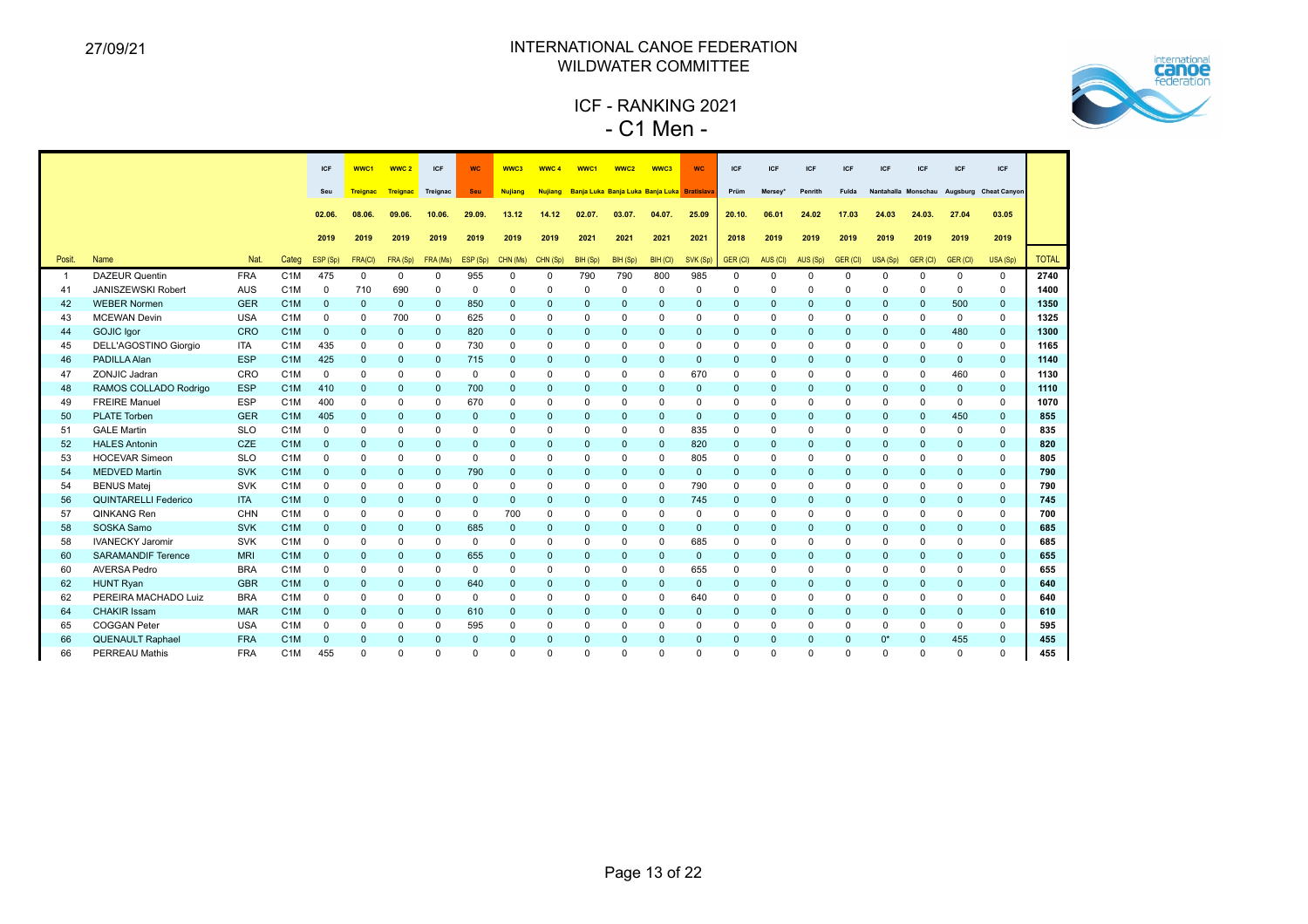ICF - RANKING 2021 - C1 Women -



|                 |                             |            |                  | <b>ICF</b>   | WWC1            | WWC <sub>2</sub> | <b>ICF</b>   | <b>WC</b>    | WWC3           | WWC <sub>4</sub> | WWC1                                        | WWC <sub>2</sub> | WWC3         | <b>WC</b>    | <b>ICF</b>   | <b>ICF</b>   | <b>ICF</b>   | <b>ICF</b>  | <b>ICF</b>          | <b>ICF</b>   | ICF          | <b>ICF</b>                   |              |
|-----------------|-----------------------------|------------|------------------|--------------|-----------------|------------------|--------------|--------------|----------------|------------------|---------------------------------------------|------------------|--------------|--------------|--------------|--------------|--------------|-------------|---------------------|--------------|--------------|------------------------------|--------------|
|                 |                             |            |                  | Seu          | <b>Treignac</b> | <b>Treignac</b>  | Treignac     | Seu          | <b>Nujiang</b> | <b>Nujiang</b>   | Banja Luka Banja Luka Banja Luka Bratislava |                  |              |              | Prüm         | Mersey'      | Penrith      | Fulda       | Nantahalla Monschau |              |              | <b>Augsburg Cheat Canyon</b> |              |
|                 |                             |            |                  | 02.06.       | 08.06.          | 09.06.           | 10.06        | 29.09.       | 13.12          | 14.12            | 02.07.                                      | 03.07.           | 04.07.       | 25.09        | 20.10.       | 06.01        | 24.02        | 17.03       | 24.03               | 24.03.       | 27.04        | 03.05                        |              |
|                 |                             |            |                  |              |                 |                  |              |              |                |                  |                                             |                  |              |              |              |              |              |             |                     |              |              |                              |              |
|                 |                             |            |                  | 2019         | 2019            | 2019             | 2019         | 2019         | 2019           | 2019             | 2021                                        | 2021             | 2021         | 2021         | 2018         | 2019         | 2019         | 2019        | 2019                | 2019         | 2019         | 2019                         |              |
|                 | Posit. Name                 | Nat.       | Categ            | ESP (Sp)     | FRA(CI)         | FRA (Sp)         | FRA (Ms)     | ESP (Sp)     | CHN (Ms)       | CHN (Sp)         | BIH (Sp)                                    | BIH (Sp)         | BIH (CI)     | SVK (Sp)     | GER (CI)     | AUS (CI)     | AUS (Sp)     | GER (CI)    | USA(Sp)             | GER (CI)     | GER (CI)     | USA (Sp)                     | <b>TOTAL</b> |
|                 | <b>PANATO Cecilia</b>       | <b>ITA</b> | C <sub>1</sub> W | 500          | 800             | 800              | $\mathbf{0}$ | 985          | $\mathbf{0}$   | $\mathbf{0}$     | 800                                         | 800              | 800          | 1000         | $\mathbf{0}$ | $\mathbf{0}$ | $\mathbf{0}$ | $\Omega$    | $\mathbf{0}$        | $\mathbf{0}$ | $\mathbf{0}$ | $\mathbf{0}$                 | 2785         |
| 2               | NEMCOVA Marie               | CZE        | C <sub>1</sub> W | $\mathbf 0$  | $\mathbf 0$     | $\mathbf 0$      | 0            | 955          | $\Omega$       | $\mathbf 0$      | 770                                         | 770              | 770          | 955          | 0            | $\mathbf 0$  | $\Omega$     | $\Omega$    | $\Omega$            | $\mathbf 0$  | 0            | 0                            | 2680         |
| 3               | <b>GAUBERT Elsa</b>         | <b>FRA</b> | C <sub>1</sub> W | 475          | 770             | 780              | $\mathbf{0}$ | 970          | $\Omega$       | $\mathbf{0}$     | 790                                         | 790              | 790          | 910          | $\mathbf{0}$ | $\mathbf{0}$ | $\mathbf{0}$ | $\Omega$    | $\Omega$            | $\mathbf{0}$ | $\mathbf{0}$ | $\mathbf{0}$                 | 2670         |
| 4               | <b>RAGUENES Helene</b>      | <b>FRA</b> | C <sub>1</sub> W | 485          | 790             | 790              | $\mathbf 0$  | 925          | $\mathbf 0$    | $\mathbf 0$      | 740                                         | 740              | 740          | 925          | $\mathbf 0$  | $\Omega$     | $\Omega$     | $\Omega$    | $\Omega$            | $\mathbf 0$  | $\Omega$     | $\mathbf 0$                  | 2640         |
| 5               | <b>KOPUNOVA Katarina</b>    | <b>SVK</b> | C <sub>1</sub> W | 470          | $\mathbf{0}$    | $\mathbf{0}$     | $\mathbf{0}$ | 880          | 790            | 790              | $\mathbf{0}$                                | $\mathbf{0}$     | $\mathbf{0}$ | 880          | $\mathbf{0}$ | $\Omega$     | $\Omega$     | $\Omega$    | $\Omega$            | $\mathbf{0}$ | $\Omega$     | $\mathbf{0}$                 | 2550         |
| 6               | <b>FONTAINE Laura</b>       | <b>FRA</b> | C <sub>1</sub> W | $\mathbf 0$  | $\mathbf 0$     | $\Omega$         | $\mathbf 0$  | $\mathbf 0$  | $\mathbf 0$    | $\mathbf{0}$     | 780                                         | 780              | 780          | 940          | $\mathbf 0$  | $\Omega$     | $\Omega$     | $\Omega$    | $\Omega$            | $\mathbf 0$  | 490          | $\mathbf 0$                  | 2500         |
| $\overline{7}$  | <b>GRZIN Alba Zoe</b>       | <b>CRO</b> | C <sub>1</sub> W | 460          | $\mathbf{0}$    | $\mathbf{0}$     | $\mathbf 0$  | 850          | 800            | 800              | 750                                         | 750              | 750          | 835          | $\mathbf 0$  | $\mathbf{0}$ | $\mathbf{0}$ | $\Omega$    | $\mathbf{0}$        | $\mathbf 0$  | 485          | $\mathbf 0$                  | 2485         |
| 8               | DZIADKOVA Zuzana            | CZE        | C <sub>1</sub> W | $\mathbf 0$  | 0               | 0                | $\mathbf 0$  | 0            | 0              | $\mathbf 0$      | 730                                         | 730              | 730          | 895          | 0            | $\Omega$     | 0            | $\Omega$    | $\Omega$            | $\mathbf 0$  | $\mathbf 0$  | 0                            | 2355         |
| 9               | <b>WILSON Madison</b>       | <b>AUS</b> | C <sub>1</sub> W | $\Omega$     | 760             | 760              | $\mathbf 0$  | 820          | $\Omega$       | $\mathbf 0$      | $\mathbf{0}$                                | $\mathbf 0$      | $\mathbf{0}$ | $\Omega$     | $\mathbf 0$  | $\mathbf{0}$ | $\mathbf 0$  | $\Omega$    | $\Omega$            | $\mathbf 0$  | $\mathbf{0}$ | $\mathbf 0$                  | 2340         |
| 10              | <b>KRATOCHVILOVA Tereza</b> | CZE        | C <sub>1</sub> W | $\mathbf 0$  | $\mathbf 0$     | $\mathbf 0$      | $\mathbf 0$  | $\mathbf 0$  | $\mathbf 0$    | $\mathbf{0}$     | 760                                         | 760              | 760          | $\mathbf{0}$ | $\mathbf 0$  | $\mathbf 0$  | $\mathbf 0$  | $\mathbf 0$ | $\mathbf 0$         | $\mathbf 0$  | $\mathbf 0$  | $\mathbf 0$                  | 2280         |
| 11              | <b>BARM Sabrina</b>         | <b>GER</b> | C <sub>1</sub> W | $\mathbf{0}$ | $\mathbf{0}$    | $\mathbf{0}$     | $\mathbf{0}$ | 805          | $\mathbf{0}$   | $\mathbf{0}$     | $\mathbf{0}$                                | $\mathbf{0}$     | $\mathbf{0}$ | 865          | $\mathbf{0}$ | $\mathbf{0}$ | $\mathbf{0}$ | 495         | $\mathbf 0$         | $\mathbf{0}$ | 495          | $\mathbf{0}$                 | 2165         |
| 12 <sup>2</sup> | STRILKOVA Jana              | CZE        | C <sub>1</sub> W | $\Omega$     | $\mathbf 0$     | $\Omega$         | $\mathbf 0$  | $\Omega$     | $\mathbf 0$    | 0                | 720                                         | 690              | 720          | 0            | 0            | $\Omega$     | 0            | $\Omega$    | 0                   | $\mathbf 0$  | $\Omega$     | $\mathbf 0$                  | 2130         |
| 13 <sup>°</sup> | <b>HOROVA Klara</b>         | <b>CZE</b> | C <sub>1</sub> W | $\Omega$     | $\mathbf{0}$    | $\mathbf{0}$     | $\mathbf{0}$ | $\Omega$     | $\Omega$       | $\mathbf{0}$     | 710                                         | 700              | 710          | $\Omega$     | $\mathbf{0}$ | $\Omega$     | $\mathbf{0}$ | $\Omega$    | $\Omega$            | $\mathbf{0}$ | $\mathbf{0}$ | $\mathbf{0}$                 | 2120         |
| 14              | RAZZAUTI Valentina          | <b>ITA</b> | C <sub>1</sub> W | $\Omega$     | $\mathbf 0$     | 0                | $\Omega$     | $\Omega$     | 0              | $\mathbf 0$      | 700                                         | 710              | 700          | 0            | $\mathbf 0$  | $\Omega$     | $\Omega$     | $\Omega$    | $\Omega$            | $\mathbf 0$  | 475          | $\mathbf 0$                  | 2110         |
| 15 <sup>2</sup> | <b>RETKOVA Ana</b>          | <b>CZE</b> | C <sub>1</sub> W | $\Omega$     | $\Omega$        | $\Omega$         | $\mathbf{0}$ | $\mathbf{0}$ | $\Omega$       | $\mathbf{0}$     | 690                                         | 720              | 690          | $\mathbf{0}$ | $\mathbf{0}$ | $\Omega$     | $\mathbf{0}$ | $\Omega$    | 0                   | $\mathbf{0}$ | $\mathbf{0}$ | $\mathbf{0}$                 | 2100         |
| 16              | SCHOLCZOVA Viktoria         | <b>SVK</b> | C <sub>1</sub> W | 455          | $\mathbf 0$     | $\mathbf 0$      | $\mathbf 0$  | 790          | $\mathbf 0$    | 0                | $\mathbf 0$                                 | $\mathbf 0$      | 0            | 850          | 0            | 0            | $\Omega$     | $\Omega$    | $\mathbf 0$         | $\mathbf 0$  | 0            | $\mathbf 0$                  | 2095         |
| 17              | <b>DURAND Manon</b>         | <b>FRA</b> | C <sub>1</sub> W | 465          | 780             | 770              | $\mathbf{0}$ | $\mathbf{0}$ | $\Omega$       | $\mathbf{0}$     | $\mathbf{0}$                                | $\mathbf{0}$     | $\mathbf{0}$ | $\mathbf{0}$ | $\mathbf{0}$ | $\mathbf{0}$ | $\mathbf{0}$ | $\Omega$    | $\Omega$            | $\mathbf 0$  | $\mathbf{0}$ | $\mathbf{0}$                 | 2015         |
| 18              | <b>SATKOVA Martina</b>      | CZE        | C <sub>1</sub> W | $\mathbf 0$  | $\mathbf 0$     | $\mathbf 0$      | $\mathbf{0}$ | 1000         | 0              | $\mathbf 0$      | $\mathbf 0$                                 | $\mathbf 0$      | $\Omega$     | 970          | 0            | $\Omega$     | $\mathbf 0$  | $\mathbf 0$ | 0                   | 0            | 0            | $\mathbf 0$                  | 1970         |
| 19              | <b>KNEBLOVA Tereza</b>      | <b>CZE</b> | C <sub>1</sub> W | $\Omega$     | $\mathbf{0}$    | $\mathbf{0}$     | $\mathbf{0}$ | 940          | $\mathbf{0}$   | $\mathbf{0}$     | $\mathbf{0}$                                | $\mathbf{0}$     | $\Omega$     | 985          | $\mathbf{0}$ | $\Omega$     | $\mathbf{0}$ | $\Omega$    | $\mathbf 0$         | $\mathbf{0}$ | $\mathbf{0}$ | $\mathbf{0}$                 | 1925         |
| 20              | <b>QIANQIAN Teng</b>        | <b>CHN</b> | C <sub>1</sub> W | $\Omega$     | $\mathbf 0$     | $\Omega$         | $\mathbf 0$  | $\Omega$     | 780            | 780              | 0                                           | 0                | $\Omega$     | $\Omega$     | 0            | $\Omega$     | 0            | $\Omega$    | $\Omega$            | $\mathbf 0$  | $\Omega$     | $\mathbf 0$                  | 1560         |
| 21              | SHI Chen                    | <b>CHN</b> | C <sub>1</sub> W | $\Omega$     | $\mathbf{0}$    | $\Omega$         | $\mathbf{0}$ | $\mathbf{0}$ | 770            | 770              | $\Omega$                                    | $\mathbf{0}$     | $\Omega$     | $\Omega$     | $\mathbf{0}$ | $\Omega$     | $\mathbf{0}$ | $\Omega$    | $\Omega$            | $\mathbf{0}$ | $\Omega$     | $\mathbf{0}$                 | 1540         |
| 22              | JIE Yang                    | CHN        | C <sub>1</sub> W | 0            | $\mathbf 0$     | 0                | $\Omega$     | $\Omega$     | 760            | 760              | $\Omega$                                    | $\Omega$         | $\Omega$     | $\Omega$     | $\mathbf 0$  | $\Omega$     | $\Omega$     | $\Omega$    | $\Omega$            | $\mathbf 0$  | 0            | $\mathbf 0$                  | 1520         |
| 23              | <b>CUISHAN Yu</b>           | <b>CHN</b> | C <sub>1</sub> W | $\mathbf{0}$ | $\mathbf{0}$    | $\mathbf{0}$     | $\mathbf{0}$ | $\mathbf{0}$ | 750            | 750              | $\mathbf{0}$                                | $\mathbf{0}$     | $\Omega$     | $\Omega$     | $\mathbf 0$  | $\mathbf{0}$ | $\mathbf{0}$ | $\Omega$    | $\Omega$            | $\mathbf 0$  | $\mathbf{0}$ | $\mathbf{0}$                 | 1500         |
| 24              | <b>RICCARDI Marlene</b>     | <b>ITA</b> | C <sub>1</sub> W | 480          | 0               | $\Omega$         | $\mathbf 0$  | 895          | 0              | 0                | $\Omega$                                    | $\Omega$         | $\Omega$     | $\Omega$     | 0            | $\Omega$     | $\Omega$     | $\Omega$    | $\Omega$            | $\mathbf 0$  | $\Omega$     | $\mathbf 0$                  | 1375         |
| 25              | <b>BEZIAT Margot</b>        | <b>FRA</b> | C <sub>1</sub> W | 490          | $\mathbf{0}$    | $\mathbf{0}$     | $\mathbf{0}$ | 865          | $\Omega$       | $\mathbf{0}$     | $\mathbf{0}$                                | $\mathbf{0}$     | $\Omega$     | $\Omega$     | $\mathbf{0}$ | $\mathbf{0}$ | $\mathbf{0}$ | $\Omega$    | $\Omega$            | $\mathbf{0}$ | $\mathbf{0}$ | $\mathbf{0}$                 | 1355         |
| 26              | PANATO Alice                | <b>ITA</b> | C <sub>1</sub> W | 495          | $\mathsf 0$     | $\Omega$         | $\mathbf 0$  | $\Omega$     | $\Omega$       | 0                | $\Omega$                                    | $\Omega$         | $\Omega$     | 0            | 0            | $\Omega$     | $\mathbf 0$  | $\mathbf 0$ | 0                   | 0            | 500          | 0                            | 995          |
| 27              | <b>BARTH Lea Sophie</b>     | <b>GER</b> | C <sub>1</sub> W | $\mathbf 0$  | $\mathbf 0$     | $\mathbf{0}$     | $\mathbf{0}$ | $\mathbf{0}$ | $\mathbf{0}$   | $\mathbf 0$      | $\mathbf{0}$                                | $\mathbf{0}$     | $\Omega$     | $\mathbf{0}$ | $\mathbf 0$  | $\mathbf{0}$ | $\mathbf 0$  | 490         | $\mathbf{0}$        | $\mathbf 0$  | 480          | $\mathbf{0}$                 | 970          |
| 28              | PALOUDOVA Anezka            | CZE        | C <sub>1</sub> W | $\Omega$     | $\mathbf 0$     | $\mathbf 0$      | $\mathbf 0$  | 910          | 0              | $\mathbf 0$      | $\mathbf 0$                                 | $\mathbf 0$      | $\Omega$     | 0            | $\mathbf 0$  | $\mathbf 0$  | $\mathbf 0$  | $\Omega$    | $\mathbf 0$         | $\mathbf 0$  | $\mathbf 0$  | $\mathbf 0$                  | 910          |
| 29              | <b>LUTZ Maren</b>           | <b>GER</b> | C <sub>1</sub> W | $\Omega$     | $\mathbf{0}$    | $\Omega$         | $\mathbf{0}$ | 835          | $\mathbf{0}$   | $\mathbf{0}$     | $\Omega$                                    | $\mathbf{0}$     | $\Omega$     | $\Omega$     | $\mathbf{0}$ | $\Omega$     | $\mathbf{0}$ | $\Omega$    | $\Omega$            | $\mathbf{0}$ | $\mathbf{0}$ | $\mathbf{0}$                 | 835          |
| 30              | <b>DEYUN Chen</b>           | <b>CHN</b> | C <sub>1</sub> W | 0            | 0               | 0                | $\mathbf 0$  | $\Omega$     | 0              | 740              | 0                                           | $\mathbf 0$      | $\Omega$     | $\Omega$     | 0            | 0            | $\Omega$     | 0           | $\Omega$            | $\mathbf 0$  | 0            | 0                            | 740          |
| 31              | <b>VALENTIC Ivana</b>       | <b>BIH</b> | C <sub>1</sub> W | $\Omega$     | $\mathbf{0}$    | $\Omega$         | $\mathbf{0}$ | $\Omega$     | $\Omega$       | $\mathbf{0}$     | $\Omega$                                    | 680              | $\Omega$     | $\Omega$     | $\mathbf{0}$ | $\Omega$     | $\mathbf{0}$ | $\Omega$    | 0                   | $\mathbf{0}$ | $\Omega$     | $\mathbf{0}$                 | 680          |
| 32              | <b>MULLER Hannah</b>        | SUI        | C <sub>1</sub> W | $\Omega$     | $\mathbf 0$     | $\Omega$         | $\Omega$     | $\Omega$     | $\Omega$       | $\Omega$         | $\Omega$                                    | $\Omega$         | $\Omega$     | $\Omega$     | 0            | $\Omega$     | $\Omega$     | 500         | $\Omega$            | $\mathbf 0$  | $\Omega$     | $\mathbf 0$                  | 500          |
|                 | 33 MARTIN Maeve             | <b>IRL</b> | C <sub>1</sub> W | $\Omega$     | $\Omega$        | $\Omega$         | $\Omega$     | n            | $\Omega$       | $\Omega$         | $\Omega$                                    | $\Omega$         | $\Omega$     | $\Omega$     | $\Omega$     | $\Omega$     | $\Omega$     | U           | $\Omega$            | $\Omega$     | 470          | $\Omega$                     | 470          |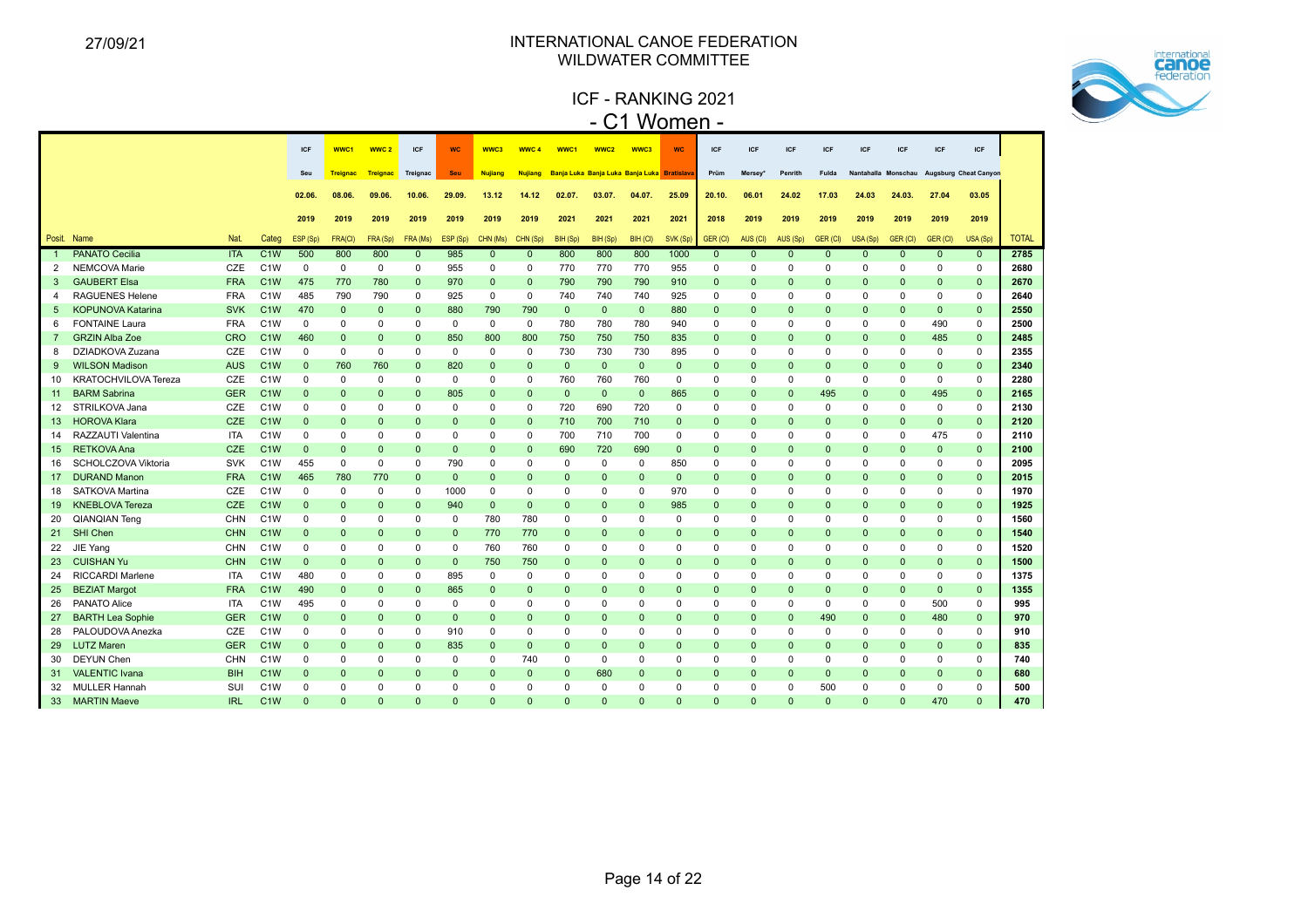

# ICF - RANKING 2021 - C2 Men -

|                 |                           |            |                  | <b>ICF</b>   | WWC <sub>1</sub> | WWC <sub>2</sub> | <b>ICF</b>   | <b>WC</b>   | WWC3           | WWC <sub>4</sub> | WWC <sub>1</sub> | WWC <sub>2</sub>                            | WWC3         | <b>WC</b>    | <b>ICF</b>   | <b>ICF</b>    | <b>ICF</b>   | <b>ICF</b>   | <b>ICF</b>   | <b>ICF</b>   | <b>ICF</b>                               | <b>ICF</b>   |              |
|-----------------|---------------------------|------------|------------------|--------------|------------------|------------------|--------------|-------------|----------------|------------------|------------------|---------------------------------------------|--------------|--------------|--------------|---------------|--------------|--------------|--------------|--------------|------------------------------------------|--------------|--------------|
|                 |                           |            |                  | Seu          | <b>Trejanac</b>  | <b>Treignac</b>  | Treignac     | <b>Seu</b>  | <b>Nujiang</b> | <b>Nujiang</b>   |                  | Banja Luka Banja Luka Banja Luka Bratislava |              |              | Prüm         | <b>Mersey</b> | Penrith      | <b>Fulda</b> |              |              | Nantahalla Monschau Augsburg Cheat Canyo |              |              |
|                 |                           |            |                  | 02.06        | 08.06            | 09.06            | 10.06.       | 29.09.      | 13.12          | 14.12            | 02.07            | 03.07.                                      | 04.07.       | 25.09        | 20.10.       | 06.01         | 24.02        | 17.03        | 24.03        | 24.03.       | 27.04                                    | 03.05        |              |
|                 |                           |            |                  |              |                  |                  |              |             |                |                  |                  |                                             |              |              |              |               |              |              |              |              |                                          |              |              |
|                 |                           |            |                  | 2019         | 2019             | 2019             | 2019         | 2019        | 2019           | 2019             | 2021             | 2021                                        | 2021         | 2021         | 2018         | 2019          | 2019         | 2019         | 2019         | 2019         | 2019                                     | 2019         |              |
|                 | Posit. Name               | Nat.       | Categ            | ESP (Sp)     | FRA(CI)          | FRA (Sp)         | FRA (Ms)     | ESP (Sp)    | CHN (Ms)       | CHN (Sp)         | BIH (Sp)         | BIH (Sp)                                    | BIH (CI)     | SVK (Sp)     | GER (CI)     | AUS (CI)      | AUS (Sp)     | GER (CI)     | USA (Sp)     | GER (CI)     | GER (CI)                                 | USA (Sp)     | <b>TOTAL</b> |
| $\overline{1}$  | DAZEUR-SANTAMARIA         | <b>FRA</b> | C <sub>2</sub> M | 455          | 800              | 800              | $\mathbf 0$  | 970         | $\Omega$       | $\Omega$         | 790              | 780                                         | 800          | 985          | $\mathbf{0}$ | $\Omega$      | $\Omega$     | $\Omega$     | $\Omega$     | $\mathbf{0}$ | $\mathbf{0}$                             | $\mathbf{0}$ | 2755         |
| 2               | RYGEL-VESELY              | CZE        | C <sub>2</sub> M | $\mathbf 0$  | $\mathbf 0$      | $\mathbf 0$      | $\mathbf 0$  | 985         | $\Omega$       | $\mathbf 0$      | 760              | 770                                         | 780          | 955          | $\Omega$     | $\Omega$      | $\mathbf 0$  | $\mathbf 0$  | $\Omega$     | $\mathbf 0$  | $\mathbf 0$                              | $\mathbf 0$  | 2720         |
| 3               | <b>DEBRAY-LAPOINTE</b>    | <b>FRA</b> | C <sub>2</sub> M | 495          | 790              | 790              | $\mathbf{0}$ | 1000        | $\mathbf 0$    | $\mathbf{0}$     | $\mathbf{0}$     | $\mathbf{0}$                                | $\mathbf{0}$ | $\mathbf{0}$ | $\mathbf{0}$ | $\Omega$      | $\mathbf{0}$ | $\mathbf{0}$ | $\mathbf 0$  | $\mathbf{0}$ | $\mathbf{0}$                             | $\mathbf{0}$ | 2580         |
| 4               | TROUBADY-MORET            | <b>FRA</b> | C <sub>2</sub> M | $\mathbf 0$  | $\Omega$         | $\mathbf 0$      | $\Omega$     | $\mathbf 0$ | $\mathbf 0$    | $\mathbf 0$      | 780              | 800                                         | 740          | 970          | $\Omega$     | $\Omega$      | $\Omega$     | $\Omega$     | $\Omega$     | $\mathbf 0$  | $\Omega$                                 | $\mathbf 0$  | 2550         |
| 5               | SKAKALA-GEWISSLER         | <b>SVK</b> | C <sub>2</sub> M | 475          | $\mathbf{0}$     | $\mathbf 0$      | $\mathbf 0$  | 925         | 790            | 790              | $\mathbf 0$      | $\mathbf 0$                                 | $\mathbf 0$  | 820          | $\mathbf 0$  | $\Omega$      | $\mathbf 0$  | $\mathbf 0$  | $\mathbf 0$  | $\mathbf{0}$ | $\mathbf 0$                              | $\pmb{0}$    | 2535         |
| 6               | OBADIC-TOLIC              | CRO        | C <sub>2</sub> M | $\mathbf 0$  | $\Omega$         | $\mathbf 0$      | $\mathbf 0$  | 910         | 800            | 780              | $\mathbf 0$      | $\mathbf 0$                                 | $\mathbf 0$  | $\mathbf 0$  | $\mathbf 0$  | $\Omega$      | 0            | $\mathbf 0$  | $\Omega$     | $\mathbf 0$  | 490                                      | $\mathbf 0$  | 2490         |
| $\overline{7}$  | SAUTEUR-GOURJAULT         | <b>FRA</b> | C <sub>2</sub> M | $\mathbf 0$  | $\mathbf 0$      | $\mathbf 0$      | $\mathbf 0$  | $\mathbf 0$ | $\mathbf 0$    | $\mathbf{0}$     | 800              | 790                                         | 770          | 880          | $\mathbf{0}$ | $\Omega$      | $\mathbf{0}$ | $\Omega$     | $\Omega$     | $\mathbf 0$  | $\mathbf 0$                              | $\pmb{0}$    | 2470         |
| 8               | <b>BASSET-BASSET</b>      | <b>AUS</b> | C <sub>2</sub> M | $\mathbf 0$  | 740              | 750              | $\mathbf 0$  | 880         | $\Omega$       | $\Omega$         | $\mathbf 0$      | $\Omega$                                    | $\mathbf 0$  | $\mathsf 0$  | $\Omega$     | 500           | 0            | $\mathbf 0$  | $\Omega$     | $\mathbf 0$  | $\mathbf 0$                              | $\mathsf 0$  | 2370         |
| 9               | HOCHSCHORNER-HOCHSCHORNER | <b>SVK</b> | C <sub>2</sub> M | 485          | $\mathbf 0$      | $\mathbf 0$      | $\mathbf 0$  | 955         | $\mathbf 0$    | $\mathbf{0}$     | $\mathbf{0}$     | $\Omega$                                    | $\Omega$     | 910          | $\mathbf 0$  | $\Omega$      | $\mathbf{0}$ | $\Omega$     | $\Omega$     | $\mathbf 0$  | $\Omega$                                 | $\mathbf 0$  | 2350         |
| 10              | <b>VIENS-KLATT</b>        | <b>FRA</b> | C <sub>2</sub> M | $\mathbf 0$  | 780              | 760              | $\mathbf 0$  | $\Omega$    | $\Omega$       | 800              | $\mathbf 0$      | $\mathbf 0$                                 | $\mathsf 0$  | $\mathbf 0$  | $\Omega$     | $\Omega$      | $\Omega$     | $\mathbf 0$  | $\Omega$     | $\mathbf 0$  | $\mathbf{0}$                             | $\mathsf 0$  | 2340         |
| 11              | MAPELLI-BIANCHETTI        | <b>ITA</b> | C <sub>2</sub> M | $\pmb{0}$    | $\mathbf 0$      | $\mathbf 0$      | $\mathbf 0$  | $\mathbf 0$ | $\mathbf 0$    | $\mathbf 0$      | 770              | 730                                         | 710          | 835          | $\mathbf 0$  | $\Omega$      | $\mathbf 0$  | $\mathbf 0$  | $\mathbf{0}$ | $\mathbf 0$  | $\mathbf 0$                              | $\mathbf 0$  | 2335         |
| 12              | SALAJ-SMAKAL              | <b>CZE</b> | C <sub>2</sub> M | $\mathbf 0$  | 750              | 740              | $\Omega$     | $\mathbf 0$ | $\Omega$       | $\mathbf 0$      | 740              | 750                                         | 790          | $\mathbf 0$  | $\Omega$     | $\Omega$      | $\mathbf 0$  | $\mathbf 0$  | $\Omega$     | $\Omega$     | $\Omega$                                 | $\mathbf 0$  | 2290         |
| 13              | SLANINA-SLANINA           | CZE        | C <sub>2</sub> M | $\mathbf{0}$ | $\Omega$         | $\mathbf 0$      | $\mathbf 0$  | 790         | $\mathbf 0$    | $\mathbf 0$      | 750              | 720                                         | 730          | $\mathbf 0$  | $\Omega$     | $\Omega$      | $\mathbf{0}$ | $\mathbf{0}$ | $\Omega$     | $\mathbf{0}$ | $\mathbf 0$                              | $\mathbf 0$  | 2270         |
| 14              | ONDRICH-VEJNAR            | CZE        | C <sub>2</sub> M | $\mathbf 0$  | $\Omega$         | $\mathbf 0$      | $\Omega$     | $\mathbf 0$ | $\Omega$       | $\mathbf 0$      | 720              | 760                                         | 760          | 0            | $\Omega$     | $\Omega$      | $\Omega$     | $\mathbf 0$  | $\Omega$     | $\mathbf 0$  | $\Omega$                                 | $\mathbf 0$  | 2240         |
| 15              | <b>BEIER-BEIER</b>        | <b>CZE</b> | C <sub>2</sub> M | $\Omega$     | $\mathbf{0}$     | $\mathbf 0$      | $\mathbf 0$  | $\mathbf 0$ | $\Omega$       | $\mathbf{0}$     | 730              | 740                                         | 750          | $\mathbf 0$  | $\mathbf{0}$ | $\Omega$      | $\mathbf 0$  | $\Omega$     | $\mathbf 0$  | $\mathbf{0}$ | $\mathbf 0$                              | $\mathbf 0$  | 2220         |
| 16              | SINISCALCHI-SCAPINI       | <b>ITA</b> | C <sub>2</sub> M | $\Omega$     | $\Omega$         | $\mathbf 0$      | $\Omega$     | $\mathbf 0$ | $\Omega$       | $\mathbf 0$      | 700              | 710                                         | 720          | $\mathbf 0$  | $\Omega$     | $\Omega$      | $\mathbf 0$  | $\mathbf 0$  | $\Omega$     | $\mathbf 0$  | $\Omega$                                 | $\mathbf 0$  | 2130         |
| 17 <sup>2</sup> | ZDRAVKOVIC-DIMITRIJEVIC   | <b>SRB</b> | C <sub>2</sub> M | $\pmb{0}$    | $\Omega$         | $\mathbf 0$      | $\mathbf{0}$ | $\Omega$    | $\Omega$       | $\Omega$         | 710              | 700                                         | 700          | $\mathbf 0$  | $\mathbf{0}$ | $\Omega$      | $\Omega$     | $\Omega$     | $\mathbf 0$  | $\mathbf{0}$ | $\mathbf 0$                              | $\mathbf 0$  | 2110         |
| 18              | YDOUX-SAUTEUR             | <b>FRA</b> | C <sub>2</sub> M | 480          | 770              | 780              | $\mathbf 0$  | $\mathbf 0$ | $\Omega$       | $\mathbf 0$      | $\mathbf 0$      | $\mathbf 0$                                 | $\mathbf 0$  | $\mathbf 0$  | $\mathbf 0$  | $\Omega$      | $\mathbf 0$  | $\mathbf 0$  | $\Omega$     | $\mathbf 0$  | $\mathbf 0$                              | $\mathsf 0$  | 2030         |
| 19              | ROUSSIN-ROUSSIN           | <b>FRA</b> | C <sub>2</sub> M | 490          | 760              | 770              | $\mathbf 0$  | $\mathbf 0$ | $\Omega$       | $\Omega$         | $\Omega$         | $\Omega$                                    | $\mathbf{0}$ | $\mathbf 0$  | $\Omega$     | $\Omega$      | $\Omega$     | $\Omega$     | $\Omega$     | $\mathbf{0}$ | $\Omega$                                 | $\mathbf 0$  | 2020         |
| 20              | SUCHANEK-ROLENC           | CZE        | C <sub>2</sub> M | $\mathbf 0$  | $\Omega$         | $\mathbf 0$      | $\mathbf 0$  | 940         | $\mathbf 0$    | 0                | $\Omega$         | $\Omega$                                    | $\mathbf 0$  | 1000         | $\Omega$     | $\Omega$      | $\Omega$     | $\mathbf 0$  | $\Omega$     | $\mathbf 0$  | $\mathbf{0}$                             | $\mathbf 0$  | 1940         |
| 21              | TSAKMAKIS-TROLANNOS       | <b>GRE</b> | C <sub>2</sub> M | $\mathbf 0$  | $\Omega$         | $\mathbf 0$      | $\mathbf 0$  | $\mathbf 0$ | 780            | 770              | $\mathbf{0}$     | $\Omega$                                    | $\mathbf 0$  | $\mathbf 0$  | $\Omega$     | $\Omega$      | $\mathbf{0}$ | $\Omega$     | $\Omega$     | $\mathbf 0$  | $\mathbf{0}$                             | $\mathbf 0$  | 1550         |
| 22              | SMILEK-SVEDA              | CZE        | C <sub>2</sub> M | $\mathbf 0$  | 730              | 730              | $\mathbf 0$  | 0           | $\Omega$       | $\Omega$         | $\Omega$         | $\Omega$                                    | $\Omega$     | $\Omega$     | $\Omega$     | $\Omega$      | $\Omega$     | $\Omega$     | $\Omega$     | $\mathbf 0$  | $\Omega$                                 | $\mathbf 0$  | 1460         |
| 23              | PAZAT-GOURJAULT           | <b>FRA</b> | C <sub>2</sub> M | 500          | $\mathbf 0$      | $\mathbf 0$      | $\mathbf 0$  | 895         | $\Omega$       | $\Omega$         | $\mathbf 0$      | $\mathbf 0$                                 | $\mathbf{0}$ | $\mathbf 0$  | $\Omega$     | $\Omega$      | $\mathbf 0$  | $\mathbf{0}$ | $\Omega$     | $\mathbf 0$  | $\mathbf 0$                              | $\mathbf 0$  | 1395         |
| 24              | VALENTIC-ABDIHODZIC       | BIH        | C <sub>2</sub> M | $\mathbf 0$  | $\Omega$         | 0                | $\mathbf 0$  | 0           | $\Omega$       | $\Omega$         | 0                | 690                                         | 690          | $\Omega$     | $\mathbf 0$  | $\Omega$      | $\Omega$     | 0            | $\Omega$     | 0            | $\mathbf 0$                              | $\mathbf 0$  | 1380         |
| 25              | SCHWARZ-SUELZER           | <b>GER</b> | C <sub>2</sub> M | $\mathbf{0}$ | $\Omega$         | $\mathbf 0$      | $\mathbf{0}$ | 835         | $\Omega$       | $\Omega$         | $\Omega$         | $\Omega$                                    | $\Omega$     | $\mathbf 0$  | $\Omega$     | $\Omega$      | $\Omega$     | $\Omega$     | $\Omega$     | $\mathbf{0}$ | 495                                      | $\mathbf 0$  | 1330         |
| 26              | PADILLA-MIRALLES          | <b>ESP</b> | C <sub>2</sub> M | 465          | $\Omega$         | $\mathbf 0$      | $\mathbf 0$  | 805         | $\Omega$       | $\Omega$         | $\Omega$         | $\Omega$                                    | $\Omega$     | $\mathbf 0$  | $\Omega$     | $\Omega$      | 0            | $\mathbf 0$  | $\Omega$     | $\mathbf 0$  | $\mathbf 0$                              | $\mathbf 0$  | 1270         |
| 27              | RAMOS COLLADO-FREIRE      | <b>ESP</b> | C <sub>2</sub> M | 460          | $\Omega$         | $\mathbf{0}$     | $\mathbf{0}$ | 775         | $\Omega$       | $\Omega$         | $\Omega$         | $\Omega$                                    | $\Omega$     | $\mathbf{0}$ | $\Omega$     | $\Omega$      | $\Omega$     | $\mathbf{0}$ | $\Omega$     | $\Omega$     | $\mathbf{0}$                             | $\mathbf 0$  | 1235         |
| 28              | STRMECKI-WYLIE            | <b>AUS</b> | C <sub>2</sub> M | $\mathbf 0$  | $\Omega$         | 720              | $\mathbf 0$  | $\mathbf 0$ | $\Omega$       | $\Omega$         | $\mathbf 0$      | $\Omega$                                    | $\Omega$     | $\mathbf 0$  | $\mathbf 0$  | 495           | 0            | $\mathbf 0$  | $\Omega$     | $\mathbf 0$  | $\mathbf{0}$                             | $\mathbf 0$  | 1215         |
| 29              | MORANCHO TARDA-JIMENEZ    | <b>ESP</b> | C <sub>2</sub> M | 450          | $\mathbf 0$      | $\mathbf 0$      | $\mathbf 0$  | 760         | $\mathbf 0$    | $\Omega$         | $\Omega$         | $\mathbf{0}$                                | $\mathbf 0$  | $\mathbf 0$  | $\Omega$     | $\Omega$      | $\mathbf 0$  | $\Omega$     | $\Omega$     | $\mathbf{0}$ | $\mathbf 0$                              | $\mathbf 0$  | 1210         |
| 30              | QUINTARELLI-QUINTARELLI   | <b>ITA</b> | C <sub>2</sub> M | $\Omega$     | $\Omega$         | $\mathbf 0$      | $\mathbf 0$  | $\Omega$    | $\Omega$       | $\Omega$         | $\Omega$         | $\Omega$                                    | $\mathbf 0$  | 940          | $\mathbf 0$  | $\Omega$      | 0            | $\Omega$     | $\Omega$     | $\mathbf 0$  | $\Omega$                                 | $\mathbf 0$  | 940          |
| 31              | <b>HALES-NOVAK</b>        | <b>CZE</b> | C <sub>2</sub> M | $\mathbf 0$  | $\mathbf 0$      | $\mathbf 0$      | $\mathbf{0}$ | $\mathbf 0$ | $\Omega$       | $\Omega$         | $\mathbf{0}$     | $\Omega$                                    | $\mathbf{0}$ | 925          | $\mathbf 0$  | $\Omega$      | $\mathbf{0}$ | $\mathbf{0}$ | $\mathbf 0$  | $\mathbf{0}$ | $\mathbf 0$                              | $\mathbf 0$  | 925          |
| 32              | <b>TOMEK-SRAMEK</b>       | <b>CZE</b> | C <sub>2</sub> M | $\Omega$     | $\Omega$         | $\Omega$         | $\Omega$     | 0           | $\Omega$       | $\Omega$         | $\Omega$         | $\Omega$                                    | $\Omega$     | 895          | $\Omega$     | $\Omega$      | $\Omega$     | $\Omega$     | $\Omega$     | $\Omega$     | $\Omega$                                 | $\mathbf 0$  | 895          |
| 33              | SMOLDAS-ZAPLETAL          | CZE        | C <sub>2</sub> M | $\mathbf{0}$ | $\Omega$         | $\mathbf{0}$     | $\mathbf{0}$ | 865         | $\Omega$       | $\Omega$         | $\Omega$         | $\Omega$                                    | $\Omega$     | $\mathbf 0$  | $\mathbf{0}$ | $\Omega$      | $\Omega$     | $\mathbf{0}$ | $\Omega$     | $\mathbf 0$  | $\mathbf{0}$                             | $\mathbf 0$  | 865          |
| 33              | <b>GRADISEK-GALE</b>      | <b>SLO</b> | C <sub>2</sub> M | $\mathbf 0$  | $\Omega$         | $\mathbf 0$      | $\Omega$     | 0           | $\Omega$       | $\Omega$         | 0                | $\Omega$                                    | $\Omega$     | 865          | $\mathbf 0$  | $\Omega$      | $\Omega$     | 0            | $\Omega$     | $\mathbf 0$  | $\Omega$                                 | $\mathbf 0$  | 865          |
| 35              | QUINTARELLI-DELL'AGOSTINO | <b>ITA</b> | C <sub>2</sub> M | $\Omega$     | $\Omega$         | $\Omega$         | $\mathbf{0}$ | 850         | $\Omega$       | $\Omega$         | $\Omega$         | $\Omega$                                    | $\Omega$     | $\mathbf 0$  | $\Omega$     | $\Omega$      | $\Omega$     | $\Omega$     | $\Omega$     | $\Omega$     | $\mathbf{0}$                             | $\mathbf 0$  | 850          |
|                 | 35 SCHWARZ-LIPPERHEIDE    | <b>GER</b> | C <sub>2</sub> M | $\mathbf 0$  | $\Omega$         | 0                | $\mathbf 0$  | $\mathbf 0$ | $\mathbf 0$    | 0                | 0                | $\mathbf 0$                                 | $\mathbf 0$  | 850          | $\mathbf 0$  | $\Omega$      | 0            | $\mathbf 0$  | $\Omega$     | 0            | $\mathbf{0}$                             | $\mathbf 0$  | 850          |
| 37              | SKANTAR-SKANTAR           | <b>SVK</b> | C <sub>2</sub> M | $\Omega$     | $\Omega$         | $\Omega$         | $\Omega$     | 820         | $\Omega$       | $\Omega$         | $\Omega$         | $\Omega$                                    | $\Omega$     | $\Omega$     | $\Omega$     | $\Omega$      | $\Omega$     | $\Omega$     | $\Omega$     | $\Omega$     | $\Omega$                                 | $\mathbf{0}$ | 820          |
| 38              | AVERSA-DEPAULA            | <b>BRA</b> | C <sub>2</sub> M | $\mathbf 0$  | $\Omega$         | $\Omega$         | $\Omega$     | $\Omega$    | $\Omega$       | $\Omega$         | $\Omega$         | $\Omega$                                    | $\Omega$     | 805          | $\Omega$     | $\Omega$      | $\Omega$     | $\Omega$     | $\Omega$     | $\Omega$     | $\Omega$                                 | $\Omega$     | 805          |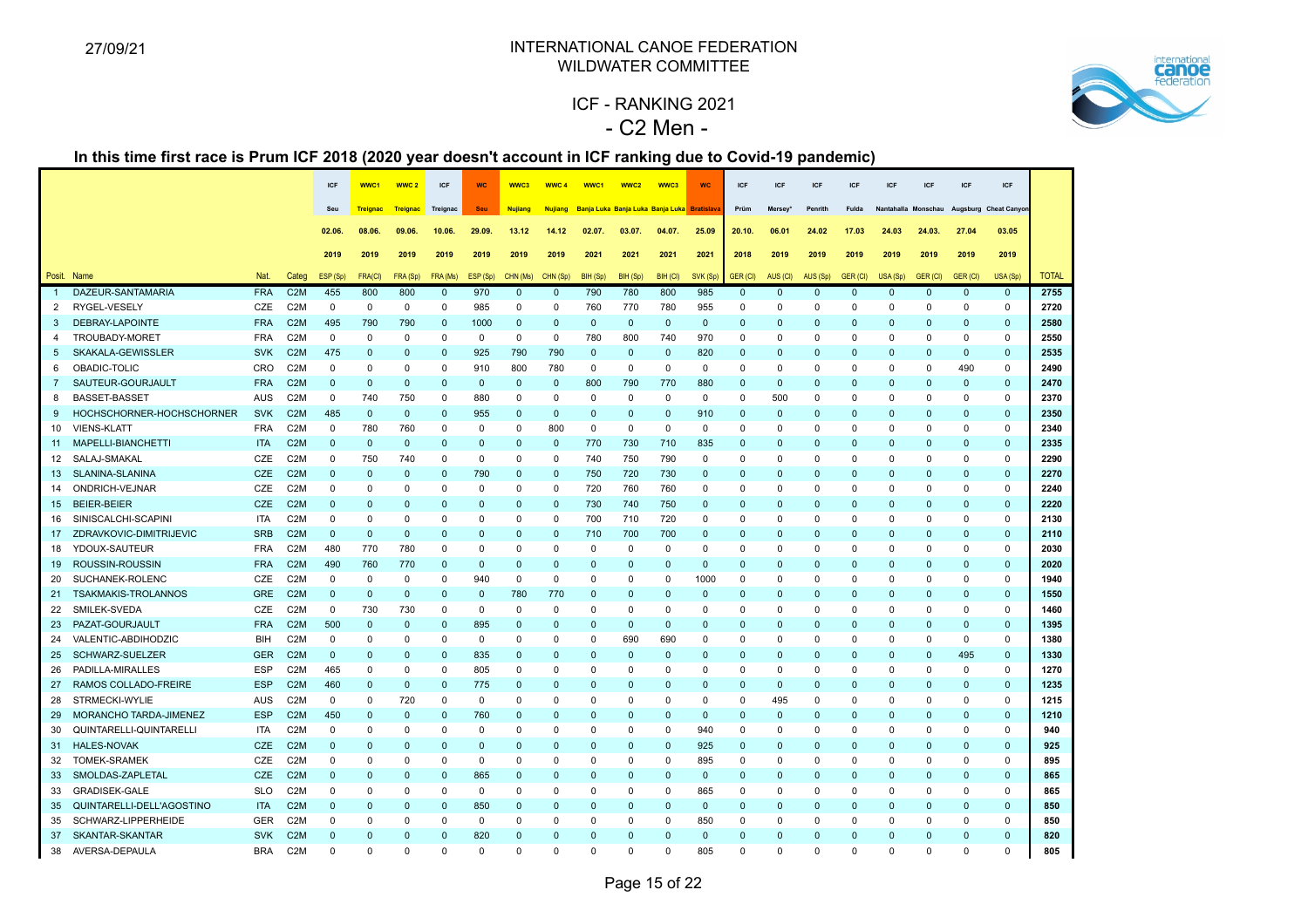

ICF - RANKING 2021 - C2 Men -

|    |                         |            |                  | <b>ICF</b>   | WWC1     | WWC <sub>2</sub> | <b>ICF</b> | <b>WC</b>  | WWC3           | WWC <sub>4</sub> | WWC <sub>1</sub>                                    | WWC <sub>2</sub> | WWC3     | <b>WC</b>         | ICF      | ICF          | ICF          | ICF      | <b>ICF</b> | <b>ICF</b>  | ICF      | ICF                                       |              |
|----|-------------------------|------------|------------------|--------------|----------|------------------|------------|------------|----------------|------------------|-----------------------------------------------------|------------------|----------|-------------------|----------|--------------|--------------|----------|------------|-------------|----------|-------------------------------------------|--------------|
|    |                         |            |                  | Seu          | Treignac | Treignac         | Treignac   | <b>Seu</b> | <b>Nujiang</b> |                  | Nujiang Banja Luka Banja Luka Banja Luka Bratislava |                  |          |                   | Prüm     | Mersey*      | Penrith      | Fulda    |            |             |          | Nantahalla Monschau Augsburg Cheat Canyon |              |
|    |                         |            |                  | 02.06.       | 08.06.   | 09.06.           | 10.06.     | 29.09.     | 13.12          | 14.12            | 02.07.                                              | 03.07.           | 04.07.   | 25.09             | 20.10.   | 06.01        | 24.02        | 17.03    | 24.03      | 24.03.      | 27.04    | 03.05                                     |              |
|    |                         |            |                  | 2019         | 2019     | 2019             | 2019       | 2019       | 2019           | 2019             | 2021                                                | 2021             | 2021     | 2021              | 2018     | 2019         | 2019         | 2019     | 2019       | 2019        | 2019     | 2019                                      |              |
|    | Posit. Name             | Nat.       | Categ            | ESP (Sp)     | FRA(CI)  | FRA (Sp)         | FRA (Ms)   | ESP (Sp)   | CHN (Ms)       | CHN (Sp)         | BIH (Sp)                                            | BIH (Sp)         | BIH (CI) | SVK (Sp) GER (CI) |          | AUS (CI)     | AUS (Sp)     | GER (CI) | USA (Sp)   | GER (CI)    | GER (CI) | USA (Sp)                                  | <b>TOTAL</b> |
| 39 | <b>HUNT-HOLMES</b>      | <b>GBR</b> | C <sub>2</sub> M |              |          | <sup>0</sup>     |            | 745        |                |                  |                                                     |                  |          |                   |          |              |              |          |            | $\Omega$    |          |                                           | 745          |
| 40 | <b>BRUECKER-WEBER</b>   | <b>GER</b> | C <sub>2</sub> M |              | $\Omega$ | $\mathbf 0$      | $\Omega$   | $\Omega$   |                | 0                | 0                                                   |                  | $\Omega$ |                   | $\Omega$ | 0            | $\mathbf 0$  |          | $\Omega$   | $\mathbf 0$ | 500      | 0                                         | 500          |
| 41 | LADSON-FLOWERS          | <b>AUS</b> | C <sub>2</sub> M | <sup>0</sup> | $\Omega$ | $\Omega$         | $\Omega$   | $\Omega$   | $\Omega$       | $\Omega$         | <sup>0</sup>                                        | $\Omega$         | $\Omega$ | $\Omega$          | $\Omega$ | 490          | $\Omega$     | $\Omega$ | $\Omega$   | $\Omega$    | $\Omega$ |                                           | 490          |
| 42 | PANATO-FASOLI           | <b>ITA</b> | C <sub>2</sub> M |              | $\Omega$ | 0                |            |            |                | $\Omega$         |                                                     |                  | $\Omega$ |                   |          | $\Omega$     |              |          |            | $\Omega$    | 485      | 0                                         | 485          |
| 43 | <b>HORINEK - REZNAK</b> | <b>CZE</b> | C <sub>2</sub> M |              | $\Omega$ | $\Omega$         | $\Omega$   | $\Omega$   |                | $\Omega$         | $\Omega$                                            |                  | $\Omega$ |                   | $\Omega$ | $\mathbf{0}$ | $\mathbf{0}$ | $\Omega$ | $\Omega$   | $\Omega$    | 480      | $\mathbf{0}$                              | 480          |
|    | 46 PLATE-COSIC          | <b>GER</b> | C <sub>2</sub> M | O            | $\Omega$ | $\Omega$         | $\Omega$   | $\Omega$   | <sup>0</sup>   | $\Omega$         | 0                                                   | $\Omega$         | $\Omega$ |                   | $\Omega$ | $\Omega$     | $\Omega$     | O        | $\Omega$   | $\Omega$    | 475      | 0                                         | 475          |
| 44 | <b>COSIC-DRUSCHKE</b>   | <b>GER</b> | C <sub>2</sub> M |              | $\Omega$ | $\Omega$         |            |            |                | $\Omega$         | $\Omega$                                            |                  | $\Omega$ |                   | $\Omega$ | $\Omega$     |              |          | $\Omega$   | $\Omega$    | 470      | $\mathbf{0}$                              | 470          |
|    | 44 PLATE-KROENER        | <b>GER</b> | C <sub>2</sub> M | 470          | $\Omega$ | 0                | $\Omega$   | 0          |                | $\Omega$         | 0                                                   | $\Omega$         | $\Omega$ |                   | $\Omega$ | 0            | $\mathbf 0$  | $\Omega$ | $\Omega$   | 0           | 0        |                                           | 470          |